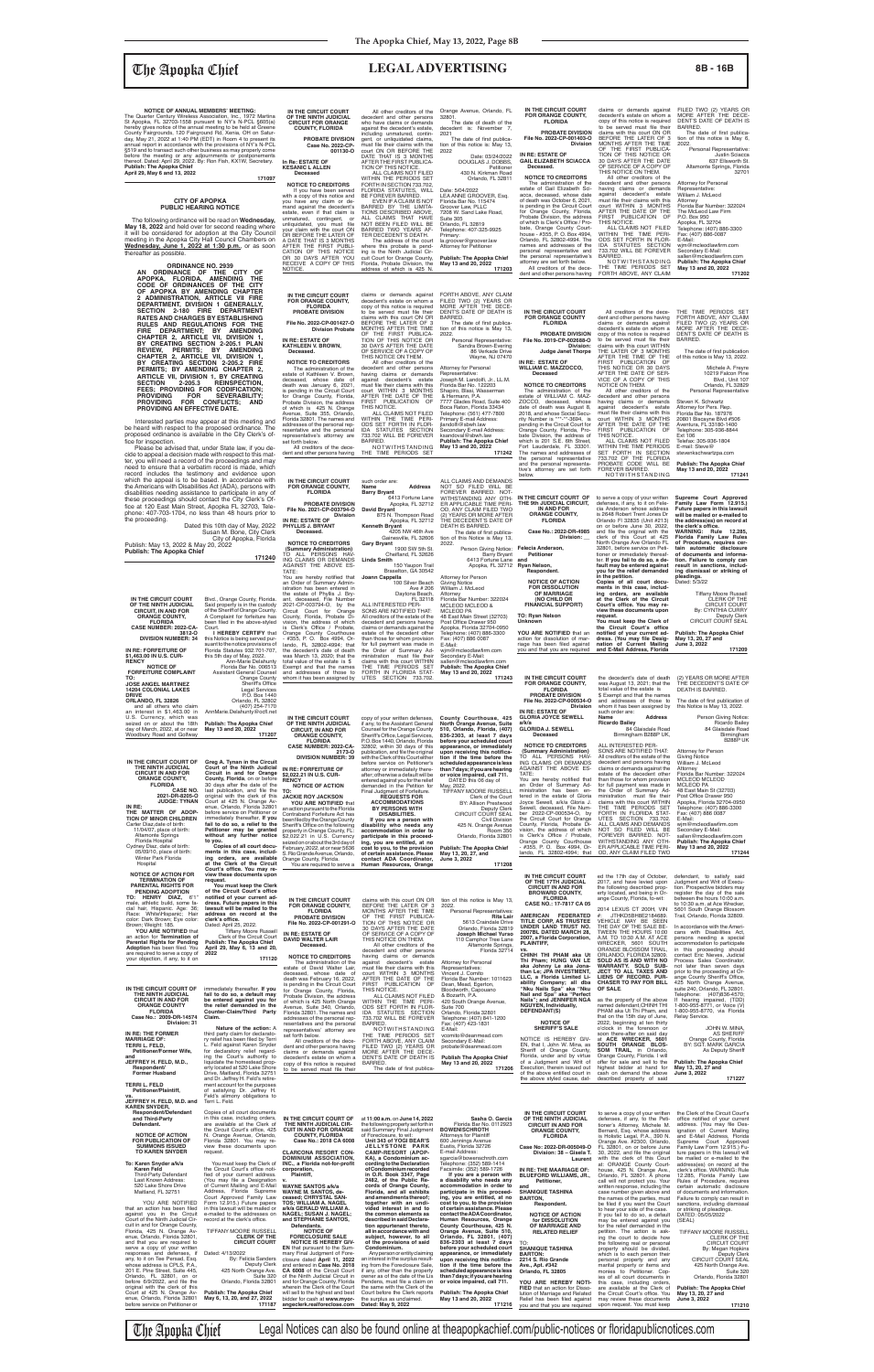# The Apopka Chief **LEGAL ADVERTISING 8B - 16B**

| IN THE VIRVUIT VUURT                                          | ten delenses, il any, to it on                                 | aress. ( You may me besig-                                   | <b>PROBATE DIVISION</b>                                 | to be served, must file their                   | The date of first publi-                |
|---------------------------------------------------------------|----------------------------------------------------------------|--------------------------------------------------------------|---------------------------------------------------------|-------------------------------------------------|-----------------------------------------|
| OF THE 9TH JUDICIAL CIR-                                      | SERGIO TITO VALLADARES                                         | nation of Current Mailing                                    | File No.2022-CP-1395-O                                  | claims with this court ON OR                    | cation of this notice is: May 6,        |
| <b>CUIT. IN AND FOR ORANGE</b>                                | PAZ, whose address is 718                                      | and E-Mail Address, Florida                                  | <b>Division</b>                                         | BEFORE THE LATER OF 3                           | 2022.                                   |
| <b>COUNTY, FLORIDA</b>                                        | WYMAN CT. BLDG # D OR-                                         | Supreme Court Approved                                       |                                                         | MONTHS AFTER THE TIME                           | Signed on this 4th day of               |
| Case No.: 22-DR-4363-O                                        | LANDO, FL. 32809 on or be-                                     | Family Law Form 12.915.)                                     | IN RE: ESTATE OF                                        | OF THE FIRST PUBLICA-                           | April, 2022.                            |
| Division: 29                                                  | fore $06/16/2022$ , and file the                               | Future papers in this lawsuit                                | <b>GAYLE C. WRIGHT.</b>                                 | TION OF THIS NOTICE OR                          |                                         |
|                                                               | original with the clerk of this                                | will be mailed or e-mailed to                                | aka GAYLE CHARLOTTE                                     | 30 DAYS AFTER THE DATE                          | <b>REBEKAH KRISTEN</b>                  |
| <b>SERGIO TITO</b>                                            | Court at 425 N. ORANGE                                         | the address(es) on record at                                 | <b>WRIGHT</b>                                           | OF SERVICE OF A COPY OF                         | <b>WRIGHT</b>                           |
| <b>VALLADARES PAZ,</b>                                        | AVE. SUITE # 320 ORLAN-                                        | the clerk's office.                                          | Deceased.                                               | THIS NOTICE ON THEM.                            | Personal Representative                 |
| Petitioner,                                                   | DO FL, 32801 before service                                    | 12.285,<br>WARNING: Rule                                     |                                                         | All other creditors of the                      | 5133 Tallow Wood Court                  |
| and                                                           | on Petitioner or immediately                                   | Florida Family Law Rules                                     | <b>NOTICE TO CREDITORS</b>                              | Decedent and other persons                      | Orlando, Florida 32808                  |
| <b>ARLENE SERENE</b>                                          | thereafter. If you fail to do                                  | of Procedure, requires cer-                                  | The administration of the                               | having claims or demands                        |                                         |
| <b>VALLADARES PAZ.</b>                                        | so, a default may be entered<br>against you for the relief de- | tain automatic disclosure                                    | estate of GAYLE C. WRIGHT,                              | against Decedent's estate                       | Christopher G. Jones, Esg.              |
| Respondent,                                                   |                                                                | of documents and informa-                                    | also known as GAYLE CHAR-                               | must file their claims with this                | Florida Bar No. 0119040                 |
| <b>NOTICE OF ACTION</b>                                       | manded in the petition.<br>The action is asking the court      | tion. Failure to comply can                                  | LOTTE WRIGHT, deceased,                                 | court WITHIN 3 MONTHS                           | Attorney for Personal                   |
| <b>FOR DISSOLUTION</b>                                        | to decide how the follow-                                      | result in sanctions, includ-<br>ing dismissal or striking of | whose date of death was                                 | AFTER THE DATE OF THE                           | Representative                          |
| <b>OF MARRIAGE</b>                                            | ing real or personal property                                  | pleadings.                                                   | April 12, 2021, is pending in                           | FIRST PUBLICATION OF                            | GILES & ROBINSON, P.A.                  |
| (NO CHILD OR                                                  | should be divided:                                             | Dated: April 19, 2022                                        | the Circuit Court for Orange                            | THIS NOTICE.                                    | 445 West Colonial Drive                 |
| <b>FINANCIAL SUPPORT)</b>                                     | <b>NONE</b>                                                    | Tiffany M. Russell                                           | County, Florida, Probate Divi-                          | ALL CLAIMS NOT FILED                            | Orlando, Florida 32804                  |
|                                                               | Copies of all court docu-                                      | Clerk of Court                                               | sion, the address of which is                           | WITHIN THE TIME PERI-<br>ODS SET FORTH IN FLOR- | Telephone: (407) 425-3591               |
| <b>TO: ARLENE SERENE</b>                                      | ments in this case, includ-                                    | CLERK OF THE                                                 | 425 North Orange Avenue,<br>Orlando, Florida 32801. The | IDA STATUTES SECTION                            | Email: chrisjones@<br>gilesrobinson.com |
| <b>VALLADARES PAZ</b>                                         | ing orders, are available                                      | <b>CIRCUIT COURT</b>                                         | names and addresses of the                              | 733.702 WILL BE FOREVER                         | Secondary Email:                        |
| UNKNOWN                                                       | at the Clerk of the Circuit                                    | By: JULIETTE CELESTIN                                        | personal representative and                             | BARRED.                                         | lindawyatt@                             |
|                                                               | Court's office. You may re-                                    | <b>CIRCUIT COURT SEAL</b>                                    | the personal representative's                           | NOTWITHSTANDING                                 | gilesrobinson.com                       |
| YOU ARE NOTIFIED that an                                      | view these documents upon                                      | Deputy Clerk                                                 | attorney are set forth below.                           | THE TIME PERIOD SET                             | <b>Publish: The Apopka Chief</b>        |
| action for dissolution of mar-                                | request.                                                       | <b>Publish: The Apopka Chief</b>                             | All creditors of the Dece-                              | FORTH ABOVE, ANY CLAIM                          | May 6 and 13, 2022                      |
| riage has been filed against<br>you and that you are required | You must keep the Clerk of<br>the Circuit Court's office       | April 22, 29, May 6 and 13,<br>2022                          | dent and other persons having                           | FILED TWO (2) YEARS OR                          | 171156                                  |
| to serve a copy of your writ-                                 | notified of your current ad-                                   | 171068                                                       |                                                         |                                                 |                                         |
|                                                               |                                                                |                                                              |                                                         |                                                 |                                         |

at one thirty o'clock in the aftemoon or soon thereafter, on<br>the 17th day of May, 2022, at<br>1113 Ocoee Apopka Road,<br>2000 Apopka Road, Coree, Florida 34761, Or-<br>ange County, Florida, to sat-<br>proximately \$930.00 for fees,<br>expenses for feeding and<br>care, and

| <b>STORAGE SENSE SELF STORAGE</b><br><b>NOTICE IS HEREBY GIVEN</b> that Storage Sense Apopka Lo-<br>cated at 2208 Stillwater Ave., Apopka, Florida 32703 Phone<br>407-703-8854 intends to sell the personal property described<br>below to enforce a lien imposed on said property Under the<br>Florida Facility Act Statutes. The Sale shall take place online<br>at www.lockerfox.com and closes on the 25th day of May 2022<br>at 3:00 P.M Property will be sold for cash only. Unit must be<br>cleaned out within 72 hours of purchase with a \$100 cash clean-<br>ing Deposit.<br>Krystal Allen-Unit 1076-Personal Property<br>Misael Valdez-Unit 4028-Personal Property<br>May 6 and 13, 2022                                                                                            | 171146                                                                                                                                                                                                                                                                                                                                                                                                                                                                                                                                | <b>NOTICE UNDER</b><br><b>FICTITIOUS NAME</b><br><b>LAW PURSUANT</b><br><b>TO SECTION 865.09.</b><br><b>FLORIDA STATUTES</b><br>NOTICE IS HEREBY GIVEN<br>that the undersigned, desiring<br>to engage in business under<br>the fictitious name of<br>Sell Car For Cash Athens<br>located at 109 E Church St<br>Ste 500, in the County of Or-                                                                                                         | <b>NOTICE UNDER</b><br><b>FICTITIOUS NAME</b><br><b>LAW PURSUANT</b><br><b>TO SECTION 865.09.</b><br><b>FLORIDA STATUTES</b><br>NOTICE IS HEREBY GIVEN<br>that the undersigned, desiring<br>to engage in business under<br>the fictitious name of<br>Sell Car For Cash Colorado<br>located at 109 E Church St<br>Ste 500, in the County of Or-                                                                                                                                                                                                                                                                                        | <b>NOTICE UNDER</b><br><b>FICTITIOUS NAME</b><br><b>LAW PURSUANT</b><br><b>TO SECTION 865.09.</b><br><b>FLORIDA STATUTES</b><br>NOTICE IS HEREBY GIVEN<br>that the undersigned, desiring<br>to engage in business under<br>the fictitious name of<br>Sell Car For Cash Helena<br>located at 109 E Church St<br>Ste 500, in the County of Or-                                                                                                                                                                                                                                                       | IN THE CIRCUIT COURT<br><b>FOR ORANGE COUNTY,</b><br><b>FLORIDA</b><br><b>PROBATE DIVISION</b><br>File No. 2022-CP-001288-O<br>Division 1<br>IN RE: ESTATE OF<br><b>BARBARA S. BROCKEN-</b><br><b>BROUGH</b><br>Deceased.<br><b>NOTICE TO CREDITORS</b><br>The administration of the<br>estate of Barbara S. Brock-<br>enbrough, deceased, whose<br>date of death was February                                                                                                                                                                                                | claims or demands against<br>decedent's estate on whom a<br>copy of this notice is required<br>to be served must file their<br>claims with this court ON OR<br>BEFORE THE LATER OF 3<br>MONTHS AFTER THE TIME<br>OF THE FIRST PUBLICA-<br>TION OF THIS NOTICE OR<br>30 DAYS AFTER THE DATE<br>OF SERVICE OF A COPY OF<br>THIS NOTICE ON THEM.<br>All other creditors of the dece-<br>dent and other persons having<br>claims or demands against<br>decedent's estate must file<br>their claims with this court                                                                                                                                                                | MORE AFTER THE DECE-<br>DENT'S DATE OF DEATH IS<br>BARRED.<br>The date of first publication of<br>this Notice is May 6, 2022.<br>Personal Representative:<br>Nancy Haygood<br>2560 Junior Ave.<br>Apopka, Florida 32712<br>Attorney for<br>Personal Representative:<br>William J. McLeod<br>Attorney<br>Florida Bar Number: 322024                                                                                                                                                                                                      |
|------------------------------------------------------------------------------------------------------------------------------------------------------------------------------------------------------------------------------------------------------------------------------------------------------------------------------------------------------------------------------------------------------------------------------------------------------------------------------------------------------------------------------------------------------------------------------------------------------------------------------------------------------------------------------------------------------------------------------------------------------------------------------------------------|---------------------------------------------------------------------------------------------------------------------------------------------------------------------------------------------------------------------------------------------------------------------------------------------------------------------------------------------------------------------------------------------------------------------------------------------------------------------------------------------------------------------------------------|------------------------------------------------------------------------------------------------------------------------------------------------------------------------------------------------------------------------------------------------------------------------------------------------------------------------------------------------------------------------------------------------------------------------------------------------------|---------------------------------------------------------------------------------------------------------------------------------------------------------------------------------------------------------------------------------------------------------------------------------------------------------------------------------------------------------------------------------------------------------------------------------------------------------------------------------------------------------------------------------------------------------------------------------------------------------------------------------------|----------------------------------------------------------------------------------------------------------------------------------------------------------------------------------------------------------------------------------------------------------------------------------------------------------------------------------------------------------------------------------------------------------------------------------------------------------------------------------------------------------------------------------------------------------------------------------------------------|-------------------------------------------------------------------------------------------------------------------------------------------------------------------------------------------------------------------------------------------------------------------------------------------------------------------------------------------------------------------------------------------------------------------------------------------------------------------------------------------------------------------------------------------------------------------------------|-------------------------------------------------------------------------------------------------------------------------------------------------------------------------------------------------------------------------------------------------------------------------------------------------------------------------------------------------------------------------------------------------------------------------------------------------------------------------------------------------------------------------------------------------------------------------------------------------------------------------------------------------------------------------------|-----------------------------------------------------------------------------------------------------------------------------------------------------------------------------------------------------------------------------------------------------------------------------------------------------------------------------------------------------------------------------------------------------------------------------------------------------------------------------------------------------------------------------------------|
| <b>NOTICE OF PUBLIC SALE</b><br>Notice is hereby given that<br><b>NorthWest Orlando Storage</b><br>at 5330 N. Pine Hills Road,<br>Orlando, FL 32808 will sell<br>the contents of the storage<br>units listed below at a public<br>auction to satisfy a lien placed<br>on the contents (pursuant to                                                                                                                                                                                                                                                                                                                                                                                                                                                                                             | highest bidder. A 10% buy-<br>er's premium will be charged<br>as well as a \$150 cleaning<br>deposit per unit. All sales<br>are final. Seller reserves the<br>right to withdraw the property<br>at any time before the sale or<br>to refuse any bids. The prop-<br>erty to be sold is described                                                                                                                                                                                                                                       | ange in the City of Orlando<br>Florida 32801, intends to reg-<br>ister the above said name with<br>the Division of Corporations<br>of the Florida Department of<br>State, Tallahassee, Florida.<br>Dated at Orlando, Florida, this<br>10 day of May, 2022.<br><b>Brother Treehouse LLC</b><br><b>Publish: The Apopka Chief</b><br>May 13, 2022<br>171234                                                                                             | ange in the City of Orlando<br>Florida 32801, intends to reg-<br>ister the above said name with<br>the Division of Corporations<br>of the Florida Department of<br>State, Tallahassee, Florida.<br>Dated at Orlando, Florida, this<br>10 day of May, 2022.<br><b>Brother Treehouse LLC</b><br><b>Publish: The Apopka Chief</b><br>May 13, 2022<br>171236                                                                                                                                                                                                                                                                              | ange in the City of Orlando<br>Florida 32801, intends to reg-<br>ister the above said name with<br>the Division of Corporations<br>of the Florida Department of<br>State, Tallahassee, Florida.<br>Dated at Orlando, Florida, this<br>10 day of May, 2022.<br><b>Brother Treehouse LLC</b><br><b>Publish: The Apopka Chief</b><br>May 13, 2022<br>171238                                                                                                                                                                                                                                           | 12, 2022, is pending in the Cir-<br>cuit Court for Orange County,<br>Florida, Probate Division, the<br>address of which is Clerk's<br>Office / Probate, Orange<br>County Courthouse - #355,<br>P. O. Box 4994, Orlando, FL<br>32802-4994. The names and<br>addresses of the personal rep-<br>resentative and the personal<br>representative's attorney are<br>set forth below.<br>All creditors of the decedent<br>and other persons having                                                                                                                                   | WITHIN 3 MONTHS AFTER<br>THE DATE OF THE FIRST<br>PUBLICATION OF THIS NO-<br>TICE.<br>ALL CLAIMS NOT FILED<br>WITHIN THE TIME PERI-<br>ODS SET FORTH IN FLOR-<br>IDA STATUTES SECTION<br>733.702 WILL BE FOREVER<br>BARRED.<br>NOTWITHSTANDING<br>THE TIME PERIODS SET<br>FORTH ABOVE, ANY CLAIM<br>FILED TWO (2) YEARS OR                                                                                                                                                                                                                                                                                                                                                    | MCLEOD MCLEOD &<br>MCLEOD PA<br>48 East Main Street (32703)<br>Post Office Drawer 950<br>Apopka, Florida 32704-0950<br>Telephone: (407) 886-3300<br>Fax: (407) 886-0087<br>E-Mail:<br>wjm@mcleodlawfirm.com<br>Secondary E-Mail:<br>sallen@mcleodlawfirm.com<br><b>Publish: The Apopka Chief</b><br>May 6 and 13, 2022<br>171154                                                                                                                                                                                                        |
| Chapter 83 of the Florida<br>Statutes). The sale will take<br>place at the website Storag-<br>eTreasures.com on MAY 24.<br>2022, at 9:00 am. The sale<br>will be conducted under the<br>direction of Christopher Rosa<br>(AU4167) and StorageTrea-<br>sures.com on behalf of the<br>facility's management. Units<br>may be available for viewing<br>prior to the sale on StorageT-<br>reasures.com. Contents will<br>be sold for cash only to the                                                                                                                                                                                                                                                                                                                                              | as "general household items"<br>unless otherwise noted. Unit<br># - Name - Description:<br>D025<br><b>Roderick Manuel</b><br>Clothes, Tools, Rims<br><b>B009</b><br>Earl Dave Taylor Jr<br>2009 Merz C Class 4 Door<br>WDDGF54XX9R083050<br><b>Publish The Apopka Chief</b><br>May 6 and 13, 2022<br>171192                                                                                                                                                                                                                           | <b>NOTICE UNDER</b><br><b>FICTITIOUS NAME</b><br><b>LAW PURSUANT</b><br><b>TO SECTION 865.09.</b><br><b>FLORIDA STATUTES</b><br>NOTICE IS HEREBY GIVEN<br>that the undersigned, desiring<br>to engage in business under<br>the fictitious name of                                                                                                                                                                                                    | <b>NOTICE UNDER</b><br><b>FICTITIOUS NAME</b><br><b>LAW PURSUANT</b><br><b>TO SECTION 865.09.</b><br><b>FLORIDA STATUTES</b><br>NOTICE IS HEREBY GIVEN<br>that the undersigned, desiring<br>to engage in business under<br>the fictitious name of                                                                                                                                                                                                                                                                                                                                                                                     | <b>NOTICE UNDER</b><br><b>FICTITIOUS NAME</b><br><b>LAW PURSUANT</b><br><b>TO SECTION 865.09,</b><br><b>FLORIDA STATUTES</b><br>NOTICE IS HEREBY GIVEN<br>that the undersigned, desiring<br>to engage in business under<br>the fictitious name of<br><b>Sell Car For Cash</b>                                                                                                                                                                                                                                                                                                                      | IN THE CIRCUIT COURT<br><b>FOR ORANGE COUNTY,</b><br><b>FLORIDA</b><br><b>PROBATE DIVISION</b><br>File No. 2022-CP-1038-O<br><b>Division</b><br>IN RE: ESTATE OF<br><b>BARBARA RUTH NORRIS</b><br>Deceased.<br><b>NOTICE TO CREDITORS</b>                                                                                                                                                                                                                                                                                                                                     | Decedent's estate, on whom a<br>copy of this notice is required<br>to be served, must file their<br>claims with this court ON OR<br>BEFORE THE LATER OF 3<br>MONTHS AFTER THE TIME<br>OF THE FIRST PUBLICA-<br>TION OF THIS NOTICE OR<br>30 DAYS AFTER THE DATE<br>OF SERVICE OF A COPY OF<br>THIS NOTICE ON THEM.<br>All other creditors of the<br>Decedent and other persons                                                                                                                                                                                                                                                                                                | MORE AFTER THE DECE-<br>DENT'S DATE OF DEATH IS<br><b>BARRED</b><br>The date of first publi-<br>cation of this notice is: May 6,<br>2022.<br>Signed on this 23rd day<br>of March, 2022.<br><b>CATHERINE TENEYCK</b><br>Personal Representative<br>P.O. BOX 163<br>Shakopee, Minnesota 55379                                                                                                                                                                                                                                             |
| <b>LEGAL NOTICE</b><br><b>NOTICE OF INTENDED</b><br>DISPOSITION OF FOUND/ABANDONED PROPERTY<br>The Apopka Police Department is intending to dispose of<br>found/abandoned property/currency currently being held in the<br>property room. Lawful owners who believe that the property be-<br>longs to them must appear at the Apopka Police Department,<br>112 E. 6th Street by May 20th. Contact may be made between<br>the hours of 9am and 5pm, Monday through Friday to claim<br>ownership. After May 20th the Apopka Police Department will<br>retain the items for its own use, donate the property to charity,<br>give the property to the finder, or auction off the property.<br>Property and Evidence Unit<br>407-703-1669<br><b>Publish: The Apopka Chief</b><br>May 6 and 13, 2022 |                                                                                                                                                                                                                                                                                                                                                                                                                                                                                                                                       | Sell Car For Cash Augusta<br>located at 109 E Church St<br>Ste 500, in the County of Or-<br>ange in the City of Orlando<br>Florida 32801, intends to req-<br>ister the above said name with<br>the Division of Corporations<br>of the Florida Department of<br>State, Tallahassee, Florida.<br>Dated at Orlando, Florida, this<br>10 day of May, 2022.<br><b>Brother Treehouse LLC</b><br><b>Publish: The Apopka Chief</b><br>May 13, 2022<br>171235 | Sell Car For<br><b>Cash Fayetteville</b><br>located at 109 E Church St<br>Ste 500, in the County of Or-<br>ange in the City of Orlando<br>Florida 32801, intends to reg-<br>ister the above said name with<br>the Division of Corporations<br>of the Florida Department of<br>State, Tallahassee, Florida.<br>Dated at Orlando, Florida, this<br>10 day of May, 2022.<br><b>Brother Treehouse LLC</b><br><b>Publish: The Apopka Chief</b><br>May 13, 2022<br>171237                                                                                                                                                                   | <b>Kansas City</b><br>located at 109 E Church St<br>Ste 500, in the County of Or-<br>ange in the City of Orlando<br>Florida 32801, intends to reg-<br>ister the above said name with<br>the Division of Corporations<br>of the Florida Department of<br>State, Tallahassee, Florida.<br>Dated at Orlando, Florida, this<br>10 day of May, 2022.<br><b>Brother Treehouse LLC</b><br><b>Publish: The Apopka Chief</b><br>May 13, 2022<br>171239                                                                                                                                                      | The administration of the<br>estate of BARBARA RUTH<br>NORRIS, deceased, whose<br>date of death was February<br>1, 2022, is pending in the Cir-<br>cuit Court for Orange County,<br>Florida, Probate Division, the<br>address of which is 425 North<br>Orange Avenue, Orlando,<br>Florida 32801. The names and<br>addresses of the personal rep-<br>resentative and the personal<br>representative's attorney are<br>set forth below.<br>All creditors of the Dece-<br>dent and other persons having<br>claims or demands against                                             | having claims or demands<br>against Decedent's estate<br>must file their claims with this<br>court WITHIN 3 MONTHS<br>AFTER THE DATE OF THE<br>FIRST PUBLICATION OF<br>THIS NOTICE.<br>ALL CLAIMS NOT FILED<br>WITHIN THE TIME PERI-<br>ODS SET FORTH IN FLOR-<br>IDA STATUTES SECTION<br>733.702 WILL BE FOREVER<br><b>BARRED</b><br>NOTWITHSTANDING<br>THE TIME PERIOD SET<br>FORTH ABOVE, ANY CLAIM<br>FILED TWO (2) YEARS OR                                                                                                                                                                                                                                              | Christopher G. Jones, Esq.<br>Florida Bar No. 0119040<br>Attorney for Personal<br>Representative<br>GILES & ROBINSON, P.A.<br>445 West Colonial Drive<br>Orlando, Florida 32804<br>Telephone: (407) 425-3591<br>Email: chrisjones@<br>gilesrobinson.com<br>Secondary Email:<br>lindawyatt@<br>gilesrobinson.com<br><b>Publish: The Apopka Chief</b><br>May 6 and 13, 2022<br>171155                                                                                                                                                     |
| <b>NOTICE OF SHERIFF'S</b><br><b>SALE OF</b><br><b>IMPOUNDED ANIMAL</b><br>TO WHOM IT MAY<br><b>CONCERN:</b><br>You are hereby notified<br>that I will offer for sale and sell<br>at public sale to the highest<br>bidder for cash, the following<br>described livestock, to-wit:<br>1 (ONE) BLACK GOAT<br>at one thirty o'clock in the af-<br>ternoon or soon thereafter, on<br>the 17th day of May, 2022, at<br>1113 Ocoee Apopka Road,                                                                                                                                                                                                                                                                                                                                                      | 171193<br>the day of the sale.<br>In accordance with the<br>Americans with Disabilities<br>Act, persons needing a spe-<br>cial accommodation to partici-<br>pate in this proceeding should<br>contact Eric Nieves, Judicial<br>Process Sales Coordina-<br>tor not later than seven days<br>prior to the proceeding at Or-<br>ange County Sheriff's Office,<br>425 North Orange Avenue.<br>(407)836-4570;<br>Telephone:<br>If hearing impaired, (TDD)<br>1-800-955-8771, or Voice (V)<br>1-800-955-8770, via Florida<br>Relay Service. | IN THE CIRCUIT COURT<br>OF THE 9TH JUDICIAL CIR-<br><b>CUIT, IN AND FOR ORANGE</b><br><b>COUNTY, FLORIDA</b><br>Case No.: 22-DR-4363-O<br>Division: 29<br><b>SERGIO TITO</b><br><b>VALLADARES PAZ.</b><br>Petitioner,<br>and<br><b>ARLENE SERENE</b><br><b>VALLADARES PAZ,</b><br>Respondent,<br><b>NOTICE OF ACTION</b><br><b>FOR DISSOLUTION</b><br>OF MARRIAGE<br>(NO CHILD OR<br><b>FINANCIAL SUPPORT)</b><br><b>BLEME OFBEMS</b>                | ten defenses, if any, to it on<br>SERGIO TITO VALLADARES<br>PAZ, whose address is 718<br>WYMAN CT. BLDG # D OR-<br>LANDO, FL. 32809 on or be-<br>fore 06/16/2022, and file the<br>original with the clerk of this<br>Court at 425 N. ORANGE<br>AVE. SUITE # 320 ORLAN-<br>DO FL. 32801 before service<br>on Petitioner or immediately<br>thereafter. If you fail to do<br>so, a default may be entered<br>against you for the relief de-<br>manded in the petition.<br>The action is asking the court<br>to decide how the follow-<br>ing real or personal property<br>should be divided:<br><b>NONE</b><br>Copies of all court docu- | dress. (You may file Desig-<br>nation of Current Mailing<br>and E-Mail Address, Florida<br>Supreme Court Approved<br>Family Law Form 12.915.)<br>Future papers in this lawsuit<br>will be mailed or e-mailed to<br>the address(es) on record at<br>the clerk's office.<br>WARNING: Rule 12.285,<br>Florida Family Law Rules<br>of Procedure, requires cer-<br>tain automatic disclosure<br>of documents and informa-<br>tion. Failure to comply can<br>result in sanctions, includ-<br>ing dismissal or striking of<br>pleadings.<br>Dated: April 19, 2022<br>Tiffany M. Russell<br>Clerk of Court | IN THE CIRCUIT COURT<br>FOR ORANGE COUNTY,<br><b>FLORIDA</b><br>PROBATE DIVISION<br>File No.2022-CP-1395-O<br><b>Division</b><br>IN RE: ESTATE OF<br><b>GAYLE C. WRIGHT,</b><br>aka GAYLE CHARLOTTE<br><b>WRIGHT</b><br>Deceased.<br><b>NOTICE TO CREDITORS</b><br>The administration of the<br>estate of GAYLE C. WRIGHT,<br>also known as GAYLE CHAR-<br>LOTTE WRIGHT, deceased,<br>whose date of death was<br>April 12, 2021, is pending in<br>the Circuit Court for Orange<br>County, Florida, Probate Divi-<br>sion, the address of which is<br>425 North Orange Avenue, | claims or demands against<br>Decedent's estate, on whom a<br>copy of this notice is required<br>to be served, must file their<br>claims with this court ON OR<br>BEFORE THE LATER OF 3<br>MONTHS AFTER THE TIME<br>OF THE FIRST PUBLICA-<br>TION OF THIS NOTICE OR<br>30 DAYS AFTER THE DATE<br>OF SERVICE OF A COPY OF<br>THIS NOTICE ON THEM.<br>All other creditors of the<br>Decedent and other persons<br>having claims or demands<br>against Decedent's estate<br>must file their claims with this<br>court WITHIN 3 MONTHS<br>AFTER THE DATE OF THE<br>FIRST PUBLICATION OF<br>THIS NOTICE.<br>ALL CLAIMS NOT FILED<br>WITHIN THE TIME PERI-<br>ODS SET FORTH IN FLOR- | MORE AFTER THE DECE-<br>DENT'S DATE OF DEATH IS<br>BARRED.<br>The date of first publi-<br>cation of this notice is: May 6.<br>2022<br>Signed on this 4th day of<br>April, 2022.<br>REBEKAH KRISTEN<br><b>WRIGHT</b><br>Personal Representative<br>5133 Tallow Wood Cour<br>Orlando, Florida 32808<br>Christopher G. Jones, Esq.<br>Florida Bar No. 0119040<br>Attorney for Personal<br>Representative<br>GILES & ROBINSON, P.A.<br>445 West Colonial Drive<br>Orlando, Florida 32804<br>Telephone: (407) 425-3591<br>Email: chrisjones@ |

| IN THE CIRCUIT COURT<br>OF THE NINTH JUDICIAL<br><b>CIRCUIT, IN AND FOR</b><br><b>ORANGE COUNTY,</b><br><b>FLORIDA</b><br>CASE NUMBER: 2022-CA-<br>3797-O<br><b>DIVISION NUMBER: 39</b><br>IN RE: FORFEITURE OF<br>\$2,337.00 IN U.S. CUR-<br><b>RENCY</b><br><b>NOTICE OF</b><br><b>FORFEITURE COMPLAINT</b><br>TO:<br><b>KEVIN MIELES AND</b><br><b>KYLE PAULSWORTH</b><br><b>14623 SAINT GEORGES</b><br><b>HILL DRIVE</b><br>ORLANDO, FL 32828<br>and all others who claim an<br>interest in \$2,337.00 in U.S.<br>Currency, which was seized on<br>or about the 18th day of March,<br>2022, at or near 14623 Saint                                                             | Georges Hill Drive, Orange<br>County, Florida. Said property<br>is in the custody of the Sheriff<br>of Orange County. A Complaint<br>for forfeiture has been filed in<br>the above-styled Court.<br>I HEREBY CERTIFY that<br>this Notice is being served pur-<br>suant to the notice provisions of<br>Florida Statutes 932.701-707,<br>this 4th day of May, 2022.<br>Ann-Marie Delahunty<br>Florida Bar No. 006513<br>Assistant General Counsel<br><b>Orange County</b><br>Sheriff's Office<br><b>Legal Services</b><br>P.O. Box 1440<br>Orlando, FL 32802<br>(407) 254-7170<br>AnnMarie.Delahunty@ocfl.net<br><b>Publish: The Apopka Chief</b><br>May 13 and 20, 2022<br>171204<br><b>TRL TOWING</b><br>605 FERGUSON DR., ORLANDO, FL 32805<br>407-207-4790 FAX 407-578-3052                                                                             | IN THE CIRCUIT COURT<br>OF THE 9TH JUDICIAL CIR-<br><b>CUIT, IN AND FOR ORANGE</b><br><b>COUNTY, FLORIDA</b><br>Case No.: 22 DR 4445 O<br>Division: 29<br><b>Arnoldo Gregory Martinez</b><br>SR.<br>Petitioner,<br>and<br>Carmela Antonieta Martinez,<br>Respondent,<br><b>NOTICE OF ACTION FOR</b><br><b>Dissolution of Marriage</b><br>TO:<br><b>Carmela Antonieta Martinez</b><br>12725 Gettysburg Cir<br>Orlando FL 32837<br>YOU ARE NOTIFIED that an<br>action for Dissolution of Mar-<br>riage has been filed against<br>you and that you are required<br>to serve a copy of your writ-                                                                                                                                                                                                  | ten defenses, if any, to it on<br>Arnoldo Gregory Martinez<br>SR, whose address is 12725<br>Gettysburg Cir-Orlando, FL<br>32837, on or before June 16,<br>2022, and file the original with<br>the clerk of this Court at 425<br>N Orange Ave Orlando FL<br>32801, before service on Pe-<br>titioner or immediately thereaf-<br>ter. If you fail to do so, a de-<br>fault may be entered against<br>you for the relief demanded<br>in the petition.<br>Copies of all court docu-<br>ments in this case, includ-<br>ing orders, are available<br>at the Clerk of the Circuit<br>Court's office. You may re-<br>view these documents upon<br>request.<br>You must keep the Clerk of<br>the Circuit Court's office<br>notified of your current ad-<br>dress. (You may file Desig-<br>nation of Current Mailing<br>and E-Mail Address, Florida<br>Supreme Court Approved | Family Law Form 12.915.)<br>Future papers in this lawsuit<br>will be mailed or e-mailed to<br>the addresses on record at<br>the clerk's office.<br>WARNING: Rule 12.285,<br><b>Florida Family Law Rules</b><br>of Procedure, requires cer-<br>tain automatic disclosure<br>of documents and informa-<br>tion. Failure to comply can<br>result in sanctions, includ-<br>ing dismissal or striking of<br>pleadings.<br>Dated: APRIL 20 2022<br>Tiffany M. Russell<br>Clerk of Court<br>CLERK OF THE<br><b>CIRCUIT COURT</b><br>By: ELISA ASKA<br>Deputy Clerk<br><b>Publish: The Apopka Chief</b><br>April 29, May 6, 13 and<br>20, 2022<br>171106                             | IN THE CIRCUIT COURT<br>FOR ORANGE COUNTY,<br><b>FLORIDA</b><br>PROBATE DIVISION<br>File No. 2022-CP-304-O<br>Division<br>IN RE: ESTATE OF<br><b>MARIE P. INGENITO</b><br>Deceased.<br><b>NOTICE TO CREDITORS</b><br>The administration of the<br>estate of MARIE P. INGENI-<br>TO, deceased, whose date of<br>death was August 18, 2020, is<br>pending in the Circuit Court for<br>Orange County, Florida, Pro-<br>bate Division, the address of<br>which is 425 North Orange Av-<br>enue, Orlando, Florida 32801.<br>The names and addresses of<br>the personal representative<br>and the personal representa-<br>tive's attorney are set forth<br>below.<br>All creditors of the dece-<br>dent and other persons having<br>claims or demands against | decedent's estate, on whom a<br>copy of this notice is required<br>to be served, must file their<br>claims with this court ON OR<br>BEFORE THE LATER OF 3<br>MONTHS AFTER THE TIME<br>OF THE FIRST PUBLICA-<br>TION OF THIS NOTICE OR<br>30 DAYS AFTER THE DATE<br>OF SERVICE OF A COPY OF<br>THIS NOTICE ON THEM.<br>All other creditors of the<br>decedent and other persons<br>having claims or demands<br>against decedent's estate<br>must file their claims with this<br>court WITHIN 3 MONTHS<br>AFTER THE DATE OF THE<br>FIRST PUBLICATION OF<br>THIS NOTICE.<br>ALL CLAIMS NOT FILED<br>WITHIN THE TIME PERI-<br>ODS SET FORTH IN FLOR-<br>IDA STATUTES SECTION<br>733.702 WILL BE FOREVER<br>BARRED.<br>NOTWITHSTANDING<br>THE TIME PERIOD SET<br>FORTH ABOVE, ANY CLAIM<br>FILED TWO (2) YEARS OR | MORE AFTER THE DECE-<br>DENT'S DATE OF DEATH IS<br>BARRED.<br>The date of first publi-<br>cation of this notice is: May 6,<br>2022.<br>Signed on this 27 day of<br>January, 2022.<br>WILLIAM W. FERNANDEZ<br><b>Personal Representative</b><br>504 Golden Oaks Lane<br>Sanford, Florida 32771-8019<br>G. Charles Wohlust, Esquire<br><b>Attorney for Personal</b><br>Representative<br>Florida Bar No. 0121660<br>G. Charles Wohlust, P.L.C.<br>P.O. Box 1570<br>Winter Park, Florida<br>32790-1570<br>Telephone: (407) 644-3206<br>Email: pgw@wohlustlaw.com<br>Secondary Email:<br>gcw@wohlustlaw.com<br><b>Publish: The Apopka Chief</b><br>May 6 and 13, 2022<br>171174                                                                                                                                                |
|------------------------------------------------------------------------------------------------------------------------------------------------------------------------------------------------------------------------------------------------------------------------------------------------------------------------------------------------------------------------------------------------------------------------------------------------------------------------------------------------------------------------------------------------------------------------------------------------------------------------------------------------------------------------------------|-----------------------------------------------------------------------------------------------------------------------------------------------------------------------------------------------------------------------------------------------------------------------------------------------------------------------------------------------------------------------------------------------------------------------------------------------------------------------------------------------------------------------------------------------------------------------------------------------------------------------------------------------------------------------------------------------------------------------------------------------------------------------------------------------------------------------------------------------------------|------------------------------------------------------------------------------------------------------------------------------------------------------------------------------------------------------------------------------------------------------------------------------------------------------------------------------------------------------------------------------------------------------------------------------------------------------------------------------------------------------------------------------------------------------------------------------------------------------------------------------------------------------------------------------------------------------------------------------------------------------------------------------------------------|---------------------------------------------------------------------------------------------------------------------------------------------------------------------------------------------------------------------------------------------------------------------------------------------------------------------------------------------------------------------------------------------------------------------------------------------------------------------------------------------------------------------------------------------------------------------------------------------------------------------------------------------------------------------------------------------------------------------------------------------------------------------------------------------------------------------------------------------------------------------|------------------------------------------------------------------------------------------------------------------------------------------------------------------------------------------------------------------------------------------------------------------------------------------------------------------------------------------------------------------------------------------------------------------------------------------------------------------------------------------------------------------------------------------------------------------------------------------------------------------------------------------------------------------------------|---------------------------------------------------------------------------------------------------------------------------------------------------------------------------------------------------------------------------------------------------------------------------------------------------------------------------------------------------------------------------------------------------------------------------------------------------------------------------------------------------------------------------------------------------------------------------------------------------------------------------------------------------------------------------------------------------------------------------------------------------------|--------------------------------------------------------------------------------------------------------------------------------------------------------------------------------------------------------------------------------------------------------------------------------------------------------------------------------------------------------------------------------------------------------------------------------------------------------------------------------------------------------------------------------------------------------------------------------------------------------------------------------------------------------------------------------------------------------------------------------------------------------------------------------------------------------------|----------------------------------------------------------------------------------------------------------------------------------------------------------------------------------------------------------------------------------------------------------------------------------------------------------------------------------------------------------------------------------------------------------------------------------------------------------------------------------------------------------------------------------------------------------------------------------------------------------------------------------------------------------------------------------------------------------------------------------------------------------------------------------------------------------------------------|
| reserves the right to accept or reject any and/or all bids.<br>2018<br>INFI<br><b>LINC</b><br>2006<br>1999<br><b>CHEV</b><br>2007<br><b>HOND</b><br>2018<br><b>FORD</b><br><b>CHEV</b><br>2009<br>2015<br><b>NISS</b><br><b>FORD</b><br>2006<br>1999<br>AUDI<br>1998<br><b>MITS</b><br>2001<br><b>MITS</b><br>SUZI<br>2000<br><b>FORD</b><br>1998<br>May 13, 2022<br>ELIGIBLE FOR SALVAGE SALE.                                                                                                                                                                                                                                                                                    | <b>NOTICE OF PUBLIC SALE: TRL TOWING gives Notice of</b><br>Foreclosure of Lien and intent to sell these vehicles on JUNE 5,<br>2022 at 8:00 am at 605 Ferguson Dr Orlando, FL 32805, pursu-<br>ant to subsection 713.78 of the Florida Statutes. TRL TOWING<br>JN1EV7AP1JM358653<br>5LMFU285X6LJ26232<br>1GBJC34R3XF021734<br>2HGFG12687H515784<br>3FA6P0LU9JR210527<br>1G1AS18H997149874<br>KNMAT2MTXFP553556<br>3FAFP07Z16R144682<br>WAUBG34D7XN004110<br>JA4LS31P5WP021277<br>JA32U2FU9BU045824<br>JS1GN79A9Y2101665<br>1FTSE34L3WHB53322<br>171205<br><b>NOTICE OF PUBLIC SALE</b><br>ON MAY 26, 2022 AT 0700 AT JOHNSON'S WRECKER SER-<br>VICE, INC., 580 WILMER AVE., ORLANDO, FLORIDA 32808.<br>TELEPHONE 407-293-2540, THE FOLLOWING VEHICLE<br>(S) WILL BE SOLD FOR CASH. SOME OF THE VEHICLES<br>POSTED MAY HAVE ALREADY BEEN RELEASED AND NOT | IN THE CIRCUIT COURT<br>FOR THE NINTH JUDICIAL<br><b>CIRCUIT OF ORANGE</b><br><b>COUNTY, FLORIDA</b><br>PROBATE DIVISION<br><b>File No. 2021-CP</b><br>003214-0<br>IN RE: ESTATE OF<br><b>KATIE MAE BAKER,</b><br>Deceased<br><b>NOTICE TO CREDITORS</b><br>The administration of the<br>estate of KATIE MAE BAKER,<br>deceased, whose date of<br>death was August 24, 2021<br>and whose social security<br>number is pending in the Cir-<br>cuit Court for ORANGE Coun-<br>ty, Florida, Probate Division,<br>the address of which is 425<br>N. Orange Ave., Suite 355,<br>Orlando, FL 32801<br>The names and addresses<br>of the personal representative<br>and the personal representa-                                                                                                      | tive's attorney are set forth<br>below.<br>All creditors of the decedent<br>and other persons having<br>claims or demands against<br>decedent's estate on whom a<br>copy of this notice is required<br>to be served must file their<br>claims with this court WITHIN<br>THE LATER OF 3 MONTHS<br>AFTER THE TIME OF THE<br>FIRST PUBLICATION OF<br>THIS NOTICE OR 30 DAYS<br>AFTER THE DATE OF SER-<br>VICE OF A COPY OF THIS<br>NOTICE ON THEM.<br>All other creditors of the de-<br>cedent and other persons hav-<br>ing claims or demands against<br>decedent's estate must file<br>their claims with this court<br>WITHIN 3 MONTHS AFTER<br>THE DATE OF THE FIRST<br>PUBLICATION OF THIS NO-<br>TICE.<br>ALL CLAIMS NOT FILED<br>WITHIN THE TIME PERIODS<br>SET FORTH IN SECTION                                                                                 | 733.702 OF THE FLORIDA<br>PROBATE CODE WILL BE<br><b>FOREVER BARRED</b><br>NOTWITHSTANDING THE<br><b>PERIODS</b><br><b>SET</b><br>TIME<br>FORTH ABOVE, ANY CLAIM<br>FILED TWO (2) YEARS OR<br>MORE AFTER THE DECE-<br>DENTS DATE OF DEATH IS<br>BARRED.<br>The date of first publication<br>of this notice is May 6, 2022.<br>Personal Representative<br>Ruth Mae Murphy<br>2804 Wyndham Lane<br>Orlando, FL 32808<br>Attorney<br>A.J. Stanton, III<br>Fla. Bar. No. 0976113<br><b>GASDICK STANTON EARLY</b><br>1601 W. Colonial Dr.<br>Orlando, FL<br>Telephone: (407)423-5203<br>Pleadings@gse-law.com<br><b>Publish: The Apopka Chief</b><br>May 6 and 13, 2022<br>171147 | IN THE CIRCUIT COURT<br>OF THE 17TH JUDICIAL<br><b>CIRCUIT IN AND FOR</b><br><b>BROWARD COUNTY,</b><br><b>FLORIDA</b><br>CASE NO.: 17-7817 CA 05<br><b>AMERICAN FEDERATED</b><br>TITLE CORP, AS TRUSTEE<br>UNDER LAND TRUST NO.<br>2007BL DATED MARCH 28,<br>2007, a Florida Corporation,<br>PLAINTIFF,<br>vs.<br>CHINH THI PHAM aka Ut<br>Thi Pham; HUNG VAN LE<br>aka Johnny Le aka Jona-<br>than Le; JPA INVESTMENT,<br>LLC, a Florida Limited Li-<br>ability Company: all dba<br>"Nku Nails Spa" aka "Nku<br>Nail and Spa" aka "Perfect<br>Nails"; and JENNIFER NGA<br><b>NGUYEN, Individually,</b><br>DEFENDANT(S)                                                                                                                                 | the above styled cause, dat-<br>ed the 17th day of October,<br>2017, and have levied upon<br>the following described prop-<br>erty located, and being in Or-<br>ange County, Florida, to-wit:<br>2009 BMW 335I, VIN #:<br>WBAWL73599P181506<br>VEHICLE MAY BE SEEN<br>THE DAY OF THE SALE BE-<br>TWEEN THE HOURS 10:00<br>A.M. TO 10:30 A.M. AT ACE<br>WRECKER, 5601 SOUTH<br>ORANGE BLOSSOM TRAIL,<br>ORLANDO, FLORIDA 32809.<br><b>SOLD AS IS AND WITH NO</b><br>WARRANTY. SOLD SUB-<br><b>JECT TO ALL TAXES AND</b><br>LIENS OF RECORD. PUR-<br><b>CHASER TO PAY FOR BILL</b><br>OF SALE.<br>as the property of the above<br>named defendant, HUNG<br>VAN LE aka Johnny Le aka<br>Jonathan Le, and that on the                                                                                            | described property of said<br>defendant, to satisfy said<br>Judgment and Writ of Execu-<br>tion. Prospective bidders may<br>register the day of the sale<br>between the hours 10:00 a.m.<br>to 10:30 a.m. at Ace Wrecker,<br>5601 South Orange Blossom<br>Trail, Orlando, Florida 32809.<br>In accordance with the Ameri-<br>cans with Disabilities Act,<br>persons needing a special<br>accommodation to participate<br>in this proceeding should<br>contact Eric Nieves, Judicial<br>Process Sales Coordinator,<br>not later than seven days<br>prior to the proceeding at Or-<br>ange County Sheriff's Office,<br>425 North Orange Avenue,<br>suite 240, Orlando, FL 32801.<br>Telephone: (407)836-4570;<br>If hearing impaired, (TDD)<br>1-800-955-8771, or Voice (V)<br>1-800-955-8770, via Florida<br>Relay Service. |
| YEAR<br>MAKE<br>2013<br>SUBARU<br>2005<br>CHRYSLER<br>2012<br><b>NISSAN</b><br><b>NISSAN</b><br>2010<br>2009<br><b>NISSAN</b><br>1999<br><b>TOYOTA</b><br>2014<br><b>NISSAN</b><br>2012<br>KIA<br>2010<br><b>SCION</b><br>2008<br><b>HYUNDAI</b><br>2002<br>CADILLAC<br>2006<br><b>SCION</b><br>VOLKSWAGEN<br>2015<br>MAZDA<br>2016<br><b>TOYOTA</b><br>2011<br><b>TOYOTA</b><br>2000<br>2006<br><b>TOYOTA</b><br>2018<br><b>FORD</b><br>1988<br><b>FORD</b><br>2004<br><b>BMW</b><br>2010<br><b>LINCOLN</b><br>2002<br><b>FORD</b><br><b>FORD</b><br>2001<br><b>TOYOTA</b><br>2014<br>MERCEDES-BENZ<br>2008<br>VEHICLE(S)/ VESSEL(S) ARE SOLD "AS IS", "WHERE IS"<br>May 13, 2022 | VIN#<br>4S3BMBL6XD3021628<br>3C8FY68B051592262<br>1N4AL2AP1CN505352<br>1N4AL2AP1AN437017<br>3N1CC11E39L447381<br>2T1BR12E5XC144057<br>1N4AA5AP7EC492063<br>KNDJT2A51C7423053<br>JTKDE3B78A0317288<br>KMHCM36C58U103709<br>1GYEK63N12R152078<br>JTKDE177360120971<br>1VWBS7A35FC078816<br>JM1BM1U71G1333337<br>JTDKN3DU4B0321096<br>1NXBR12E8YZ321846<br>1NXBR32E26Z634237<br>1FTEW1E50JFC64476<br>1FDNK64P5JVA37393<br>WBAET37474NH05393<br>1LNHL9DR3AG615024<br>1FTNW21F62ED55067<br>2FAFP71W81X183450<br>5TFTX4GN0EX029353<br>WDDGF54X18F063186<br>TERMS OF THE SALE ARE CASH. NO CHECKS WILL BE<br>ACCEPTED. SELLER RESERVES THE RIGHT TO FINAL<br>BID. ALL SALES ARE FINAL. NO REFUNDS WILL BE MADE.<br>WITH NO GUARANTEES, EITHER EXPRESSED OR IMPLIED.<br>171214                                                                                    | IN THE CIRCUIT COURT<br>FOR ORANGE COUNTY,<br><b>FLORIDA</b><br>PROBATE DIVISION<br>File No. 2022-CP-001356-O<br><b>Division</b><br>IN RE: ESTATE OF<br><b>EDDIE DEAN HILL</b><br>Deceased.<br><b>NOTICE TO CREDITORS</b><br>The administration of the<br>estate of Eddie Dean Hill, de-<br>ceased, whose date of death<br>was December 5, 2021, is<br>pending in the Circuit Court<br>for ORANGE County, Florida,<br>Probate Division, the address<br>of which is 425 S. Orange<br>Avenue, Room 340, Orlando,<br>Florida 32801. The names and<br>addresses of the personal rep-<br>resentative and the personal<br>representative's attorney are<br>set forth below.<br>All creditors of the decedent<br>and other persons having<br>claims or demands against<br>decedent's estate on whom a | copy of this notice is required<br>to be served must file their<br>claims with this court ON OR<br>BEFORE THE LATER OF 3<br>MONTHS AFTER THE TIME<br>OF THE FIRST PUBLICA-<br>TION OF THIS NOTICE OR<br>30 DAYS AFTER THE DATE<br>OF SERVICE OF A COPY OF<br>THIS NOTICE ON THEM.<br>All other creditors of the de-<br>cedent and other persons hav-<br>ing claims or demands against<br>decedent's estate must file<br>their claims with this court<br>WITHIN 3 MONTHS AFTER<br>THE DATE OF THE FIRST<br>PUBLICATION OF THIS NO-<br>TICE.<br>ALL CLAIMS NOT FILED<br>WITHIN THE TIME PERI-<br>ODS SET FORTH IN FLOR-<br>IDA STATUTES SECTION<br>733.702 WILL BE FOREVER<br>BARRED.<br>NOTWITHSTANDING<br>THE TIME PERIODS SET<br>FORTH ABOVE, ANY CLAIM<br>FILED TWO (2) YEARS OR<br>MORE AFTER THE DECE-                                                          | DENT'S DATE OF DEATH IS<br>BARRED.<br>The date of first publication<br>of this notice is May 6, 2022.<br>Personal Representative:<br>Sandrta Lee Hill<br>1212 Nottingham Dr.<br>Warrensburg, Missouri<br>64093-8000<br>Attorney for<br>Personal Representative:<br>Christina M. Miner<br>Attorney<br>Florida Bar Number: 64384<br>BLOODWORTH LAW PLLC<br>801 N. Magnolia<br>Avenue, Suite 216<br>Orlando, FL 32803<br>Telephone: (407) 777-8541<br>1E-Mail:<br>cminer@<br>lawyerfightsforyou.com<br>2E-Mail:<br>cacedo@<br>lawyerfightsforyou.com<br>Publish: The Apopka Chief<br>May 6 and 13, 2022<br>171194                                                               | <b>NOTICE OF</b><br><b>SHERIFF'S SALE</b><br>NOTICE IS HEREBY GIV-<br>EN, that I, John W. Mina, as<br>Sheriff of Orange County,<br>Florida, under and by virtue<br>of a Judgment and Writ of<br>Execution, therein issued out<br>of the above entitled court in                                                                                                                                                                                                                                                                                                                                                                                                                                                                                         | 8th day of June, 2022, begin-<br>ning at ten thirty o'clock in the<br>forenoon or soon there-after<br>on said day at ACE WRECK-<br>ER, 5601 SOUTH ORANGE<br><b>BLOSSOM TRAIL, in Orlan-</b><br>do, Orange County, Florida.<br>I will offer for sale and sell to<br>the highest bidder at hand for<br>cash on demand the above<br><b>YOU CAN VIEW</b><br><b>THE LEGAL PAGES</b><br>at<br>www.theapopkachief.com                                                                                                                                                                                                                                                                                                                                                                                               | JOHN W. MINA,<br>AS SHERIFF<br>Orange County, Florida<br>BY: SGT. MARK GARCIA<br>As Deputy Sheriff<br><b>Publish: The Apopka Chief</b><br>May 6, 13, 20, 27, 2022<br>171196                                                                                                                                                                                                                                                                                                                                                                                                                                                                                                                                                                                                                                                |

The Apopka Chief Legal Notices can also be found online at theapopkachief.com/public-notices or floridapublicnotices.com

## **1 (ONE) BLACK GOAT**

JOHN W. MINA, as Sheriff Orange County, Florida BY: Sgt. Mark Garcia As Deputy Sheriff

**Publish: The Apopka Chief May 6 and 13, 2022 171195**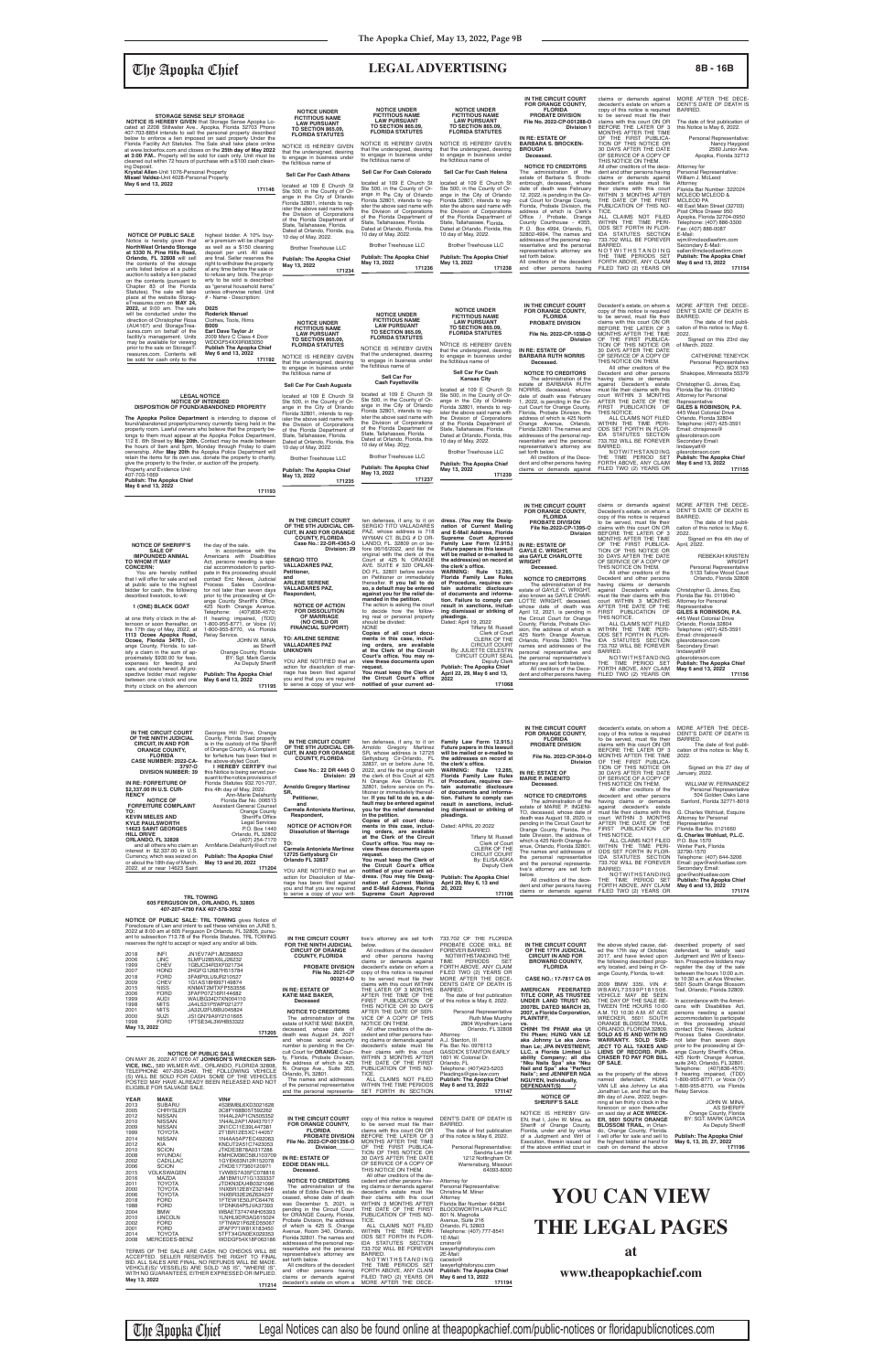# **NOTICE OF DEFAULT AND INTENT TO FORECLOSE MORTGAGE LIEN**

CALLE 76A #0-36, BOGOTA, OF 110221, COLOMBIA / **Interest Numbers:** M89929 & M89930 & M89931 & M89932 & M89933 & M89934 & M97619 & M97620 & M97621 & M97622 & M97623 & M97624 & M97625 & M97626 & M97627 & M97628 & M97629 & M97630 & M97631 M97634 & M97635 & M97636 & M97637 & M97638 & M97639 & M97640/**Number**  February 1, 2020 /**Note Date:** November 30, 2016/**Mort-**TIAGO, OF 00000, CHILE, TOMAS MARZA, ALBORADA 11863 LAS CONDES, SAN-TIAGO, OF 00000, CHILE /**Number of Interests:** 8 /**Interest Numbers:** Q53535 & Q53536 & Q53537 & Q53538 & Q53539 & Q53540 & Q53541 & Q53542/**Number of Points:** 2000 /**Use Year Commencement Date:** January 1, 2018 /**Due Date:** De-cember 13, 2019 /**Note Date:** June 13, 2017/ **Mortgage Date:** June 13, 2017 /**"As of" Date:** November 8, 2021 /**Total Amount Secured by Mortgage Lien:** \$ 22,618.89/ **Total Amount Secured by Mortgage Lien: \$22,618.89/<br><b>Per Diem Interest: \$** 7.0157<br>/**"Beginning" Date:** Novem-<br>ber 9, 2021 /(126435.5572)// **EXHIBIT "G" Obligor(s) and Notice of Ad-dress:** MIGUEL EDUARDO OREJUELA AQUITE, CRA 2 OESTE #12-65, CALI, OF 00000, COLOMBIA and PATRICIA QUINTERO GUEVARA, CRA 2 OESTE #12-65, CALI, OF 00000, COLOMBIA /**Number of Interests:** 40 /**Interest Num-bers:** Q80301 & Q80302 & Q80303 & Q80304 & Q80305 & Q80306 & Q80307 & Q80308 & Q80309 & Q80310 & Q80311 & Q80312 & Q80313 & Q80314 & Q80315 & Q80316 & Q80317 & Q80318 & Q80319 & Q80320 & Q80321 & Q80322 & Q80323 & Q80324 & Q80325 & Q80326 & Q80327 & Q80328 & Q80329 & Q80330 & Q80331 & Q80332 & Q80333 & Q80334 & Q80335 & Q80336 & Q80337 & Q80338 & Q80339 & Q80340/ **Number of Points:** 10,000 /**Use Year Commencement Date:** July 1, 2017 /**Due Date:** December 2, 2019 /**Note Date:** June 2, 2017/ **Mortgage Date:** June 2, 2017 /**"As of" Date:** November 8, 2021 /**Total Amount Secured by Mortgage Lien:** \$ 101,918.65/ **Total Amount Secured by Mortgage Lien:** \$101,918.65/**Per Diem Inter-est:** \$ 31.7773 /**"Beginning" Date:** November 9, 2021 /(126435.5573)// **EXHIBIT "H" Obligor(s) and Notice of Address:** JUAN CARLO DOSMAN MARQUEZ, CALLE 39 NORTE #6N-41 ALAMEDA DE CHIPICHAPE II APT 503, CALI, OF 00000, COLOM-BIA and MARIA XIMENA POSADA DIAZ, CALLE 39 NORTE #6N-41 ALAMEDA DE CHIPICHAPE II APT 503, CALI, OF 00000, COLOMBIA /**Number of Interests:** 6 / **Interest Numbers:** R73149 & R73150 & R73151 & R73152 & R73201 & R73202/**Number of Points:** 1500 /**Use Year Commencement Date:** November 1, 2017 /**Due Date:** December 17, 2019 / **Note Date:** October 17, 2017/ **Mortgage Date:** October 17, 2017 /**"As of" Date:** Novem-ber 8, 2021 /**Total Amount Secured by Mortgage Lien:** \$ 15,248.30/ **Total Amount Secured by Mortgage Lien:** \$15,248.30/**Per Diem Inter-est:** \$ 4.7119 /**"Beginning" November 9, 2021** 

**gage Date:** November 30,<br>2016 /**"As of" Date:** Novem-<br>ber 8, 2021 /**Total Amount Secured by Mortgage Lien:** \$ 54,153.73/ **Total Amount Secured by Mortgage Lien:** \$54,153.73/**Per Diem Inter-**

The Trustee named below on behalf of MARRIOTT OWNERSHIP RESORTS,<br>INC., ("MORI") gives this<br>Notice of Default and Intent to Foreclose a Mortgage Lien to the following Obligors at their respective Notice Addresses (see Exhibits "A" through "I13" ("Exhibits") for a list of Obligors and their respective Notice Addresses). LEGAL DESCRIPTION: This Notice of Default and Intent to Foreclose Mortgage Lien pertains to (see Exhibits for number of Interests) Interests (numbered for administrative purposes: (see Exhibits for the Interest Numbers)) in the MVC Trust ("Trust") evidenced for ad-ministrative, assessment and ownership purposes by (see Exhibits for number of Points) Points (250 Points for each Interest), which Trust was created pursuant to and further<br>described in that certain<br>MVC Trust Agreement dated March 11, 2010, executed by and among First American Trust, FSB, a federal savings bank, solely as trustee of Land Trust No. 1082-0300-00 (a.k.a. MVC Trust), Marriott Ownership Resorts, Inc., a Delaware corporation, and MVC Trust Owners Association, Inc., a Florida corpora-tion not-for-profit, as such agreement may be amended and supplemented from time to time ("Trust Agreement"), a memorandum of which is recorded in Official Records Book 10015, Page 4176, Public Records of Orange County, Florida ("Trust Memo-randum"). The Interests shall have a Use Year Commence-ment Date of (see Exhibits for the Use Year Commencement Date) (subject to Section 3.5 of the Trust Agreement) ("Timeshare Interest"). NATURE OF THE ACTION: MORI, through its Trustee, is using a non-judicial procedure ("Trustee Foreclosure Procedure") that has been approved by law to foreclos its Mortgage lien against the Obligor's Timeshare Interest because the Obligor has failed to pay the amounts due and owing on (see Exhibits<br>for due date) in accordance with the Note dated (see Exhibits forthe Note date) and Mortgage dated (see Exhibits for the Mortgage date) (the "Default"). If the Obligor fails to cure the Default or fails to object to MORI's use of the Trustee Foreclosure Proce-dure, the Obligor risks losing ownership of the Timeshare Interest. AMOUNT SECURED BY MORTGAGE LIEN: As of (see Exhibits for date), there is presently due and owing (see Exhibits for total amount secured by Mortgage lien) PLUS the actual costs incurred in connection with<br>the Default the Default. AMOUNT OF PAYMENT: In addition to (see Exhibits for total amount secured by Mortgage lien) PLUS the actual costs incurred in connection with the Default as stated in the previous section entitled "AMOUNT SECURED BY MORTGAGE LIEN," payment must include interest at the per diem rate of (see Exhibits for the per diem interest amount) per day beginning (see Exhibits for date) through the date that payment is received. The amount of costs incurred in connection with the Default can be obtained by calling 407-244-5198. TIME BY WHICH PAYMENT MUST BE RECEIVED TO CURE THE DEFAULT: Payment must be received before Trustee issues a Certificate of Sale, which will be issued immediately after the sale. You will receive a Notice of 10200, MEXICO /**Number**  & N79424 & N79425 & N97601/**Number of Points: of" Date:** November 8, 2021 /**Total Amount Secured by Obligor(s) and Notice of Address:** MONICA HERNANDEZ CANDELAS PALAZUELOS, BOSQUES DE LAS LOMAS PASEO DE LOS LAURELES 285, MEXICO, DF 05120, MEXICO and GERARDO FONSECA PERERA, BOSQUES DE LAS LOMAS PASEO DE LOS LAURELES 285, MEXICO, DF 05120, MEXICO /**Number of Interests:** 32 /**Interest**<br>**Numbers:** Q11228 & Q11229<br>& Q11230 & Q11231 & Q11232 & Q11233 & Q11234 & Q11235 & Q11236 & Q11237 & Q11238 & Q11239 & Q11240 & Q11241 & Q11242 & Q11243 & Q11244 & Q11245 & Q11246 & Q11247 & Q11248 & Q11249 & Q11250 & Q11251 & Q11252 & Q11301 & Q11302 **Number of Points:** 8000 ber 9 2021 /(126435.5567)//

**est:** \$ 16.7348 /**"Beginning"**<br>**Date:** November 9, 2021 /<br>(126435.5542)//

Sale which will state the sale date and time. TRUSTEE'S NAME AND CONTACT INFORMATION: EDWARD M. FITZGERALD, Trustee, Holland & Knight LLP, 200 South Orange Avenue, Ste. 2600, Orlando, Florida 32801, United States of America, OrlandoForeclosure@hklaw. com. DATED this 10th day of May, 2022. EDWARD M. FITZGERALD, TRUSTEE Holland & Knight LLP 200 South Orange Avenue, Ste. 2600 Orlando, Florida 32801 United States of America OrlandoForeclosure@hklaw. com . HK#126435.5530 MORI #100248391 **EXHIBIT "A" Obligor(s) and Notice of Address:** KEITH DUANE<br>MCGRUDER, 1363 Petar Dr,<br>Gardnerville, NV 89410-5868 , and NICOLE AMBER TRADUP, 1678 S BENTON RD, MINDEN, NV 89423, /**Number of Interests:** 34 /**Interest Numbers:** M07603 & M07604 & M12415 & M12416 & M12417 & M12418 & M12419 & M12420 & M12421 & M12422 & M12423 & M12424 & M12425 & M12426 & M12427 & M12428 & M12429 & M12430 & M12431 & M12432 & M12433 & M12434 & M12435 & M12436 & M12437 & M12438 & M12439 & M12440 & M12441 & M12442 & M12443 & M12444 & M12445 & M12446/**Number of Points:** 8500 /**Use Year Commence-ment Date:** March 1, 2017 /**Due Date:** January 5, 2019 /**Note Date:** May 5, 2016/ **Mortgage Date:** May 5, 2016 /**"As of" Date:** November 8, 2021 /**Total Amount Secured by Mortgage Lien:** \$ 111,968.96/ **Total Amount Secured by Mortgage Lien:** \$111,968.96/**Per Diem Inter-est:** \$ 28.5214 /**"Beginning" Date:** November 9, 2021<br>/(126435.5530)// **EXHIBIT "B" Obligor(s) and Notice of Address:** SANTIAGO JARAMILLO, CALLE 76A #0-36, BOGOTA, OF 110221, COLOMBIA and LUISA FERNANDA VELASQUEZ,

**Number of Interests:** 28 /

& M97632 & M97633 &

**of Points:** 7000 /**Use Year Commencement Date:** December 1, 2016 /**Due Date:**

**EXHIBIT "C"<br>
<b>Obligor(s) and Notice of**<br> **Address:** LUIS FERNANDO<br>
ALVIDREZ DIAZ, AV. SAN<br>JERONIMO 657 CASA 17<br>
COL. LOMAS QUEBRADAS, MEXICO, DF 10200, MEXICO<br>and ROSA MARIA DE LA and ROSA MARIA DE LA LLAVE, AV. SAN JERONIMO 657 CASA 17 COL. LOMAS QUEBRADAS, MEXICO, DF **of Interests:** 10/**Interest Numbers:** N79422 & N79423 N79426 & N79427 & N79428 & N79429 & N97552 & 2500 /**Use Year Commence-ment Date:** January 1, 2017 /**Due Date:** February 28, 2020 /**Note Date:** December 28, 2016/ **Mortgage Date:** December 28, 2016 /**"As Address:** GERALD MOISE, 42 GREENRIDGE WAY, SPRING VALLEY, NY 10977 and JOCELYN MOISE,<br>42 GREENRIDGE WAY, SPRING VALLEY, NY 10977. /**Number of Interests:** 5 /**Interest Numbers:** 013519 & 013520 & 013521 & 192808 & 192809/**Number of Points:** 1250 /**Use Year Commence-ment Date:** January 1, 2018 /**Due Date:** April 9, 2020 /Note Date: August 9, 2017/<br>Mortgage Date: August 9,<br>2017/"As of" Date: Novem-<br>ber 8, 2021 /Total Amount<br>Secured by Mortgage Lien:<br>Secured by Mortgage Lien:<br>Secured by Mortgage Lien:<br>Secured by Mortgage Lien:<br>S: 18,924.03/ **est:** \$ 6.12 /**"Beginning"**<br>**Date:** November 9, 2021<br>/(126435.5586)// **EXHIBIT "J"**

**EXHIBIT "D"**

**Obligor(s) and Notice of<br><b>Address:** MARIA ISABEL<br>HERNANDEZ, SAN CARLOS<br>DE APOQUINDO 2882 CASA 8- LAS CONDES, SAN-TIAGO, OF 7620128, CHILE and PATRICIO IBANEZ, SAN CARLOS DE APOQUINDO 2882 CASA 8- LAS CONDES, SANTIAGO, OF 7620128, CHILE /**Number of Interests:** 10 /**Interest Numbers:** P95003 & P96633 & P96634 & P96635 & P96636 & P96637 & P96638 & P96639 & P96640 & P96719/**Number of Points:** 2500 /**Use Year Commencement Date:** S85142 & S85143 & S85144 & S85145 & S85146/**Number of Points:** 3500 /**Use Year Commencement Date:** March 1, 2018 /**Due Date:** February 20, 2020 /**Note Date:** February 20, 2018/ **Mortgage Date:** February 20, 2018 /**"As of" Date:** Novem-ber 8, 2021 /**Total Amount Secured by Mortgage Lien:** \$ 34,977.85/ **Total Amount Secured by Mortgage Lien:** \$34,977.85/**Per Diem Inter-est:** \$ 11.1546 /**"Beginning" Date:** November 9, 2021 /(126435.5603)// **EXHIBIT "L"**

**EXHIBIT "E"**

RY, 209 MARVIN MOORE RD, BUENA VISTA, GA 31803, and LISA L. TERRY, 209 MARVIN MOORE RD, BUENA VISTA, GA 31803, /**Number of Interests:** 6 /**Interest Numbers:** V53917 & V53918 & V53919 & V53920 & V53921 & V53922/**Number of Points:** 1500 /**Use Year Commencement Date:** July 1, 2018 /**Due Date:** April 1, 2020 /**Note Date:** June 29, 2018/ **Mortgage Date:** June 29, 2018 /**"As**  of" Date: November 8, 2021<br>Motal Amount Secured by<br>Mortgage Lien: \$ 23,434.00/<br>Total Amount Secured by<br>Mortgage Lien: \$23,434.00/<br>Per Diem Interest: \$ 7.5808<br>"Beginning" Date: November 9, 2021 /(126435.5637)//<br>ber 9, 2021

**Mortgage Lien:** \$ 26,416.19/ **Total Amount Secured by Mortgage Lien:** \$26,416.19/ **Per Diem Interest:** \$ 7.9678 /**"Beginning" Date:** Novem-ber 9, 2021 /(126435.5550)// **Obligor(s) and Notice of Address:** RAFAEL RODRI-GUEZ, P.O.BOX 19-4059, ALAJUELA, OF 00000, COSTA RICA and TERESA GUILLEN, P.O.BOX 19-4059, ALAJUELA, OF 00000,

& Q11303 & Q11304 & Q11305 & Q11306 & Q11307/ /**Use Year Commencement Date:** August 1, 2017 /**Due Date:** February 7, 2020 /**Note Date:** July 7, 2017/ **Mortgage Date:** July 7, 2017 /**"As of" Date:** November 8, 2021 /**Total Amount Secured by Mortgage Lien:** \$ 77,418.79/ **Total Amount Secured by Mortgage Lien:** \$77,418.79/ **Per Diem Interest:** \$ 24.6664 /**"Beginning" Date:** Novem-**Obligor(s) and Notice of Address:** NORA CLEMEN-CIA MINA ZAPE, CALLE 31 #30-12, PALMIRA VALLE, OF 00000, COLOMBIA and NORA ELENA ANGULO<br>MINA, CALLE 31 #30-12,<br>PALMIRA VALLE, OF 00000,<br>COLOMBIA, ERIC JOSE ANGULO MINA, CALLE 31 #30-12, PALMIRA VALLE, OF 00000, COLOMBIA /**Number of Interests:** 14 /**Interest**<br>**Numbers:** S85133 & S85134<br>& S85135 & S85136 & S85137 & S85138 & S85139 & S85140 & S85141 &

& X20043/**Number of Points:** 1500 /**Use Year Commence-ment Date:** October 1, 2018 /**Due Date:** April 11, 2020 / **Note Date:** September 11, 2018/ **Mortgage Date:** September 11, 2018 /**"As of" Date:** November 8, 2021 / **Total Amount Secured by Mortgage Lien:** \$ 24,168.46/ **Total Amount Secured by Mortgage Lien: \$24,168.46/<br><b>Per Diem Interest: \$** 7.8455<br>/**"Beginning" Date:** Novem-<br>ber 9, 2021 /(126435.5662)// **EXHIBIT "W"<br><b>Obligor(s) and Notice of<br><b>Address:** BROOKE ASHLEY<br>BROWNLOW, 5936 SAN<br>MIGUEL CIRCLE APT C,<br>INDIANAPOLIS, IN 46250,

January 1, 2018 /**Due Date:** March 4, 2020 /**Note Date:** May 4, 20178/ **Mortgage Date:** May 4, 20178 /**"As of" Date:** November 8, 2021 /**Total Amount Secured by Mortgage Lien:** \$ 27,171.26/ **Total Amount Secured by Mortgage Lien:** \$27,171.26/ **Per Diem Interest:** \$ 8.6873 /**"Beginning" Date:** Novem-ber 9, 2021 /(126435.5568)// **EXHIBIT "F" Obligor(s) and Notice of<br><b>Address:** DARIO DE JESUS<br>AMAR, CRA 17 NO 12 SUR<br>260 APTO 901, MEDELLIN, OF 00000, COLOMBIA and CRISTINA JARAMILLO, CRA

(126435.5584)// **EXHIBIT "I"**

/**Number of Interests:** 8 /**Interest Numbers:** AA6310 & AA6311 & AA6312 & AA6313 & AA6314 & AA6315 & AA6316 & AA6317/**Number of Points:** 2000 /**Use Year Commencement Date:** De-cember 1, 2020 /**Due Date:** March 7, 2020 /**Note Date:** January 7, 2019/ **Mortgage Date:** January 7, 2019 /**"As**  of" Date: November 8, 2021<br>Mortgage Lien: \$ 28,078.73/<br>Mortgage Lien: \$ 28,078.73/<br>Total Amount Secured by<br>Mortgage Lien: \$28,078.73/<br>Per Diem Interest: \$ 8.5431<br>("Beginning" Date: Novem-<br>ber 9, 2021 /(126435.5678)// **EXHIBIT "Y" Obligor(s) and Notice of Address:** LUIS ALBERTO ARANGO, CALLE 17 A SUR<br>#44-170 EDIFICIO NATUSSI, Z01943 & Z01944 & Z01945 & Z01946 & Z01947 & Z01948 & Z01949 & Z01950 & Z01951 & Z01952 & Z02001 & Z02002 & Z02003 & Z02004 & Z02005 & Z02006 & Z02007 & Z02008 & Z02009 & Z02010 & Z02011 & Z02012 & Z02013 & Z02014/**Number of Points:** 9000 /**Use Year Commencement Date:** August 1, 2019 /**Due Date:** December 17, 2019 /**Note Date:** July 17, 2019/ **Mortgage Date:** July 17, 2019 /**"As of" Date:** November 8, 2021 /**Total Amount Secured by Mortgage Lien:** \$ 119,197.53/ **Total Amount Secured by Mortgage Lien:** \$119,197.53/<br>**Per Diem Interest:** \$ 39.3081<br>/**"Beginning" Date:** Novem-<br>ber 9, 2021 /(126435.5701)//

EL POBLADO, MEDELLIN-,<br>OF 050021, COLOMBIA and<br>CATALINA VELEZ, CALLE 17 A SUR #44-170 EDIFICIO NATUSSI, EL POBLADO,<br>MEDELLIN-, OF 050021, CO-LOMBIA /**Number of Inter-ests:** 10/**Interest Numbers:** AF5141 & AF5142 & AF5143 & AF5144 & AF5145 & AF5146 & AF5147 & AF5148 & AF5149 & AF5150/**Number of Points:** 2500 /**Use Year Commencement Date:** January 1, 2020 /**Due Date:** March 19, 2020 /**Note Date: EXHIBIT "E1"<br><b>Obligor(s) and Notice of<br><b>Address**: JORGE CARLOS<br>NARVAEZ MAZZI NI, RE-<br>TORNO DE PALMA BRAVA<br>#7 CASA 2 BOSQUE DE LAS PALMAS, HUIXQUILUCAN,<br>EM 52787, MEXICO and MARIA ISABEL GUADALUPE AZCARRAGA MARTINEZ,<br>RETORNO DE PALMA<br>BRAVA #7 CASA 2 BOSQUE DE LAS PALMAS, HUIXQUI-LUCAN, EM 52787, MEXICO /**Number of Interests:** 32<br>/**Interest Numbers:** Y17311<br>& Y17312 & Y17313 &<br>Y17314 & Y17315 & Y17316

**Address:** MA. ISABEL MU-NOZ MARQUEZ, EUGENIO GARZA SADA #854 DEPTO 103 COL.CUMBRES CAMP-ESTRE, LEON, GJ 37129, MEXICO and FRANCISCO JAVIER AGUIRRE VIZZUET, EUGENIO GARZA SADA #854 DEPTO 103 COL. CUMBRES CAMPESTRE, LEON, GJ 37129, MEXICO /**Number of Interests:** 48 /**Inment Date:** May 1, 2019 /**Due Date:** January 9, 2020 /**Note Date:** July 9, 2019/ **Mortgage Date:** July 9, 2019 /**"As of" Date:** November 8, 2021 /**Total Amount Secured by Mortgage Lien:** \$ 74,706.91/ **Total Amount Secured by Mortgage Lien:** \$74,706.91/<br>**Per Diem Interest:** \$ 18.2728<br>/**"Beginning" Date:** Novem-<br>ber 9, 2021 /(126435.5707)//

COSTA RICA /**Number of Interests:** 18 /**Interest Numbers:** S84941 & S84942 & S84943 & S84944 & S84945 & S84946 & S84947 & S84948 & S84949 & S84950 & S84951 & S84952 & S85001 & S85002 & S85003 & S85004 & S85005 & S85006/**Number of Points:** 4500 /**Use Year Commencement Date:** January 1, 2018<br> **Due Date:** December 17 /**Due Date:** December 17, 2019 /**Note Date:** October 17, 2017/ **Mortgage Date:** October 17, 2017 /**"As of" Date:** November 8, 2021 /**Total Amount Secured by Mortgage Lien:** \$ 47,162.10/ **Total Amount Secured by Mortgage Lien:** \$47,162.10/ **Per Diem Interest:** \$ 13.9747 /**"Beginning" Date:** Novem-ber 9, 2021 /(126435.5602)// **EXHIBIT "K"**

**Obligor(s) and Notice of**  64-09 FLORIDA DEL CAMPO<br>CASA 3 VILLA MARIA,<br>MANIZALES, OF 00000, COLOMBIA and DARIO SERNA, CARRERA 1 # 64-09 FLORIDA DEL CAMPO CASA 3 VILLA MARIA, MANIZA-LES, OF 00000, COLOMBIA, JUAN SEBASTIAN SERNA, CARRERA 1 # 64-09 FLOR-IDA DEL CAMPO CASA 3 VILLA MARIA, MANIZALES, OF 00000, COLOMBIA, MA-RIA CAMILA SERNA, CAR-RERA 1 # 64-09 FLORIDA DEL CAMPO CASA 3 VELLA MARIA, MANIZALES, OF 00000, COLOMBIA /**Number of Interests:** 18 /**Interest**<br>**Numbers:** U73126 & U73127<br>& U73128 & U73129 & U73130 & U73131 & U73132 & U73133 &U73134 &U73135 &U73136 &U73137 &U73138 &U73139 &U73140 & U73141 & U73142 & U73143/**Number of Points:** 4500 /**Use Year** 

> **EXHIBIT "F1" Obligor(s) and Notice of Address:** ALVARO ALFONSO<br>GARCIA ROMERO, CALLE<br>72A #00-86 ESTE APTO 602,<br>CERRO PIJAO, BOGOTA,

**Obligor(s) and Notice of Address:** JORGE MARZA, ALBORADA 11863 LAS CONDES, SANTIAGO, OF 00000, CHILE and CARMEN VARAS, ALBORADA 11863 LAS CONDES, SANTIAGO, OF 00000, CHILE, FRAN-CISCA MARZA, ALBORADA 11863 LAS CONDES, SAN-S73713 & T03052 & T03101 & T03102 & T03103/**Number of Points:** 3000 /**Use Year Commencement Date:** March 1, 2018 /**Due Date:** March 8, 2020 /**Note Date:** February 8, 2018/ **Mortgage Date:** February 8, 2018 /**"As of" Date:** November 8, 2021 /**Total Amount Secured by Mortgage Lien:** \$ 4,889.76/ **Total Amount Secured by Mortgage Lien:** \$4,889.76/ **Per Diem Interest:** \$ 1.1289 /**"Beginning" Date:** Novem- $(126435.5604)$ // **EXHIBIT "M Obligor(s) and Notice of Address:** CURTIS L<br>PLEASANT, 3436 ANDOVER<br>HILLS PLACE, RICHMOND, VA 23294, and BRANDI<br>NICHELLE PLEASANT, 3436 ANDOVER HILLS PLACE, RICHMOND, VA 23294, /**Number of Interests:** 6 /**Interest Numbers:** O36416 & O36417 & O36418 & 040227  $&$  040228 & 041141/**Number of Points:** 1500 /**Use Year Commencement Date:** February 1, 2018 /**Due Date:** March 8, 2020 /**Note Date:** January 8, 2018/ **Mortgage Date:** January 8, 2018 /**"As of" Date:** November 8, 2021 /**Total Amount Secured by Mortgage Lien:** \$ 16,164.96/ **Total Amount Secured by Mortgage Lien:** \$16,164.96/ **Per Diem Interest:** \$ 4.8451 /**"Beginning" Date:** Novem-ber 9, 2021 /(126435.5616)// **EXHIBIT "N" Obligor(s) and Notice of Address:** MICHAEL G. MACK, 203 HUNTERSFIELD CT, MARS, PA 16046, and BRIDGET G. MACK, 203 HUNTERSFIELD CT, MARS, PA 16046, /**Number of Inter ests:** 8 /**Interest Numbers:** U16523 & U16524 & U16525 & U16526 & U16527 & U17013 & U17014 & U17015/ **Number of Points:** 2000 /**Use Year Commencement Date:** February 1, 2018 /**Due Date:** March 15, 2020 /**Note Date:** January 15, 2018/ **Mortgage Date:** January 15, 2018 /**"As of" Date:** Novem-ber 8, 2021 /**Total Amount Secured by Mortgage Lien:** \$ 24,697.26/ **Total Amount Secured by Mortgage Lien:** \$24,697.26/**Per Diem Inter-est:** \$ 7.0666 /**"Beginning" Date:** November 9, 2021 /(126435.5618)// **EXHIBIT "O" Obligor(s) and Notice of Address:** CARLOS HERNAN GONZALEZ ACOSTA, CALLE 116 15 B 26 OFI301, BO-GOTA, OF 110111, COLOM-BIA and MARIA CLAUDIA MORALES, CALLE 116 15 B 26 OFI 301, BOGOTA, OF 110111, COLOMBIA /**Number of Interests:** 12 /**Interest Numbers:** U19639 & U19640 & U19641 & U19642 & U19643 & U19644 & U19645 & U19646 & U19647 & U19648 & U19649 & U19650/**Number of Points:** 3000 /**Use Year Commencement Date:** April 1, 2018 /**Due Date:** January 19, 2020 /**Note Date:** March 19, 2018/ **Mortgage Date:** March 19, 2018 /**"As of" Date:** November 8, 2021 /**Total Amount Secured by Mortgage Lien:** \$ 22,924.64/ **Total Amount Secured by Mortgage Lien:** \$22,924.64/**Per Diem Interest:** \$ 5.5368 /**"Beginning" Date:** November 9, 2021<br>/(126435.5619)// **EXHIBIT "P" Obligor(s) and Notice of Address:** LINA CLEMENCIA GIRALDO, CARRERA 1 # 122, ANTOFAGASTA, OF 00000, CHILE /**Number of Interests:** 10/**Interest Numbers:** V74706 & V74707 & V74708 & V74709 & V74710 & V74711 & V74712 & V74713 & V74714 & V74715/ **Number of Points:** 2500 /**Use Year Commencement Date:** August 1, 2018 /**Due Date:** December 20, 2019 /**Note Date:** July 20, 2018/ **Mortgage Date:** July 20, 2018 /**"As of" Date:** Novem-ber 8, 2021 /**Total Amount Secured by Mortgage Lien:** \$ 32,824.15/ **Total Amount Secured by Mortgage Lien:** \$32,824.15/**Per Diem Inter-est:** \$ 10.2518 /**"Beginning" Date:** November 9, 2021 /(126435.5640)// **EXHIBIT "T" Obligor(s) and Notice of<br><b>Address:** MARIA CAROLINA<br>DE GUADALUPE GOMEZ<br>VELEZ, CALLE 5# 12-97 APTO 1401 CASTILLO<br>GRANDE, CARTAGENA, OF 00000, COLOMBIA<br>and ALVARO RICARDO<br>NAVARRO ESCOBAR,<br>CALLE 5# 12-97 APTO 1401 CASTILLO GRANDE, CARTAGENA, OF 00000, COLOMBIA, JULIETA NA-VARRO GOMEZ, CALLE 5# 12-97 APTO 1401 CASTILLO GRANDE, CARTAGENA, OF 00000, COLOMBIA, DIANA PAOLA NAVARRO GOMEZ, CALLE 5# 12-97 APTO 1401 CASTILLO GRANDE, CARTAGENA, OF 00000, COLOMBIA /**Number of Interests:** 16 /**Interest Num-bers:** V97607 & V97608 & V97609 & V97610 & V97611 & V97612 & V97613 & V97614 & V97615 & V97616 & V97617 & V97618 & V97619 & V97620 & V97621 & V97622/**Number of Points:** 4000 /**Use Year Commencement Date:** August 1, 2018 /**Due Date:** April 1, 2020 /**Note Date:** July 30, 2018/ **Mortgage Date:** July 30,<br>2018 /**"As of" Date:** Novem-<br>ber 8, 2021 /**Total Amount Secured by Mortgage Lien:** \$ 34,367.56/ **Total Amount Secured by Mortgage Lien:** \$34,367.56/**Per Diem Inter-est:** \$ 8.529 /**"Beginning" Date:** November 9, 2021 /(126435.5644)// **EXHIBIT "U" Obligor(s) and Notice of Address:** JASMINE E. SESSOMS, 8528 WILLIAMS AVENUE, PHILADELPHIA, PA 19150, and JAMMAR W. SESSOMS, 8528 WILLIAMS AVENUE, PHILADELPHIA, PA 19150, /**Number of Inter ests:** 4 /**Interest Numbers:** X19221 & X19222 & X19223 & X19224/**Number of Points:** 1000 /**Use Year Commencement Date:** December 1, 2018 /**Due Date:** December 26, 2018 /**Note Date:** November 26, 2018/ **Mortgage Date:** November 26, 2018 /**"As of" Date:** November 8, 2021 /**Total Amount Secured by Mortgage Lien:** \$ 19,958.03/ **Total Amount Secured by Mortgage Lien:** \$19,958.03/**Per Diem Inter-est:** \$ 5.5513 /**"Beginning" Date:** November 9, 2021 /(126435.5661)/ **EXHIBIT "V" Obligor(s) and Notice of Ad-dress:** PATRICIA TRIMBLE, 6814 W FOREST RD, HYATTSVILLE, MD 20785, and PAUL ARRINDELL, 6814 W FOREST RD, HYATTS-VILLE, MD 20785, /**Number of Interests:** 6/**Interest Num-bers:** X20038 & X20039 & X20040 & X20041 & X20042

OF 110311, COLOMBIA<br>and ESPERANZA OYOLA CALDERA, CALLE 72A #00-86 ESTE APTO 602, CERRO PIJAO, BOGOTA, OF 110311, COLOMBIA CASTILLO GDE, CARTA-GENA, OF 0000, COLOMBIA, ADRIANA ELVIRA SOLOR-ZANO SANCHEZ, CALLE

17 NO 12 SUR 260 APTO 901, MEDELLIN, OF 00000, COLOMBIA /**Number of Interests:** 12 /**Interest Numbers:** S73706 & S73707 & S73708 & S73709 & S73710 & S73711 & S73712 & **Obligor(s) and Notice<br><b>of Address:** HECTOR<br>BRAVO, LA HERMANDAD<br>515 DPTO. 122, ANTOFA-GASTA, OF 00000, CHILE and CATHERINE LEON, LA HERMANDAD 515 DPTO.

**Mortgage Lien:** \$23,298.12/<br>**Per Diem Interest: \$** 7.5001<br>/**"Beginning" Date:** Novem-<br>ber 9, 2021 /(126435.5712)// **EXHIBIT "I1" Obligor(s) and Notice of Address:** MARIA DEL PILAR ARANZA JIMENEZ, CALLE 9A #124A-87 CASA 2, CALI, OF 00000, COLOMBIA and FABIO PRADO DAZA, CALLE 9A #124A-87 CASA 2, CALI, OF 00000, COLOMBIA /**Number of Interests:** 16 /**In-terest Numbers:** AK8730 & AK8731 & AK8732 & AK8733 & AK8734 & AK8735 & AK8736 & AK8737 & AK8738 & AK8739 & AK8740 & AK8741 & AK8742 & AK8743 & AK8744 & AK8745/**Number of Points:** 4000 /**Use Year Commencement Date:** August 1, 2019 /**Due Date:** March 22, 2020 /**Note Date:** July 22, 2019/ **Mortgage Date:** July 22, 2019 /**"As of" Date:** November 8, 2021 /**Total Amount Secured by Mortgage Lien:** \$ 42,766.75/ **Total Amount Secured by Mortgage Lien:** \$42,766.75/ **Per Diem Interest:** \$ 10.647 /**"Beginning" Date:** Novem-

**Commencement Date:** July 1, 2018 /**Due Date:** February 19, 2020 /**Note Date:** June 19, 2018/ **Mortgage Date:** June 19, 2018 /**"As of" Date:** November 8, 2021 / Total Amount Secured by<br>Mortgage Lien: \$36,539,69/<br>Total Amount Secured by<br>Mortgage Lien: \$36,539,69/<br>Per Diem Interest: \$8.9527<br>"Beginning" Date: November 9, 2021 /(126435.5628)//<br>ber 9, 2021 /(126435.5628)// **Obligor(s) and Notice of<br><b>Address:** WILLIAM HECTOR<br>BLACKBURN MORENO,<br>TR1 AN. 69-92 APTO 301, BOGOTA, OF 00000, COLOMBIA and SOILA SORELY COLMENARES

ORDONEZ, TR1 AN. 69-92 APTO 301, BOGOTA, OF 00000, COLOMBIA /**Number of Interests:** 18 /**Interest Numbers:** U42632 & U42633 & U42634 & U42635 & U42636 & U42637 & U42638 & U42639 & U42640 & U42641 & U42642 & U42643 & U42644 & U42645 & U42646 & U42647 & U47922 & U47923/**Number of Points:**

4500 /**Use Year Commence-ment Date:** May 1, 2018 /**Due Date:** February 17, 2020 /**Note Date:** April 17, 2018/ **Mortgage Date:** April 17, 2018 /**"As of" Date:** Novem-ber 8, 2021 /**Total Amount Secured by Mortgage Lien:** \$ 46,539.56/ **Total Amount Secured by Mortgage Lien:** \$46,539.56/**Per Diem Interest:** \$ 14.8458 /**"Beginning"**<br>**Date:** November 9, 2021<br>/(126435.5629)// **EXHIBIT "R" Obligor(s) and Notice of Ad-dress:** ZECHARIAH F. TER-

> AS9539 & AS9540 & AS9541 & AS9542 & AS9543 & AS9544 & AS9545 & AS9546 & AS9547 & AS9548 & AS9549 & AS9550 & AS9551 & AS9552/**Number of Points:** 4000 /**Use Year Commence**ment Date: November 1,<br>2019 /**Due Date:** Decembe 2019 /**Due Date:** December 10, 2019 /**Note Date:** October 10, 2019/ **Mortgage Date:** tober 10, 2019 /**"As of**

**EXHIBIT "R1"<br><b>Obligor(s) and Notice of**<br>**Address**: IRINA IGOREVNA<br>SHIELDS, 8705 W 70TH<br>TER, SHAWNEE MISSION,<br>KS 66204, and MARK DOUGLAS SHIELDS II, 6224 N LENOX AVE, KANSAS CITY, MO 64151, /**Number of Interests:** 10 /**Interest**<br>**Numbers:** 461125 & 461126<br>& 461127 & 461128 & 461129 & 461130 & 461131 & 461132 & 461133 & 461134/**Number of Points:** 2500 /**Use Year Commencement Date:** February 1, 2012 /**Due Date:** September 6, 2019 /**Note Date:** January 6, 2012/ **Mort-gage Date:** January 6, 2012 /**"As of" Date:** March 1, 2022

and STEVEN MICHAEL BROWNLOW, 5936 SAN MIGUEL CIRCLE APT C, INDIANAPOLIS, IN 46250, /**Number of Interests:** 8 /**Interest Numbers:** X81820 & X81821 & X81822 & X81823 & X81824 & X81825 & X81826 & X81827/**Number of Points:** 2000 /**Use Year Commencement Date:** December 1, 2018 /**Due Date:** March 9, 2020 /**Note Date:** November 9, 2018/ **Mortgage Date:** November 9, 2018 /**"As of" Date:** November 8, 2021 /**Total Amount Secured by Mortgage Lien:** \$ 25,923.20/ **Total Amount Secured by Mortgage Lien:** \$25,923.20/ **Per Diem Interest:** \$ 7.4146 /**"Beginning" Date:** Novem-ber 9, 2021 /(126435.5669)// **EXHIBIT "X" Obligor(s) and Notice of Address:** MAURITA ANN BRACKETT, 1424 NE 16TH AVE, FT LAUDERDALE, FL 33304-1309, and CRAIG ALAN PIERSON, 1424 NE 16TH AVE, FT LAUDER-DALE, FL 33304-1309,

**terest Numbers:** AG3816 & AG3817 & AG3818 & AG3819 & AG3820 & AG3821 & AG3822 & AG3823 & AG3824 & AG3825 & AG3826 & AG3827 & AG3828 & AG3829 & AGS830 & AG3831 & AG3832 & AG3833 & AG3834 & AG3835 & AG3836 & AG3837 & AG3838 & AG3839 & AG3840 & AG3841 & AG3842 & AG3843 & AG3844 & AG3845 & AG3846 & AG3847 & AG3848 & AG3849 & AG3850 & AG3851 & AG3852 & AG3901 & AG3902 & AG3903 & AG3904 & AG3905 & AG3906 & AG3907 & AG3908 & AG3909 & AG3910 & AG3911/**Number of Points:** 12,000 /**Use Year Commencement Date:** No-vember 1, 2019 /**Due Date:** December 17, 2019 /**Note Date:** October 17, 2019/ **Mortgage Date:** October 17, 2019 /**"As of" Date:** Novem-ber 8, 2021 /**Total Amount Secured by Mortgage Lien:** \$ 155,984.57/ **Total Amount Secured by Mortgage Lien:** \$ 155,984.57/**Per Diem Interest:** \$ 49.0186 /**"Beginning"<br><b>Date:** November 9, 2021<br>/(126435.5690)//<br>**EXHIBIT "A1" Obligor(s) and Notice of Address:** NIKHIL POD-DAR, 195 ARRENTON RD PRINCETON, NJ 08540, and SANJANA PODDAR, 195 AR-RENTON RD, PRINCETON, NJ 08540, /**Number of Interests:** 28 /**Interest Numbers:** AG7638 & AG7639 &<br>AG7640 & AG7641 & AG7642<br>& AG7643 & AG7644 &<br>AG7645 & AG7646 & AG7647 & AG7648 & AG7649 & AG7650 & AG7651 & AG7652 & AG7701 & AG7702 & AG7703 & AG7704 & AG7705 & AG7706 & AG7707 & AG7708 & AG7709 & AG7710 & AG7711 & AG7712 & AG7713/**Number of Points:** 7000 /**Use Year Commencement Date:** April 1, 2019 /**Due Date:** March 7, 2020 /**Note Date:** March 7, 2019/ **Mortgage Date:** March 7,<br>2019 /**"As of" Date:** Novem-<br>ber 8, 2021 /**Total Amount Secured by Mortgage Lien:** \$ 81,901.72/ **Total Amount Secured by Mortgage Lien:** \$81,901.72/**Per Diem Inter-est:** \$ 20.5524 /**"Beginning"**  Date: November 9, 2021 /(126435.5691)// **EXHIBIT "B1" Obligor(s) and Notice of Address:** OSCAR SOLIS, 1 SOUTH BROADWAY APT 43, WHITE PLAINS, NY 10601 and SUZETTE GAGOS, 1 SOUTH BROADWAY APT 4E, WHITE PLAINS, NY 10601, / **Number of Interests:** 16 / **Interest Numbers:** R36237 & R36238 & R36239 & R36240 & Y44243 & Y44244 & Y44245 & Y44246 & Y44247 & Y44248 & Y44249 & Y44250 & Y44251 & Y44252 & Y44301 & Y44302 /**Number of Points:** 4000 /**Use Year Commencement Date:** May 1, 2019 /**Due Date:** March 8, 2020 /**Note Date:** April 8, 2019/ **Mortgage Date:** April 8, 2019 /**"As of" Date:** November 8, 2021 /**Total Amount Secured by Mortgage Lien:** \$ 45,711.54/ **Total Amount** 

February 19, 2019/ **Mortgage Date:** February 19, 2019 /**"As of" Date:** November 8, 2021 /**Total Amount Secured by Mortgage Lien:** \$ 27,868.49/ **Total Amount Secured by Mortgage Lien:** \$27,868.49/ **Per Diem Interest:** \$ 6.8984 /**"Beginning" Date:** Novem-ber 9, 2021 /(126435.5684)// **EXHIBIT "Z" Obligor(s) and Notice of**  & Y17317 & Y17318 & Y26307 & Y26308 & Y26309 &Y26310 & Y26311 & Y26312<br>& Y26313 & Y26314 &<br>Y26315 & Y26316 & Y26317<br>& Y26318 & Y26319 & Y26320 & Y26321 & Y26322 & Y26323 & Y26324 & Y26325 & Y26326 & Y40124 & Y40125 & Y40126 & Y40127/**Number of Points:** 8000 /**Use Year Commence-**

**Secured by Mortgage Lien:**

(126435.5696)// **EXHIBIT "C1"**

ber 8, 2021 /**Total Amount Secured by Mortgage Lien:** \$ 24,064.72/ **Total Amount Secured by Mortgage Lien:** \$24,064.72/**Per Diem Inter-est:** \$ 7.8879 /**"Beginning" Date:** November 9, 2021<br>/(126435.5699)// **EXHIBIT "D1" Obligor(s) and Notice of Address:** MARIA SOL FAR-ANNA, JOSE MARIA PAZ 1315, BUENOS AIRES, OF 1714, ARGENTINA and JUAN MARCELO YOVANOVICH, JOSE MARIA PAZ 1315, BUENOS AIRES, OF 1714, ARGENTINA /**Number of Interests:** 36 /**Interest Num-bers:** Z01931 & Z01932 & Z01933 & Z01934 & Z01935 & Z01936 & Z01937 & Z01938 & Z01939 & Z01940 & Z01941 & Z01942 &

\$45,711.54/**Per Diem Inter-est:** \$ 11.4468 /**"Beginning" Date:** November 9, 2021 / **Obligor(s) and Notice of Ad-<br><b>dress:** ANA MARIA KEEGAN,<br>SANTA FE 2965 PISO 5TO A,<br>BUENOS AIRES, OF 1425, ARGENTINA and YAMILA CHALI, SANTA FE 2965 PISO 5TO A, BUENOS AI-RES, OF 1425, ARGENTINA, ELIANA CHALI, SANTA FE 2965 PISO 5TO A, BUENOS AIRES, OF 1425, ARGEN-TINA /**Number of Interests:** 6 /**Interest Numbers:** Y70618 & Y70619 & Y79024 & Y80509 & Y80510 & Y80511/ **Number of Points:** 1500 /**Use Year Commencement Date:** January 1, 2020 /**Due Date:** December 24, 2019 /**Note Date:** June 24, 2019/ **Mortgage Date:** June 24, 2019 /**"As of" Date:** Novem-5 A# 8-34 APTO 601 EDIF. BUGANVILIA CASTILLO GDE, CARTAGENA, OF 0000, COLOMBIA, OSCAR EDUARDO SOLORZANO SANCHEZ, CALLE 5 A# 8-34 APTO 601 EDIF.BUGANVILIA CASTILLO GDE, CARTA-GENA, OF 0000, COLOMBIA /**Number of Interests:** 6 / **Interest Numbers:** AH5247 & AH5248 & AH5249 & AH5250 & AH5251 & AH5252/**Number of Points:** 1500 /**Use Year Commencement Date:** January 1, 2021 /**Due Date:** March 22, 2020 /**Note Date:** January 22, 2020/ **Mortgage Date:** January 22, 2020 /**"As of" Date:** November 8, 2021 /**Total Amount Secured by Mortgage Lien:** \$ 23,298.12/ **Total Amount Secured by** 

/**Number of Interests:** 16/**In-terest Numbers:** AH3652 & AH3701 & AH3702 & AH3703 & AH3704 & AH3705 & AH3706 & AH3707 & AH3708 & AH3709 & AH3710 & AH3711 & AH3712 & AH3713 & AH3714 & AH3715/**Number of Points:** 4000 /**Use Year Commencement Date:** January 1, 2021 /**Due Date:** April 1, 2020 /**Note Date:** January 29, 2020/ **Mortgage Date:** January 29, 2020 /**"As of" Date:** November 8, 2021 /**Total Amount Secured by Mortgage Lien:** \$ 48,450.16/ **Total Amount Secured by Mortgage Lien:** \$48,450.16/ **Per Diem Interest:** \$ 15.7375 /**"Beginning" Date:** Novem-ber 9, 2021 /(126435.5708)// **EXHIBIT "G1" Obligor(s) and Notice of Address:** JOSE EDUARDO<br>MATTOS LINAN, CRA 8 #9B-30 BARRIO NOVALITO, VALLEDUPAR, OF 00000, COLOMBIA and MARIANA MATTOS GUZMAN, CRA 8 #9B-30 BARRIO NOVALITO, VALLEDUPAR, OF 00000, COLOMBIA, CECILIA EUGENIA ANAYA MATTOS, CRA 8 #9B-30 BARRIO NOVALITO, VALLEDUPAR, OF 00000, COLOMBIA,<br>DANIELA BARROS MATTOS, CRA 8 #9B-30 BARRIO NO-VALITO, VALLEDUPAR, OF 00000, COLOMBIA, JUAN CARLOS BOADA MATTOS, CRA 8 #9B-30 BARRIO<br>NOVALITO, VALLEDUPAR, OF 00000, COLOMBIA<br>/**Number of Interests:** 23<br>/**Interest Numbers:** AI5128 &<br>AI5129 & AI5130 & AI5131 & AI5132 & AI5133 & AI5134 & AI5135 & AI5136 & AI5137 & AI5138 & AI5139 & AI5140 & AI5141 & AI5142 & AI5143 & AI5144 & AI5145 & AI5146 & AI5147 & AI5148 & AI5149 & AI5150/**Number of Points:** 5750 /**Use Year Commencement Date:** January 1, 2021 /**Due Date:** February 26, 2020 /**Note Date:** December 26, 2019/ **Mortgage Date:** December 26, 2019 /**"As of" Date:** November 8, 2021 /**Total Amount Secured by Mortgage Lien:** \$ 70,142.16/ **Total Amount Secured by Mortgage Lien:** \$70,142.16/ Per Diem Interest: \$22.5284<br>""Beginning" Date: Novem-<br>ber 9, 2021 /(126435.5710)/<br>Dbligor(s) and Notice of<br>Obligor(s) and Notice of<br>Address: CARLOS SOL-<br>ORZANO NUNEZ, CALLE 5<br>A# 8-34 APTO 601 EDIF.BU-GANVILIA CASTILLO GDE,<br>CARTAGENA, OF 0000,<br>COLOMBIA and MARGARITA SANCHEZDE SOLORZANO, CALLE 5 A# 8-34 APTO 601 EDIF.BUGANVILIA

ber 9, 2021 /(126435.5717)// **EXHIBIT "J1" Obligor(s) and Notice of<br><b>Address:** ROBERT A. WLAS-<br>CHIN, 3542 MACINTOSH<br>STREET, SANTA CLARA, CA 95054, and CYNTHIA D CHAN, 3542 MACINTOSH STREET, SANTA CLARA, CA 95054, /**Number of Interests:** 8 /**Interest Num-bers:** AO9817 & AO9818 & AO9819 & AO9820 & AO9821 & AO9822 & AO9823 & AO9824/**Number of Points:** 2000 /**Use Year Commence-ment Date:** January 1, 2021 /**Due Date:** March 28, 2020 /**Note Date:** February 28, 2020/ **Mortgage Date:** February 28, 2020 /**"As of" Date:** November 8, 2021 /**Total Amount Secured by Mortgage Lien:** \$ 26,403.00/ **Total Amount Secured by Mortgage Lien:** \$26,403.00/ **Per Diem Interest:** \$ 8.9698 /**"Beginning" Date:** Novem-ber 9, 2021 /(126435.5729)// **EXHIBIT "K1"**

**Obligor(s) and Notice of Address:** ALBA LUZ MAT-TOS LINAN, CRA 1C #22-79 APT 1402, SANTA MARTA, OF 00000, COLOMBIA and PAOLA MARIA MATTOS LINAN, CRA 1C #22-79 APT 1402, SANTA MARTA, OF 00000, COLOMBIA,<br>JORGE ANDRES MATTOS<br>LINAN, CRA 1C #22-79 APT<br>1402, SANTA MARTA, OF 00000, COLOMBIA /**Number of Interests: 8 /Interest of Interests:** 8 /**Interest**<br>Numbers: AI5433 & AI5434<br>& AI5435 & AI5436 & AI5437<br>& AI5438 & AI5439 & AI5440/<br>**Number of Points:** 2000 /**Use Year Commencement Date:** January 1, 2021 /**Due Date:** January 1, 2020 /**Note Date:** October 30, 2019/ **Mortgage Date:** October 30, 2019 /**"As of" Date:** November 8, 2021 /**Total Amount Secured by Mortgage Lien:** \$ 24,136.46/ **Total Amount** 

**Date:** November 8, 2021 / **Total Amount Secured by Mortgage Lien:** \$ 49,561.99/ **Total Amount Secured by Mortgage Lien:** \$49,561.99/ **Per Diem Interest:** \$ 14.6877 /**"Beginning" Date:** Novem-ber 9, 2021 /(126435.5741)// **EXHIBIT "O1"**

**Secured by Mortgage Lien:** \$24,136.46/**Per Diem Inter-est:** \$ 3.3788 /**"Beginning" Date:** November 9, 2021<br>/(126435.5731)// **EXHIBIT "L1" Obligor(s) and Notice of Ad-dress:** ZONIA MULLER, 2735 PILOT VIEW CHURCH RD, YADKINVILLE, NC 27055, and RAFAEL SONATO HER-NANDEZ, 2735 PILOT VIEW CHURCH RD, YADKINVILLE, NC 27055, /**Number of Interests:** 4 /**Interest Numbers:** AS1731 & AS1732 & AS1733 & AS1734/**Number of Points:** 1000 /**Use Year Commencement Date:** October 1, 2019 /**Due Date:** March 20, 2020 /**Note Date:** September 20, 2019/ **Mortgage Date:** September 20, 2019 /**"As of" Date:** November 8, 2021 /**Total Amount Secured by Mortgage Lien:** \$ 16,217.04/ **Total Amount Secured by Mortgage Lien:** \$16,217.04/ **Per Diem Interest:** \$ 4.9142 /**"Beginning" Date:** Novem-ber 9, 2021 /(126435.5737) **EXHIBIT "M1" Obligor(s) and Notice of Address:** CAROLINA PEREZ<br>BOLANOS CALLE 5 # 19-25 BOLANOS, CALLE 5 # 19-25 APTO 701, PEREIRA, OF 760020, COLOMBIA and RAFAEL ALBERTO GARCIA AMARIS, CALLE 5 # 19-25 APTO 701, PEREIRA, OF 760020, COLOMBIA /**Number of Interests:** 40 /**Interest<br><b>Numbers:** AS7319 & AS7320<br>& AS7321 & AS7322 &<br>AS7323 & AS7324 & AS7325 & AS7326 & AS7327 & AS7328 & AS7329 & AS7330 & AS7331 & AS7332 & AS7333 & AS7334 & AS7335 & AS7336 & AS7337 & AS7338 & AS7339 & AS7340 & AS7341 & AS7342 & AS7343 & AS7344 & AS7345 & AS7346 & AS7347 & AS7348 & AS7349 & AS7350 & AS7351 & AS7352 & AS7401 & AS7402 & AS7403 & AS7404 & AS7405 & AS7406/**Number of Points:** 10,000 /**Use Year Commencement Date:** December 1, 2019 /**Due Date:** January 27, 2020 /**Note Date:** November 27, 2019/ **Mortgage**  Date: November 27, 2019<br> **/"As of" Date: November** /**"As of" Date:** November 8, 2021 /**Total Amount Secured by Mortgage Lien:** \$ 122,532.78/ **Total Amount Secured by Mortgage Lien:** \$122,532.78/**Per Diem Interest:** \$ 39.0091 /**"Beginning"**<br>**Date:** November 9, 2021<br>/(126435.5740)// **EXHIBIT "N1" Obligor(s) and Notice of Ad-dress:** MARIA LUCIA ITUR-RIAGA, MAYOR ARCE DE LA OLIVA 157 DPTO. 702, MIRA-FLORES-LIMA, OF 15046, PERU and FRANCISCO HUNEFELDT, MAYOR ARCE DE LA OLIVA 157 DPTO. 702, MIRAFLORES-LIMA, OF 15046, PERU /**Number of Interests:** 16 /**Interest Num-bers:** AS9537 & AS9538 & /**Total Amount Secured by Mortgage Lien:** \$ 9,098.76/ **Total Amount Secured by Mortgage Lien:** \$9,098.76/ **Per Diem Interest:** \$ 1.9928 /**"Beginning" Date:** March 2, 2022 /(126435.5779)// **EXHIBIT "S1" Obligor(s) and Notice of Address:** METRUM S.R.L., A DOMINICAN REPUBLIC LLC, ANA JOSEFA PUELLO #19 MIRADOR SUR D.N., SANTO DOMINGO, OF 11109, DOMINICAN REPUBLIC and JUAN RAFAEL SANCHEZ MARTIN-CARO, AS MANAG-ING MEMBER AND INDIVID-UAL, ANA JOSEFA PUELLO # 19 MIRADOR SUR D.N., SANTO DOMINGO, OF 11109, DOMINICAN RE-PUBLIC, BOLIVAR ALCIDES

**Obligor(s) and Notice of Address:** GONZALO RAUL MANRIQUE, CALLE CAMINO<br>SEL PAISATE G750 CASA<br>18 LA FLORIDA, SANTIAGO,<br>OF 00000, CHILE and LUZ ELENA CARPIO, CALLE CAMINO SEL PAISATE G750 CASA 18 LA FLORIDA, SAN-TIAGO, OF 00000, CHILE /**Number of Interests:** 16 /**Interest Numbers:** AV0517 & AV0518 & AV0519 & AV0520 & AV0521 & AV0522 & AV0523 & AV0524 & AV0525 & AV0526 & AV0527 & AV0528 & AV0529 & AV0530 & AV0531 & AV0532/**Number of Points:** 4000 /**Use Year Commencement Date:** January 1, 2020 /**Due Date:** January 21, 2020 /**Note Date:** November 21, 2019/ **Mort-gage Date:** November 21, 2019 /**"As of" Date:** Novem-ber 8, 2021 /**Total Amount Secured by Mortgage Lien:** \$ 49,135.52/ **Total Amount Secured by Mortgage Lien:** \$49,135.52/**Per Diem Interest:** \$ 16.3542 /**"Beginning" Date:** November 9, 2021 /(126435.5745)//

**EXHIBIT "P1" Obligor(s) and Notice of Address:** TAKANOBU ISHII, 135-3-2 WADA TAKAHAMA-CHO, OI-GUN, FI 9192201, JAPAN and JANET HON-RADE ITABISASHI, 135-3-2 WADA TAKAHAMA-CHO, OI-GUN, FI 9192201, JAPAN /**Number of Interests:** 8 /**Interest Numbers:** BB7121 & BB7122 & BB7123 & BB7124 & BB7125 & BC0826 & BC2814 & BC2815/**Num-ber of Points:** 2000 /**Use Year Commencement Date:** January 1, 2020 /**Due Date:** February 23, 2020 /**Note Date:** December 23, 2019/**Mortgage Date:** December 23, 2019 /**"As of" Date:** November 8, 2021 /**Total Amount Secured by Mortgage Lien:** \$ 26,025.74/ **Total Amount Secured by Mortgage Lien:** \$26,025.74/ **Per Diem Interest:** \$ 7.4101 /**"Beginning" Date:** Novem-ber 9, 2021 /(126435.5768)// **EXHIBIT "Q1"**

**Obligor(s) and Notice of<br><b>Address:** MIHOKO TOGO,<br>23-1-802 OGAWA-CHO, YO-KOSUKA-SHI, KN 2380004, JAPAN and KUNIAKI TOGO 23-1-802 OGAWA-CHO, YOKOSUKA-SHI, KN 2380004, JAPAN /**Number of Interests:** 8 /**Interest Numbers:** Z39242 & Z39243 & Z39244 & Z39245 & Z39246 & Z39247 & Z39248 & Z39249/**Number of Points:** 2000 /**Use Year Commence-ment Date:** January 1, 2020 /**Due Date:** March 1, 2020 /Note Date: December<br>30, 2019/ Mortgage Date:<br>December 30, 2019 /"As<br>of" Date: November 8, 2021<br>Mortgage Lien: \$ 27,195.52/<br>Mortgage Lien: \$ 27,195.52/<br>Total Amount Secured by **Mortgage Lien:** \$27,195.52/<br>**Per Diem Interest:** \$ 7.7721<br>/**"Beginning" Date:** Novem-<br>ber 9, 2021 /(126435.5770)//

ALMONTE SANCHEZ, AS MANAGING MEMBER AND INDIVIDUAL, ANA JOSEFA PUELLO #19 MIRADOR SUR D.N., SANTO DOMINGO, OI 11109, DOMINICAN REPUB-LIC /**Number of Interests:** 26 /**Interest Numbers:** 677424 & 677425 & 677426 & 677427 & 677428 & 677429 & 678439 & 678440 & 678441 & 678442 & 678443 & 678444 & 679105 & 679106 & 679107 & 679108 & 679109 & 679110 & 679111 & 679112 & 679113 & 679114 & 679115 & 679116 & 679117 & 679118/**Number of Points:** 6500 /**Use Year Commence**<br>ment Date: September 1 ment Date: September 1,<br>2012 /**Due Date:** June 9,<br>2020 /**Mote Date: August 9,<br>2012/ <b>Mortgage Date:** August<br>9, 2012 /"**As of" Date:** March<br>1, 2022 /**Total Amount Secured by Mortgage Lien:** \$ 26,081.65/ **Total Amount Secured by Mortgage Lien:** \$26,081.65/**Per Diem Interest:** \$ 8.0936 /**"Begin-ning" Date:** March 2, 2022 /(126435.5780)// **EXHIBIT "T1" Obligor(s) and Notice of Address:** RAUL ALBERTO GONZALEZ PIRI, JUAN DELLEPIANI 212 DPTO 402, SAN ISIDRO, OF L27, PERU and MARIELA TERESA<br>CHAVEZ ORDONEZ, JUAN<br>DELLEPIANI 212 DPTO 402, SAN ISIDRO, OF L-27, PERU /**Number of Interests:** 8 / **Interest Numbers:** 834210<br>& 834211 & 834212 &<br>834213 & 834214 & 834215 & 834216 & 834217/**Number of Points:** 2000 /**Use Year Commencement Date:** January 1, 2014 /**Due Date:** June 28, 2020 /**Note Date:** January 28, 2013/ **Mortgage Date:** January 28, 2013 /**"As of" Date:** March 1, 2022 / **Total Amount Secured by Mortgage Lien:** \$ 10,619.7/ **Total Amount Secured by Mortgage Lien:** \$10,619.74/ **Per Diem Interest:** \$ 3.1147 /**"Beginning" Date:** March 2, 2022 /(126435.5781)// **EXHIBIT "U1" Obligor(s) and Notice of Ad-dress:** OCTAVIO SANCHEZ SORAVILLA, AV JESUS DEL MONTE 51 TORRE D DEPTO 303, HDA DE LAS PALMAS, HUIXQUILUCAN, EM 52764, MEXICO and

**171217 cont'd on Page 11B**

**The Apopka Chief** Legal Notices can also be found online at theapopkachief.com/public-notices or floridapublicnotices.com

## *Che* **Apopka Chief <b>Example 26 IDCAL ADVERTISING** 8B-16B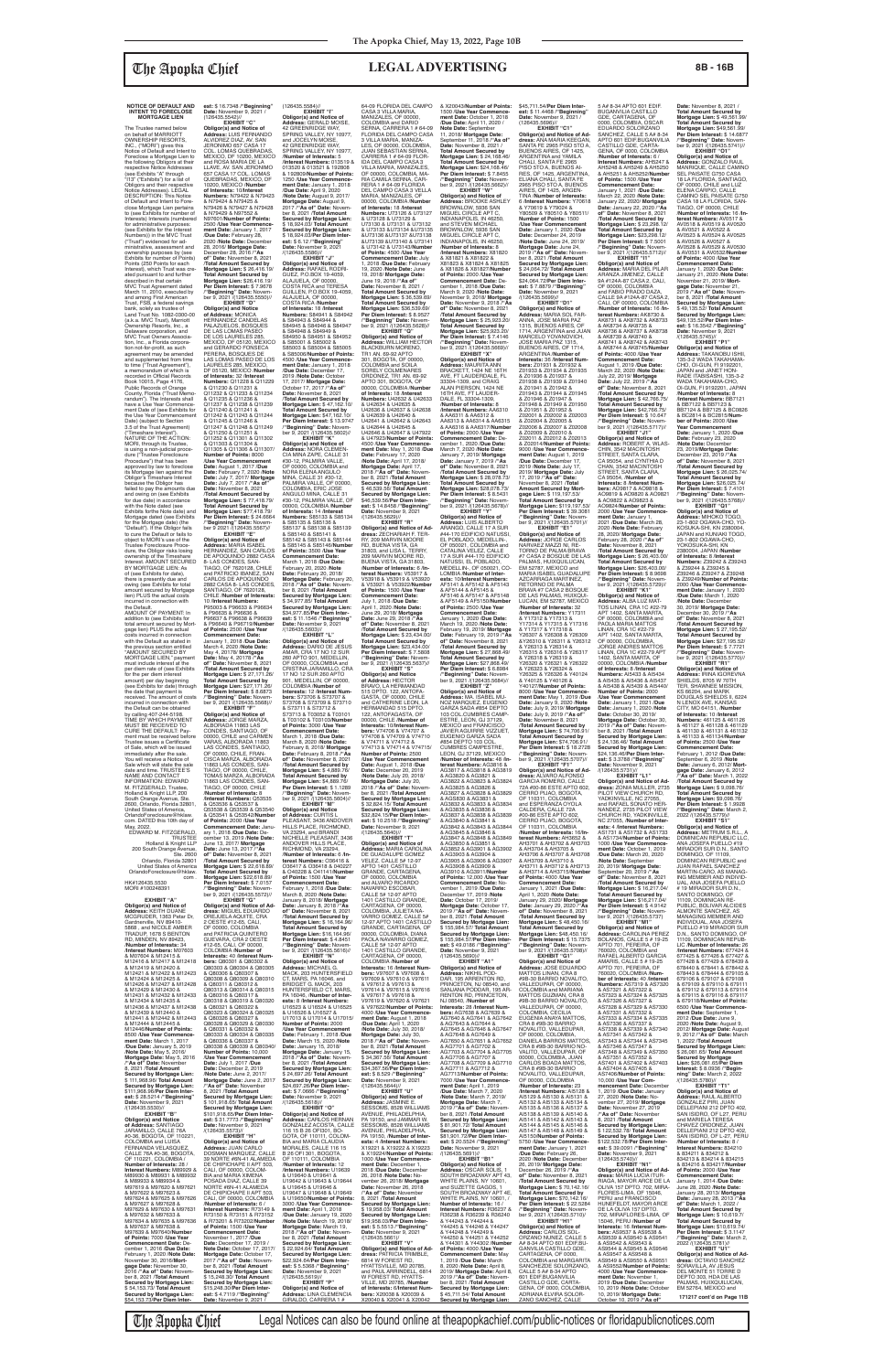**EXHIBIT "V1" Obligor(s) and Notice of Address:** PILAR BUENO-DE-DEZA, EL CASCAJAL<br>247 CASUARINAS SANTIAGO DE SURCO,<br>LIMA, OF L33, PERU and<br>HELMUT DEZA DEICH-<br>MANN, EL CASCAJAL 247 CASUARINAS SANTIAGO DE SURCO, LIMA, OF L33, PERU /**Number of Interests:** 6 /**Inter-**<br>**est Numbers:** 413334 &<br>413335 & 413336 & 413337 & 413338 & 41339/**Number of Points:** 1500 /**Use Year Commencement Date:** January 1, 2012 /**Due Date:** June 24, 2020 /**Note Date:** October 24, 2011/ **Mortgage Date:** October 24, 2011 /**"As of" Date:** March 1, 2022 /**Total Amount Secured by Mortgage Lien:** \$ 5,274.73/ **Total Amount Secured by Mortgage Lien: \$5,274.73/<br><b>Per Diem Interest: \$** 1.5702<br>/**"Beginning" Date:** March<br>2, 2022 /(126435.5783)//

**EXHIBIT "Y1" Obligor(s) and Notice of Address:** LUIZ EDGAR FERRAZ DE OLIVEIRA,<br>RUA SAGITARIO 286<br>PALOS VERDES, COTIA,<br>SAO PAULO, OF 06709680, BRAZIL and MARIA ELIZA JUNQUEIRA DE PASSOS DA MOTTA SILVEIRA, RUA SANTIARIO 286 PALÓS VERDES, COTIA SAO PAULO, OF 06709680, BRAZIL /**Number of Inter-ests:** 12 /**Interest Numbers:** 795602 & 795603 & 795604 & 795605 & 795606 & 795607 & 795608 & 795609 & 795610 & 795611 & 795612 & 795613/**Number of Points:** 3000 /**Use Year Commencement Date:** January 1, 2013 /**Due Date:** May 7, 2020 /**Note Date:** November 7, 2012/ **Mortgage Date:** November 7, 2012 /**"As of" Date:** March 1, 2022 /**Total Amount Secured by Mortgage Lien:** \$ 15,489.60/ **Total Amount Secured by Mortgage Lien:** \$15,489.60/**Per Diem Interest:** \$ 4.4899 /**"Beginning" Date:** March 2, 2022 /(126435.5789)// **EXHIBIT "Z1" Obligor(s) and Notice of Address:** REYNOLD<br>L. ALERTE, 57 RUE CLERVEAUX, PETION-VILLE, OF HT6340, HAITI and MARLENE F. ALERTE, 57 RUE CLERVEAUX, PETION-VILLE, OF HT6340 HAITI /**Number of Interests:** 6 /**Interest Numbers:** 866346 & 866347 & 866348 & 866349 & 866350 & 866351/**Number of Points:** 1500 /**Use Year Commencement Date:** January 1, 2013 /**Due Date:** June 27, 2020 /**Note Date:** November 27, 2012/ **Mortgage Date:** November 27, 2012 /**"As of" Date:** March 1, 2022 /**Total Amount Secured by Mortgage Lien:** \$ 8,134.56/ **Total Amount Secured by Mortgage Lien:** \$8,134.56/ **Per Diem Interest:** \$ 2.4971 /**"Beginning" Date:** March 2, 2022 /(126435.5790)// **EXHIBIT "A2" Obligor(s) and Notice of Address:** JULIAN ELIAS ZI-DAN-VACAS, 40 MANDON TER, HAWHTORNE, NJ 07506-3206, and MARILUZ YUNES DE ZIDAN, 205 MANOR RD, RIDGEWOOD, NJ 07450, /**Number of Interests:** 14/**Interest Numbers:** B62149 & B62150 & B62151 & B62152 & B62201 & B62202 & B62203 & B62204 & B62205 & B62206 & B62207 & B62208 & B62209 & B62210/**Numbe of Points:** 3500 /**Use Year Commencement Date:** January 1, 2014 /**Due Date:** July 12, 2020 /**Note Date:** August 12, 2013/ **Mortgage Date:** August 12, 2013 /**"As of" Date:** March 1, 2022 /**Total Amount Secured by Mortgage Lien:** \$ 17,963.42/ **Total Amount Secured by Mortgage Lien:** \$17,963.42/**Per Diem Interest:** \$ 4.4 /**"Begin-ning" Date:** March 2, 2022 /(126435.5792)// **EXHIBIT "B2" Obligor(s) and Notice of<br><b>Address:** JURGEN G FRA-<br>SER, BOMAPOLDERSERIE<br>3 # 8, PARAMARIBO (WAN-

**EXHIBIT "W1" Obligor(s) and Notice of Address:** JOHN M. MAHER, 7221 JONQUIL TERRACE, HANOVER **PARK, EL 60103 /Number of Interests:** 6 /**Interest**<br>**Numbers:** 808211 & 808212<br>& 808213 & 808214 & 808215 & 808216/**Number of Points:** 1500 /**Use Year Commencement Date:** January 1, 2013 /**Due Date:** September 6, 2019 /**Note Date:** November 6, 2012/**Mortgage Date:** November 6, 2012 /**"As of" Date:** March 1, 2022 /**Total Amount Secured by Mort-gage Lien:** \$ 10,695.70/ **Total Amount Secured by Mortgage Lien:** \$10,695.70/ **Per Diem Interest:** \$ 2.841 /**"Beginning" Date:** March 2, 2022 /(126435.5784)// **EXHIBIT "X1"**

**Obligor(s) and Notice of Address:** ANA CECILIA<br>HERNANDEZ DE THAYER, CALLE 50 ESTE SAN FRANCISCO, PANAMA, OF 9999, PANAMA /**Number of Interests:** 6 /**Interest Numbers:** 977341 & 977342 & 977343 & 977344 & 977345 & 977346/**Number of Points:** 1500 /**Use Year Commencement Date:** January 1, 2014 /**Due Date:** July 1, 2020 /**Note Date:** April 1, 2013/ **Mortgage Date:** April 1, 2013 /**"As of" Date:** March 1, 2022 /**Total Amount Secured by Mortgage Lien:** \$ 8,929.90/ **Total Amount Secured by Mortgage Lien:** \$8,929.90/ **Per Diem Interest:** \$ 2.7626 /**"Beginning" Date:** March 2, 2022 /(126435.5786)//

ICA), OF 00000, SURINAME

**The Apopka Chief** Legal Notices can also be found online at theapopkachief.com/public-notices or floridapublicnotices.com

SURINAME /**Number of Interests:** 6 /**Interest Num-bers:** A60245 & A60246 & A60247 & A60248 & A75834 & A75835/**Number of Points:** 1500 /**Use Year Commencement Date:** August 1, 2013 /**Due Date:** July 25, 2020 /**Note Date:** July 25, 2013/ **Mortgage Date:** July 25, 2013 /**"As of" Date:** March 1, 2022 / **Total Amount Secured by Mortgage Lien:** \$ 9,923.27/ **Total Amount Secured by Mortgage Lien: \$**9,923.27/<br>**Per Diem Interest: \$** 3.2769<br>/**"Beginning" Date:** March<br>2, 2022 /(126435.5793)// **EXHIBIT "C2"<br><b>Obligor(s) and Notice**<br>**of Address:** ALE-<br>JANDRO TURRENT,<br>AVENIDA PRESIDENTE<br>MASARYK 61 PISO 2 COL. CHAPULTEPEC MORALES DEL MIGUE, MEXICO CITY, CD 11560, MEXICO /**Number of Interests:** 54 /**Interest Numbers:** B10016 & B10017 & B10018 & B10019 & B10020 & B10021 & B10022 & B10023 & B10024 & B10025 & B10026 & B10027 & B10028 & B10029 & B10030 & B10031 & B10032 & B10033 & B10034 & B10035 & B10036 & B10037 & B10038 & B10039 & B10040 & B10041 & B07247 & B07248 & B07249 & B07250 & B07251 & B07252 & B07301 & B07302 & B07303 & B07304 & B07305 & B07306 & B07307 & B07308 & B07309 & B07310 & B07311 & B07312 & B07313 & B07314 & B07315 & B07316 & B07317 & B07318 & B07329 & B07330 & B07331 & B07332/**Number of Points:** 13,500 /**Use Year Com-mencement Date:** August **mencement Date:** Augus<br>1, 2013 /**Due Date:** June 24, 2020 /**Note Date:** July 24, 2013/ **Mortgage Date:** July 24, 2013 /"As of"<br>Date: March 1, 2022 /Total<br>Amount Secured by Mort-<br>gage Lien: \$ 69,132.09/<br>Total Amount Secured by<br>Mortgage Lien: \$69,132.09/<br>Per Diem Interest: \$ 20.758 /**"Beginning" Date:** March 2, 2022 /(126435.5794) **EXHIBIT "D2" Obligor(s) and Notice of Address:** RUAA M.F. BANAJA, PO BOX 15611,<br>JEDDAH, OF 21454,<br>SAUDI ARABIA /**Number of**<br>**Interests:** 8 /**Interest Numbers:** 767846 & 767847 & 767848 & 767849 & 777026 & 777027 & 777028 & 777029/**Number of Points:** 2000 /**Use Year Commencement Date:** January 1, 2013 /**Due Date:** July 1, 2020 /**Note Date:** November 1, 2012/ **Mortgage Date:** November 1, 2012 /**"As of" Date:** March 1, 2022 /**Total Amount Secured by Mortgage Lien:** \$ 7,443.64/ **Total Amount Secured by Mortgage Lien: \$7,443.64/<br><b>Per Diem Interest: \$** 2.1577<br>/**"Beginning" Date:** March<br>2, 2022 /(126435.5795)// **EXHIBIT "E2"<br>
<b>Obligor(s) and Notice**<br> **of Address:** GLEN<br>
DALGLEISH, 34 UPLAND<br>
STREET, PORT CHESTER,<br>
NY 10573, and YVONNE A. GASPERINO, 34 UPLAND ST, PORT CHESTER, NY 10573, /**Number of Interests:** 18 /**Interest Numbers:** B51513 & B51514 & B51515 & B51516 & B51517 & B51518 & 8 B51519 & B51520 & B51521<br>8 B51522 & B51523 & & B51522 & B51523 .& B51524 & B51525 & B51526 & B51527 & B51528 & B51529 & B51530/**Number of Points:** 4500 /**Use Year Commencement Date:** September 1, 2013 /**Due Date:** April 6, 2020 /**Note Date:** August 6, 2013/ **Mortgage Date:** August 6, 2013 /**"As of" Date:** March 1, 2022 /**Total Amount Secured by Mortgage Lien:** \$ 22,769.47/ **Total Amount Secured by Mortgage Lien:** \$22,769.47/**Per Diem** 

and KAY R VANDENBERG, BOMAPOLDERSERIE 3 # 8, PARAMARIBO (WANICA), **Interest:** \$ 5.5566 /**"Begin-ning" Date:** March 2, 2022 /(126435.5796)// **EXHIBIT "F2" Obligor(s) and Notice of Address:** JORGE RUBIO, AVENIDA FEDERICO BOYD Y CALLE 51 TORRE UNI-VERSAL P3, PANAMA, OF 99999, PANAMA **Number of Interests:** 26 /**Interest Numbers:** A06707 & A06708 & A06709 & A06710 & A06711 & A06712 & A32420 & A32421 & A32422 & A32423 & A32424 & A32425 & A32426 & A32427 & A32428 & A32429 & A46320 & A46321 & A46322 & A46323 & A46324 & A46325 & A50046 & A50047 & A50048 & A50049/**Num-ber of Points:** 6500 /**Use Year Commencement Date:** January 1, 2014 /**Due Date:** May 26, 2020 /**Note Date:** July 26, 2013/ **Mortgage Date:** July 26, 2013 /**"As of" Date:** March 1, 2022 /**Total Amount Secured by Mortgage Lien:** \$ 35,900.72/ **Total Amount Secured by Mortgage Lien:** \$35,900.72/**Per Diem Interest:** \$ 11.238 /**"Begin-ning" Date:** March 2, 2022 /(126435.5798)// **EXHIBIT "G2" Obligor(s) and Notice<br><b>of Address:** ELWOOD L<br>DONALDSON JR., 5 WIN-<br>TON HIGHWAY PO BOX N-916, NASSAU, OF 00000, BAHAMAS and CHENELLE DONALDSON, 54 WINTON HWY PO BOX N-916, NAS-SAU, OF 00000, BAHAMAS /**Number of Interests:** 6 /**Interest Numbers:** 787031 & 787032 & 787033 & 787034 & 852308 & 852309/ **Number of Points:** 1500 /**Use Year Commencement Date:** March 1, 2013 /**Due Date:** June 5, 2020 /**Note Date:** February 5, 2013/ **Mortgage Date:** February 5, 2013 /**"As of" Date:** March 1, 2022 /**Total Amount Secured by Mortgage Lien:** \$ 8,351.40/ **Total Amount Secured by Mortgage Lien:** \$8,351.40/**Per Diem Interest:** \$ 2.5507 /**"Begin-ning" Date:** March 2, 2022 /(126435.5799)// **EXHIBIT "H2" Obligor(s) and Notice of Address:** JAIME PARRA<br>P. Y CIA. LTD A., A CO-<br>LOMBIA CORPORATION,<br>CALE 101 NO 1650 APT 608, BOGOTA, OF 9999, COLOMBIA and RUTHBY ELIANA PARRA RODRI-GUEZ AS INDIVIDUAL AND GUARANTOR AND AS OFFICER, CALLE 98 NO 15-17 OFIC 502, BOGOTA, OF 00000, COLOMBIA / **Number of Interests:** 42 / **Interest Numbers:** 971814 & 971815 & 971816 & 971817 & 971818 & 971819 & 971820 & 971821 & 971822 & 971823 & 971824 & 971825 & 971826 & 971827 & 971828 & 971829 & 971830 & 971831 & 971832 & 971833 & 971834 & 971835 & 971836 & 971837 & 971838 & 971839

& 971840 & 971841 & 971842 & 971843 & 971844 & 971845 & 971846 & 971847 & 971848 & 971849 & 971850 & 971851 & 971852 & 971901 & 971902 & 971903/**Number of Points:** 10500 /**Use Year Commencement Date:** April 1, 2013 /**Due Date:** April 25, 2020 /**Note Date:** March 25, 2013/ **Mortgage Date:** March 25, 2013 /**"As of" Date:** March 1, 2022 /**Total Amount Secured by Mort-gage Lien:** \$ 50,853.00/ **Total Amount Secured by Mortgage Lien:** \$50,853.00/ **Per Diem Interest:** \$ 15.216 /**"Beginning" Date:** March 2, 2022 /(126435.5800)// **EXHIBIT "I2" Obligor(s) and Notice of Address:** OSCAR H. MORALES-MADRID, RES. DORABEL PISO 2 APT.21- A-4T AVE.LOS PALOS GRANDES, CARACAS, OF 00000, VENEZUELA and YAJAIRA R. OTERO DE-MORALES, RES DORABEL PISO 2 APT 21-A-4TA AVE LOS PALOS GRANDES, CARACAS, OF 00000, VENEZUELA /**Number of Interests:** 6/**Interest Num-bers:** C08204 & C08205 & C10218 & C10219 & C10220 & C10221/**Number of Points:** 1500 /**Use Year Commencement Date:** January 1, 2014 /**Due Date:** July 18, 2020 /**Note Date:** tember 18, 2013/ Mort**gage Date:** September 18, 2013 /**"As of" Date:** March 1, 2022 /**Total Amount Secured by Mortgage Lien:** \$ 10,532.02/ **Total Amount Secured by Mortgage Lien:** \$ 10,532.02/**Per Diem Interest:** \$ 3.4735 /**"Begin-ning" Date:** March 2, 2022 /(126435.5801)// **EXHIBIT "J2" Obligor(s) and Notice of Address:** SANDRA S BUT-TERFIELD, CARRERA 17A NO 105-22 APT 403, BO-GOTA, OF 99999, COLOM-BIA and LAURA CAROLINA BALANZO B., CARRERA 17A NO 105-22 APT 403, BOGOTA, OF 99999, COLOMBIA /**Number of In-terests:** 14 /**Interest Num-bers:** D16435 & D16436 & D16437 & D16438 & D16439 & D16440 & D16441 & D16442 & D16443 & D16444 & D16445 & D16446 & D16447 & D16448/**Number of Points:** 3500 /**Use Year Commencement Date:** April 1, 2014 /**Due Date:** July 5, 2020 /**Note Date:** March 5, 2014/ **Mortgage Date:** March 5, 2014 /**"As of" Date:** March 1, 2022 /**Total Amount Secured by Mortgage Lien:** \$ 9785.49/ **Total Amount Secured by Mortgage Lien:** \$9785.49/ **Per Diem Interest:** \$ 2.9513 /**"Beginning" Date:** March 2, 2022 /(126435.5802)// **EXHIBIT "K2" Obligor(s) and Notice of Address:** OLADAPO KOLAWOLE, 15 SKARDON CRESCENT, BRASSALL,<br>QU 04305, AUSTRALIA and OLUBUSAYO KOLAWOLE,<br>15 SKARDON CRESCENT,<br>BRASSALL, QU 04305,<br>AUSTRALIA /**Number of Interests:** 10/**Inter-est Numbers:** B48548 & B48549 & B48550 & B48551 & B48552 & B48601 & B48602 & B48603 & B48604 & B48605/**Number of Points:** 2500 /**Use Year Commencement Date:** November 1, 2013 /**Due Date:** June 17, 2020 /**Note Date:** October 17, 2013/ **Mortgage Date:** October 17, 2013 /**"As of" Date:** March 1, 2022 /**Total Amount Secured by Mortgage Lien:** \$ 12,110.46/ **Total Amount Secured by Mortgage Lien:** \$12,110.46/**Per Diem Interest:** \$ 3.5675 /**"Begin-ning" Date:** March 2, 2022 /(126435.5803)// **EXHIBIT "L2" Obligor(s) and Notice of Address:** FERNANDO AN-TONIO BRAOJOS ZAPIEN, NABOR CARRILLO # 62-8 OLIVAR DE LOS PADRES,<br>MEXICO, DF 01780,<br>MEXICO and VANESSA CE-<br>BALLOS PINERA, NABOR CARRILLO # 62-8 OLIVAR<br>DE LOS PADRES, MEXICO, DF 01780, MEXICO /**Num-ber of Interests:** 18 /**Inter-est Numbers:** C31108 & C31109 & C31110 & C31111 & C31112 & C31113 & C31114 & C31115 & C31116 & C31117 «fe C31118 & C31119 & C31120 & C31121 & C31122 & C31123 & C31124 & C31125/**Number of Points:** 4500 /**Use Year Commencement Date:** January 1, 2014 /**Due Date:** June 25, 2020 /**Note Date:** October 25, 2013/ **Mortgage Date:** October 25, 2013 /**"As of" Date:** March 1, 2022 /**Total Amount Secured by Mortgage Lien:** \$ 26,571.75/ **Total Amount Secured by Mortgage Lien:** \$26,571.75/**Per Diem Interest:** \$ 8.3842 /**"Begin-ning" Date:** March 2, 2022 /(126435.5804)// **EXHIBIT "M2" Obligor(s) and Notice of Address:** MAURICIO JORGE PAEZ LOPEZ GUERRA, CALLE 11 374 CASA12 RINCONADA BAJA LA MOLINA, LIMA, OF L12, PERU and SILVANA EMILIA PESCHEERA CLARK, CALLE 11 374 CASA12 RINCONADA BAJA LA MO-LINA, LIMA, OF L12, PERU /**Number of Interests:** 14 /**Interest Numbers:** C77649 & C77650 & C77651 & C77652 & C77701 & C77702 & D65014 & D65015 & D65016 & D65017 & D65018 & D65019 & D65020 & D65021/**Number of Points:** 3500 /**Use Year Commencement Date:** April 1, 2014 /**Due Date:** July 7, 2020 /**Note Date:** March 7, 2014/ **Mortgage Date:** March 7, 2014 /**"As of" Date:** March 1, 2022 /**Total Amount Secured by Mortgage Lien:** \$ 21,221.34/ **Total Amount Secured by Mortgage Lien:** \$21,221.34/ **Per Diem Interest:** \$ 6.3695 /**"Beginning" Date:** March 2, 2022 /(126435.5805)// **EXHIBIT "N2" Obligor(s) and Notice of Address:** GODWIN OLUSEGUN ADEMEFUN, 8 LITTLE BUCKLAND<br>AVENUE MAIDSTONE, KENT, OF ME160, UNITED KINGDOM and IRETIOLA OLARISI ADEMEFUN, 43 CECIL RD, CROYDON, OF CR03BN, UNITED KING-DOM /**Number of Interests:** 14 /**Interest Numbers:** B93026 & B93027 & B93028 & B93029 & B93030 & B95535 & B95536 & B95537 & B95538 & B95539 & B95540 & B96412 & B96413<br>& B96414/Number of & B96414/**Number of Points:** 3500 /**Use Year Commencement Date:** De-cember 1, 2013 /**Due Date:** June 6, 2020 /**Note Date:** November 6, 2013/ **Mort-**(126435.5806)// **EXHIBIT "O2" Obligor(s) and Notice of Address:** DEBBIE and ANTHONY S. DOM-06468, /**Number of Inter-**1, 2022 /**Total Amount Obligor(s) and Notice of Address:** GILBERTO DURAZO CARREON, PASEO DE TAMARINDOS 260-103 BOSQUE DE C96052 & C96101 & C96102 & C96103 & & C96113 & C96114/**Number of Points:** 4000 /**Use Year Commencement of Address:** VICTOR H<br>SARMIENTO, CARRERA 18 1-171 APTO 1106 EL POBLADO, MEDELLIN,<br>OF 50021, COLOMBIA<br>and CLARA MARIN, CL A & D27428 & D27429 & D27430 & D27431 & SON SR., 34 AUSTIN DR DR, EDGEWATER, MD 21037-2229, /**Number of Commencement Date:** 15, 2013 /**"As of" Date:** March 1, 2021 /**Total**  CA 92694, and CARYN MICHELE MASTERS, 14 AMESBURY CT, LAV-ERA RANCH, CA 92694, & C09003 & C09004 & C09005 & C09006 & C09007 & C09008 & October 23, 2019 /**Note**  OF 00000, PANAMA and NOHEMY G. BERTOREL-LIDE FUENTES, CALLE CAS, IR 1080, PANAMA & C10132 & C10133 & C10134 & C10135 & C10136 & C10137 & C10138 & C10139 & **Commencement Date:** November 13, 2013/ **Mort-Secured by Mortgage Obligor(s) and Notice of**  CALLE 135-55-75 CASA 21, BARRANQUILLA, & B98638 & B98639 & B98640 & B98641 & B98642/**Number of Points:**

# **Mortgage Date:** January 19, 2015 /**"As of" Date:** March 1, 2022 /**Total Amount Secured by Mortgage Lien:** \$ 12,003.31/ **Total Amount Secured by Mortgage Lien:** \$12,003.31/**Per Diem Interest:** \$ 3.7623 /**"Begin-ning" Date:** March 2, 2022 / (126435.5841)// **EXHIBIT "Q3" Obligor(s) and Notice of Address:** ALEXANDRE BONETTI, R. FIALHO DE ALMEIDA 225, CAMPINAS SAO PAULO, OF 13075 BRAZIL and GRAZIELA DE MORAES GALVAO BONET-TI, R. FIALHO DE ALMEIDA 225, CAMPINAS SAO PAULO, OF 13075, BRAZIL **/Number of Interests:** 6<br>**/Interest Numbers:** D98750<br>& D98751 & D98752 &<br>D98801 & D98802 & D98803/**Number of Points:** 1500 /**Use Year Commencement Date:** January 1, 2016 /**Due Date:** May 19, 2020 /**Note Date:** January 19, 2015/ **Mortgage Date:** January 19, 2015 /**"As of" Date:** March 1, 2022 /**Total Amount Secured by Mort-gage Lien:** \$ 13,528.64/ **Total Amount Secured by Mortgage Lien: \$13,528.64/<br><b>Per Diem Interest: \$** 4.2066<br>/**"Beginning" Date:** March<br>2, 2022 /(126435.5842)//

MARIA ELBA QUEVEDO LIZARRAGA, AV JESUS<br>DEL MONTE 51 TORRE D DEPTO 303, HDA DE LAS PALMAS, HUIXQUILUCAN, EM 52764, MEXICO /**Number of Interests:** 14 /**Interest Numbers:** 477328 & 477329 & 477330 & 477331 & 477332 & 477333 & 477334 & 477335 & 477336 & 477337 & 477338 & 477339 & 477340 & 477341/ **Number of Points:** 3500 / Use Year Commencement<br>Date: January 1, 2012 /<br>Due Date: March 19, 2020<br>Note Date: December<br>19, 2011/Mortgage Date:<br>December 19, 2011/<sup>4</sup>As of"<br>Date: March 1, 2022 /Total **Amount Secured by Mort-gage Lien:** \$ 12,044.59/ **Total Amount Secured by Mortgage Lien:** \$12,044.59/ **Per Diem Interest:** \$ 3.494 /**"Beginning" Date:** March 2, 2022 /(126435.5782)// **171217 from Page 10B**

**gage Date:** November 6, 2013 /**"As of" Date:** March 1, 2022 /**Total Amount Secured by Mortgage Lien:** \$ 20,695.03/ **Total Amount Secured by Mortgage Lien:** \$20,695.03/**Per Diem Interest:** \$ 6.1327 /**"Begin-ning" Date:** March 2, 2022 / DIGIROLAMO, 47 KERON<br>DR, SHELTON, CT 06484, BROWSKI, 19 HOLLOW<br>TREE LANE, MONROE, CT **ests:** 10 /**Interest Numbers:** A09044 & A09045 & A09046 & A09047 & A09048 & A09049 & A78607 & A78608 & A78649 & A78650/**Num-ber of Points:** 2500 /**Use Year Commencement Date:** January 1, 2014 /**Due Date:** June 11, 2020 /**Note Date:** June 11, 2013/**Mort-gage Date:** June 11, 2013 /**"As of" Date:** March **Secured by Mortgage Lien:** \$ 11,860.92/ **Total Amount Secured by Mortgage Lien:** \$ 11,860.92/**Per Diem Interest:** \$ 2.8496 /**"Beginning" Date:** March 2, 2022 /(126435.5808)// **EXHIBIT "P2"** LAS LOMAS, MEXICO, DF 05120, MEXICO /**Number of Interests:** 16 /**Interest Numbers:** C96051 & C96104 & C96105 & C96106 & C96107 & C96108 & C96109 & C96110 & C96111 & C96112 **Date:** January 1, 2014 /**Due Date:** August 1, 2020 /**Note Date:** December 30, 2013/ **Mortgage Date:** December 30, 2013 /**"As of" Date:** March 1, 2022 /**Total Amount Secured by Mort-gage Lien:** \$ 24,946.02/ **Total Amount Secured by Mortgage Lien:** \$24,946.02/ **Per Diem Interest:** \$ 7.9853 /**"Beginning" Date:** March 2, 2022 /(126435.5809)// **EXHIBIT "Q2" Obligor(s) and Notice**  EDIF MANSION ARENA APTO 3-B URB COLINAS VALLE ARRIBA, CARACAS,<br>OF 00000, COLOMBIA<br>**/Number of Interests:** 6<br>**/Interest Numbers:** D27427 D27432/**Number of Points:** 1500 /**Use Year Com-mencement Date:** January 1, 2015 /Due Date: June 27,<br>2020 /Note Date: Junuary<br>27, 2014/ Mortgage Date:<br>January 27, 2014/ "As of"<br>Date: March 1, 2022 /Total<br>Amount Secured by Mort-<br>Total Amount Secured by<br>Mortgage Lien:  $$11,181.08$ /<br>Mortgage Lien **Obligor(s) and Notice of Address:** ROBERT F WIL-EDGEWATER, MD 21037- 2229, and ELIZABETH L. WILSON, 34 AUSTIN **Interests:** 6 /**Interest Num-bers:** C68920 & C68921 & C68922 & C68923 & C68924 & C68925/Numbe **of Points:** 1500 /**Use Year**  January 1, 2014 /**Due Date:** November 15, 2019 /**Note Date:** November 15, 2013/ **Mortgage Date:** November **Amount Secured by Mort-gage Lien:** \$ 13,559.41/ **Total Amount Secured by Mortgage Lien:** \$13,559.41/ **Per Diem Interest:** \$ 3.7408 /**"Beginning" Date:** March 2, 2021 /(126435.5812)// **EXHIBIT "S2" Obligor(s) and Notice of Address:** HAROLD HIYOI-CHI ABE, 28 FALABELLA DRIVE, LADERA RANCH, /**Number of Interests:** 14 /**Interest Numbers:** C09002 C09009 & C09010 & C09011 & C09012 & C09013 & C09014 & C09015/**Number of Points:** 3500 /**Use Year Commencement Date:** No-vember 1, 2013 /**Due Date: Date:** October 23, 2013/ **Mortgage Date:** October 23, 2013 /**"As of" Date:** March 1, 2022 /**Total Amount Secured by Mortgage Lien:** \$ 22,271.56/ **Total Amount Secured by Mortgage Lien:** \$22,271.56/**Per Diem Interest:** \$ 5.112 /**"Begin-ning" Date:** March 2, 2022 /(126435.5814)// **EXHIBIT "T2" Obligor(s) and Notice of Address:** LUIS CARMELO FUENTES-GONZALEZ,<br>URB CONDADO DEL REY<br>CALLE PRINCIPAL NORTE<br>CASA 175, PANAMA, CIRCUNVALACION QUINTA BERTORELERA, CARA-/**Number of Interests:** 11 /**Interest Numbers:** C10131 C10140 & C10141/**Number of Points:** 2750 /**Use Year**  January 1, 2014 /**Due Date:** June 13, 2020 /**Note Date: gage Date:** November 13, 2013 /**"As of" Date:** March 1, 2022 /**Total Amount Secured by Mortgage Lien:** \$ 18,146.72/ **Total Amount Lien:** \$18,146.72/**Per Diem Interest:** \$ 5.9741 /**"Beginning" Date:** March 2, 2022 /(126435.5815)// **EXHIBIT "U2" Address:** JAVIER HER-NANDO CORREA, CALLE 135-55-75 CASA 211, BAR-RANQUILLA COLO 100, COLOMBIA and CLAUDIA DEL PILAR CARDOSO, OF 00000, COLOMBIA / **Number of Interests:** 6 / **Interest Numbers:** B98637 1500 /**Use Year Commencement Date:** January 1, 2014 /**Due Date:** May 11, 2020 /**Note Date:** December 11, 2013/ **Mortgage Date:** December 11, 2013 /**"As of" Date:** March 1, 2022 /**Total Amount Secured by Mort-gage Lien:** \$ 10,234.78/ **Total Amount Secured by Mortgage Lien:** \$10,234.78/ **Per Diem Interest:** \$ 2.9717 /**"Beginning" Date:** March 2, 2022 /(126435.5816)// **EXHIBIT "V2" Obligor(s) and Notice of Address:** JAVIER RODRI-GUEZ CACHO, PRIVADA TULIPANES 20 CLUB DE GULF LOS TABACHINES,<br>CUERNAVACA, MR 62498, CUERNAVACA, MR 62498,<br>MEXICO and MARIA<br>ELENA GUADALUPE<br>SANCHEZ NAVARRO<br>CARAZA, LLAMARADA#<br>195 DR JOSE G PARRES,<br>CUERNAVACA, MR 62550, MEXICO, JAVIER RODRI-<br>GUEZ CACHO SANCHEZ<br>NAVARRO, LLAMARADA #<br>195 DR JOSE G PARRES, CUERNAVACA, MR 62550, MEXICO, ELENA RODRI-GUEZ CACHO SANCHEZ<br>NAVARRO, LLAMARADA #<br>195 DR JOSE G PARRES,<br>CUERNAVACA, MR 62550, MEXICO, /**Number of In-terests:** 80 /**Interest Numbers:** C41727 & C41728<br>& C41729 & C41730<br>& C41731 & C41732<br>& C41733 & C41734 & C41735 & C41736 & C41737 & C41738 & C41739 & C41740 & C41741 & C41742 & C41743 & C41744 & C41745 & C41746 & C41747 & C41748 & C41749 & C41750 & C41751 & C41752 & C41801 & C41802 & C41803 & C41804 & C41805 & C41806 & C41807 & C41808 & C41809 & C41810 & C41811 & C41812 & C41813 & C41814 & C33440 & C33441 & C33442 & C33443 & C33444 & C33445 & C33446 & C33447 & C33448 & C33449 & C37045 & C37046 & C37047 & C37048 & C37049 & C37050 & C41703 & C41704 & C41705 & C41706 & C41707 & C41708 & C41709 & C41710 & C41711 & C41712 & C41713 & C41714 & C41715 & C41716 & C41717 & C41718 & C41719 & C41720 & C41721 & C41722 & C41723 & C41724 & C41725 & C41726/Numbe **of Points:** 20000 /**Use Year Commencement Date:** January 1, 2014 /**Due Date:** May 19, 2020 /**Note Date:** December 19, 2013/ **Mort-gage Date:** December 19, 2013 /**"As of" Date:** March 1, 2022 /**Total Amount Secured by Mortgage Lien:** \$ 125,237.34/ **Total Amount Secured by Mortgage Lien:** \$125,237.34/**Per Diem Interest:** \$ 39.379 /**"Begin-ning" Date:** March 2, 2022 /(126435.5817)// **EXHIBIT "W2" Obligor(s) and Notice of Address:** NELSON GUILLEN, 8450 NW 102ND AVE APT 449, DORAL, FL 33178, and LUISA GUIL-LEN, 10037 NW 88 TER-RACE, DORAL, FL 33178, /**Number of Interests:** 6 /**Interest Numbers:** B44343 & B44344 & B44345 & B44346 & B44347 & B44348/**Num-ber of Points:** 1500 /**Use Year Commencement Date:** Janaury 1, 2014 /**Due Date:** April 1, 2020 /**Note Date:** August 30, 2013/ **Mortgage Date:** August 30, 2013 /**"As of" Date:** March 1, 2022 /**Total Amount Secured by Mortgage Lien:** \$ 11,155.20/ **Total Amount Secured by Mortgage Lien:** \$ 11,155.20/**Per Diem Interest:** \$ 3.3013 /**"Begin-ning" Date:** March 2, 2022 /(126435.5819)// **EXHIBIT "X2" Obligor(s) and Notice<br><b>of Address:** JAMES R<br>GATTIS, 9807 ROSINA CT,<br>WINDSOR, CA 95492, and PATRICIA J GATTIS, 9807 ROSINA CT, WINDSOR, CA 95492, /**Number of Interests:** 4 /**Interest Numbers:** C90713 & C97446 & C97447 & C97448/**Number of Points:** 1000 /**Use Year Commencement Date:** January 1, 2014 /**Due Date:** August 1, 2020 /**Note Date:** December 31, 2013/ **Mort-gage Date:** December 31, 2013 /**"As of" Date:** March 1, 2022 /**Total Amount Secured by Mortgage Lien:** \$ 6,213.64/ **Total Amount Secured by Mortgage Lien:** \$6,213.64/**Per Diem Interest:** \$ 1.8148 /**"Beginning" Date:** March 2, 2022 /(126435.5820)// **EXHIBIT "Y2" Obligor(s) and Notice of Address:** CONSUELO GONZALEZ-RODRIGUEZ, MIGUEL SERRANO 61 CASA UNO COLONIA DEL VALLE, MEXICO, DF 03100, MEXICO /**Number of Interests:** 8 /**Interest Numbers:** D23527 & D23528 & D23529 & D23530 & D23531 & D23532 & D23533 & D23534/**Number of Points:** 2000 /**Use Year Commencement Date:** January 1, 2015 /**Due Date:** June 12, 2020 /**Note Date:** February 12, 2014/ **Mortgage Date:** February 12, 2014 /**"As of" Date:** March 1, 2022 /**Total Amount Secured by Mortgage Lien:** \$ 13,938.70/ **Total Amount Secured by Mortgage Lien:** \$13,938.70/**Per Diem Interest:** \$ 4.1197 /**"Begin-ning" Date:** March 2, 2022 /(126435.5821)// **EXHIBIT "Z2" Obligor(s) and Notice of Address:** STEVE W. MAN-NING, 305 S BURNS AVE, SPARTA, IL 62286 /**Number of Interests:** 6 /**Interest Numbers:** B17817 & B17818 & B17819 & B17820 & B17821 & B17822/**Number of Points:** 1500 /**Use Year Commencement Date:** January 1, 2014 /**Due Date:** November 17, 2018 /**Note Date:** September 17, 2013/ **Mortgage Date:** September 17, 2013 /**"As of" Date:** March 1, 2022 /**Total Amount Secured by Mortgage Lien:** \$ 16,970.92/ **Total Amount Secured by Mortgage Lien:** \$ 16,970.92/**Per Diem Interest:** \$ 4.233 /**"Beginning" Date:** March 2, 2022 /(126435.5822)// **EXHIBIT "A3" Obligor(s) and Notice of<br><b>Address:** GENNARO RINO<br>TAMBURRELLI LETTIERI,<br>SAN FRANCISCO LOMA ALEGRE CASA 24, PANA-MA CITY, OF 083001754, PANAMA and ZAHAIDY<br>NAIR DE LA VICTORIA<br>GALASTICA, SAN FRAN-<br>CISCO LOMA ALEGRE CASA 24, PANAMA CITY, OF 0830-01754, PANAMA / **Number of Interests:** 6 / **Interest Numbers:** D95513 & D95514 & D95515 & D95516 & D95517 & D95518/**Number of Points:** 1500 /**Use Year Commencement Date:** July 1, 2014 /**Due Date:** July 8, 2020 /**Note Date:** April 8, 2014/ **Mortgage Date:** April 8, 2014 /**"As of" Date:** March 1, 2022 /**Total Amount Secured by Mortgage Lien:** \$ 11,735.12/ **Total Amount Secured by Mortgage Lien: \$11,735.12/<br><b>Per Diem Interest: \$** 3.8799<br>/**"Beginning" Date:** March<br>2, 2022 /(126435.5824)// **EXHIBIT "B3"<br><b>Obligor(s) and Notice**<br>**of Address**: JOSUE ES-<br>QUENAZI-GHELMAN, CRA<br>21 #85 A- 49, BOGOTA,<br>OF 99999, COLOMBIA and ERIKA MORENO<br>BRONSTEIN, CRA 21 #85 A-49, BOGOTA, OF 00000, COLOMBIA /**Number of Interests:** 6 /**Interest Num-bers:** D74506 & D74507 & D74508 & D74509 & D74510 & D74511/**Number of Points:** 1500 /**Use Year Commencement Date:** January 1, 2015 /**Due Date:** April 8, 2020 /**Note Date:** April 8, 2014/ **Mortgage Date:** April 8, 2014 /**"As of" Date:** March 1, 2022 /**Total Amount Secured by Mortgage Lien:** \$ 11,810.34/ **Total Amount Secured by Mortgage Lien:** \$ 11,810.34/**Per Diem Interest:** \$ 3.4683 /**"Begin-ning" Date:** March 2, 2022 /(126435.5825)// **EXHIBIT "C3" Obligor(s) and Notice**<br>**of Address:** SONNIE J.<br>BETTS JR., 803 SOUTH<br>EDISTO RIVER DRIVE,<br>ROEBUCK, SC 29376,<br>and GWENDOLYN A. BETTS, PO BOX 170174, SPARTANBURG, SC 29301-0022, /**Number of Interests:** 4 /**Interest Num-bers:** E42722 & E42723 & E42724 & E42725/**Number of Points:** 1000 /**Use Year Commencement Date:** January 1, 2015 /**Due Date:** July 24, 2020 /**Note Date:** April 24, 2014/ **Mortgage Date:** April 24, 2014 /**"As of" Date:** March 1, 2022 /**Total Amount Secured by Mortgage Lien:** \$ 8,107.87/ **Total Amount Secured by Mortgage Lien:** \$8,107.87/ **Per Diem Interest:** \$ 2.4022 /**"Beginning" Date:** March 2, 2022 /(126435.5826)// **EXHIBIT "D3" Obligor(s) and Notice of Address:** JOSEPH A LAWLESS, 2709 W 71 ST ST, PRAIRIE VILLAGE, KS 66208, /**Number of Interests:** 10 /**Interest Num-bers:** D31518 & D31519 & D31520 & D31521 & D31522 & D31523 & D31524 & D31525 & D31526 & D31527/**Numbe of Points:** 2500 /**Use Year Commencement Date:** February 1, 2014 /**Due Date:** January 20, 2016 /**Note Date:** January 20, 2014/ **Mortgage Date:** January 20, 2014 /**"As of" Date:** March 1, 2022 /**Total Amount Secured by Mortgage Lien:** \$ 38,094.06/ **Total Amount Secured by Mortgage Lien:** \$38,094.06/**Per Diem Interest:** \$ 6.5604 /**"Begin-ning" Date:** March 2, 2022 /(126435.5827)// **EXHIBIT "E3" Obligor(s) and Notice of Address:** BELISARIO RODRIGUEZ, URB OBAR-RIO, EDIF ROCRIS APTO JUAN RAMON, PANAMA, OF 00000, PANAMA and KATHALEEN GRISSEL CASTRO, URB OBARRIO EDIF ROCRIS APT 10B JUAN RAMON, PANAMA, OF 00000, PANAMA /**Number of Interests:** 10 /**Interest Numbers:** D18218 & D18219 & D18220 & D18221 & D18222 & D18223 & D18224 & D18225 & D18226 & D18227/**Number of Points:** 2500 /**Use Year Commencement Date:** February 1, 2014 /**Due Date:** May 20, 2020 /**Note Date:** January 20, 2014/ **Mortgage Date:** January 20, 2014 /**"As of" Date:** March 1, 2022 /**Total Amount Secured by Mortgage Lien:** \$ 15,615.82/ **Total Amount Secured by Mortgage Lien:** \$15,615.82/ **Per Diem Interest:** \$ 4.849 /**"Beginning" Date:** March 2, 2022 /(126435.5828  $M/M$ ) **EXHIBIT "F3" Obligor(s) and Notice of Address:** LAWRENCE SAX, 4805-44 CHARLES ST WEST, TORONTO, ON M4Y1R8, CANADA /**Number of Interests:** 6 /**Interest Numbers:** D84225 & D84226 & D84639 & D84640 & D84641 & D84642/**Number of Points:** 1500 /**Use Year Com-mencement Date:** January 1, 2015 /**Due Date:** August 1, 2019 /**Note Date:** March 31, 2014/ **Mortgage Date:** March 31, 2014 /**"As of" Date:** March 1, 2022 /**Total Amount Secured by Mort-gage Lien:** \$ 15,046.12/ **Total Amount Secured by Mortgage Lien:** \$15,046.12/ **Per Diem Interest:** \$ 4.0393 /**"Beginning" Date:** March 2, 2022 /(126435.5829)// **EXHIBIT "G3" Obligor(s) and Notice of Address:** TOUCH BAREIS, 417 SPRINGTREE ROAD, LAKE DALLAS, TX 75065,<br>and PAULA J. BAREIS,<br>417 SPRINGTREE RD,<br>LAKE DALLAS, TX 75065, /**Number of Interests:** 10 /**Interest Numbers:** B32726 & B32727 & B32728 & B32729 & B70210 & B70211 & B70212 & B70213 & B81306 & B81307/**Numbe of Points:** 2500 /**Use Year Commencement Date:** October 1, 2013 /**Due Date:** July 16, 2020 /**Note Date:** September 16, 2013/ **Mortgage Date:** September 16, 2013 /**"As of" Date:** March 1, 2022 /**Total Amount Secured by Mortgage Lien:** \$ 11,714.72/ **Total Amount Secured by Mortgage Lien:** \$11,714.72/**Per Diem Interest:** \$ 2.8374 /**"Begin-ning" Date:** March 2, 2022 /(126435.5830)// **EXHIBIT "H3" Obligor(s) and Notice of Address:** RAUL GONZA-LEZ PIRI, JUAN DELLE-PIANI 212 DPTO 402, SAN ISIDRO, OF L27, PERU and MARIELA CHAVEZ ORDONEZ, JUAN DELLE-PIANI 212 DPTO 402, SAN ISIDRO, OF L-27,PERU / **Number of Interests:** 6 / **Interest Numbers:** D39509 & D39510 & D39511 & D39512 & D39513 & D39514/**Number of Points:** 1500 /**Use Year Commencement Date:** January 1, 2015 /**Due Date:** June 14, 2020 /**Note Date:** May 14, 2014/ **Mortgage Date:** May 14, 2014 /**"As of" Date:** March 1, 2022 /**Total Amount Secured by Mort-**

**gage Lien:** \$ 11,573.54/ **Total Amount Secured by Mortgage Lien:** \$11,573.54/ **Per Diem Interest:** \$ 3.4141<br>/**"Beginning" Date:** March<br>2, 2022 /(126435.5831)// **EXHIBIT "I3" Obligor(s) and Notice of Address:** JEAN W. ROBERTS, 4052 HARO RD, VICTORIA, BC V8N4B4, CANADA /**Number of Interests:** 6 /**Interest Numbers:** C89452 & C89501 & C89502 & C89503 & C89504 & C89505/**Number of Points:** 1500 /**Use Year Commencement Date:** June 1, 2014 /**Due Date:** May 22, 2020 /**Note Date:** May 22, 2014/ **Mortgage<br><b>Dat**e: May 22, 2014 /"**As<br>of" Date:** March 1, 2022<br>**/Total Amount Secured by<br><b>Mortgage Lien:** \$ 9,872.24/ **Total Amount Secured by Mortgage Lien:** \$9,872.24/ **Per Diem Interest:** \$ 2.8711 /**"Beginning" Date:** March 2, 2022 /(126435.5832)// **EXHIBIT " J3" Obligor(s) and Notice of Address:** BRYCE B STERLING II, 69 BEL LEVUE AVE, PAWTUCKET,<br>RI 02861, /**Number of**<br>**Interests:** 6 /Interest Num**bers:** G22043 & G22044 & G22045 & G22046 & G22047 & G22048/**Number of Points:** 1500 /**Use Year Commencement Date:** De-cember 1, 2014 /**Due Date:** June 6, 2020 /**Note Date:** November 6, 2014/ Mort-<br>gage Date: November 6,<br>2014 /"As of" Date: March<br>1, 2022 /Total Amount<br>Secured by Mortgage Lien:<br>Stil,357.53/ Total Amount<br>Secured by Mortgage<br>Lien: \$11,357.53/Per Diem<br>Interest: \$ 3.3384 /"Begin-<br>I /(126435.5833)//<br>"EXHIBIT "K3 **EXHIBIT "K3"<br><b>Obligor(s) and Notice<br><b>of Address**: CRISTINA<br>REYES, CASPAR DE CAR-<br>VAJAL 5487 Y PASAJE<br>PONS, QUITO, OF 000, ECUADOR and JUAN JOSE RIVADENEIRA, CASPAR DE CARVAJAL 5487 Y PASAJE PONS, QUITO, OF 000, ECUADOR /**Number of Interests:** 6 /**Interest Numbers:** F89552 & F89601 & F89602 & F89603 & F89604 & F89605/**Number of Points:** 1500 /**Use Year Commencement Date:** January 1, 2015 /**Due Date:** May 14, 2020 /**Note Date:**

November 14, 2014/Mort-<br>gage Date: November 14,<br>2014/"As of" Date: March<br>1, 2022/Total Amount<br>Secured by Mortgage Lien:<br>\$13,400.27/Total Amount<br>Lien: \$13,400.27/Per Diem<br>Lien: \$13,400.27/Per Diem<br>niterest: \$ 4.1525 /"Begin **EXHIBIT "L3"<br><b>Obligor(s) and Notice of**<br>**Address: T**OUCH BAREIS,<br>417 SPRINGTREE ROAD,<br>LAKE DALLAS, TX 75065,<br>and PAULA J. BAREIS, 417 SPRINGTREE ROAD,<br>LAKE DALLAS, TX 75065, /**Number of Interests:** 6 /**In-terest Numbers:** F92238 & F92239 & F92240 & F92241 & G05738 & G05739/**Number of Points:** 1500 /**Use Year Commencement**  Date: October 1, 2015<br>**/Due Date:** August 1, 2020<br>**/Note Date:** December<br>1, 2014/ **Mortgage Date:**<br>December 1, 2014 /**"As of"**<br>**Date:** March 1, 2022 **/Total Amount Secured by Mort-gage Lien:** \$ 12,336.35/ **Total Amount Secured by Mortgage Lien: \$12,336.35/<br><b>Per Diem Interest: \$** 3.705<br>/**"Beginning" Date:** March<br>2, 2022 /(126435.5835)// **EXHIBIT "M3" Obligor(s) and Notice of Address:** HALAN L. BORGES DIAS, RUA MARIO WHATELEY 368

APT 41, SAO PAULO, OF

**EXHIBIT "R3" Obligor(s) and Notice of Address:** EDWIN M. SMITH, 13598 E RIVER ROAD, PRIEST LAKE, ID 83856, and SHIRLEY A. SMITH, 13598 E RIVER ROAD, PRIEST LAKE, ID 83856, /**Number of Interests:** 4 /**Interest Num-bers:** G89133 & G89134 & G89135 & G89136/**Number of Points:** 1000 /**Use Year Commencement Date:** January 1, 2016 /**Due Date:** July 23, 2020 /**Note Date:** December 23, 2014/**Mortgage Date:** December 23, 2014 /**"As of" Date:** March 1, 2022 /**Total Amount Secured by Mortgage Lien:** \$ 9,221.96/ **Total Amount Secured by Mortgage Lien:** \$9,221.96/**Per Diem Interest:** \$ 2.7497 /**"Begin-ning" Date:** March 2, 2022 /(126435.5843)//

**EXHIBIT "S3"<br><b>Obligor(s) and Notice of<br><b>Addres**s: RYAN RAJKU-<br>MAR LUTCHMAN, 139<br>CIPERO RD, GOLCONDA,<br>SAN FERNANDO, OF 00000, TRINIDAD AND TO-BAGO and GEETA DIANNE LUTCHMAN, 139 CIPERO KD, GOLCONDA,SAN<br>FERNANDO, OF 00000,<br>TRINIDAD AND TOBAGO /**Number of Interests:** 6 /**Interest Numbers:** H17107 & H17108 &H17109 & H17110 & H17111 & H17112/**Number of Points:** 1500/**Use Year Commencement Date:** March 1, 2015 /**Due Date:** June 17, 2020 /**Note Date:** February 17, 2015/ **Mortgage Date:** February 17, 2015 /**"As of" Date:** March 1, 2022 /**Total Amount Secured by Mort-gage Lien:** \$ 12,639.23/ **Total Amount Secured by Mortgage Lien:** \$12,639.23/ **Per Diem Interest:** \$ 3.9603 /**"Beginning" Date:** March 2, 2022 /(126435.5844)// **EXHIBIT "T3" Obligor(s) and Notice<br><b>of Address:** ROBERT E.<br>MCGEE, 2227 WINTER<br>BAY LANE, HOUSTON,

05083140, BRAZIL and RACHEL A MARTON, RUA MARIO WHATELEY 368 APT 41, SAO PAULO, OF 05083140, BRAZIL /**Number of Interests:** 6 /**Interest Numbers:** G32314 & G32315 & G32316 & G32317 & G32318 & G32319/**Number of Points:** 1500 /**Use Year Commencement Date:** January 1, 2015 /**Due Date:** July 1, 2020 /**Note Date:** December 1, 2014/**Mortgage Date:** December 1, 2014 /**"As of" Date:** March 1, 2022 /**Total Amount Secured by Mort-gage Lien:** \$ 13,174.09/ **Total Amount Secured by Mortgage Lien:** \$13,174.09/ **Per Diem Interest:** \$ 4.1522 /**"Beginning" Date:** March 1, 2022 /(126435.5836)// **EXHIBIT "N3" Obligor(s) and Notice of Address:** SALLY L. LANDENBURG, 1274 WOODBROOK LN., COLUMBUS, OH 43223, /**Number of Interests:** 4 /**Interest Numbers:** G76137 & G76138 & G76139 & G76140/**Number of Points:** 1000 /**Use Year Commencement Date:** January 1, 2015 /**Due Date:** July 4, 2020 /**Note Date:** December 4, 2014/ **Mortgage Date:** December 4, 2014 /**"As of" Date:** March 1, 2022 /**Total Amount Secured by Mortgage Lien:** \$ 9,285.26/ **Total Amount Secured by Mortgage Lien:** \$9,285.26/ **Per Diem Interest:** \$ 2.7497 /**"Beginning" Date:** March 2, 2022 /(126435.5837)// **EXHIBIT "O3" Obligor(s) and Notice of Address:** GLENN R. KIRBY SR., 752 DORAL<br>CT, DIAMONDHEAD, MS 39525, and VICKI O. KIRBY, 752 DORAL CT, DIA-MONDHEAD, MS 39525, /**Number of Interests:** 6 /**Interest Numbers:** G76145 & G76146 & G76147 & G76148 & G76149 & G76150/**Number of Points:** 1500 /**Use Year Commencement Date:** January 1, 2015 /**Due Date:** July 16, 2020 /**Note Date:** December 16, 2014/ **Mortgage Date:** December 16, 2014 /**"As of" Date:** March 1, 2022 /**Total Amount Secured by Mortgage Lien:** \$ 13,245.45/ **Total Amount Secured by Mortgage Lien:** \$ 13,245.45/**Per Diem Interest:** \$ 3.9693 /**"Beginning" Date:** March 2, 2022 /(126435.5838)// **EXHIBIT "P3" Obligor(s) and Notice of Address:** HANS KUNZI, CRA 10 #1-50 L. 17, CHIA CUNDINAMARCA, OF 00000, COLOMBIA and MARIA TERESA VALLEJO, CRA 10 #1-50 L. 17, CHIA CUNDINAMARCA,<br>OF 00000, COLOMBIA /<br>**Number of Interests:** 5 / **Interest Numbers:** H20208 & H20209 & H20210 & H20211 & H20212/**Number of Points:** 1250 /**Use Year Commencement Date:** January 1, 2016 /**Due Date:** June 19, 2020 /**Note Date:** January 19, 2015/ **171217 cont'd on Page 12B**

TX 77088, and LILLIAN M. MCGEE, 2227 WINTER BAY LANE #L, HOUSTON,<br>TX 77088, /**Number of**<br><mark>Interests:</mark> 6 /I<mark>nterest Num-</mark> **bers:** H25011 & H25012 & H25013 & H25014 & H25015 & H25016/**Number of Points:** 1500 /**Use Year Commencement Date:** January 1, 2016 /**Due Date:** May 10, 2020 /**Note Date:** February 10, 2015/ **Mortgage Date:** February 10, 2015 /**"As of" Date:** March 1, 2022 /**Total Amount Secured by Mortgage Lien:** \$ 18,716.93/ **Total Amount** 

**Secured by Mortgage Lien:** \$18,716.93/**Per Diem Interest:** \$ 5.7127 /**"Begin-ning" Date:** March 2, 2022 /(126435.5845)// **EXHIBIT "U3" Obligor(s) and Notice of Address:** KIRK R. RIDDLE, 14437 STAMFORD CIR, ORLANDO, FL 32826, /**Number of Interests:** 4 /**Interest Numbers:** H31511 & H31512 & H31513 & H31514/**Number of Points:** 1000 /**Use Year Commencement Date:** January 1, 2016 /**Due Date:** June 11, 2020 /**Note Date:** February 11, 2015/ **Mortgage Date:** February 11, 2015 /**"As of" Date:** March 1, 2022 /**Total Amount Secured by Mortgage Lien:** \$ 9,743.31/ **Total Amount Secured by Mortgage Lien:** \$9,743.31/ **Per Diem Interest:** \$ 5.7127 /**"Beginning" Date:** March 2, 2022 /(126435.5846)// **EXHIBIT "V3" Obligor(s) and Notice of Address:** JOAO CELES-TINO COSTA NETO, RUA PEDRO CELESTINO 441, CUIABA, OF 78005010, BRAZIL /**Number of Interests:** 20/**Interest Numbers:** D30720 & D30721 & D30722 & D30723 & D30724 & D30725 & D30726 & D30727 & D30728 & D30729 & D30730 & D30731 & D30732 & D30733 & D30734 & D30735 & D30736 & D30737 & D30738 & D30739/**Number of Points:** 5000 /**Use Year Commencement Date:** July 1, 2014 /**Due Date:** July 16, 2020 /**Note Date:** June 16, 2014/ **Mortgage Date:** June 16, 2014 /**"As of" Date:** March 1, 2022 /**Total Amount Secured by Mortgage Lien:** \$ 27,847.65/ **Total Amount Secured by Mortgage Lien: \$27,847.65/<br><b>Per Diem Interest: \$** 8.415<br>/**"Beginning" Date:** March<br>2, 2022 /(126435.5847)// **EXHIBIT "W3" Obligor(s) and Notice of Address:** GUSTAVO MENDOZA ALBAN, 9NA TRANSVERSAL ALTAMIRA, CARACAS, OF 99999, VENEZUELA and BETHA-NIA ALLER BLANCO<br>9NA TRANSVERSAL 9NA TRANSVERSAL<br>ALTAMIRA, CARACAS,<br>OF 99999, VENEZUELA / **Number of Interests:** 6 / **Interest Numbers:** 047315 & 047537 & 047538 & 047539 & 047540 & 056406/ **Number of Points:** 1500 / **Use Year Commencement Date:** January 1, 2015 / **Due Date:** August 1, 2020 / **Note Date:** October 1, 2014/ **Mortgage Date:** October 1, 2014 /**"As of" Date:** March 1, 2022 /**Total Amount Secured by Mortgage Lien:** \$ 12,785.49 / **Total Amount Secured by Mortgage Lien:** \$12,785.49 /**Per Diem Interest:** \$ 4.2807 /**"Begin-ning" Date:** March 2, 2022 / (126435.5848)//

## *Che Apopka Chief* **<b>Example 3B - 16B** LEGAL ADVERTISING **8B - 16B**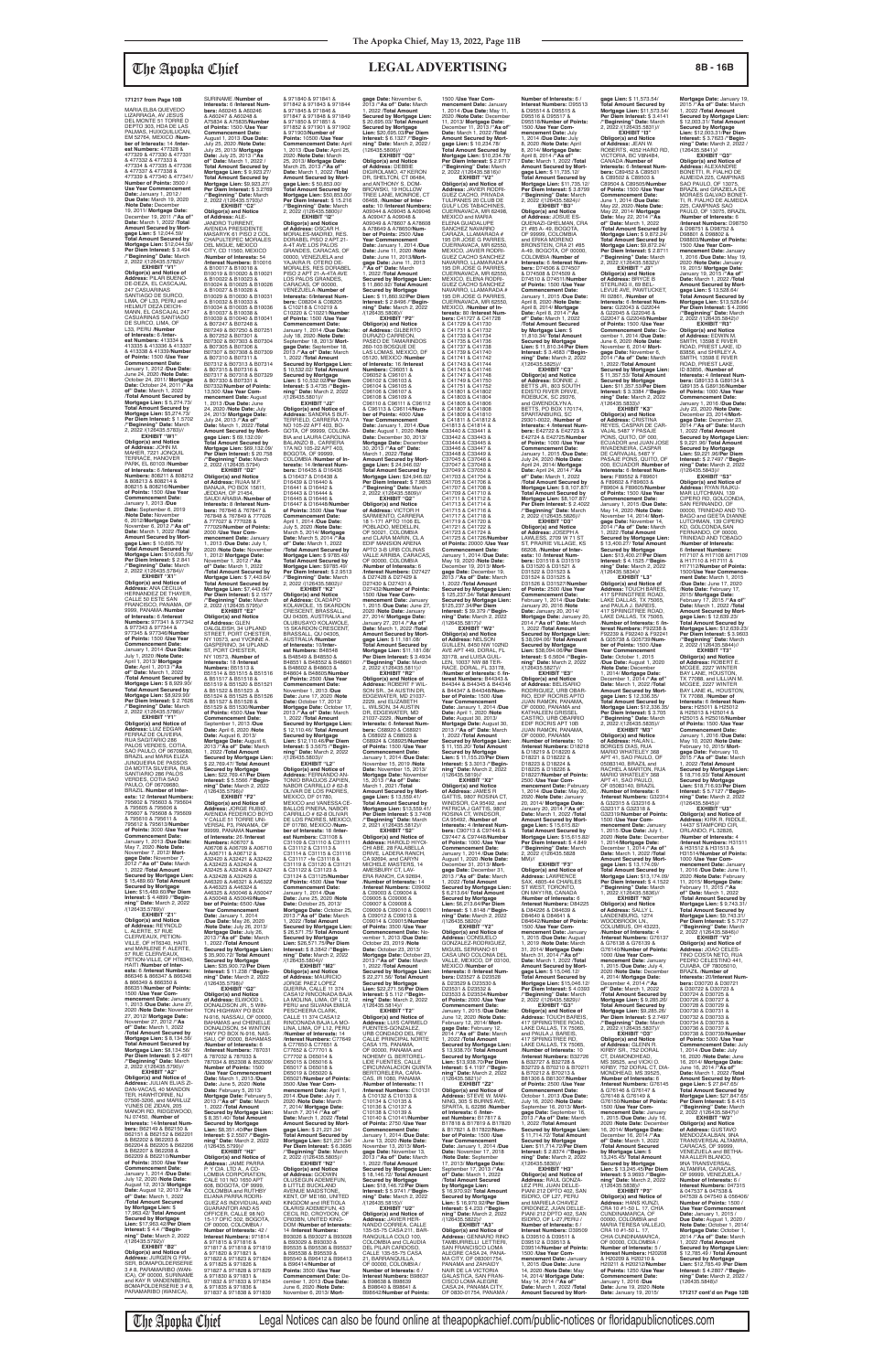**EXHIBIT "X3" Obligor(s) and Notice of Address:** MICHAEL E. LYNCH, 12240 BLUFF-WOOD TER, CLARKS-BURG, MD 20871, / **Number of Interests:** 14 /**Interest Numbers:** F79601 & F79602 & F79603 & F79604 & F79605 & F79606 & F79607 & F79608 & F79609 & F79610 & F79611 & F79612 & F79613 & F79614/**Number of Points:** 3500 /**Use Year Commencement Date:** November 1, 2014 /**Due Date:** February 6, 2018 / **Note Date:** October 6, 2014/ **Mortgage Date:** October 6, 2014 /**"As of" Date:** March 1, 2022 /**Total Amount Secured by Mortgage Lien:** \$ 36,692.35/ **Total Amount Secured by Mortgage Lien:** \$36,692.35/**Per Diem Interest:** \$ 7.3366 /**"Beginning" Date:** March 2, 2022 /

(126435.5849)// **EXHIBIT "Y3" Obligor(s) and Notice of Address:** ANANT PRASAD, 12 HAVERCROFT PARK VICTORIA ROAD, BOLTON LANCASHIRE BL1 5AB, UNITED KINGDOM and SUNITA PRASAD, 12 HAVERCROFT PARK VICTORIA ROAD, BOLTON LANCASHIRE BL1 5AB,<br>UNITED KINGDOM, SWITZD NINGDOM,<br>ANUSHEEL PRASAD,,<br>12 HAVERCROFT PARK 12 HAVERCROFT PARK VICTORIA ROAD, BOLTON LANCASHIRE BL1 SAB, UNITED KINGDOM /**Number of Interests:** 14/**Interest Numbers:** E67147 & E67148 & E67149 & E67150 & E76450 & E76451 & E76452 & E76501 & E76502 & E76503 & E76504 & E76505 & E76506 & E76507/**Number of Points:** 3500 /**Use Year Commencement Date:** January 1, 2015 /**Due Date:** May 9, 2020 /**Note Date:** June 9, 2014/ **Mortgage Date:** June 9, 2014 /**"As of" Date:** March 1, 2022 /**Total Amount Secured by Mortgage Lien:** \$ 20,749/ **Total Amount Secured by Mortgage Lien:** \$20,749/ **Per Diem Interest:** \$ 5.0325 /**"Beginning" Date:** March 2, 2022 /(126435.5850)//

**tgage Lien: \$2,12 Per Diem Interest:** \$ 0.5498 /**"Beginning" Date:** March 2, 2022 /(126435.5855)//

**EXHIBIT "Z3" Obligor(s) and Notice of Address:** DORIS LAR-RABURE DE VAN OORDT, PEZET 543 DPTO 1101 SAN ISIDRO, LIMA, OF L27, PERU /**Number of Interests:** 10 /**Interest Numbers:** 190514 & 190515 & 190516 & 190517 & 190518 & 190519 & 190520 & 190521 & 190522 & 190523/**Number of Points:** 2500 /**Use Year Commencement Date:** January 1, 2012 /**Due Date:** November 24, 2019 /**Note Date:** March 24, 2011/ **Mortgage Date:** March 24, 2011 /**"As of" Date:** March 1, 2022 /**Total Amount Secured by Mortgage Lien:** \$ 8,645.27/ **Total Amount Secured by Mortgage Lien:** \$8,645.27/**Per Diem Interest:** \$ 2.4603 /**"Beginning" Date:** March 2, 2022

EXHIBIT "B4" **Obligor(s) and Notice of Address:** ALFREDO BAERTL GOMEZ, MANUAL ONGUIN #1071 SURCO,, LIMA, OF L33, PERU<br>and URSULA PEDAL DE<br>BAERTL, MANUAL ONGUIN<br>#1071 SURCO,, LIMA, OF L33, PERU /**Number of Interests:** 6 /**Interest Numbers:** 225208 & 225209 & 225210 & 225211 & 225212 & 225213/**Number of Points:** 1500 /**Use Year Commencement Date:** January 1, 2012 /**Due Date:** August 7, 2020 /**Note Date:** April 7, 2011/ **Mortgage Date:** April 7, 2011 /**"As of" Date:** March 1, 2021 /**Total Amount Secured by Mortgage Lien:** \$ 2569.67/ **Total Amount Secured by Mortgage Lien: \$2569.67/<br><b>Per Diem Interest: \$** 0.6983<br>/**"Beginning" Date:** March<br>2, 2021 /(126435.5857)// **EXHIBIT "C4" Obligor(s) and Notice<br><b>of Address:** ROXANA<br>MICAELA RUIZ, DESIERTO<br>DE LOS LEONES 5289 DEP. 4402 COL. ALCANTA-RILLA, MEXICO, DF 01729, MEXICO and RICARDO NAVARRETE, DESIERTO DE LOS LEONES 5289 DEP. 4402 COL. ALCAN-TARILLA, MEXICO, DF 01729, MEXICO /**Number of Interests:** 8/**Inter-est Numbers:** 169041 & 169042 & 169043 & 169044 & 169045 & 169046 & 177722 & 177723/**Number of Points:** 2000 /**Use Year Commencement Date:** January 1, 2012 /**Due Date:** November 24, 2019 /**Note Date:** January 24, 2011/ **Mortgage Date:** January 24, 2011 /**"As of" Date:** March 1, 2022 /**Total Amount Secured by Mortgage Lien:** \$ 6333.96/ **Total Amount Secured by Mortgage Lien:** \$6333.96/**Per Diem Interest:** \$ 1.7832 /**"Begin-ning" Date:** March 2, 2022 /(126435.5859 MM)// **EXHIBIT "D4" Obligor(s) and Notice of Address:** OLUROTIMI M<br>OWOKOYA, 19133 E MILAN<br>CIR, AURORA, CO 80013, and VICTORIA O OWO-KOYA, 19133 E MILAN CIR #T14, AURORA, CO 80013, /**Number of Interests:** 8 /**Interest Numbers:** 393703 & 393704 & 393705 & 393706 & 393707 & 393708 & 393709 & 393710/**Number of Points:** 2000 /**Use Year Commencement Date:**

/(126435.5853)// **EXHIBIT "A4" Obligor(s) and Notice of Address:** GUILLERMO ARANA, APARTADO 0843- 03314,PANAMA, OF 00000, PANAMA and MILVIA MA-BEL ARANA, APARTADO 0843-03314, PANAMA, OF 00000, PANAMA /**Number of Interests:** 8 /**Inter-est Numbers:** 258235 & 258236 & 258237 & 258238 & 258239 & 258240 & 258241 & 258242/**Number of Points:** 2000 /**Use Year Commencement Date:** January 1, 2012 /**Due Date:** August 25, 2020 /**Note Date:** April 25, 2011/ **Mortgage Date:** April 25, 2011 /**"As of" Date:** March 1, 2022 /**Total Amount Secured by Mortgage Lien:** \$ 2,121.12/ **Total Amount Secured by** 

**Commencement Date:** January 1, 2012 /**Due Date:** May 19, 2020 /**Note Date:** October 19, 2011/ **Mortgage Date:** October 19, 2011 /**"As of" Date:** March 1, 2022 /**Total Amount Secured by Mortgage Lien:** \$ 5,623.74/ **Total Amount Secured by Mortgage Lien:** \$5,623.74/ **Per Diem Interest:** \$ 1.6551 /**"Beginning" Date:** March 2, 2022 /(126435.5862)// **EXHIBIT "G4" Obligor(s) and Notice<br><b>of Address:** JORGE L.<br>AULICINO, SAN GINES 659<br>SAN FERNANDO, BUENOS

(126435.5860)// **EXHIBIT "E4"<br>
<b>Obligor(s) and Notice of**<br> **Address:** GUILLERMO<br>
WOOD, CERRO PAN DE<br>
AZUCAR 10435 DPTO 122,<br>
SANTIAGO, OF 000000, CHILE and MARIA ELENA BASTIDAS, CERRO PAN DE AZUCAR 10435 DPTO 122, SANTIAGO, OF 000000, CHILE /**Number of Interests:** 10 /**Interest Numbers:** 218225 & 218226 & 218227 & 218228 & 218229 & 218230 & 218231 & 218232 & 218233 & 218234/**Number of Points:** 2500 /**Use Year Commencement Date:** January 1, 2012 /**Due Date:** August 10, 2020 /**Note Date:** May 10, 2011/ **Mortgage Date:** May 10, 2011 /**"As of" Date:** March 1, 2022 /**Total Amount Secured by Mortgage Lien:** \$ 4,688.25/ **Total Amount Secured by Mortgage Lien:** \$4,688.25/ **Per Diem Interest:** \$ 1.4136 /**"Beginning" Date:** March 2, 2022 /(126435.5861)// **EXHIBIT "F4" Obligor(s) and Notice<br><b>of Address:** EDUARDO<br>CALVO PENA, CALLE 9.AV<br>9 Y 11 CASA 936 POBOX 688-1000, SAN JOSE, OF 99999, COSTA RICA and CARLOTA GUIER, CALLE 9.AV 9 Y 11 CASA 936 PO-BOX 688-1000, SAN JOSE, OF 99999, COSTA RICA /**Number of Interests:** 8 /**Interest Numbers:** 429135 & 429136 & 429137 & 429138 & 429139 & 429140 & 429141 & 429142/**Number of Points:** 2000 /**Use Year** 

AIRES, OF 1646, ARGEN-TINA and DIANA M. PARRA, SAN GINES 659 SAN FERNANDO, BUENOS AI-RES, OF 1646, ARGENTINA /**Number of Interests:** 10 /**Interest Numbers:** 178740 & 178741 & 178742 & 178743 & 178744 & 178745 & 195730 & 195731 & 195732 & 195733/**Number of Points:** 2500 /**Use Year Commencement Date:** April 1, 2011 /**Due Date:** July 4, 2020 /**Note Date:** March 4, 2011/ **Mortgage Date:** March 4, 2011 /**"As of" Date:** March 1, 2022 /**Total Amount Secured by Mortgage Lien:** \$ 4,390.59/ **Total Amount Secured by Mortgage Lien:** \$4,390.59/ **Per Diem Interest:** \$ 1.3044 /**"Beginning" Date:** March 2, 2022 /(126435.5863)// **EXHIBIT "H4"**

November 1, 2011 /**Due Date:** April 17, 2017 /**Note Date:** October 17, 2011/ **Mortgage Date:** October 17, 2011 /**"As of" Date:** March 1, 2022 /**Total Amount Secured by Mortgage Lien:** \$ 24,533.56/ **Total Amount Secured by Mortgage Lien:** \$24,533.56/**Per Diem Interest:** \$ 5.6546 /**"Begin-ning" Date:** March 2, 2022 / & 102544 & 102602/**Num-ber of Points:** 1500 /**Use Year Commencement Date:** January 1, 2011 /**Due Date:** September 16, 2020 /**Note Date:** December 16, 2010/ **Mortgage Date:** December 16, 2010 /**"As of" Date:** March 1, 2022 /**Total Amount Secured by Mortgage Lien:** \$ 1,114.47/ **Total Amount Secured by Mortgage Lien: \$1,114.47/<br><b>Per Diem Interest: \$** 0.265<br>/**"Beginning" Date:** March<br>2, 2022 /(126435.5867)// **EXHIBIT "J4" Obligor(s) and Notice of Address:** JAMES ARTHUR<br>MANSIR, 10745 VICTORIA<br>AVE #64, WHITTIER, CA 90604, and INGRID HELGA MANSIR, 13559 MEGAN-WOOD PL, LA MIRADA, CA 90638, /**Number of Interests:** 4 /**Interest Num-bers:** 786051 & 786052 & 786101 & 786102/**Number of Points:** 1000 /**Use Year Commencement Date:** January 1, 2013 /**Due Date:** October 17, 2019 /**Note Date:** September 17, 2012/ **Mortgage Date:** September 17, 2012 /**"As**  of" Date: March 1, 2022<br>Mortgage Lien: \$ 7,136.29/<br>Mortgage Lien: \$ 7,136.29/<br>Total Amount Secured by<br>Mortgage Lien: \$7,136.29/<br>Per Diem Interest: \$ 1.9009<br>/"Beginning" Date: March<br>2, 2022 /(126435.5868)// **EXHIBIT "K4" Obligor(s) and Notice of Address:** DAWN A. KUM-WALKS, 1525 BLUE MEADOW ROAD, PO-<br>TOMAC, MD 20854-2621 TOMAC, MD 20854-2621, /**Number of Interests:** 20 /**Interest Numbers:** 725251 & 725252 & 725301 & 725302 & 725303 & 725304 & 730713 & 730714 & 730736 & 730737 & 730738 & 730739 & 730740 & 730741 & 730742 & 730743 & 730744 & 730745 & 730746 & 730747/**Number of Points:** 5000 /**Use Year Commencement Date:** January 1, 2013 /**Due Date:** March 23, 2020 /**Note Date:** August 23, 2012/ **Mortgage Date:** August 23, 2012 /**"As of" Date:** March 1, 2022 /**Total Amount Secured by Mortgage Lien:** \$ 20,632.94/ **Total Amount Secured by Mortgage Lien:** \$20,632.94/**Per Diem Interest:** \$ 4.8696 /**"Beginning" Date:** March 2, 2022 /(126435.5870)// **EXHIBIT "L4" Obligor(s) and Notice of Address:** RICHARD ALDAZ, CUMBAYA URB JARDINES DEL ESTE CASA 60, QUITO, OF 00000, ECUADOR and ELIZABETH MARROQUIN, CUMBAYA URB JARDINES DEL ESTE CASA 60, QUI-

**Obligor(s) and Notice<br><b>of Address:** WILLIAM B.<br>HEARN, 19680 MARINO<br>LAKE CIR APT 2404, MIRO-MAR LAKES, FL 33913, and PATRICIA HEARN, 19680 MARINO LAKE CIR APT<br>2404, MIROMAR LAKES,<br>FL 33913, /**Number of Interests:** 6 /**Interest Numbers:** 187251 & 187252 & 187301 & 187302 & 187303 & 187304/**Number of Points:** 1500 /**Use Year Com-mencement Date:** January 1, 2012 /**Due Date:** May 15, 2020 /**Note Date:** February 15, 2011/ **Mortgage Date:** February 15, 2011 /**"As of" Date:** March 1, 2022 /**Total Amount Secured by Mortgage Lien:** \$ 2,812.37/ **Total Amount Secured by Mortgage Lien:** \$2,812.37/ **Per Diem Interest:** \$ 0.7521 /**"Beginning" Date:** March 2, 2022 /(126435.5864)// **EXHIBIT "I4" Obligor(s) and Notice of Address:** ANTJE DROSTEN, BUCKHAUS ERSTRASSE 23, ZURICH, OF 8003, SWITZERLAND /**Number of Interests:** 6 /**Interest Numbers:** 102540 & 102541 & 102542 & 102543 **Commencement Date:** January 1, 2012 /**Due Date:** June 18, 2020 /**Note Date:** November 18, 2011/ **Mortgage Date:** November 18, 2011 /**"As of" Date:** March 1, 2022 /**Total Amount Secured by Mortgage Lien:** \$ 5326.99/ **Total Amount Secured by Mortgage Lien:** \$5326.99/**Per Diem Interest:** \$ 1.4957 /**"Beginning" Date:** March 2, 2022 /(126435.5874)// **EXHIBIT "P4" Obligor(s) and Notice of Address:** CARLOS HER-NANDEZ, AV NORTE SUR 4 DOLORES A MAMEY EDIF JOB-PIM EL RESORTE EL COIL SPR, QUINTA CRESPO, CARACA, IR 1050, VENEZUELA and ALBÉRTINA ORTIZ, AV<br>NORTE SUR 4 DOLORES A NORTE SUR 4 DOLORES A MAMEY EDIF JOB-PIM EL RESORTE EL COIL SPR, QUINTA CRESPO, CARA-CA, IR 1050, VENEZUELA /**Number of Interests:** 8 /**Interest Numbers:** 367446 & 367447 & 384849 & 384850 & 384851 & 384852 & 384901 & 384902/**Number of Points:** 2000 /**Use Year Commencement Date:** January 1, 2012 /**Due Date:** May 3, 2020 /**Note Date:** October 3, 2011/ **Mortgage Date:** October 3, 2011 /**"As of" Date:** March 1, 2022 /**Total Amount Secured by Mortgage Lien:** \$ 5889.32/ **Total Amount Secured by Mortgage Lien:** \$5889.32/ **Per Diem Interest:** \$ 1.8217 /**"Beginning" Date:** March 2, 2022 /(126435.5875)// **EXHIBIT "Q4" Obligor(s) and Notice of Address:** CAROL L PALM-ER, 53 PENNSYLVANIA LN, PALM COAST, FL 32164, and WILLIAM G PALMER JR, 53 PENNSYLVANIA LN, PALM COAST, FL 32164, /**Number of Interests:** 4 /Interest Numbers: 46390 & 463902 & 463903 & 463904/**Number of Points:** 1000 /**Use Year Commencement Date:** January 1, 2012 /**Due Date:** August 5, 2018 /**Note Date:** December 5, 2011/ **Mortgage Date:** December 5, 2011 /**"As of" Date:** March 1, 2022 /**Total Amount Secured by Mortgage Lien:** \$ 7,917.64/ **Total Amount Secured by Mortgage Lien:** \$7,917.64/ **Per Diem Interest:** \$ 1.8707 /**"Beginning" Date:** March 2, 2022 /(126435.5876)// **EXHIBIT "R4" Obligor(s) and Notice of Address:** LEONARDO BATTAGLIA CASTRO, AV PRESIDENTE RIESCO 5561 PISO 19 OFICINA 1904 COMUNA DE LAS CONDES, SANTIAGO, OF 000000, CHILE and MARIA EULALIA COBO PALACIOS, AV PRESIDENTE RIESCO 5561 PISO 19 OFICINA 1904 COMUNA DE LAS CONDES, SANTIAGO, OF 000000, CHILE /**Number of Interests:** 16 /**Interest Numbers:** 462038 &<br>462039 & 462040 & 462041<br>& 462126 & 462127 & 462128 & 462129 & 462130 & 462131 & 462132 & 462133 & 462134 & 462135 & 462136 & 462137/**Number of Points:** 4000 /**Use Year Commencement Date:** January 1, 2013 /**Due Date:** August 3, 2019 /**Note Date:** February 3, 2012/ **Mortgage Date:** February 3, 2012 /**"As of" Date:** March 1, 2022 /**Total Amount Secured by Mortgage Lien:** \$ 19,487.34/ **Total Amount Secured by Mortgage Lien:** \$19,487.34/**Per Diem Interest:** \$ 5.4288 /**"Begin-ning" Date:** March 2, 2022 /(126435.5877)// **EXHIBIT "S4" Obligor(s) and Notice of Address:** KEITH DUANE MCGRUDER, 1678 S BENTON RD, MINDEN, NV 89423, and NICOLE AMBER TRADUP, 1678 S BENTON RD, MINDEN, NV 89423 /

TO, OF 00000, ECUADOR / **Number of Interests:** 10 / **Interest Numbers:** 776120 & 776121 & 776122 & 776123 & 776124 & 776125 & 776126 & 776127 & 776128 & 776129/**Number of Points:** 2500 /**Use Year Commencement Date:** January 1, 2013 /**Due Date:** July 26, 2020 /**Note Date:** September 26, 2012/ **Mort-gage Date:** September 26, 2012 /**"As of" Date:** March 1, 2022 /**Total Amount Secured by Mortgage Lien:** \$ 10,151.20/ **Total Amount Secured by Mortgage Lien:** \$10,151.20/**Per Diem Interest:** \$ 3.1622 /**"Begin-ning" Date:** March 2, 2022 / (126435.5871)// **EXHIBIT "M4" Obligor(s) and Notice of Address:** DORIS LAR-RABURE DE VAN OORDT, AV. PEZET 543 DPTO 101 SAN ISIDRO,, LIMA, OF L27, PERU /**Number of In-terests:** 10 /**Interest Num-bers:** 524943 & 524944 & 524945 & 524946 & 524947 & 524948 & 524949 & 524950 & 524951 & 524952/ **Number of Points:** 2500 /**Use Year Commencement Date:** January 1, 2013 /**Due Date:** November 26, 2019 /**Note Date:** March 26, 2012/ **Mortgage Date:** March 26, 2012 /**"As of" Date:** March 1, 2022 /**Total Amount Secured by Mortgage Lien:** \$ 12,702.94/ **Total Amount Secured by Mortgage Lien:** \$ 12,702.94/**Per Diem Interest:** \$ 3.6467 /**"Begin-ning" Date:** March 2, 2022 /(126435.5872)//<br>**EXHIBIT "N4" EXHIBIT "N4" Obligor(s) and Notice of Address:** ANGELO CLARK, 2A BOUGAINVILLEA AVE, PETIT VALLEY, OF 00000, TRINIDAD AND TOBAGO and LORRAINE CLARK,<br>2A BOUGAINVILLEA AVE, PETIT VALLEY, OF 00000, TRINIDAD AND TOBAGO /**Number of Interests:** 10 /**Interest Numbers:** 519704 & 519705 & 519706 & 519707 & 519708 & 519709 & 519710 & 519711 & 519712 & 519713/**Number of Points:** 2500 /**Use Year Commencement Date:** January 1, 2013 /**Due Date:** May 17, 2020 /**Note Date:** July 17, 2012/ **Mortgage Date:** July 17, 2012 /**"As of" Date:** March 1, 2022 /**Total Number of Interests:** 26 / **Interest Numbers:** 521905 & 521906 & 521907 & 521908 & 521909 & 521910 & 521911 & 521912 & 521913 & 521914 & 521915 & 521916 & 521917 & 521918 & 521919 & 521920 & 521921 & 521922 & 521923 & 521924 & 521925 & 521926 & 521927 & 521928 & 521929 & 521930/ **Number of Points:** 6500 / **Use Year Commencement Date:** March 1, 2012 /**Due Date:** Janaury 6, 2019 /**Note Date:** February 6, 2012/ **Mortgage Date:** February 6, 2012 /**"As of" Date:** March 1, 2022 /**Total Amount Secured by Mortgage Lien:** \$ 30,376.74/ **Total Amount Secured by Mortgage Lien:** \$30,376.74/**Per Diem Interest:** \$ 6.3756 /**"Beginning" Date:** March 2, 2022 / (126435.5878)// **EXHIBIT "T4"<br>
<b>Obligor(s) and Notice of**<br> **Address:** ENRIQUE LOPEZ<br>
DE LA CUESTA, BENITO<br>
JUAREZ # 31 CASA 2 COL<br>
SAN JERONIMO LIDICE, MEXICO, DF 10200,<br>MEXICO and MARIA CON-<br>SUELO LLEDO FLORES,<br>BENITO JUAREZ #31 CASA 2 COL SAN JERONIMO LIDICE, MEXICO, DF 10200, MEXICO /**Number of Interests:** 10 /**Interest Numbers:** 501209 & 501210 & 501211 & 501212 & 501213 & 501214 & 501215 & 501216 & 502939 & 502940/**Number of Points:** 2500 /**Use Year Com-mencement Date:** January 1, 2013 /**Due Date:** May 22, 2020 /**Note Date:** February 22, 2012/ **Mortgage Date:** February 22, 2012 /**"As of" Date:** March 1, 2022 /**Total Amount Secured by Mortgage Lien:** \$ 8,837.34/ **Total Amount Secured by Mortgage Lien:** \$8,837.34/ **Per Diem Interest:** \$ 2.5167 /**"Beginning" Date:** March 2, 2022 /(126435.5879)// **EXHIBIT "U4" Obligor(s) and Notice of Address:** KEVIN MCWIL-LIAMS, 2823 PATRICK<br>HENRY DR APT 210,<br>AUBURN HILLS, MI 48326 /**Number of Interests:** 4 /**Interest Numbers:** 947924 & 947925 & 947926 & 947927/

> June 14, 2020 /Note Date:<br>July 14, 2016/ Mortgage<br>Date: July 14, 2016 /"As of"<br>Date: March 1, 2022 /Total<br>Amount Secured by Mort-<br>gage Lien: \$ 16,796.65/<br>Total Amount Secured by<br>Mortgage Lien: \$16,796.65/<br>Per Diem Interest /**"Beginning" Date:** March 2, 2022 /(126435.5896)// **Obligor(s) and Notice of Address:** LEONARDO PERAFAN, 80633 PLUM LANE, INDIO, CA 92201,<br>and JEANNE PERAFAN,<br>80633 PLUM LANE, INDIO, CA 92201, /**Number of Interests:** 14 /**Interest Numbers:** M14734 & M14735 & M14736 & M14737 & M14738 & M14739 & M14740 & M14741 & M14742 & M14743 & M14744 & M14745 & M14746 & M14747/**Number of Points:** 3500 /**Use Year Commencement Date:** September 1, 2016 /**Due Date:** Juy 18, 2020 /**Note Date:** August 18, 2016/ **Mortgage Date:** August 18, 2016 /**"As of" Date:** March

**Amount Secured by Mortgage Lien:** \$ 10,148.14/ **Total Amount Secured by Mortgage Lien: \$10,148.14/<br><b>Per Diem Interest: \$** 3.0734<br>/**"Beginning" Date:** March<br>2, 2022 /(126435.5873)// **EXHIBIT "O4"<br><b>Obligor(s) and Notice of**<br>**Address:** ANDREA PA-<br>TRICE PERMEL, # 1A DON<br>MANUEL AVENUE SANTA<br>MARGARITA CIRCULAR, ST. AUGUSTINE, OF 00000, TRINIDAD AND TOBAGO /**Number of Interests:** 8 /**Interest Numbers:** 439036 & 439037 & 439038 & 439039 & 439040 & 439041 & 439042 & 439043/**Number of Points:** 2000 /**Use Year Number of Points:** 1000 /**Use Year Commence-ment Date:** January 1, 2014 /**Due Date:** February 25, 2020 /**Note Date:** February 25, 2013/ **Mortgage Date:** February 25, 2013 /**"As of" Date:** March 1, 2022 /**Total Amount Secured by Mortgage Lien:** \$ 6,656.68/ **Total Amount Secured by Mortgage Lien:** \$6,656.68/ **Per Diem Interest:** \$ 1.8921 /**"Beginning" Date:** March 2, 2022 /(126435.5880)// **EXHIBIT "V4" Obligor(s) and Notice of Address:** ISABEL MARGARITA PEREZ MEN-DOZA, CLLE 5A # 35-56 APTO 1301, MEDELLIN, OF 99999, COLOMBIA and NATALIA ACEVEDO PEREZ, CLLE 5A # 35-56 APTO 1301, MEDELLIN, OF 99999, COLOMBIA /**Number of Interests:** 40 /**Interest Numbers:** 493906 & 493907 & 493908 & 493909 & 493910 & 493911 & 493912 & 493913 & 493914 & 493915 & 493916 & 493917 & 493918 & 493919 & 493920 & 493921

# **Secured by Mortgage Lien:** \$ 18,872.02/ **Total Amount Secured by Mortgage Lien:** \$ 18,872.02/**Per Diem Interest:** \$ 5.9069 /**"Begin-ning" Date:** March 2, 2022 / //126435.5908)<br>**EXHIBIT "U5**"

036151/**Number of Points:** 1000 /**Use Year Com-mencement Date:** January 1, 2017 /**Due Date:** July 6, 2020 /**Note Date:** December 6, 2016/ **Mortgage Date:** December 6, 2016 /**"As of" Date:** March 1, 2022 /**Total Amount Secured by Mortgage Lien:** \$ 12,999.93/ **Total Amount Secured by Mortgage Lien:** \$12,999.93/ **Per Diem Interest:** \$ 4.1232 /**"Beginning" Date:** March 2, 2022 /(126435.5911)// **EXHIBIT "X5"** BRAZEIRO, ALBERDI6182,<br>MONTEVIDEO, OF 11500,<br>URUGUAY and SERGIO<br>GONZALEZ, ALBERDI 6182, MONTEVIDEO, OF 11500, URUGUAY /**Number of Interests:** 32 /**Interest Numbers:** N60008 & N60009 & N60010 & N60011 & N60012 & N60013 & N60014 & N60015 & N60016 & N60017 & N60018 & N60019 & N60020 & N60021 & N60022 & N60023 & N60024 & N60025 & N60026 & N60027 & N60028 & N60029 & N60030 & N60031 & N60032 & N60033 & N60034 & N60035 & N60036 & N60037 & N60038 & N60039/**Numbe of Points:** 8000 /**Use Year Commencement Date:** January 1, 2017 /**Due Date:** June 28, 2020 /**Note Date:** December 28, 2016/ **Mortgage Date:** December 28, 2016 /**"As of" Date:** March 1, 2022 /**Total Amount Secured by Mortgage Lien:** \$ 74,884.73/ **Total Amount Secured by Mortgage Lien:** \$74,884.73/**Per Diem Interest:** \$ 25.313 /**"Beginning" Date:** March 2, 2022 /(126435.5914)// **EXHIBIT "Y5" Obligor(s) and Notice of Address:** HUGO JEOVANI MEDRANO RAYMUNDO, PO BOX 797, WEST HAMPTON, NY 11977, and MAYRA PETRONA CHITI MEDRANO, PO BOX 797, WEST HAMPTON, NY 11977, /**Number of Interests:** 4 /**Interest Num-bers:** 072030 & 072031 & 072032 & 072033/**Number of Points:** 1000 /**Use Year Commencement Date:** January 1, 2017 /**Due Date:** June 22, 2020 /**Note Date:** December 22, 2016/ **Mort-gage Date:** December 22, 2016 /**"As of" Date:** March 1, 2022 /**Total Amount Secured by Mortgage Lien:** \$ 12,466.23/ **Total Amount Secured by Mortgage Lien:** \$12,466.23/**Per Diem Interest:** \$ 3.9321 /**"Beginning" Date:** March 2, 2022 /(126435.5915)// **EXHIBIT "Z5" Obligor(s) and Notice of Address:** SHARON R. DEAN AS SUCCESSOR INDIVIDUAL AND GUARAN-TOR TRUSTEE OF THE LILLIE MAE RODGERS TRUST, DATED OCTO-BER 27, 1995, 4553 VIA VENETO, PALM DESERT, CA 92260 /**Number of Interests:** 4 /**Interest Numbers:** P05525 & P05526 & P05527 & P05528/**Number of Points:** 1000 /**Use Year Commencement Date:** January 1, 2018 /**Due Date:** January 27, 2020 /**Note Date:** January 27, 2017/ **Mortgage Date:** January 27, 2017 /**"As of" Date:** March 1, 2022 /**Total Amount Secured by Mortgage Lien:** \$ 13,656.01/ **Total Amount Secured by Mortgage Lien:** \$13,656.01/**Per Diem Interest:** \$ 3.9801 /**"Beginning" Date:** March 2, 2022 / (126435.5916)// **EXHIBIT "A6" Obligor(s) and Notice of<br><b>Address:** JORGE ARAUZ,<br>COSTA BAY, CASA #79<br>COSTA DEL ESTE, PAN-AMA, OF 99999, PANAMA<br>and IDA DE BELLO, COSTA BAY, CASA #79 COSTA DEL

& 493922 & 493923 & 493924 & 493925 & 493926 & 493927 & 493928 & 493929 & 493930 & 493931 & 493932 & 493933 & 493934 & 493935 & 493936 & 493937 & 493938 & 493939 & 493940 & 493941 & 493942 & 493943 & 493944 & 493945/**Number of Points:** 10,000 /**Use Year Commencement Date:** January 1, 2012 /**Due Date:** April 1, 2020 /**Note Date:** December 29, 2011/ **Mort-gage Date:** December 29, 2011 /**"As of" Date:** March 1, 2022 /**Total Amount Secured by Mortgage Lien:** \$ 34,011.64/ **Total Amount Secured by Mortgage Lien:** \$34,011.64/**Per Diem Interest:** \$ 10.56 /**"Beginning" Date:** March 2, 2022 /(126435.5881)// **EXHIBIT "W4" Obligor(s) and Notice<br><b>of Address:** OMAH<br>SEETAHAL, #683 ORBIT<br>STREET, LANGE PARK CHAGUANAS, OF 00000, TRINIDAD AND TOBAGO and MALA SEETAHAL, #683 ORBIT STREET, LANGE PARK CHAGUANAS, OF 00000, TRINIDAD AND TOBAGO /**Number of Interests:** 20 /**Interest Numbers:** J90052 & J90101 & J90102 & J90103 & J90104 & J90105 & J90106 & J90107 & J90108 & J90109 & J90110 & J90111 & J90112 & J90113 & J90114 & J90115 & J90116 & J90117 & J90118 & J90119/**Num-ber of Points:** 5000 /**Use Year Commencement Date:** Janaury 1, 2016 /**Due Date:** June 13, 2020 /**Note Date:** October 13, 2015/ **Mortgage Date:** October 13, 2015 /**"As of" Date:** March 1 2022 /**Total Amount Secured by Mortgage Lien:** \$ 22,954.43/ **Total Amount Secured by Mortgage Lien:** \$22,954.43/**Per Diem Interest:** \$ 6.0734 /**"Begin-ning" Date:** March 2, 2022 /(126435.5882)// **EXHIBIT "X4" Obligor(s) and Notice of Address:** JORGE LUIS CABALLERO-CABALLERO, CARRERA 58 #81-160 APT 3, BARRANQUILLA, OF 0000, COLOMBIA and ANNELI SCHNABEL-BE-TANCOURT, CARRERA 58 #81-160 APT 3, BARRAN-QUILLA, OF 0000, COLOM-BIA /**Number of Interests:** 8 /**Interest Numbers:** J50948 & J50949 & J50950 & J50951 & J50952 & J51001 & J51002 & J51003/**Number of Points:** 2000 /**Use Year Commencement Date:** January 1, 2016 /**Due Date:** April 13, 2020 /**Note Date:** October 13, 2015/ **Mortgage Date:** October 13, 2015 /**"As of" Date:** March 1, 2022 /**Total Amount Secured by Mortgage Lien:** \$ 18,175.16/ **Total Amount Secured by Mortgage Lien:** \$18,175.16/**Per Diem Interest:** \$ 5.6938 /**"Beginning" Date:** March 2, 2022 /(126435.5883)// **EXHIBIT "Y4" Obligor(s) and Notice of Address:** FREDERICK D LADD, 5219 OAKMONT CIRCLE, ROANOKE, VA 24019, and BARBARA J GATENS-LADD, 5219 OAKMONT CIRCLE, ROANOKE, VA 24019, / **Number of Interests: 6 Interest Numbers:** L28514 & L28515 & L28516 & L28517 & L28518 & L28519/ **Number of Points:** 1500 / **Use Year Commencement Date:** January 1, 2017 /**Due Date:** May 3, 2020 /**Note Date:** February 3, 2016/

**Mortgage Date:** February 3, 2016 /**"As of" Date:** March 1, 2022 /**Total Amount Secured by Mortgage Lien:** \$ 16,207.44/ **Total Amount Secured by Mortgage Lien:** \$ 16,207.44/**Per Diem Interest:** \$ 4.7709 /**"Begin-ning" Date:** March 2, 2022 / (126435.5884)// **EXHIBIT "Z4" Obligor(s) and Notice of Address:** MICHAEL L. PER-EZ, 331 NORTH ORCHARD RD, BAILAND, NJ 08360, and YARITZA SUAREZ,<br>331 NORTH ORCHARD<br>RD, BAILAND, NJ 08360, /**Number of Interests:** 8 /**Interest Numbers:** K46141 & K46142 & K46143 & K46144 & K46145 & K46146 & K46147 & K46148/**Number of Points:** 2000 /**Use Year Commencement Date:** November 1, 2015 /**Due Date:** October 16, 2019 /**Note Date:** October 16, 2015/ **Mortgage Date:** October 16, 2015 /**"As of" Date:** March 1, 2022 /**Total Amount Secured by Mortgage Lien:** \$ 20,924.99/ **Total Amount Secured by Mortgage Lien:** \$20,924.99/**Per Diem Interest:** \$ 5.4919 /**"Begin-ning" Date:** March 2, 2022 /(126435.5886)// **EXHIBIT "A5" Obligor(s) and Notice<br><b>of Address:** JAVIER DE<br>LA PARRA ZAVALA, AVE<br>BOSQUE ESMERALDA ORIENTE #6 APTO. 903 COLONIA BOSQUE E, ATIZAPA, OF 53900,<br>MEXICO and ANA ELENA<br>NORENA DE LUCA, AVE<br>BOSQUE ESMERALDA ORIENTE #6 APTO. 903 COLONIA BOSQUE E, ATIZAPA, OF 53900, MEXICO /**Number of Inter-ests:** 6 /**Interest Numbers:** K32540 & K32541 & K32542 & K32543 & K32544 & K32545/**Number of Points:** 1500 /**Use Year Commencement Date:** January 1, 2016 /**Due Date:** April 1, 2020 /**Note Date:** November 30, 2015/ **Mortgage Date:** November 30, 2015 /**"As of" Date:** March 1, 2022<br>/**Total Amount Secured<br>by Mortgage Lien:<br>\$ 15,946.07/ <b>Total Amount Secured by Mortgage Lien:** \$ 15,946.07/**Per Diem Interest:** \$ 4.7099 /**"Begin-ning" Date:** March 2, 2022 /(126435.5887)// **EXHIBIT "B5" Obligor(s) and Notice of Address:** EDWARD J MO-RALES, 2947 CREEKSIDE DR, CATOOSA, OK 74015 /**Number of Interests:** 6 /**Interest Numbers:** J29416 & J29417 & J29418 & J29419 & J29420 & J29421/**Number of Points:** 1500 /**Use Year Commencement Date:** October 1, 2015 /**Due Date:** March 21, 2019 /**Note Date:** September 21, 2015/ **Mort-<br>gage Date:** September 21,<br>2015 /**"As of" Date:** March<br>1, 2021 /**Total Amount<br>Secured by Mortgage Lien:<br>\$ 14,647.81/ Total Amount Secured by Mortgage Lien:** \$14,647.81/**Per Diem Interest:** \$ 3.7659 /**"Begin-ning" Date:** March 2, 2021 /(126435.5888)// **EXHIBIT "C5" Obligor(s) and Notice of Address:** CESAR GUER-RERO, CALLE TOULON 155 CUMBRES DE LA MO-LINA TORRE 1 DEPT 503, LIMA, OF 00000, PERU and LUZMILA CONTRE-RAS, CALLE TOULON 155 CUMBRES DE LA MOLINA TORRE 1 DEPT 503, LIMA, OF 00000, PERU /**Number of Interests:** 8 /**Interest Numbers:** L28235 & L28236 & L28237 & L28238 & L28239 & L28240 & L28241 & L28242/**Number of Points:** 2000 /**Use Year Commencement Date:** March 1, 2016 /**Due Date:** April 1, 2020 /**Note Date:** February 1, 2016/ **Mortgage Date:** February 1, 2016 /**"As of" Date:** March 1, 2022 /**Total Amount Secured by Mortgage Lien:** \$ 19,709.63/ **Total Amount Secured by Mortgage Lien:** \$ 19,709.63/**Per Diem Interest:** \$ 6.1421 /**"Beginning" Date:** March 2, 2022 /(126435.5889)// **EXHIBIT "D5" Obligor(s) and Notice of Address:** RUBEN DARIO BLANCO HERMOSO, 1100 LEE WAGENER BLVD STE 140-30, FT LAUDERDALE, FL 33315, and REBECA VANESSA CHAPARRO<br>CABRERA, 1100 LEE<br>WAGENER BLVD STE<br>140-30, FT LAUDERDALE, FL 33315, /**Number of Inter ests:** 10 /**Interest Numbers:** J86513 & J86514 & J86515 & J86516 & J86517 & J86518 & J86519 & J86520 & J86521 & J86522/**Number of Points:** 2500 /**Use Year Commencement Date:** December 1, 2015 /**Due Date:** September 3, 2019 /**Note Date:** November 3, 2015/ **Mortgage Date:** November 3, 2015 /**"As of" Date:** March 1, 2022 /**Total Amount Secured by Mort-gage Lien:** \$ 27,944.59/ **Total Amount Secured by Mortgage Lien:** \$27,944.59/ **Per Diem Interest:** \$ 8.4487 /**"Beginning" Date:** March 2, 2022 /(126435.5890)// **EXHIBIT "E5" Obligor(s) and Notice of Address:** CARLOS HER-NANDEZ, AV NORTE SUR 4 DOLORES A MAMEY EDIT JOB-PIM EL RESORTE EL RECA, QUINTA CRES-PO, CARACA, OF 1050, VENEZUELA /**Number of Interests:** 14 /**Interest Numbers:** L25616 & L25617 & L25618 & L25619 & L25620 & L25621 & L25622 & L25623 & L25624 & L25625 & L25626 & L25627 & L25628 & L25629/**Number of Points:** 3500 /**Use Year Commencement Date:** January 1, 2017 /**Due Date:** June 5, 2020 /**Note Date:** February 5, 2016/ **Mortgage Date:** February 5, 2016 /**"As of" Date:** March 1, 2022 /**Total Amount Secured by Mortgage Lien:** \$ 30,469.33/ **Total Amount Secured by Mortgage Lien:** \$30,469.33/**Per Diem Interest:** \$ 10.144 /**"Beginning" Date:** March 2, 2022 /(126435.5891)// **EXHIBIT "F5" Obligor(s) and Notice of Address:** LUIS FERNANDO LEON SALAZAR, CANADA 149 COLONIA JARDINES DEL PEDREGAL, MEXICO, DF 01900, MEXICO / **Number of Interests:** 14 / **Interest Numbers:** B58451 & B58452 & B58501 & B58502 & B58503 & B58504 & B61011 & B61012 & B61013 & B61014 & B61015 & B61016 & B61049 & B61050/**Number of Points:** 3500 /**Use Year Commencement Date:** January 1, 2016 /**Due Date:** June 24, 2020 /**Note Date:** December 24, 2015/ **Mortgage Date:** December 24, 2015 /**"As of" Date:** March 1, 2022 /**Total**  1, 2022 /**Total Amount Secured by Mortgage Lien:** \$ 31,824.91/ **Total Amount Secured by Mortgage Lien:** \$31,824.91/**Per Diem** 

**Amount Secured by Mortgage Lien:** \$ 29,912.32/ **Total Amount Secured by Mortgage Lien: \$29,912.32/<br><b>Per Diem Interest: \$** 9.0281<br>/**"Beginning" Date:** March<br>2, 2022 /(126435.5893)// **EXHIBIT "G5"<br>
<b>Obligor(s) and Notice**<br> **of Address:** NORALBA<br>
GARCIA MORENO, CRA.<br>
37#I-OESTE 46 APTO<br>
1003 C, CALI VALLE DEL CAUCA, OF 11010, COLOMBIA and SARA ARIAS GARCIA, CRA. 37#l-OESTE 46 APTO 1003 C, CALI VALLE DEL CAUCA, OF 11010, COLOMBIA /**Number of Interests:** 10 /**Interest Numbers:** K61652 & K61701 & K61702 & K61703 & K61704 & K61705 & K61706 & K61707 & K61708 & K61709/**Number of Points:** 2500 /**Use Year Commencement Date:** September 1, 2016 /**Due Date:** June 6, 2020 /**Note Date:** January 6, 2016/ **Mortgage Date:** January 6, 2016 /**"As of" Date:** March 1, 2022 /**Total Amount Secured by Mortgage Lien:** \$ 22,650.98/ **Total Amount Secured by Mortgage Lien:** \$22,650.98/**Per Diem Interest:** \$ 9.0281 /**"Begin-ning" Date:** March 2, 2022 /(126435.5894)// **EXHIBIT "H5" Obligor(s) and Notice of Address:** HECTOR FRANCISCO BUZINEL, ESPINOZA 2711 LOS<br>PATRICIOS CIPOLLETTI PATRICIOS CIPOLLETTI, GENERAL ROCA, OF 8324, ARGENTINA /**Number of In-terests:** 12 /**Interest Numbers:** M26846 & M26847 & M26848 & M26849 & M26850 & M26851 & M26852 & M26901 & M26902 & M26903 & M26904 & M26905/**Number of Points:** 3000 /**Use Year Commencement Date:** August 1, 2016 /**Due Date:** July 6, 2020 /**Note Date:** July 6, 2016/ **Mortgage Date:** July 6, 2016 /**"As of" Date:** March 1, 2022 /**Total Amount Secured by Mort-**

**gage Lien:** \$ 29,399.16/ **Total Amount Secured by Mortgage Lien:** \$29,399.16/ **Per Diem Interest:** \$ 9.9664 /**"Beginning" Date:** March 2, 2022 /(126435.5895)// **EXHIBIT "I5" Obligor(s) and Notice of Address:** MARIA LA FRAN-CIA WEAVER, 147 MOSS LANDING DR, SELMA, NC 27576, and PAUL WAYNE WEAVER, 147 MOSS LANDING DR, SELMA, NC 27576, /**Number of Interests:** 6 /**Interest Numbers:** M61447 & M61448 & M61449 & M61450 & M61451 & M61452/**Number of Points:** 1500 /**Use Year Commencement Date:** August 1, 2016 /**Due Date:**

**Interest:** \$ 7.9533 /**"Begin-ning" Date:** March 2, 2022 /(126435.5897)// **EXHIBIT "K5" Obligor(s) and Notice of Address:** HERNAN MALUK, LA CONCEPCION 141 OFICINA 605, PROVI-DENCIA SANTIAGO, OF 00000, CHILE and BEATRIZ ZEDAN, LA CONCEP-CION 141 OFICINA 605, PROVIDENCIA SANTIAGO, OF 00000, CHILE /**Number of Interests:** 16 /**Interest Numbers:** L38330 & L38331 & L95507 & L98633 & L98634 & L98635 & L98636 & L98637 & L98638 & L98639 & L98640 & M02747 & M02748 & M02749 & M02750 & M04048/**Number of Points:** 4000 /**Use Year Commencement Date:** January 1, 2017 /**Due Date:** June 4, 2020 /**Note Date:** August 4, 2016/ **Mortgage Date:** August 4, 2016 /**"As of" Date:** March 1, 2022 /**Total Amount Secured by Mortgage Lien:** \$ 37,621.52/ **Total Amount Secured by Mortgage Lien:** \$37,621.52/**Per Diem Interest:** \$ 12.553 /**"Begin-ning" Date:** March 2, 2022 /(126435.5898)// **EXHIBIT "L5" Obligor(s) and Notice of Address:** JOSE GREGORIO ALVAREZ-LIZARAZO, 1941 NW 171 AVE, PEMBROKE PINES, FL 33028, and MARINA GABRIELA PREITO-DE-ALVA, 1941 NW 171 AVE, PEMBROKE PINES, FL 33028, /**Number of Interests:** 4 /**Interest Numbers:** M91030 & M91031 & M91032 & M91033/**Number of Points:** 1000 /**Use Year Commencement Date:** January 1, 2017 /**Due Date:** May 27, 2020 /**Note Date:** July 27, 2016/ **Mortgage Date:** July 27, 2016 /**"As of" Date:** March 1, 2022 /**Total Amount Secured by Mortgage Lien:** \$ 11,926.34/ **Total Amount Secured by Mortgage Lien:** \$11,926.34/**Per Diem Interest:** \$ 3.5262 /**"Beginning" Date:** March 2, 2022 /(126435.5899 MM)// **EXHIBIT "M5" Obligor(s) and Notice of Address:** GILSON DE SOU-SA KYT, RUA ESPIRITO SANTO #1185, IMPERA-TRIZ, OF 65903, BRAZIL and IULHA GARCIA KYT,<br>RUA ESPIRITO SANTO<br>#1185, IMPERATRIZ, OF 65903, BRAZIL /**Number of Interests:** 4/**Interest Num-bers:** N59110 & N59111 & N59112 & N59113)/**Number of Points:** 1000 /**Use Year Commencement Date:** October 1, 2016 /**Due Date:** August 1, 2020 /**Note Date:** September 1, 2016/ **Mortgage Date:** September 1, 2016 /**"As of" Date:** March 1, 2022 /**Total Amount Secured by Mortgage Lien:** \$ 12,846.37/ **Total Amount** 

**The Apopka Chief** Legal Notices can also be found online at theapopkachief.com/public-notices or floridapublicnotices.com

**Secured by Mortgage** 

**Lien:** \$12,846.37/**Per Diem Interest:** \$ 4.1084 /**"Begin-ning" Date:** March 2, 2022 / (126435.5900)// **EXHIBIT "N5" Obligor(s) and Notice of Address:** MATT W GARNER, 2708 HAYDEN<br>PARK LN, LEXINGTON, KY 40511, and HEATHER M GARNER, 2708 HAYDEN PARK LN, LEXINGTON, KY 40511, /**Number of Interests:** 8 /**Interest Num-bers:** N27548 & N27549 & N27550 & N27551 & N27552 & N27601 & N27602 & N27603/**Number of Points:** 2000 /**Use Year Commencement Date:** September 1, 2016 /**Due Date:** January 1, 2020 /**Note Date:** August 29, 2016/ **Mortgage Date:** August 29, 2016 /**"As of" Date:** March 1, 2022 /**Total Amount Secured by Mortgage Lien:** \$ 21,124.62/ **Total Amount Secured by Mortgage Lien:** \$21,124.62/**Per Diem Interest:** \$ 5.6836 /**"Beginning" Date:** March 2, 2022 /(126435.5901)// **EXHIBIT "O5" Obligor(s) and Notice of Address:** DAVID J. SMITH, 80 SEQUOIA WAY, HOLBROOK, NY 11741 /**Number of Interests:** 14/**Interest Numbers:** N51650 & N51651 & N51652 & N51701 & N51702 & N51703 & N51704 & N51705 & N51706 & N51707 & N51708 & N51709 & N51710 & N51711/**Number of Points:** 3500 /**Use Year Commencement Date:** September 1, 2016 /**Due Date:** February 26, 2020 /

**Note Date:** August 26, 2016/ **Mortgage Date:** August 26, 2016 /**"As of" Date:** March 1, 2022 /**Total Amount Secured by Mortgage Lien:** \$ 32,517.15/ **Total Amount Secured by Mortgage Lien:** \$32,517.15/**Per Diem Interest:** \$ 7.8227 /**"Begin-ning" Date:** March 2, 2022 /(126435.5902)// **EXHIBIT "P5" Obligor(s) and Notice<br><b>of Address:** CHARLES<br>T. COLE, 205 E CALE<br>AVENUE, EFFINGHAM, SC 29541, and SOMER COLE, 205 E CALE AVENUE, EFFINGHAM, SC 29541,<br>**/Number of Interests:**<br>12 /**Interest Numbers:**<br>N57118 &N57119 &N57120 & N57121 & N57122 & N57123 & N57124 & N57125 & N57126 & N57127 & N57128 & N57129/**Number of Points:** 3000 /**Use Year Commencement Date:** Septem-ber 1, 2016 /**Due Date:** June 1, 2020 /**Note Date:** August 31, 2016/ **Mortgage Date:** August 31, 2016 /**"As of" Date:** March 1, 2022 /**Total Amount Secured by Mortgage Lien:** \$ 27,933.05/ **Total Amount Secured by Mortgage Lien:** \$27,933.05/ **Per Diem Interest:** \$ 6.8858 /**"Beginning" Date:** March

2, 2022 /(126435.5903)// **EXHIBIT "Q5" Obligor(s) and Notice of<br><b>Address:** NOLASCO CAS-<br>TILLO, 21350 NORDHOFF<br>ST ST 107, CHATSWORTH, CA 91311, and GRACE CASTILLO, 21350 NORDHOFF ST ST 107, CHATSWORTH, CA 91311, /**Number of Interests:** 16 /**Interest Numbers:** N48820 & N48821 & N48822 & N48823 & N48824 &<br>N48825 & N48826 & N48825 & N48826 & N48827 & N48828 & N48829 & N48830 & N48831 & N48832 & N48833 & N48834 & N48835/**Number of Points:** 4000 /**Use Year Com-mencement Date:** October 1, 2016 /**Due Date:** September 19, 2018 /**Note Date:** September 19, 2016/**Mortgage Date:** September 19, 2016 /**"As of" Date:** March 1, 2022 /**Total Amount Secured by Mortgage Lien:** \$ 48,484.85/ **Total Amount Secured by Mortgage Lien:** \$48,484.85/**Per Diem Interest:** \$ 10.565 /**"Begin-ning" Date:** March 2, 2022 /(126435.5905)// **EXHIBIT "R5" Obligor(s) and Notice of Address:** CARLOS ENRIQUE MALAGON, KM 7 VIA LA CALERA BOSQUES DEL ENSENILLO CASA 14, LA CALERA, OF 00000, COLOMBIA and JULIA ADRIANA CIFUENTES AMADOR, KM 7 VIA LA CALERA BOSQUES DEL ENSENILLO CASA 14, LA CALERA, OF 00000, COLOMBIA /**Number of Interests: 14 /Interest<br><b>Numbers:** L73723 & L73724<br>& L73725 & L73726 &<br>L73727 & L73728 & L87536 & L87537 & L87538 & L87539 & L87540 & L87541 & L89127 & L89128/**Number of Points:** 3500 /**Use Year Commencement Date:** January 1, 2017 /**Due Date:** August 1, 2020 /**Note Date:** April 29, 2016/ **Mortgage Date:** April 29, 2016 /**"As of" Date:** March 1, 2022 /**Total Amount Secured by Mortgage Lien:** \$ 29,269.94/ **Total Amount Secured by Mortgage Lien:** \$29,269.94/**Per Diem Interest:** \$ 9.459 /**"Begin-ning" Date:** March 2, 2022 /(126435.5906)// **EXHIBIT "S5" Obligor(s) and Notice of Address:** VICTOR EMILIO GAVIRIA OSTOLAZA, CALLE EL EUCALIPTO 236 CASA 7 SURCO, LIMA, OF L33, PERU /**Number of Interests:** 10 /**Interest Numbers:** L69811 &L69812 &L69813 &L69814 &L69815 &L69816 &L69817 & L69818 & L69819 & L69820/**Number of Points:** 2500 /**Use Year Commencement Date:** May 1, 2016 /**Due Date:** July 1, 2020 /**Note Date:** April 29, 2016/ **Mortgage Date:** April 29, 2016 /**"As of" Date:** March 1, 2022 /**Total Amount Secured by Mortgage Lien:** \$ 25,432.40/ **Total Amount Secured by Mortgage Lien:** \$25,432.40/**Per Diem Interest:** \$ 8.122 /**"Beginning" Date:** March 2, 2022 /(126435.5907)// **EXHIBIT "T5" Obligor(s) and Notice of Address:** KATHERINE EUCARIS OLARTE MON-TENEGRO, SAUSALITO GDS,LA CHORRERA, PANAMA CITY, OF 00000 PANAMA and EDNA EVELIA MONTENEGRO, SAUSALI-TO GDS,LA CHORRERA, PANAMA CITY, OF 00000, **PANAMA /Number of Inter-**<br>ests: 8 /Interest Numbers **ests:** 8 /**Interest Numbers:**<br>L46139 & L46140 & L46141<br>& L46142 & L46143 &<br>L46144 & L46145 & L46146/ **Number of Points:** 2000 / **Use Year Commencement Date:** May 1, 2016 / **Due Date:** April 7, 2020 / **Note Date:** April 7, 2016/ **Mortgage Date:** April 7, 2016 /**"As of" Date:** March 1, 2022 /**Total Amount**  ESTE, PANAMA, OF 99999, PANAMA /**Number of Inter-**

**EXHIBIT "U5" Obligor(s) and Notice of Address:** RAUL GONZA-LEZ PIRI, JUAN DELLE-PIANI212 DPTO 402, SAN ISIDRO, OF L27, PERU and MARIELA CHAVEZ ORDONEZ, JUAN DELLE-PIANI 212 DPTO 402, SAN ISIDRO, OF L27, PERU /**Number of Interests:** 5 /**Interest Numbers:** L35133 & L35134 & L35135 & L35136 & L35137/**Number of Points:** 1250 /**Use Year Commencement Date:** January 1, 2017 /**Due Date:** June 2, 2020 /**Note Date:** June 2, 2016/ **Mortgage Date:** June 2, 2016 /**"As of" Date:** March 1, 2022 /**Total Amount Secured by Mort-gage Lien:** \$ 13,763.84/ **Total Amount Secured by Mortgage Lien:** \$13,763.84/ **Per Diem Interest:** \$ 4.0866 /**"Beginning" Date:** March 2, 2022 /(126435.5909)// **EXHIBIT "V5" Obligor(s) and Notice of Address:** FRANCISCO JAVIER LEDESMA MARTI-NEZ, CALLE GALEON 250 DPTO 402 SAN BORJA, LIMA, OF L41, PERU and CARMEN MARIA DEL ROSARIO SALA-ZAR MORENO, CALLE GALEON 250 DPTO 402 SAN BORJA, LIMA, OF L41, PERU /**Number of Inter-ests:** 16 /**Interest Numbers:** M12907 & M12908 & M12909 & M12910 & M12911 & M12912 & M12913 & M12914 & M12915 & M12916 & M12917 & M12918 & M12919 & M12920 & M12921 & M12922/**Number of Points:** 4000 /**Use Year Commencement Date:** July 1, 2016 /**Due Date:** July 13, 2020 /**Note Date:** June 13, 2016/ **Mortgage Date:** June 13, 2016 /**"As of" Date:** March 1, 2022 /**Total Amount Secured by Mort-gage Lien:** \$ 35,709.59/ **Total Amount Secured by Mortgage Lien:** \$35,709.59/ **Per Diem Interest:** \$ 11.483 /**"Beginning" Date:** March 2, 2022 /(126435.5910)// **EXHIBIT "W5" Obligor(s) and Notice of Address:** MATEUS<br>MICHELINI BELTRAME, ESTRADA DAS TRES MENINAS 2000 CASA 107, PORTO ALEGRE, OF 91787400, BRAZIL and ALINE DOS REIS PORTO, ESTRADA DAS TRES MENINAS 2000 CASA 107, PORTO ALEGRE, OF 91787400, BRAZIL /**Number of Interests:** 4 /**Interest Numbers:** 036148 & 036149 & 036150 & **Obligor(s) and Notice of Address:** MORIANA

## **171217 from Page 11B**

**171217 Cont'd on Page 13B**

## *Che Apopka Chief* **<b>Example 3B - 16B** LEGAL ADVERTISING **8B - 16B**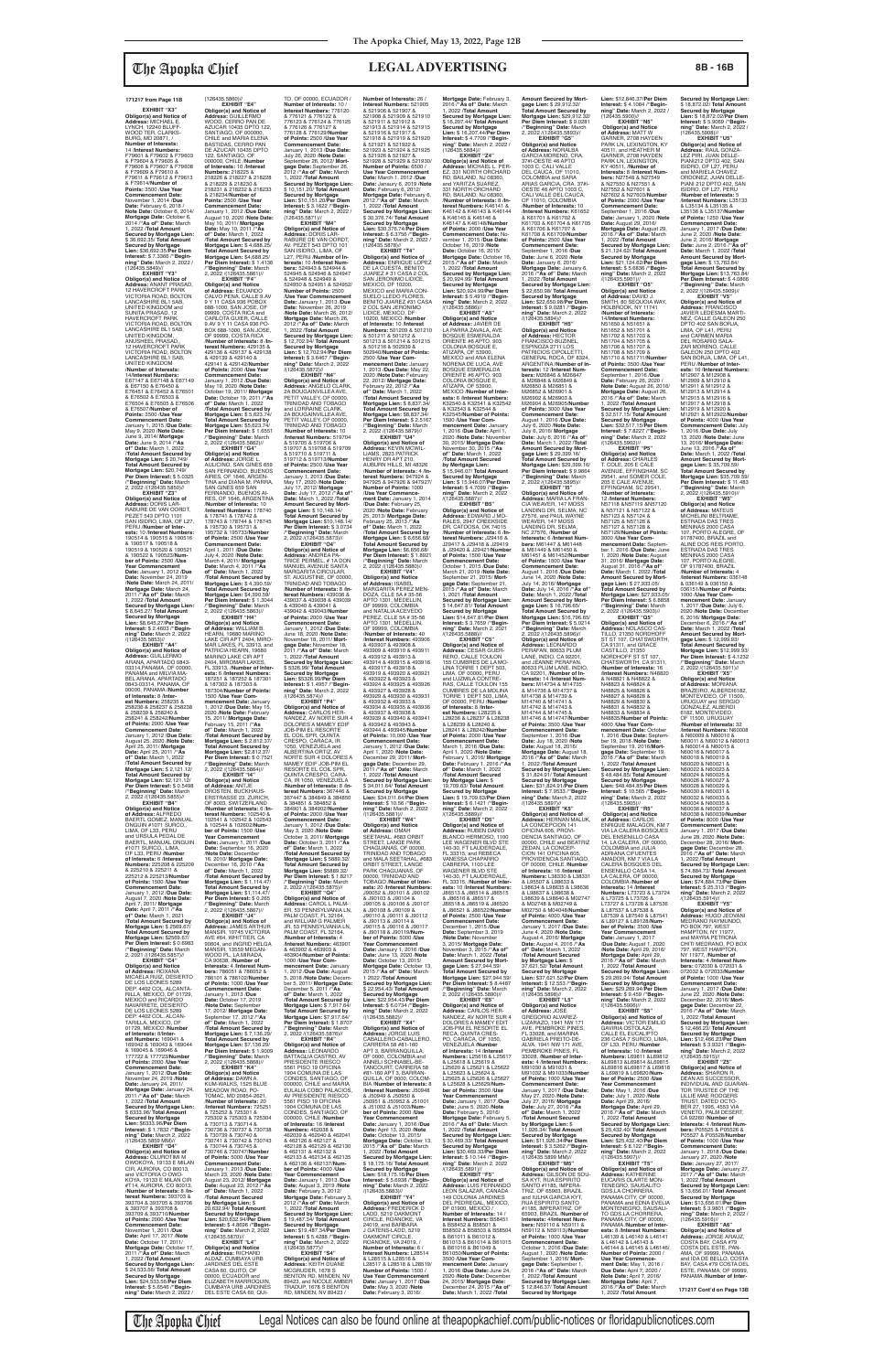**ests:** 16/**Interest Numbers:** E70649 & E70650 & E70651 & E70652 & E70701 & E70702 & E70703 & E70704 & E70705 & E70706 & E70707 & E70708 & E70709 & E70710 & E70711 & E70712/**Number of Points:** 4000 /**Use Year Com-mencement Date:** January 1, 2015 /**Due Date:** June 13, 2020 /**Note Date:** June 13, 2014/ **Mortgage Date:** June 13, 2014 /**"As of" Date:** March 1, 2022 /**Total Amount Secured by Mort-gage Lien:** \$ 27,789.49/ **Total Amount Secured by Mortgage Lien:** \$27,789.49/ **Per Diem Interest:** \$ 9.2211 /**"Beginning" Date:** March 2, 2022 /(126435.5917)//

EXHIBIT "B6" **Obligor(s) and Notice of Address:** DOUGLAS FRAN-CISCO COSTA, AV VIS CONDE DE MAVA, PONTA GROSSA, OF 84045100, BRAZIL and MARISTELA COSTA CASARIL, AV VIS CONDE DE MAVA, PONTA GROSSA, OF 84045100, BRAZIL /**Number of Inter-ests:** 10 /**Interest Numbers:** F27341 & F27342 & F27343 & F27344 & F27345 & F27346 & F27347 & F27348 & F27349 & F27350/**Num-ber of Points:** 2500 /**Use Year Commencement Date:** September 1, 2014 /**Due Date:** March 20, 2020 / **Note Date:** August 20, 2014/ **Mortgage Date:** August 20, 2014 /**"As of" Date:** March 1, 2022 /**Total Amount Secured by Mortgage Lien:** \$ 15,691.55/ **Total Amount Secured by Mortgage Lien:** \$15,691.55/**Per Diem Interest:** \$ 4.6067 /**"Begin-ning" Date:** March 2, 2022 /(126435.5918)// **EXHIBIT "C6"**

**Obligor(s) and Notice<br><b>of Address:** NORALBA<br>GARCIA MORENO, CRA.<br>37#I-OESTE 46 APTO 1003 C, CALI, OF 00000, CO-<br>LOMBIA and SARA ARIAS LOMBIA and SARA ARIAS<br>GARCIA, CRA. 37#I-OESTE<br>46 APTO 1003 C, CALI, OF<br>00000, COLOMBIA /**Number of Interests:** 16 /**Interest Numbers:** E89116 & E89117 & E89118 & E89119 & E89120 & E89121 & E89122 & E89123 & E89124 & E89125 & E89126 & E89127 & E89128 & E89129 & E89130 & E89131/**Num-ber of Points:** 4000 /**Use Year Commencement Date:** September 1, 2014 /**Due Date:** May 13, 2020 / **Note Date:** August 13, 2014/ **Mortgage Date:** August 13, 2014 /**"As of" Date:** March 1, 2022 /**Total Amount Secured by Mortgage Lien:** \$ 25,230.28/ **Total Amount Secured by Mortgage Lien:** \$25,230.28/**Per Diem Interest:** \$ 7.2522 /**"Begin-ning" Date:** March 2, 2022 /(126435.5920)// **EXHIBIT "E6"**

**Obligor(s) and Notice of Address:** ROBERT E<br>EHLERS, 1429 WOODY<br>CREEK ROAD, MAT-THEWS, NC 28105, and RITA G EHLERS, 1429 WOODY CREEK ROAD, MATTHEWS, NC 28105, /**Number of Interests:** 6 /**In-terest Numbers:** F18124 & F18125 & F18126 & F18127 & F18128 & F18129/**Num-ber of Points:** 1500 /**Use Year Commencement Date:** January 1, 2015 /**Due Date:** September 6, 2019 /**Note Date:** August 6, 2014/ **Mortgage Date:** August 6, 2014 /**"As of" Date:** March 1, 2022 /**Total Amount Secured by Mortgage Lien:** \$ 14,986.89/ **Total Amount Secured by Mortgage Lien:** \$14,986.89/**Per Diem Interest:** \$ 4.0633 /**"Beginning" Date:** March 2, 2022 /(126435.5919)// **EXHIBIT "D6"**

**Obligor(s) and Notice of Address:** LISSETTE BIOL-LEY AYMERICH, BELLO HORIZONTE 1ERO EN-TRADA 400MTS S 850MTS E CASA ESQUINA, SAN JOSE ESCAZU, OF 00000, COSTA RICA /**Number of Interests:** 8 /**Inter-est Numbers:** F24421 & F24422 & F24423 & F24424 & F24425 & F24426 & F24427 & F24428/**Number of Points: 2000 /Use Year**<br> **Commencement Date: Commencement Date:** January 1, 2015 /**Due Date:** June 15, 2020 /**Note Date:** September 15, 2014/ **Mortgage Date:** September 15, 2014 /**"As of" Date:** March 1, 2022 /**Total Amount Se-cured by Mortgage Lien:** \$ 16,689.79/ **Total Amount Secured by Mortgage Lien:** \$16,689.79/**Per Diem Interest:** \$ 5.2436 /**"Begin-ning" Date:** March 2, 2022 /(126435.5921)// **EXHIBIT "F6" Obligor(s) and Notice of Address:** MAHDI AHMED ALNAGASH, PO BOX 6765 JEDDAH, OF 21452, SAUDI ARABIA /**Number of Interests:** 26 /**Interest Numbers:** F82003 & F82004 & F82005 & F82006 & F82007 & F82008 & F82009 & F82010 & F82011 & F82012 & F82013 & F82014 & F82015 & F82016 & F82017 & F82018 & F82019 & F82020 & F82021 & F82022 & F82023 & F82024 & F82025 & F82026 & F82027 & F82028/**Number of Points:** 6500 /**Use Year Com-mencement Date:** October 1, 2015 /**Due Date:** May 15, 2020 /**Note Date:** Sep-tember 15, 2014/ **Mortgage Date:** September 15, 2014 /**"As of" Date:** March 1, 2022 /**Total Amount Secured by Mortgage Lien:** \$ 41,704.09/ **Total Amount Secured by Mortgage Lien:** \$41,704.09/**Per Diem Interest:** \$ 11.676 /**"Begin-ning" Date:** March 2, 2022 /(126435.5922)// **EXHIBIT "G6" Obligor(s) and Notice of Address:** RICHARD ALDAZ, CUMBAYA URB JARDINES DEL ESTE CASA 60, QUITO, OF 00000, ECUADOR and ELIZABETH MARROQUIN, CUMBAYA URB JARDINES DEL ESTE CASA 60, QUITO, OF 00000, ECUA-DOR /**Number of Interests:** 14 /**Interest Numbers:** E62550 & E62551 & E62552 & E62601 & E62602 & E62603 & E62604 & E62605 & E62606 & E62607 & E62608 & E62609 & E62610 & E62611/**Number of Points:** 3500 /**Use Year Commencement Date:** January 1, 2015 /**Due Date:** July 5, 2020 /**Note Date:** September 5, 2014/ **Mortgage Date:** September 5, 2014 /**"As of" Date:** March 1, 2022 /**Total Amount Secured by Mortgage Lien:** \$ 21,792.72/ **Total Amount Secured by Mortgage Lien:** \$21,792.72/**Per Diem Interest:** \$ 6.9236 /**"Begin-ning" Date:** March 2, 2022

/(126435.5924)// **EXHIBIT "I6"**

G04121 & G04122 & G04123 & G04124 &

March 20, 2015 /**"As of" Date:** March 1, 2022 /**Total Amount Secured by Mort-gage Lien:** \$ 27,859.00/ **Total Amount Secured by Mortgage Lien:** \$27,859.00/ **Per Diem Interest:** \$ 8.1193 /**"Beginning" Date:** March 2, 2022 /(126435.5937)// **EXHIBIT "S6" Address:** DENNIS L DUN-CAN, 720 E GREENBRIER PLACE, SIOUX FALLS, SD 57108, and MARIE K DUN-CAN, 100 E SOUTH ST, PARKER, SD 57053-0037, /**Number of Interests:** 16 /**Interest Numbers: H8584** H85904/**Number of Points:** 4000 /**Use Year Com-mencement Date:** January 1, 2016 /**Due Date:** January 1, 2020 /**Note Date:** April 1, 2015/ **Mortgage Date:** April 1, 2015 /**"As of" Date:** March 1, 2022 /**Total Amount Secured by Mort-gage Lien:** \$ 30,162.10/ **Total Amount Secured by Mortgage Lien: \$30,162.10/<br><b>Per Diem Interest: \$** 7.1171<br>**/"Beginning" Dat**e: March<br>2, 2022 /(126435.5939)//<br>**EXHIBIT "T6" Obligor(s) and Notice of Address:** LUCILA CASTRO DE MCKAY, CARRERA 5 #4A SUR 79 APTO 2-510 CAJICA, CUNDINAMARCA, 147709 & 147710 & 147711 & 147712/**Number of Commencement Date:** January 1, 2016 /**Due Date:** May 16, 2020 /**Note Date:** March 16, 2015/ **Mortgage Date:** March 16, 2015 /**"As of" Date:** March 1, 2022 /**Total Amount Secured by Mortgage Lien:** \$ 8,924.45/ **Total Amount Secured by Mortgage Lien:** \$8,924.45/ **Per Diem Interest:** \$ 2.7383 /**"Beginning" Date:** March **Obligor(s) and Notice of Address:** SERGIO LAVIE LARREGUY, FRAGATA SARMIENTO 1844, RADA ELA TORRES, FRAGATA SARMIENTO 1844, RADA ARGENTINA /**Number of Interests:** 40 /**Interest Num-**H90029 & H90030 & H90031 & H90032 & **nber of P** 

**The Apopka Chief** Legal Notices can also be found online at theapopkachief.com/public-notices or floridapublicnotices.com

/(126435.5923)// **EXHIBIT "H6" Obligor(s) and Notice of Address:** AUDACIOUS COACHING, LLC, PO<br>BOX 1842, HERNDON, VA 20172, and ROBERT C HAMILTON AS INDIVIDUAL, GUARANTOR AND AS MANAGING MEMBER, PO<br>BOX 1842, HERNDON, VA<br>20172, and TAMARA S.<br>HAMILTON AS INDIVIDUAL, GUARANTOR AND AS MANAGING MEMBER, PO BOX 1842, HERNDON, VA 20172 /**Number of Inter-ests:** 14/**Interest Numbers:** F48106 & F48107 & F48108 & F48109 & F48110 & F48111 & F48112 & F48113 & F48114 & F48115 & F48116 & F48117 & F48118 & F48119/**Number of Points:** 3500 /**Use Year Commencement Date: Number of Points:** 2000 */Use Year Commencement* **Date:** September 1, 2015<br>/**Due Date:** July 3, 2020<br>/**Note Date:** August 3, 2015/ **Mortgage Date:** August 3, 2015 /**"As of" Date:** March 1, 2022 /**Total Amount Secured by Mortgage Lien:** \$ 16,365.92/ **Total Amount Secured by Mortgage Lien:** \$16,365.92/**Per Diem Interest:** \$ 4.6242 /**"Beginning" Date:** March 2, 2022 /(126435.5933)// **EXHIBIT "O6" Obligor(s) and Notice of Address:** PILAR BUENO DE DEZA, EL CASCAJAL 247 LAS

September 1, 2014 /**Due Date:** March 12, 2020 /**Note Date:** August 12, 2014/ **Mortgage Date:** August 12, 2014 /**"As of" Date:** March 1, 2022 /**Total Amount Secured by Mortgage Lien:** \$ 23,243.26/ **Total Amount Secured by Mortgage Lien:** \$23,243.26/**Per Diem Interest:** \$ 5.552 /**"Beginning" Date:** March 2, 2022 CASUARINAS,SURCO, LIMA, OF L33, PERU /**Number of Interests:** 6 /**Interest Numbers:** I84109 & I84110 & I84251 & I84252 & I84301 & I84302/**Number of Points:** 1500 /**Use Year Commencement Date:** January 1, 2016 /**Due Date:** July 1, 2020 /**Note Date:** July 31, 2015/ **Mortgage Date:** July 31, 2015 /**"As of" Date:** March 1, 2022 /**Total Amount Secured by Mort-gage Lien:** \$ 15,476.13/ **Total Amount Secured by Mortgage Lien:** \$15,476.13/ **Per Diem Interest:** \$ 4.9019

**Obligor(s) and Notice of Address:** ADENRELE<br>A. KEHINDE, 7 TEMPLE-<br>WOOD AV., HAMPSTEAD, LONDON, OF NW3 7UY,<br>UNITED KINGDOM and UNITED KINGDOM and BAMGBOLA KEHINDE, 7 TEMPLEWOOD AV., HAMP-STEAD, LONDON, OF NW3 7UY, UNITED KINGDOM /**Number of Interests:** 10 /**Interest Numbers:** G04118 & G04119 & G04120 & G04125 & G04126 &<br>G04127/**Number of Points:**<br>2500 /**Use Year Com-**<br>mencement Date: January<br>1, 2015 /Due Date: June<br>25, 2020 /**Note Date:** September 25, 2014/ **Mortgage Date:** September 25, 2014 /**"As of" Date:** March 1, 2022 /**Total Amount Se-cured by Mortgage Lien:** \$ 18,120.25/ **Total Amount Secured by Mortgage Lien:** \$18,120.25/**Per Diem Interest:** \$ 5.4199 /**"Beginning" Date:** March 2, 2022 /**"Beginning" Date:** March 2, 2022 /(126435.5934)// **EXHIBIT "P6" Obligor(s) and Notice of Address:** ORESA CHARLES, 2 LUCKNOW STREET ST JAMES, PORT OF SPAIN, OF 00000, TRINIDAD AND TOBAGO /**Number of Interests:** 16 /**Interest Numbers:** J33707 & J33708 & J33709 & J33710 & J33711 & J33712 & J33713 & J33714 & J33715 & J33716 & J33717 & J33718 & J33719 & J33720 & J33721 & J33722/ Number of Points: 4000<br>
/Use Year Commencement<br>
Date: September 1, 2015<br>
/Due Date: July 18, 2020 /<br>
Note Date: August 18, 2015/<br>
Mortgage Date: August 18,<br>
2015 /"As of" Date: March 2, 2022 /**Total Amount Secured by Mortgage Lien:** \$ 32,106.28/ **Total Amount Secured by Mortgage Lien:** \$32,106.28/**Per Diem Interest:** \$ 10.3121 /**"Beginning" Date:** March 2, 2022 /(126435.5935)// **EXHIBIT "Q6"**

/(126435.5927)// **EXHIBIT "J6" Obligor(s) and Notice of Address:** NIGEL DEANE, 4 GREEN ACRES RD, DEV-ONSHIRE, OF DV08, BER-MUDA and KAREN KING, 4 GREEN ACRES RD,<br>DEVONSHIRE, OF DV08, BERMUDA /**Number of In-terests:** 14 /**Interest Numbers:** F64826 & F64827 & F64828 & F64829 & F64830 & F64831 & F64832 & F64833 & F64834 & F64835 & F64836 & F64837 & F64838 & F64839/**Number of Points:** 3500 /**Use Year Commencement Date:** October 1, 2014 /**Due Date:** June 25, 2020 /**Note Date:** September 25, 2014/ **Mort-gage Date:** September 25, 2014 /**"As of" Date:** March 1, 2022 /**Total Amount Se-cured by Mortgage Lien:** \$ 22,205.42/ **Total Amount Secured by Mortgage Lien:** \$22,205.42/**Per Diem Obligor(s) and Notice of Address:** BELISARIO RODRIGUEZ, URB OBAR-RIO, EDIF RÓCRIS APTO<br>10 B. PANAMA, OF 00000. 10 B, PANAMA, OF 00000,<br>PANAMA and KATHALEEN<br>CASTRO DEAN, URB<br>OBARRIO, EDIF ROCRIS APTO 10 B, PANAMA, OF 00000, PANAMA /**Number of Interests:** 6 /**Inter-est Numbers:** I72244 & I72245 & I72246 & I72247 & I72248 & I72249/**Number of Points:** 1500 /**Use Year Commencement Date:** February 1, 2016 /**Due Date:** May 24, 2020 /**Note Date:** June 24, 2015/ **Mortgage Date:** June 24, 2015 /**"As of" Date:** March 1, 2022 /**Total Amount Se-cured by Mortgage Lien:** \$ 14,160.23/ **Total Amount Secured by Mortgage Lien:** \$14,160.23/**Per Diem Interest:** \$ 4.4147 /**"Beginning" Date:** March 2, 2022 /(126435.5936)// **EXHIBIT "R6" Obligor(s) and Notice of Address:** LAVERGNE B

**Interest:** \$ /**"Beginning" Date:** March 2, 2022 /(126435.5928)// **EXHIBIT "K6" Obligor(s) and Notice of Address:** MARCOS AU-RELIO D. DE SOUZA, RUA RAQUEL DE QUIROZ 100 QUADRA 2 LOTE 9 CASA 52, RIO DE JANIERO, OF 22793100, BRAZIL and BIANCA M.B. DUQUE, RUA RAQUEL DE QUIROZ 100 QUADRA 2 LOTE 9 CASA 52, RIO DE JANIERO, OF 22793100, BRAZIL /**Number of Interests:** 14 /**Interest Numbers:** 528734 & 528735 & 528924 & 528925 & 528926 & 528927 & 528928 & 528929 & 530429 & 530430 & 532525 & 532526 & 532527 & 532528/**Number of Points:** 3500 /**Use Year Commencement Date:** December 1, 2014 /**Due Date:** May 10, 2020 /**Note Date:** November 10, 2014/ **Mortgage Date:** No-vember 10, 2014 /**"As of" Date:** March 1, 2022 /**Total Amount Secured by Mort-gage Lien:** \$ 24,676.99/ **Total Amount Secured by Mortgage Lien:** \$24,676.99/ **Per Diem Interest:** \$ 7.2994 /**"Beginning" Date:** March 2, 2022 /(126435.5929)// **EXHIBIT "L6" Obligor(s) and Notice of Address:** JAVIER HER-NANDO CORREA, CALLE 135-55-75 CASA 211, BAR-RANQUILLA, OF 00000, COLOMBIA and CLAUDIA DEL PILAR CARDOSO, CALLE 135-55-75 CASA<br>211. BARRANQUILLA. 211, BARRANQUILLA, OF 00000, COLOMBIA /**Number of Interests:** 6 /**Interest Numbers:** I38910 & I38911 & I38912 & I38913 & I38914 & I38915/**Number of Points:** 1500 /**Use Year Commencement Date:** January 1, 2016 /**Due Date:** May 22, 2020 /**Note Date:** June 22, 2015/ **Mortgage Date:** June 22, 2015 /**"As of" Date:** March 1, 2022 /**Total Amount Secured by Mortgage Lien:** \$ 12,321.95/ **Total Amount Secured by Mortgage Lien:** \$12,321.95/**Per Diem Interest:** \$ 3.4234 /**"Beginning" Date:** March 2, 2022 /(126435.5931)// **EXHIBIT "M6" Obligor(s) and Notice of Address:** LEONARDO CARVAJAL, AV MALECON DE ENTRERIOS 159, GUAYAQUIL, OF 00000, ECUADOR and MARIA DEL-CARMEN-DE-CAR-VAJAL, AV MALECON DE<br>ENTRERIOS 159, GUAYA-QUIL, OF 00000, ECUA-DOR /**Number of Interests:** 8 /**Interest Numbers:** I40529 & I40530 & I40531 & I40532 & I40533 & I40534 & I40535 & I40536/**Number of Points:** 2000 /**Use Year Commencement Date:** January 1, 2016 /**Due Date:** July 20, 2020 /**Note Date:** July 20, 2015/ **Mortgage Date:** July 20, 2015 /**"As of" Date:** March 1, 2022 /**Total Amount Secured by Mort-gage Lien:** \$ 17,064.34/ **Total Amount Secured by Mortgage Lien:** \$17,064.34/ **Per Diem Interest:** \$ 5.451 /**"Beginning" Date:** March 2, 2022 /(126435.5932)// **EXHIBIT "N6" Obligor(s) and Notice of Address:** CALVIN E.<br>MINTZ, 94-1041 ANANIA<br>CIR APT 43, MILILANI, HI 96789, and MARY L. MINTZ, 94-1041 ANANIA CIR APT 43, MILILANI, HI 96789, /**Number of Inter-ests:** 8 /**Interest Numbers:** J53715 & J53716 & J53717 & J53718 & J53719 & J53720 & J53721 & J53722/ RENSING, 12523 RICH-LANE DR, INDIANPOLIS,<br>IN 46236, and KATHLEEN IN 46236, and KATHLEEN A RENSING, 12523 RICH-LANE DR, INDIANPOLIS, IN 46236, /**Number of Interests:** 10 /**Interest Numbers:** H89323 & H89324 & H89325 & H89326 & H89327 & H89328 & H89329 & H89330 & H89331 & H89332/**Number of Points:** 2500 /**Use Year Commencement Date:** April 1, 2015 /**Due Date:** May 20, 2020 /**Note Date:** March 20, 2015/ **Mortgage Date: Obligor(s) and Notice of**  & H85842 & H85843 & H85844 & H85845 & H85846 & H85847 & H85848 & H85849 & H85850 & H85851 & H85852 & H85901 & H85902 & H85903 & OF 00000, COLOMBIA /**Number of Interests:** 4 /**Interest Numbers: Points:** 1000 /**Use Year**  2, 2022 /(126435.5940)// **EXHIBIT "U6"** TILLY-CHUBUT, OF 9001, ARGENTINA and ALEJANDRA GABRI-TILLY-CHUBUT, OF 9001 **bers:** H90009 & H90010 & H90011 & H90012 & H90013 & H90014 & H90015 & H90016 & H90017 & H90018 & H90019 & H90020 & H90021 & H90022 & H90023 & H90024 & H90025 & H90026 & H90027 & H90028 &

ISIDRO, 437 GARDEN<br>AVENUE, SAN BRUNO, CA 94066, and ELAINE ISIDRO, 437 GARDEN AVENUE, SAN BRUNO, CA 94066, /**Number of Interests:** 14 /**Interest Numbers:** K77312 & K77313 & K77314 & K77315 & K77316 & K77317 & K77318 & K77319 & K77320 & K77321 & K77322 & K77323 & K77324 & K77325/**Number of Points:** 3500 /**Use Year Commencement Date:** January 1, 2016 /**Due Date:** May 3, 2020 /**Note Date:** December 3, 2015/ **Mortgage Date:** December 3, 2015 /**"As of" Date:** March 1, 2022 /**Total Amount Secured by Mort-gage Lien:** \$ 29,832.77/ **Total Amount Secured by Mortgage Lien: \$29,832.77/<br><b>Per Diem Interest: \$** 7.2888<br>/**"Beginning" Date:** March<br>2, 2022 /(126435.5957)// **EXHIBIT "L7" Obligor(s) and Notice of Address:** GEORGE A. MOORE JR., 25517 SPEC-TRUM, IRVINE, CA 92618 /**Number of Interests:** 8 /**Interest Numbers:** Q07151 & Q07152 & Q07201 & Q07202 & Q07203 & Q07204 & Q07205 & Q07206/**Number of Points:** 2000 /**Use Year Commencement Date: January<br>1. 2018 /Due Date: June** 1, 2018 /**Due Date:** June 11, 2020 /**Note Date:** April 11, 2017/ **Mortgage Date:** April 11, 2017 /**"As of" Date:** March 1, 2022 /**Total Amount Secured by Mort-gage Lien:** \$ 22,850.02/ **Total Amount Secured by Mortgage Lien:** \$22,850.02/ **Per Diem Interest:** \$ 6.462 /**"Beginning" Date:** March 2, 2022 /(126435.5959)// **EXHIBIT "M7" Obligor(s) and Notice of Address:** LUIS FERNANDO LEON SALAZAR, CANADA 149 COLONIA JARDINES DEL PEDREGAL, MEXICO,<br>DF 01900, MEXICO /**Number of Interests:** 22 /**Interest Numbers:** P76036 & P76037 & P76038 & P76039 & P76040 & P76041 & P76042 & P76043 & P76044 & P76045 & P76046 & P76047 & P76048 & P76049 & P76050 & P76051 & P76052 & P76101 & P76102 & P76103 & P76104 & P76105/**Number of Points:** 5500 /**Use Year Commencement Date:** January 1, 2018 /**Due Date:** July 1, 2020 /**Note Date:** March 30, 2017/ **Mortgage Date:** March 30, 2017 /**"As of" Date:** March 1, 2022 /**Total Amount Secured by Mortgage Lien:** \$ 49,179.83/ **Total Amount Secured by Mortgage Lien:** \$49,179.83/**Per Diem Interest:** \$ 14.9654 /**"Beginning" Date:** March 2, 2022 /(126435.5961)// **EXHIBIT "N7" Obligor(s) and Notice of Address:** KATHERINE EUCARIS OLARTE MON-TENEGRO, SAUSALITO<br>GDS,LA CHORRERA,<br>PANAMA CITY, OF 00000, PANAMA and CARLOS ALBERTO GUTIERREZ<br>ESPINOSA, SAUSALITO ESPINOSA, SAUSALITO<br>GDS,LA CHORRERA,<br>PANAMA CITY, OF 00000,<br>PANAMA /**Number of Interests:** 8 /**Interest**<br>**Numbers:** P74304 &<br>P74305 & P74306 & P74307 & P74308 & P74309 & P74310 & P74311/**Number of Points:** 2000 /**Use Year Commencement Date:** May 1, 2017 /**Due Date:** April 1, 2020 /**Note Date:** March 29, 2017/ **Mortgage Date:** March 29, 2017 /**"As of" Date:** March 1, 2022 /**Total Amount Secured by Mort-gage Lien:** \$ 21,535.06/ **Total Amount Secured by Mortgage Lien:** \$21,535.06/ **Per Diem Interest:** \$ 6.394 /**"Beginning" Date:** March 2, 2022 /(126435.5962)// **EXHIBIT "O7" Obligor(s) and Notice of Address:** DENNIS P. BLON-DIN, 9230 BAYBERRY<br>BEND #202, FORT MYERS, FL 33908, and DEBO-RAH M. BLONDIN, 9230 BAYBERRY BEND #202, FORT MYERS, FL 33908 **Number of Interests:** 30 / **Interest Numbers:** O82846 & O82847 & O82848 & O82849 & O82850 & O82851 & O82852 & O82901 & O82902 & O82903 & O82904 & O82905 & O82906 & O82907 & O82908 & O82909 & O82910 & O82911 & O82912 & O82913 & O82914 & O82915 & O82916 & O82917 & O82918 & O82919 & O82920 & O82921 & O82922 & O82923/**Number of Points:** 7500 /**Use Year Commencement Date:** January 1, 2018 /**Due Date:** June 22, 2020 / Note Date: March<br>22, 2017/ Mortgage Date:<br>March 22, 2017 / "As of"<br>Date: March 1, 2022 / Total<br>Amount Secured by Mort-<br>gage Lien: \$ 64,369.87/<br>Total Amount Secured by **Mortgage Lien:** \$64,369.87/ **Per Diem Interest:** \$ 16.495 /**"Beginning" Date:** March 2, 2022 /(126435.5963)// **EXHIBIT "P7" Obligor(s) and Notice of Address:** DAVID F. LOWE AS INDIVIDUAL, GUARAN-TOR, AND CO-TRUSTEE OF THE DAVID F. LOWE TRUST DATED AUGUST

1, 1996, 616 LIPFORD<br>DR, CARY, NC 27519, and LORRAINE S. LOWE AS INDIVIDUAL, GUARANTOR, AND CO-TRUSTEE OF THE LORRAINE S. LOWE TRUST DATED AUGUST 1, 1996, 616 LIPFORD DR, CARY, NC 27519, /**Number of Interests:** 10 /**Interest Numbers:** Q62530 & Q62531 & Q62532 & Q62533 & Q62534 & Q62535 & Q62536 & Q62537 & Q62538 & Q62539/**Number of Points:** 2500 /**Use Year Commencement Date:** May 1, 2017 /**Due Date:** July 26, 2020 /**Note Date:** April 26, 2017/ **Mortgage Date:** April 26, 2017 /**"As of" Date:** March 1, 2022 /**Total Amount Secured by Mort-gage Lien:** \$ 23,500.53/ **Total Amount Secured by Mortgage Lien:** \$23,500.53/ **Per Diem Interest:** \$ 4.9469 /**"Beginning" Date:** March 2, 2022 /(126435.5964)// **EXHIBIT "Q7" Obligor(s) and Notice of<br><b>Address:** EARL P. BROWN,<br>GARDEN HILLS # 1, NAS-<br>SAU, OF N9527, BAHAMAS and BEVERLEY V. BROWN, GARDEN HILLS # 1, NAS-SAU, OF N9527, BAHAMAS /**Number of Interests:** 6 /**In-terest Numbers:** P36247 & P36248 & P36249 & P36250 & P36251 & P36252/**Num-ber of Points:** 1500 /**Use Year Commencement Date:** January 1, 2018 /**Due Date:** May 3, 2020 /**Note Date:** May 3, 2017/ **Mortgage Date:** May 3, 2017 /**"As of" Date:** March 1, 2022 /**Total Amount Secured by Mortgage Lien: Date:** May 5, 2017 / "As of

H90033 & H90034 & H90035 & H90036 &

H90037 & H90038 & H90039 & H90040 & H90041 & H90042 & H90043 & H90044 & H90045 & H90046 & H90047 & H90048/**Number of Points:** 10000 /**Use Year Commencement Date:** May 1, 2015 /**Due Date:** June 27, 2020 /**Note Date:** April 27, 2015/ **Mortgage Date:** April 27, 2015 /**"As of" Date:** March 1, 2022 /**Total Amount Secured by Mortgage Lien:** \$ 78,127.13/ **Total Amount Secured by Mortgage Lien:** \$78,127.13/**Per Diem Interest:** \$ 26.3077 /**"Begin-<br><b>ning" Date:** March 2, 2022<br>/(126435.5941)// **EXHIBIT "V6" Obligor(s) and Notice of Address:** MICHAEL E. LYNCH, 12240 BLUFF-<br>WOOD TEB-CLABKS-WOOD TER, CLARKS-BURG, MD 20871 /**Number of Interests:** 4 /**Interest Numbers:** I20721 & I20722 & I20723 & I20724/**Number of Points:** 1000 /**Use Year Commencement Date:** November 1, 2015 /**Due Date:** February 14, 2018 /**Note Date:** April 14, 2015/ Mortgage Date: April 14,<br>2015 /"As of" Date: March<br>1, 2022 /Total Amount Se-<br>cured by Mortgage Lien:<br>\$ 14,188.08/Total Amount<br>Secured by Mortgage<br>Lien: \$14,188.08/Per Diem **Interest:** \$ 3.289 /**"Begin-ning" Date:** March 2, 2022 /(126435.5942)// **EXHIBIT "W6" Obligor(s) and Notice of Address:** JOSEPH LAWLESS, 2709 W 71ST<br>ST, PRAIRIE VILLAGE,<br>KS 66208 /**Number of Interests:** 8 /**Interest Num-bers:** H98833 & H98834 & H98835 & H98836 & H98919 & H98920 & I14552 & I14601/**Number of Points:** 2000 /**Use Year Commencement Date:** Febraary 1, 2016 /**Due Date:** January 13, 2015 /**Note Date:** May 13, 2015/ **Mortgage Date:** May 13, 2015 /**"As of" Date:** March 1, 2022 /**Total Amount Se-cured by Mortgage Lien:** \$ 34,456.79/ **Total Amount Secured by Mortgage<br><b>Lien:** \$34,456.79/**Per Diem<br><b>Interest:** \$ 6.5382 /**"Begin-<br>ning" Date:** March 2, 2022<br>/(126435.5943)// **EXHIBIT "X6"<br><b>Obligor(s) and Notice**<br>**of Address**: JEANETTE<br>JOYCE ZANDER, 7619<br>FAIRFIELD ROAD, BROOK-<br>LYN PARK, MN 55444 /**Number of Interests:** 8 /**Interest Numbers:** I09714 &<br>I09715 & I10121 & I10122 &<br>I10123 & I10124 & I10125 & I10126/**Number of Points:** 2000 /**Use Year Com-**

**mencement Date:** January 1, 2016 /**Due Date:** May 21, 2020 /**Note Date:** April 21, 2015/ **Mortgage Date:** April 21, 2015 /**"As of" Date:** March 1, 2022 /**Total Amount Secured by Mort-gage Lien:** \$ 13,689.68/ **Total Amount Secured by Mortgage Lien:** \$13,689.68/ **Per Diem Interest:** \$ 3.804 /**"Beginning" Date:** March 2, 2022 /(126435.5944)// **EXHIBIT "Y6" Obligor(s) and Notice of Address:** JOSE MER-CEDES GARCIA PRIEGO, LA VENTA #108 FRACC CAMPESTRE, VILLAHER-MOSA, TA 86035, MEXICO /**Number of Interests:** 40 /**Interest Numbers:** I62917 & I62918 & I62919 & I62920 & I62921 & I62922 & I62923 & I62924 & I62925 & I62926 & I62927 & I62928 & I62929 & I62930 & I62931 & I62932 & I62933 & I62934 & I62935 & I62936 & I62937 & I62938 & I62939 & I62940 & I62941 & I62942 & I62943 & I62944 & I62945 & I62946 & I62947 & I62948 & I62949 & I62950 162951 & 162952 & 163001 & I63002 & I63003 & I63004/ /**Use Year Commencement Date:** July 1, 2015<br>/**Due Date:** May 2, 2020<br>/**Note Date:** June 2, 2015/ **Mortgage Date:** June 2, 2015 /**"As of" Date:** March 1, 2022 /**Total Amount Secured by Mortgage Lien:** \$ 86,418.36/ **Total Amount Secured by Mortgage Lien:** \$86,418.36/**Per Diem Interest:** \$ 27.1587 /**"Beginning"** Date: March 2, 2022 /(126435.5945)// **EXHIBIT "Z6" Obligor(s) and Notice of<br><b>Address:** CASSANDRA<br>WATSON, 4331 TALMADGE CIRCLE, CAMP SPRINGS, MD 20746 /**Number of Interests:** 8 /**Interest Numbers:** G30328 & G30329 & J13208 & J13209 & J13210 & J13211 & J13212 & J13213/**Numbe of Points:** 2000 /**Use Year Commencement Date:** August 1, 2015 /**Due Date:** June 10, 2020 /**Note Date:** July 10, 2015/ **Mortgage Date:** July 10, 2015 /**"As of" Date:** March 1, 2022 /**Total Amount Secured by Mortgage Lien:** \$ 8,563.28/ **Total Amount Secured by Mortgage Lien:** \$8,563.28/ **Per Diem Interest:** \$ 2.3083 /**"Beginning" Date:** March 2, 2022 /(126435.5946)// **EXHIBIT "A7 Obligor(s) and Notice of Address:** MARCIA SA-LOME BUGALLO, AV. LUIS MARIA CAMPOS<sup>'</sup>180 CAPI-<br>TAL FEDERAL. BUENOS TAL FEDERAL, BUENOS AIRES, OF 1425, ARGEN-TINA /**Number of Interests:** 8 /**Interest Numbers:** I16922 & I16923 & I16924 & I16925 & I16926 & I16927 & I16928 & I16929/**Number of Points:** 2000 /**Use Year Commencement Date:** July 1, 2015 /**Due Date:** July 26, 2020 /**Note Date:** June 26, 2015/ **Mortgage Date:** June 26, 2015 /**"As of" Date:** March 1, 2022 /**Total Amount Secured by Mort-gage Lien:** \$ 17,099.84/ **Total Amount Secured by Mortgage Lien:** \$17,099.84/ **Per Diem Interest:** \$ 5.7581 /**"Beginning" Date:** March 2, 2022 /(126435.5947)// **EXHIBIT "B7" Obligor(s) and Notice of Address:** RASHA MOHAMMED ENAYA, GURFAIBN ALHAVITH ST, JEDDAH AL ULAYA, OF 21531, SAUDI ARABIA / **Number of Interests:** 8 / **Interest Numbers:** K18837 & K18838 & K18839 & K18840 & K18841 & K18842 & K18843 & K18844/ **Number of Points:** 2000 / **Use Year Commencement Date:** December 1, 2015 / **Due Date:** May 9, 2020 / **Note Date:** November 9, 2015/ **Mortgage Date:** November 9, 2015 /**"As of" Date:** March 1, 2022 /**Total Amount Secured by Mort-gage Lien:** \$ 16,580.38/ **Total Amount Secured by Mortgage Lien:** \$16,580.38/ **Per Diem Interest:** \$ 4.8935 5289 DEP. 4402 COL. AL-CANTARILLA, MEXICO, DF 01729, MEXICO /**Number of Interests:** 6 /**Interest<br><b>Numbers:** J24037 & J24038<br>& J24039 & J24040 &<br>J24041 & J24042/**Number of Points:** 1500 /**Use Year Commencement Date:** January 1, 2017 /**Due Date:** November 18, 2019 /**Note Date:** January 18, 2016/ **Mortgage Date:** January 18, 2016 /**"As of" Date:** March 1, 2022 /Total Amount Se-<br>cured by Mortgage Lien:<br>\$ 17,702.42/ Total Amount<br>Secured by Mortgage<br>Lien: \$17,702.42/Per Diem<br>ninerst: \$ 4.952 /"Begin-<br>ning" Date: March 2, 2022<br>((126435.5949)// **EXHIBIT "D7" Obligor(s) and Notice of Address:** MARIO FELIPE GAITAN DELGADO, CRA 10 # 131 A - 92 CASA 57, BOGOTA, OF 00000,<br>COLOMBIA and ADRIANA<br>DEL PILAR GONZALEZ<br>GUEVARA, CRA 10 # 131 A - 92 CASA 57, BOGOTA, OF 00000, COLOMBIA /**Number of Interests:** 28 /**Interest Numbers:** L11617 & L11618 & L11619 & L11620 & L11621 & L11622 & L11623 & L11624 &<br>L11625 & L11626 & L11627 L11625 & L11626 & L11627<br>& L11628 & L11629 &<br>L11630 & L11631 & L11632<br>& L11633 & L11634 &<br>L11635 & L11636 & L11637 & L11638 & L11639 & L11640 & L11641 & L11642 & L11643 & L11644/**Number of Points:** 7000/**Use Year Commencement Date:** March 1, 2016 /**Due**  Date: November 19, 2019<br>**Note Date:** February 19 /**Note Date:** February 19, 2016/ **Mortgage Date:** February 19, 2016 /**"As of" Date:** March 1, 2022 /**Total Amount Secured by Mortgage Lien:** \$ 64,260.85/ **Total Amount Secured by Mortgage Lien:** \$64,260.85/ **Per Diem Interest:** \$ 18.187 /**"Beginning" Date:** March 2, 2022 /(126435.5950)//<br>**EXHIBIT "E7" EXHIBIT "E7"<br><b>Obligor(s) and Notice**<br>**of Address:** CHERYL M.<br>MORRIS, 177 TOMAHAWK<br>DR, AVON LAKE, OH<br>44012, and WILLIAM A. MORRIS JR., 177 TOMA-HAWK DR, AVON LAKE, OH 44012, /**Number of Inter-ests:** 10 /**Interest Numbers:** K53538 & K53539 & K53540 & K53541 & K53542 & K53543 & K53544 & K53545 & K53546 & K53547/**Number of Points:** 2500 /**Use Year Commencement Date:** December 1, 2015 /**Due Date:** July 4, 2020 Mote Date: November<br>4, 2015/Mortgage Date:<br>November 4, 2015 /"As of"<br>Date: March 1, 2022 /Total<br>Amount Secured by Mort-<br>Amount Secured by Mortgage Lien: \$29,685.54/<br>Mortgage Lien: \$29,685.54/<br>Per Diem Interest: \$ 8.7631<br>"B **Obligor(s) and Notice of Address:** JAMES ANTUNANO, 3039 WISTER CIRCLE, VALRICO, FL 33596 /**Number of Inter-ests:** 8 /**Interest Numbers:** L42821 & L42822 & L42823 & L42824 & L42825 &<br>L42826 & L42827 & L42828/ L42826 & L42827 & L42828/ **Number of Points:** 2000 /**Use Year Commence-ment Date:** January 1, 2017 /**Due Date:** August 3, 2019 /**Note Date:** March 3, 2016/ **Mortgage Date:** March 3, 2016 /**"As of" Date:** March 1, 2022 /**Total Amount Secured by Mortgage Lien:** \$ 17,959.29/ **Total Amount Secured by Mortgage Lien:** \$ 17,959.29/**Per Diem Interest:** \$ 5.3425 /**"Begin-ning" Date:** March 2, 2022 /(126435.5952)// **EXHIBIT "G7" Obligor(s) and Notice of Address:** OSNI FABRIS,<br>REP. DO LIBANO 2205,<br>CUIABA, OF 78048, BRAZIL<br>and TAISE M. ARAUJO, REP. DO LIBANO 2205, CUIABA, OF 78048, BRAZIL /**Number of Interests:** 6 /**Interest Numbers:** K58442 & K58443 & K58444 & K58445 & K58446 & K58447/**Number of Points:** 1500 /**Use Year Commencement Date:** February 1, 2016 /**Due Date:** June 21, 2020 /**Note Date:** January 21, 2016/ **Mortgage Date:** January 21, 2016 /**"As of" Date:** March 1, 2022 /**Total Amount Secured by Mortgage Lien:** \$ 16,031.12/ **Total Amount Secured by Mortgage Lien:** \$16,031.12/**Per Diem Interest:** \$ 5.0686 /**"Begin-ning" Date:** March 2, 2022 /(126435.5953)// **EXHIBIT "H7" Obligor(s) and Notice of Address:** ARNOLD ALBERT KINGSLEY MCLETCHIE, LP#159 C PAX VALE, SANTA CRUZ, OF 99999,<br>TRINIDAD AND TOBAGO<br>/**Number of Interests:** 8 *I*In**terest Numbers:** 415021 & 415022 & 415023 & 415727 & 415728 & 415729 & 415730 & 416917/**Number of Points:** 2000 /**Use Year Commencement Date:** March 1, 2016 /**Due Date:** July 18, 2020 /**Note Date:** February 18, 2016/ **Mortgage Date:** February 18, 2016 /**"As of" Date:** March 1, 2022 /**Total Amount Secured by Mortgage Lien:** \$ 18,403.06/ **Total Amount Secured by Mortgage Lien:** \$18,403.06/**Per Diem Interest:** \$ 5.8809 /**"Begin-ning" Date:** March 2, 2022 /(126435.5954)// **EXHIBIT "I7" Obligor(s) and Notice of Address:** ANGELO CLARK, 2A BOUGAINVILLEA AVE,<br>PETIT VALLEY, OF 00000,<br>TRINIDAD AND TOBAGO and LORRAINE CLARK,<br>2A BOUGAINVILLEA AVE, PETIT VALLEY, OF 00000, TRINIDAD AND TOBAGO / **Number of Interests:** 4 / **Interest Numbers:** K67922 & K67923 & K67924 & K67925/**Number of Points:** 1000 /**Use Year Commencement Date:** January 1, 2017 /**Due Date:** May 11, 2020 /**Note Date:** March 11, 2016/ **Mortgage Date:** March 11, 2016 /**"As of" Date:** March 1, 2022 /**Total Amount Secured by Mort-gage Lien:** \$ 11,374.15/ **Total Amount Secured by Mortgage Lien:** \$11,374.15/ **Per Diem Interest:** \$ 3.5226 /**"Beginning" Date:** March 2, 2022 /(126435.5955)// **EXHIBIT "J7" Obligor(s) and Notice** 

/**"Beginning" Date:** March 2, 2022 /(126435.5948)// **EXHIBIT "C7" Obligor(s) and Notice of Address:** ROXANA<br>MICAELA RUIZ, DESIERTO<br>DE LOS LEONES 5289 DEP. 4402 COL. ALCANTA-RILLA, MEXICO, DF 01729, MEXICO and RICARDO<br>NAVARRETE GOMEZ, DE-<br>SIERTO DE LOS LEONES **of Address:** ROBERTO<br>BESSUDO SULKIN, VISTA DEL BOSQUE #7 CON-<br>JUNTO URBANO GREEN JUNTO URBANO GREEN HOUSE, MEXICO DF, DF 52779, MEXICO and MARIA FERNANDA HURTADO, VISTA DEL BOSQUE #7 CONJUNTO URBANO<br>GREEN HOUSE, MEXICO DF, DF 52779, MEXICO /**Number of Interests:** 40 /**Interest Numbers:** J89917 & J89918 & J89919 & J89920 & K18016 & K18017 & K18018 & K18019 & K18020 & K18021 & K28129 & K28130 & K28131 & K28132 & K28133 & K28134 & K28135 & K28136 & K28137 & K28138 & K28139 & K28140 & K28141 & K28142 & K28143 & K28144 & K28145 & K28146 & K28147 & K28148 & K28149 & K28150 & K28151 & K28152 & K28201 & K28202 & K28203 & K28204 & K28205 & K28206/**Number of Points:** 10000 /**Use Year Commencement Date:** November 1, 2015 /**Due Date:** April 20, 2020 /**Note Date:** October 20, 2015/ **Mortgage Date:** October 20, 2015 /**"As of" Date:** March 1, 2022 /**Total Amount Secured by Mortgage Lien:** \$ 83,179.84/ **Total Amount Secured by Mortgage Lien:** \$83,179.84/**Per Diem Interest:** \$ 25.0233 /**"Begin-ning" Date:** March 2, 2022 /(126435.5956)// **EXHIBIT "K7" Obligor(s) and Notice of Address:** VALENTINO

\$ 19,904.79/ **Total Amount Secured by Mortgage Lien:** \$19,904.79/**Per Diem Interest:** \$ 6.5371 /**"Beginning" Date:** March 2, 2022 /(126435.5965)// **EXHIBIT "R7" Obligor(s) and Notice of Address:** MICHAEL<br>BOWERS, 9 WALNUT LN, HARRISON, NY 10528, and CARLA BOWERS, 9 WALNUT LN, HARRISON, NY 10528, /**Number of In-terests:** 12 /**Interest Num-bers:** Q53432 & Q53433 & Q53434 & Q53435 & Q53436 & Q53437 & Q53438 & Q53439 & Q53440 & Q53441 & Q53442 & Q53443/**Number of Points:** 3000 /**Use Year Commencement Date:** June 1, 2017 /**Due Date:** July 10, 2020 /**Note Date:** May 10, 2017/ **Mortgage Date:** May 10, 2017 /**"As of" Date:** March 1, 2022 /**Total Amount Secured by Mortgage Lien:** \$ 28,661.27/ **Total Amount Secured by Mortgage Lien:** \$28,661.27/**Per Diem Interest:** \$ 7.1455 /**"Beginning" Date:** March 2, 2022 /(126435.5967)// **EXHIBIT "S7" Obligor(s) and Notice of Address:** TOSHIAKI<br>IKOMA, 4-18-6 IKIMEDAI-HIGASHI, MIYAZAKI-SHI, MZ 8800942, JAPAN and<br>SHOKO IKOMA, 4-18-6 SHOKO IKOMA, 4-18-6<br>IKIMEDAIHIGASHI, MI-<br>YAZAKI-SHI, MZ 8800942,<br>JAPAN /**Number of Interests:** 16 /**Interest Numbers:** Q80840 & Q80841 & Q80842 & Q80843 & Q80844 & Q80845 & Q80846 & Q80847 & Q80848 & Q80849 & Q80850 & Q80851 & Q80852 & Q80901 & Q80902 & Q80903/**Number of Points:** 4000 /**Use Year Commencement Date:** January 1, 2018 /**Due Date:** July 18, 2020 /**Note Date:** May 18, 2017/ **Mortgage Date:** May 18, 2017 /**"As of" Date:** March 1, 2022 /**Total Amount Secured by Mortgage Lien:** \$ 36,273.49/ **Total Amount Secured by Mortgage Lien:** \$36,273.49/**Per Diem Interest:** \$ 10.433 /**"Begin-ning" Date:** March 2, 2022 EXHIBIT "T7" **EXHIBIT "T7" Obligor(s) and Notice of Address:** TAKASHI HOJO, 1-10-1-704 KAMIKIZAKI URAWA-KU, SAITAMA-SHI,<br>ST 3300071, JAPAN and TAKAKO HOJO, 1-10-1-704 KAMIKIZAKI URAWA-KU,<br>SAITAMA-SHI, ST 3300071,<br>JAPAN and NARUMI HOJO, 1-10-1-704 KAMIKIZAKI<br>URAWA-KU, SAITAMA-SHI, ST 3300071, JAPAN and YURI HOGO, 1-10-1-704 KAMIKIZAKI URAWA-KU, SAITAMA-SHI, ST 3300071 JAPAN/**Number of Inter-ests:** 8 /**Interest Numbers:** Q14920 & Q14921 & Q14922 & Q14923 & Q14924 & Q14925 & Q14926 & Q14927/**Number of Points:** 2000 /**Use Year Commencement Date:** May 1, 2017 /**Due Date:** May 27, 2020 /**Note Date:** April 27, 2015/ **Mortgage Date:** April 27, 2015 /**"As of" Date:** March 1, 2022 /**Total Amount Secured by Mortgage Lien:** \$ 20,879.27/ **Total Amount Secured by Mortgage Lien:** \$20,879.27/**Per Diem Interest:** \$ 6.2388/**"Be-ginning" Date:** March 2, 2022/(126435.5969)//<br> **Chigor(s) and Notice of<br>
<b>Address:** RICHARD LYLES,<br>
431 WEST 36TH STREET,<br>
RIVIERA BEACH, FL 33404, and LORRAINE M. LYLES 431 WEST 36TH STREET, RIVIERA BEACH, FL 33404, /**Number of Interests:** 17 /**Interest Numbers:** Q46223 & Q46224 & Q46225 & Q46226 & Q46227 & Q46228 & Q46229 & Q46230 & Q46231 & Q46232 & Q46233 & Q46234 & Q46235 & Q46236 & Q46237 & Q46238 & Q46239/**Number of Points:** 4250 /**Use Year Commencement Date:** January 1, 2018 /**Due Date:** July 27, 2020 /**Note Date:** April 27, 2017/ **Mortgage Date:** April 27, 2017 /**"As of" Date:** March 1, 2022 Total Amount Secured<br>Sy Mortgage Lien:<br>\$ 52,153.01/ Total Amount<br>Secured by Mortgage<br>Lien: \$52,153.01/Per Diem<br>Interest: \$ 17.0618 /"Begin-<br>ning" Date: Macroh 2, 2022<br>((126435.5970)// **EXHIBIT "V7" Obligor(s) and Notice of Address:** JANN S. GRAHAM, 1028 UTSONATI LANE, BREVARD, NO 28712 /**Number of Interests:** 16 /**Interest Numbers:** Q82916 & Q82917 & Q82918 & Q82919 & Q86719 & Q86720 & Q86721 & Q86722 & Q86723 & Q86724 & Q86725 & Q86726 & Q86727 & Q86728 & Q86729 & Q86730 /**Number of Points:** 4000 /**Use Year Commencement Date:** January 1, 2018 /**Due Date:** July 5, 2020 /**Note Date:** May 5, 2017/ **Mortgage**  O80545 & O80546/**Number of Points:** 2000 /**Use Year Commencement Date:** July 1, 2017 /**Due Date:** November 13, 2019 **Date: November 13, 2019<br><b>Note Date:** June 13, 2017/ **Mortgage Date:** June 13, 2017 /**"As of" Date:** March 1, 2022 /**Total Amount Se-cured by Mortgage Lien:** \$ 19,389.39/ **Total Amount Secured by Mortgage Lien:** \$19,389.39/**Per Diem Interest:** \$ 5.9697 /**"Beginning" Date:** March 2, 2022 /(126435.5975)// **EXHIBIT "Y7" Obligor(s) and Notice of Address:** JOSEPH M. MURREY, 11483 FLOYD CIRCLE, BEAUMONT, CA 92223, and KELSEY L. THOMPSON, 11483 FLOYD CIRCLE, BEAUMONT, CA 92223, /**Number of Interests:** 8 /**Interest Numbers:** R83645 & R83646 & R83647 & R83648 & R83649 & R83650 & R83651 & R83652/Numbe **of Points:** 2000 /**Use Year Commencement Date:** September 1, 2017 /**Due**<br> *Date: January 9, 2020***<br>
/<b>Note Date:** August 9,<br> **Mortgage Date:** August 9,<br>
2017 /"**As of" Date:** March<br>1, 2022 /**Total Amount Secured by Mortgage Lien:** \$ 24,565.05/ **Total Amount Secured by Mortgage Lien:** \$24,565.05/**Per Diem Interest:** \$ 6.7837 /**"Begin-ning" Date:** March 2, 2022 /(126435.5977)// **EXHIBIT "Z7" Obligor(s) and Notice of Address:** BARBARA NIMMONS, 5030 HADWIN ROAD, BAMBERG, SC 29003 /**Number of Inter-ests:** 12 /**Interest Num-bers:** R51132 & R51133 & R51134 & R51135 & R51136 & R51137 & R51138 & R51139 & R51140 & R51141 &R51142 & R51143 /**Number of Points:** 3000 /**Use Year Commencement Date:** January 1, 2019 /**Due Date:** May 10, 2020 /**Note Date:** August 10, 2017/ **Mortgage Date:** August 10, 2017 /**"As of" Date:** March 1, 2022 /**Total Amount Secured by Mortgage Lien:** \$ 39,003.66/ **Total Amount Secured by Mortgage Lien:** \$39,003.66/**Per Diem Interest:** \$ 11.6546 /**"Begin-ning" Date:** March 2, 2022 /(126435.5978)// **EXHIBIT "A8"<br><b>Obligor(s) and Notice<br><b>of Address:** WONTAE<br>JIN, OSAKA FUKUSHIMA<br>TOWER 4-3-23-4006 FU-<br>KUSHIMA FUKUSHIMA-KU, OSAKA-SHI, OS 553-0003, JAPAN and JUNGHYUN YI, OSAKA FUKUSHIMA TOWER 4-3-23-4006 FU-KUSHIMA FUKUSHIMA-KU, OSAKA-SHI, OS , JAPAN /**Number of Interests:** 10 /**Interest Numbers:** 986438 & 986439 & 986440 & 986441 & 986442 & 986443 & 986444 & 990116 & 990117 & B35541/**Number of Points:** 2500 /**Use Year Commencement Date:** March 1, 2018 /**Due Date:** May 2, 2020 /**Note Date:** February 2, 2018/ **Mortgage Date:** February 2, 2018 /**"As of" Date:** March 1, 2022 /**Total Amount Secured by Mortgage Lien:** \$ 31,352.56/ **Total Amount Secured by Mortgage Lien:** \$31,352.56/**Per Diem Interest:** \$ 8.808 /**"Begin-ning" Date:** March 2, 2022 /(126435.5980)// **EXHIBIT "B8" Obligor(s) and Notice of Address:** THOMAS F. STASKIEWICZ, 315 JONAH PLACE, WOOD-BURN, OR 97071, and D. MICHELLE STASKIEWICZ, 3151 JONAH PLACE, WOODBURN, OR 97071, / **Number of Interests:** 8 / **Interest Numbers: U34045<br>& U34046 & U34047** & U34046 & U34047 & U34048 & U34049 & U34050 & U34051 & U34052/**Number of Points:** 2000 /**Use Year Commencement Date:** January 1, 2018 /**Due Date:** June 19, 2020 /**Note Date:** February 19, 2018/ **Mortgage Date:** February 19, 2018 /**"As of" Date:** March 1, 2022 /**Total Amount Secured by Mortgage Lien:** \$ 24,881.96/ **Total Amount Secured by Mortgage Lien:** \$24,881.96/ **Per Diem Interest:** \$ 7.0739 /**"Beginning" Date:** March 2, 2022 /(126435.5982)// **EXHIBIT "C8" Obligor(s) and Notice of Address:** BERNARD MCCLEAN, #3 ORANGE GROVE ESTATE ROAD, TACARIGUA, OF 00000, TRINIDAD AND TOBAGO / **Number of Interests:** 14 / **Interest Numbers:** N97219 & N97220 & N97221 & N97222 & N97223 & N97224 & N97225 & N97226 & N97227 & N97228 & N97229 & N97230 & N97231 & N97232/**Number of Points:** 3500 /**Use Year Commencement Date:** January 1, 2018 /**Due Date:** May 5, 2020 /**Note Date:** December **171217 Cont'd on Page 14B**

**Date:** March 1, 2022 /**Total Amount Secured by Mortgage Lien:** \$ 45,201.26/ **Total Amount Secured by Mortgage Lien:** \$45,201.26/ **Per Diem Interest:** \$ 13.0249 /**"Beginning" Date:** March 2, 2022 / (126435.5972) **EXHIBIT "W7" Obligor(s) and Notice of Address:** ROSEANNE FER-RARA, 58 VALLEY VIEW CRESCENT, DORCHES-TER, ON N0L1G3, CANADA and CARL FERRARA, 58 VALLEY VIEW CRES-CENT, DORCHESTER, ON N0L1G3, CANADA /**Number of Interests:** 18 /**Interest Numbers:** Q32110 &<br>Q32111 & Q32112 & Q32113<br>& Q32114 & Q32115 & Q32116 & Q32117 & Q32118 & Q32119 & Q32120 & Q32121 & Q32122 & Q32123 & Q32124 & Q32125 & Q32126 & Q32127/**Number of Points:** 4500 /**Use Year Commencement Date:** January 1, 2018 /**Due Date:** June 11, 2020 /**Note Date:** July 11, 2017/ **Mortgage Date:** July 11, 2017 /**"As of" Date:** March 1, 2022 /**Total Amount Secured by Mortgage Lien:** \$ 43,743.81/ **Total Amount Secured by Mortgage Lien:** \$43,743.81/**Per Diem Interest:** \$ 10.8529 /**"Beginning" Date:** March 2, 2022 /(126435.5974)// **EXHIBIT "X7" Obligor(s) and Notice of Address:** BEN SHACKEL-FORD, 5301 WHITESBURG DR SE, HUNTSVILLE,<br>AL 35802 / Number of AL 35802 /**Number of Interests:** 8 /**Interest Num-bers:** O80539 & O80540 & O80541 & O80542 & O80543 & O80544 &

## **171217 from Page 12B**

## *Che* **Apopka Chief <b>Example 26 IDCAL ADVERTISING** 8B-16B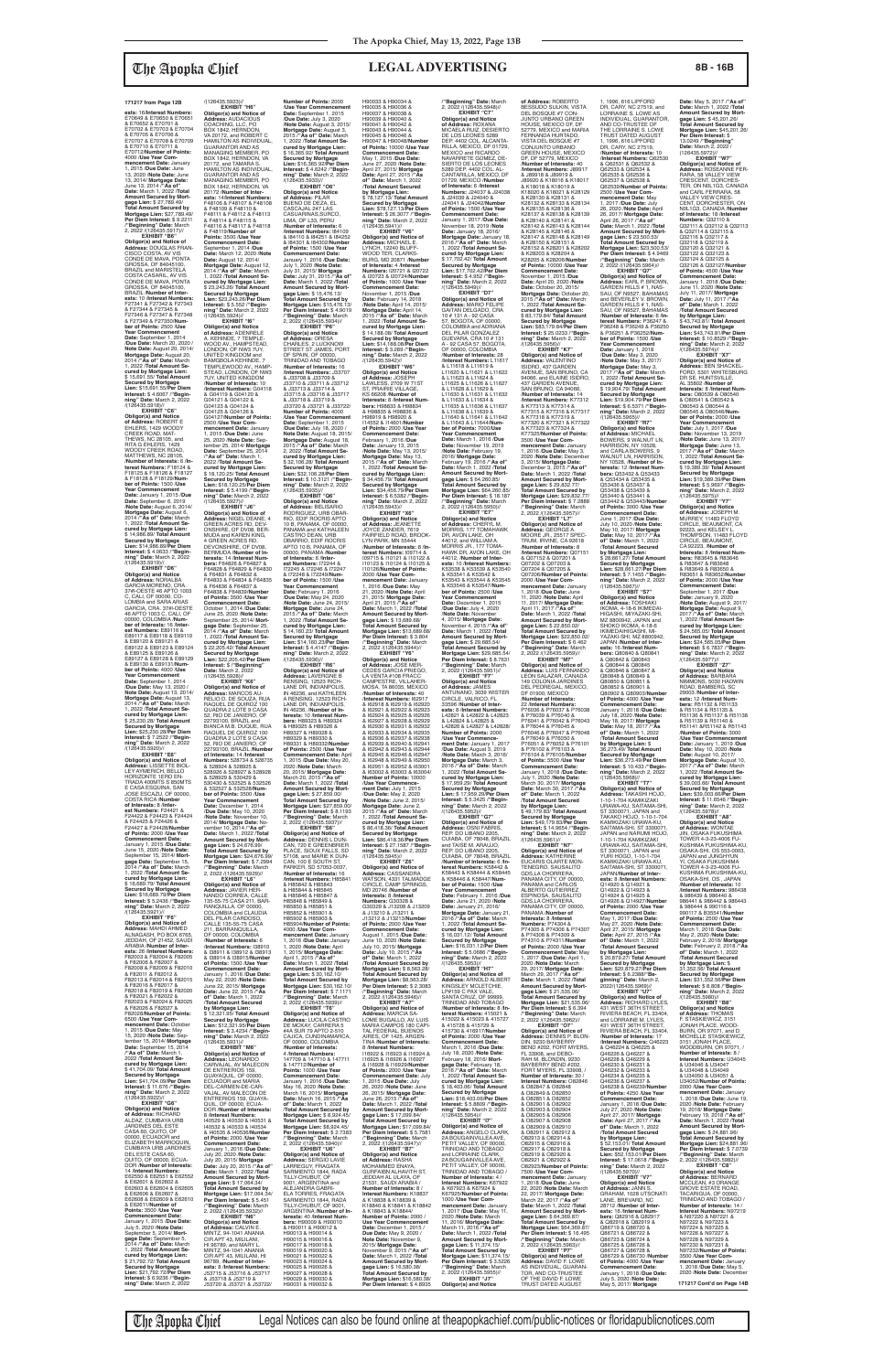5, 2016/**Mortgage Date:** December 5, 2016 /**"As of" Date:** March 1, 2022 / **Total Amount Secured by Mortgage Lien:** \$ 36,146.10/ **Total Amount Secured by Mortgage Lien:** \$36,146.10/**Per Diem Interest:** \$ 11.9391 /**"Begin-ning" Date:** March 2, 2022 / (126435.5983)// **EXHIBIT "D8"**

**Obligor(s) and Notice of Address:** ABIODUN OMOTAYO KUKOYI, 21 THE COPSE, HEMEL HEMPSTEAD, OF HP1 2TA, UNITED KINGDOM and ABISOLA KUKOYI, 21 THE COPSE, HEMEL HEMPSTEAD, OF HP1 2TA, UNITED KINGDOM /**Number of Interests:** 19 /**Interest Numbers:** N69752 & N69801 & N69802 & N69803 & N69804 & N69805 & N69806 & N69807 & N69808 & N69809 & N69810 & N69811 & N69812 & N69813 &N69814 &N69815 &N69816 &N69817 &N69818/**Number of Points:** 4750 /**Use Year Commencement Date:** January 1, 2017 /**Due Date:** July 26, 2020 /**Note Date:** September 26, 2016/ **Mort-gage Date:** September 26, 2016 /**"As of" Date:** March 1, 2022 /**Total Amount Secured by Mortgage Lien:** \$ 40,817.55/ **Total Amount Secured by Mortgage Lien:** \$40,817.55/**Per Diem Interest:** \$ 12.491 /**"Begin-ning" Date:** March 2, 2022 /(126435.5984)// **EXHIBIT "E8"**

**EXHIBIT "F8" Obligor(s) and Notice of Address:** LARRY BURTON, 47 WATERVIEW DR, SOMERSET, KY 42503 /**Number of Interests:** 4 /**Interest Numbers:** O04938 & O04939 & O04940 & O04941/**Number of Points:** 1000 /**Use Year Commencement Date:** January 1, 2017 /**Due Date:** July 17, 2020 /**Note Date:** November 17, 2016/ **Mortgage Date:** November 17, 2016 /**"As of" Date:** March 1, 2022 /**Total Amount Secured by Mort-gage Lien:** \$ 12,459.62/ **Total Amount Secured by Mortgage Lien:** \$12,459.62/ **Per Diem Interest:** \$ 3.7496 /**"Beginning" Date:** March 2, 2022 /(126435.5986)//<br>**EXHIBIT "G8"** 

**Obligor(s) and Notice of Address:** EMI JO, 5-5-1301<br>TACHIMACHI AOBA-KU,<br>SENDAI-SHI, MY 980-0822, JAPAN /**Number of Interests:** 10 /**Interest Numbers:** N73935 & N73936 & N73937 & N73938 & N73939 & N73940 & N73941 & N73942 & N73943 & N73944/**Number of Points:** 2500 /**Use Year Commencement Date:** November 1, 2016 /**Due Date:** July 4, 2020 /**Note Date:** October 4, 2016/ **Mortgage Date:** October 4, 2016 /**"As of" Date:** March 1, 2022 /**Total Amount Secured by Mortgage Lien:** \$ 21,565.09/ **Total Amount Secured by Mortgage Lien:** \$21,565.09/**Per Diem Interest:** \$ 6.1422 /**"Beginning" Date:** March 2, 2022 /(126435.5985)//

**Mortgage Date: March 16,<br>2017 /"As of" Date: March<br>1, 2022 /<b>Total Amount**<br>Secured by Mortgage Lien:<br>\$ 29,258.80/ Total Amount **Secured by Mortgage Lien:** \$29,258.80/**Per Diem Interest:** \$ 7.1004 /**"Begin-ning" Date:** March 2, 2022 / (126435.5990)// **EXHIBIT "K8"<br>
<b>Obligor(s) and Notice**<br> **of Address:** GLENN F.<br>
FERGUSON, 67 PHEA-<br>
SANT LANE, WILLING-<br>BRO, NJ 08046, and AUDREY L. FERGUSON, 67 PHEASANT LANE,<br>WELLINGBRO, NJ 08046, /**Number of Interests:** 4 /**Interest Numbers:** N73334 & N73335 & N73336 & N73337/**Number of Points:** 1000 /**Use Year Commencement Date:** March 1, 2017 /**Due Date:** August 23, 2017 /**Note Date:** February 23, 2017/ **Mortgage Date:** February 23, 2017 /**"As of" Date:** March 1, 2022 /**Total Amount Secured by Mort-gage Lien:** \$ 18,489.16/ **Total Amount Secured by Mortgage Lien:** \$18,489.16/ **Per Diem Interest:** \$ 4.6369 /**"Beginning" Date:** March 2, 2022 /(126435.5992)// **EXHIBIT "L8" Obligor(s) and Notice of Address:** TREVOR A. FORD, 475 CROWTHORN ESTATE 68 LEANDER RD,<br>BRONBERG PRETORIA, OF 0081, SOUTH AFRICA and KAREN FORD, 475 CROWTHORN ESTATE 68 LEANDER RD, BRON-BERG PRETORIA, OF 0081, SOUTH AFRICA /**Number of Interests:** 10/**Interest Numbers:** N71230 &N71231 &N71232 & N71233 & N71234 & N71235 & N71236<br>& N71237 & N71238 & N71237 & N71238 & N71239/**Number of Points:** 2500 /**Use Year Commencement Date:** De-cember 1, 2017 /**Due Date:** April 28, 2020 /**Note Date:** February 28, 2017/ **Mort-gage Date:** February 28, 2017 /**"As of" Date:** March 1, 2022 /**Total Amount** 

**EXHIBIT "N8" Obligor(s) and Notice of Address:** KAREN EDIE, PO BOX 10671, GRAND CAY-MAN, OF KY11006, CAY-MAN ISLANDS and JULIAN DAMIAN TURNER, PO BOX 10671, GRAND CAYMAN,<br>OF KY11006, CAYMAN<br>ISLANDS /**Number of Interests:** 4/**Interest Numbers:** B88938 & B88939 &<br>B88940 & B88941/**Numbe** B88940 & B88941/**Number of Points:** 1000 /**Use Year Commencement Date:** December 1, 2017 /**Due Date:** July 16, 2020 /**Note Date:** August 16, 2017/ **Mortgage Date:** August 16, 2017 /**"As of" Date:** March 1, 2022 /**Total Amount Secured by Mortgage Lien:** \$ 13,271.65/ **Total Amount**  OF 1408, ARGENTINA and MARIA GABRIELA GALLO, DUPUY 1022 CABA, BUENOS ARIES, OF 1408, ARGENTINA /**Number of Interests:** 8 /**Interest Num-bers:** T40711 & T40712 & T40713 & T40714 & T40715 & T40716 & T40717 & T40718/**Number of Points:** 2000 /**Use Year Com-mencement Date:** January 1, 2018 /**Due Date:** May 26, 2020 /**Note Date:** December 26, 2017/ **Mortgage Date:** December 26, 2017 /**"As of" Date:** March 1, 2022 /**Total Amount Secured by Mortgage Lien:** \$22,894.32/ **Total Amount Secured by Mortgage Lien:** \$22,894.32/ **Per Diem Interest:** \$7.6019 /**"Beginning" Date:** March 2, 2022 /(126435.6004)// **EXHIBIT "V8" Obligor(s) and Notice of Address:** RYO NIWATA, 17-2149-110 NISHIKIMA-CHI, ASAHIKAWA-SHI, HK 070-0824, JAPAN<br>and ARISA NIWATA, 17-2149-110 NISHIKIMA ASAHIKAWA-SHI, HK 070- 0824, JAPAN /**Number of Interests:** 6 /**Interest Numbers:** W20829 & W20830 & W20831 & W20832 & W20833 & W20834/**Number of Points:** 1500 /**Use Year Commencement Date:** January 1, 2019 /**Due Date:** July 5, 2020 /**Note Date:** July 5, 2018/ **Mortgage Date:** July 5, 2018 /**"As of" Date:** March 1, 2022 /**Total Amount Secured by Mortgage Lien:** \$19,717.26/ **Total Amount Secured by Mortgage Lien:** \$19,717.26/ **Per Diem Interest:** \$ =5.971 /**"Beginning" Date:** March 2, 2022 /(126435.6005)// **EXHIBIT "W8" Obligor(s) and Notice of Address:** CYNTHIA DIEZ, P.O. BOX 2876-1000, SAN JOSE, OF 00000, COSTA RICA/**Number of Interests:** 7 /**Interest Numbers:** T82848 & T82849 & T82850 & T82851 & T82852 & T82901 & T82902/**Number of Points:** 1750 /**Use Year Commencement Date:** January 1, 2019 /**Due Date:** June 15, 2020 /**Note Date:** March 15, 2018/ **Mortgage Date:** March 15, 2018 /**"As of" Date:** March 1, 2022 /**Total Amount Secured by Mortgage Lien:** \$22,706.30/ **Total Amount Secured by Mortgage Lien:** \$22,706.30/ **Per Diem Interest:** \$6.8363 /**"Beginning" Date:** March 2, 2022 /(126435.6008)// **EXHIBIT "X8" Obligor(s) and Notice of Address:** SHERRI LYNN GRASTON, 2234 N CARSON CT, VISALIA, CA 93291, and PAMELA JEAN UMANN, 209 SANTA MARGARITA RIBERAS DEL PILAR, CHATPA LAS, JA 00000, MEXICO /**Number of Interests:** 16 /**Interest Numbers:** U54413 & U54414 & U54415 & U54416 & U54417 & U54418 & U54419 & U54420 & U54421 & U54422 & U54423 & U54424 & U56130 & U56131 & U56132 & U56133/**Number of Points:** 4000 /**Use Year Commencement Date:** April 1, 2018 /**Due Date:** June 15, 2020 /**Note Date:** March 15, 2018/ **Mortgage Date:** March 15, 2018 /**"As of" Date:** March 1, 2022 /**Total Amount Secured by Mortgage Lien:** \$43,509.06/ **Total Amount Secured by Mortgage Lien:** \$43,509.06/**Per Diem Interest:** \$10.8246 /**"Beginning" Date:** March 2, 2022 /(126435.6009)// **EXHIBIT "Y8" Obligor(s) and Notice of Address:** DAISUKE YO-SHIDA, 1-10-19 INOGATA,<br>KOMAE-SHI, TO 2010015,<br>JAPAN and YOSHIKO YO-

CHIONE DA FONSECA,<br>AV AYRTON SENA NR<br>2150 BLOCO D SALA 222<br>BARRA DA THUCA, RIO DE<br>JANEIRO, OF 22775900, BRAZIL and PAULA FER-NANDES GESTA FERNAN-DEZ, AV AYRTON SENA NF 2150 BLOCO D SALA 222 BARRA DA TIJUCA, RIO DE JANEIRO, OF 22775900, BRAZIL /**Number of Inter-ests:** 4 /**Interest Numbers:** U14223 & U14224 & U14225 & U14226/**Number of Points:** 1000 /**Use Year Commencement Date:** February 1, 2018 /**Due Date:** June 12, 2020 /**Note Date:** January 12, 2018/ **Mortgage Date:** January 12, 2018 /**"As of" Date:** March 1, 2022 / Total Amount Secured by<br>Mortgage Lien: \$15,472.95/<br>Total Amount Secured by<br>Mortgage Lien: \$15,472.95/<br>Per Diem Interest: \$4.8873<br>/"Beginning" Date: March<br>2, 2022 /(126435.6001)// SHIDA, 1-10-19 INOGATA,<br>KOMAE-SHI, TO 2010015,<br>JAPAN /**Number of**<br><mark>Interests:</mark> 6 /<mark>Interest Num-</mark> **bers:** U59522 & U59523 & U59524 & U59525 & U60047 & U60048/**Number of Points:** 1500 /**Use Year Commencement Date:** January 1, 2019 /**Due Date:** July 1, 2020 /**Note Date:** March 29, 2018/ **Mortgage Date:** March 29, 2018 /**"As of" Date:** March 1, 2022 / **Total Amount Secured by Mortgage Lien:** \$21,270.07/ **Total Amount Secured by Mortgage Lien:** \$21,270.07/ **Per Diem Interest:** \$6.443 /**"Beginning" Date:** March 2, 2022 /(126435.6010)// **EXHIBIT "Z8" Obligor(s) and Notice<br><b>of Address:** JUAN HER-<br>RARTE, KM 14.5 CARR.<br>EL SALVADOR FCA SAN ORGE MUXBAL<br>COND. CASA MUX, STA.

**EXHIBIT "G8" Obligor(s) and Notice of Address:** FERNANDO URRUTIA, AVDA ANDRES BELLO 2711 PISO 19, SAN-TIAGO, OF 00000, CHILE<br>TIAGO, OF 00000, CHILE<br>and ANDREA I AMA\_AVDA and ANDREA LAMA, AVDA<br>ANDRES BELLO 2711 PISO<br>19, SANTIAGO, OF 00000,<br>CHILE /**Number of Interests:** 14 /**Interest Numbers:** M66151 & M66152 & M66201 & M66202 & M66203 & M66204 & N52310 & N52311 & N52312 & N52313 & N52314 & N52315 & N52316 & N52317/**Number of Points:** 3500 /**Use Year Commencement Date:** De-2016 /**Due Da** August 1, 2020 /**Note Date:** November 29, 2016/ **Mortgage Date:** November 29, 2016 /**"As of" Date:** March 1, 2022 /**Total Amount Secured by Mortgage Lien:** \$ 32,627.61/ **Total Amount Secured by Mortgage Lien:** \$32,627.61/**Per Diem Interest:** \$ 11.1167 /**"Begin-ning" Date:** March 2, 2022 /(126435.5987)// **EXHIBIT "H8" Obligor(s) and Notice of Address:** LUCIANO FUZZATO SILVA, RUA ADVOGADO NORALDINO FREITAS 136 SWISS PARK, CAMPINAS SP, OF 13049320, BRAZIL and ELISA OLIVEIRA RODRIGUES FUZ-ZATO, RUA ADVOGADO NORALDINO FREITAS 136 SWISS PARK, CAMPINAS SP, OF 13049320, BRAZIL /**Number of Interests:** 4 /**Interest Numbers:** O34749 & O34750 & O34751 & O34752/**Number of Points:** 1000 /**Use Year Commencement Date:** December, 1, 2016 /**Due Date:** June 1, 2020 /**Note Date:** November 29, 2016/ **Mortgage Date:** November 29, 2016 /**"As of" Date:** March 1, 2022 /**Total Amount Secured by Mortgage Lien:** \$ 13,270.05/ **Total Amount Secured by Mortgage Lien:** \$13,270.05/**Per Diem Interest:** \$ 4.1551 /**"Beginning" Date:** March 1, 2022 /(126435.5988)// **EXHIBIT "I8" Obligor(s) and Notice of Address:** BONNIE D. BRIN-TON, 83 BLUE RIVER DR, PALM DESERT, CA 92211, and MACLYNN R. BRIN-TON, 83 BLUE RIVER DR, PALM DESERT, CA 92211, /**Number of Interests:** 8 /**Interest Numbers:** N56026 & N56027 & N56028 & N56029 & N56030 & N56031 & N56032 & N57344/**Number of Points:** 2000 /**Use Year Commencement Date:** January 1, 2017 /**Due Date:** July 8, 2020 /**Note Date:** December 8, 2016/ **Mortgage Date:** December 8, 2016 /**"As of" Date:** March 1, 2022 /**Total Amount Secured by Mortgage Lien:** \$ 14,749.18/ **Total Amount Secured by Mortgage Lien:** \$14,749.18/ **Per Diem Interest:** \$ 4.1836 /**"Beginning" Date:** March 2, 2022 /(126435.5989)// **EXHIBIT "J8" Obligor(s) and Notice of Address:** MICHAEL E. LYNCH, 12240 BLUFF-WOOD TER, CLARKS-BURG, MD 20871-5359, and AMY IVETTE MARTINEZ, 12240 BLUFFWOOD TER, CLARKSBURG, MD 20871-5359, /**Number of Interests:** 7/**Interest Numbers:** P62136 & P62137 & P62138 & P62139 & P62140 & P62141 & P62142/ **Number of Points:** 1750 / **Use Year Commencement** 

**Date:** January 1, 2018 / **Due Date:** June 16, 2018 / **Note Date:** March 16, 2017/

The Apopka Chief Legal Notices can also be found online at theapopkachief.com/public-notices or floridapublicnotices.com

**Secured by Mortgage Lien:** \$ 20,203.11/ **Total Amount Secured by Mortgage Lien:** \$20,203.11/**Per Diem Interest:** \$ 5.6787 /**"Begin-ning" Date:** March 2, 2022 /(126435.5993)// **EXHIBIT "M8" Obligor(s) and Notice of<br><b>Address:** STEPHEN W.<br>BUHS, 2090 ALBANY POST<br>RD, MONTROSE, NY 10548 /**Number of Interests:** 8 /**Interest Numbers:** P16809 & P16810 & P16811 & P16812 & P16813 & P16814 & P16815 & PI6816/**Num-ber of Points:** 2000 /**Use Year Commencement**  Date: October 1, 2017<br>/Due Date: September 10. /**Due Date:** September 10, 2019 /**Note Date:** February 10, 2017/ **Mortgage Date:** February 10, 2017 /**"As of" Date:** March 1, 2022 /**Total Amount Secured by Mort-gage Lien:** \$ 24,591.81/ **Total Amount Secured by Mortgage Lien:** \$24,591.81/ **Per Diem Interest:** \$ 6.4187 /**"Beginning" Date:** March 2, 2022 /(126435.5994)//

**Secured by Mortgage Lien:** \$13,271.65/**Per Diem Interest:** \$ 4.2291 /**"Beginning" Date:** March 2, 2022 /(126435.5995)// **EXHIBIT "O8" Obligor(s) and Notice of Address:** ADRIANA VAL-BUENA RAMIREZ, CALLE 18 #69-100 CASTILLO GRANDE APTO 101B, CALI, OF 00000, COLOM-BIA /**Number of Interests:** 18 /**Interest Numbers:** Q91704 & Q91705 & Q91706 & Q91707 & Q91708 & Q91709 & Q91710 & Q91711 & Q91712 & Q91713 & Q91714 & Q91715 & Q91716 & Q91717 & Q91718 & Q91719 & Q91720 & Q91721/**Number of Points:** 4500 /**Use Year Commencement Date:** February 1, 2018 /**Due Date:** July 7, 2020 /**Note Date:** August 7, 2017/ **Mortgage Date:** August 7, 2017 /**"As of" Date:** March 1, 2022 /**Total Amount Secured by Mortgage Lien:** \$ 40,731.88/ **Total Amount Secured by Mortgage Lien:** \$40,731.88/**Per Diem Interest:** \$ 13.109 /**"Begin-ning" Date:** March 2, 2022 /(126435.5997)// **EXHIBIT "P8" Obligor(s) and Notice of Address:** DEBBIE A. DOMBROWSKI, 47 KERON DR, SHELTON, CT 06484, and ANTHONY S. DOMBROWSKI, 47 KERON DR, SHELTON, CT 06484, /**Number of Interests:** 8 /**Interest Numbers:** R95601 & R95602 & R95603 & R95604 & R95605 & R95606 & R95607 R95608/**Number of Points:** 2000 /**Use Year Commencement Date:** January 2018 /**Due Date:** August<br>2020 /**Note Date:** August 1, 2020 /**Note Date:** August 29, 2017/ **Mortgage Date:** August 29, 2017 /**"As of" Date:** March 1, 2022 /**Total Amount Secured by Mortgage Lien:** \$ 22,797.47/ **Total Amount Secured by**  Mortgage Lien: \$22,797 **Per Diem Interest:** \$ 6.562 /**"Beginning" Date:** March 2, 2022 /(126435.5998)// **EXHIBIT "Q8" Obligor(s) and Notice of Address:** TERESA J. COCKRELL, 23 BENTLEY ROAD, AMITYVILLE, NY 11701 /**Number of Inter-ests:** 8 /**Interest Numbers:** T81727 & T81728 & T81729 & T81730 & T81731 & T81732 & T81733 & T81734/ **Number of Points:** 2000 /**Use Year Commencement Date:** January 1, 2018 /**Due Date:** August 20, 2019 /**Note Date:** December 20, 2017/ **Mortgage Date:** December 20, 2017 /**"As of" Date:** March 1, 2022 /**Total Amount Secured by Mort-gage Lien:** \$ 28,908.93/ **Total Amount Secured by Mortgage Lien:** \$28,908.93/ **Per Diem Interest:** \$ 7.5262 /**"Beginning" Date:** March 2, 2022 /(126435.6000)// **EXHIBIT "R8" Obligor(s) and Notice of Address:** MAURICIO CAC-

**EXHIBIT "S8" Obligor(s) and Notice of Address:** YENSI Y. ROOS NIETO, ALABLANCAS-TRAAT 10, ORANJESTAD, OF 000000, ARUBA and SIGFRID G.V. ROOS,<br>ALABLANCASTRAAT ALABLANCASTRAAT 10, ORANJESTAD, OF 000000, ARUBA /**Number of Interests:** 16/**Interest Numbers:** U19007 & U19008 & U19009 & U19010 & U19011 & U19012 & U19013 & U19014 & U19015 & U19016 & U19017 & U19018 & U19019 & U19020 & U19021 & U19022/**Number of Points:** 4000 /**Use Year Commencement Date:** February 1, 2018 /**Due Date:** July 18, 2020 /**Note Date:** January 18, 2018/ **Mortgage Date:** January 18, 2018 /**"As of" Date:** March 1, 2022 /**Total Amount Secured by Mortgage Lien:** \$38,535.53/ **Total Amount Secured by Mortgage Lien:** \$38,535.53/**Per Diem Interest:** \$13.0957 /**"Begin-ning" Date:** March 2, 2022 /(126435.6002)// **EXHIBIT "T8" Obligor(s) and Notice<br><b>of Address:** BRADLEY<br>S WELLS, 484 WALNUT<br>TREE HILL RD, SHELTON, CT 06484-2044 and PATRICIA M. WELLS, 484 WALNUT TREE HILL RD,<br>SHELTON, CT 06484-2044<br>**/Number of Interest**s: 8 /**In-<br>terest Numbers:** 758039 &<br>758516 & 758517 & 758518<br>& 758519 & 758520 & 758521 & 768831/**Number of Points:** 2000 /**Use Year Commencement Date:** January 1, 2019 /**Due Date:** May 22, 2020 /**Note Date:** January 22, 2018/ **Mortgage Date:** January 22, 2018 /**"As of" Date:** March 1, 2022 /**Total Amount Secured by Mortgage Lien:** \$24,395.87/ **Total Amount Secured by Mortgage Lien:** \$24,395.87/ **Per Diem Interest:** \$6.8792 /**"Beginning" Date:** March 2, 2022 /(126435.6003)// **EXHIBIT "U8" Obligor(s) and Notice of Address:** SERGIO ALEJAN-DRO RAFFA, DUPUY 1022 CABA, BUENOS ARIES, CATARINA PINULA GTM,<br>GUATEMALA and AYLIN<br>DE HERRARTE, KM 14.5<br>CARR. EL SALVADOR<br>FCA SAN ORGE MUXBAL<br>COND. CASA MUX, STA. CATARINA PINULA GTM, GUATEMALA /**Number of Interests:** 8 /**Interest Numbers:** U15428 & U15429 & U15430 & U15431 & U15432 & U15433 & U15434 & U15435/**Number of Points:** 2000 /**Use Year Commencement Date:** March 1, 2018 /**Due Date:** May 27, 2020 /**Note Date:** February 27, 2018/ **Mortgage Date:** February 27, 2018 /**"As of" Date:** March 1, 2022 /**Total Amount Secured by Mortgage Lien:** \$23,999.08/ **Total Amount Secured by Mortgage Lien:** \$23,999.08/**Per Diem Interest:** \$7.5896 /**"Begin-<br><b>ning" Date:** March 2, 2022<br>/(126435.6011)// **EXHIBIT "A9" Obligor(s) and Notice of Address:** EDUARDO SALAZAR HURTADO,<br>CRA 38A #5A 56, VALLE CRA 38A #5A 56, VALLE DEL CAUCA, OF 00000, COLOMBIA /**Number of In-terests:** 12 /**Interest Numbers:** S42144 & S42145 & S42146 & S42147 & S42148 & S42149 & S42150 & S42151 & T74019 & T74020 & T74021 & T74022/**Num-ber of Points:** 3000 /**Use Year Commencement Date:** January 1, 2019 /**Due Date:** November 14, 2019 /**Note Date:** March 14, 2018/ **Mortgage Date:** March 14, 2018 /**"As of" Date:** March 1, 2022 /**Total Amount Secured by Mortgage Lien:** \$32,920.39/ **Total Amount Secured by Mortgage Lien:** \$32,920.39/**Per Diem Interest:** \$9.7793 /**"Beginning" Date:** March 2, 2022 /(126435.6012)//<br>**FXHIBIT** "B9" **EXHIBIT "B9" Obligor(s) and Notice of Address:** GEORGE L. SAL-DANA, 9135 BIRCH CREEK COURT, BAKERSFIELD, CA 93312 and RITA A. SAL-DANA, 9135 BIRCH CREEK COURT, BAKERSFIELD, CA 93312 /**Number of Interests:** 4 /**Interest Numbers:** R97121 & R97122 & R97123 & R97124/**Number of Points:** 1000 /**Use Year Commencement Date:** January 1, 2018 /**Due Date:** April 21, 2019 /**Note Date:** September 21, 2017/ **Mortgage Date:** September 21, 2017 /**"As of" Date:** March 1, 2022 /**Total Amount Secured by Mortgage Lien:** \$16,918.06/ **Total Amount Secured by Mortgage Lien:** \$16,918.06/**Per Diem Interest:** \$4.5675 /**"Begin-ning" Date:** March 2, 2022 /(126435.6013)// **EXHIBIT "C9" Obligor(s) and Notice of Address:** SAM S RUBIN, 768 STRIBLING CIR, AZLE, TX 76020, /**Number of Interests:** 6 /**Interest Numbers:** R89752 & R89801 & R89802 & R89803 & R89804 & R89805/**Numb of Points:** 1500 /**Use Year Commencement Date:** January 1, 2018 /**Due Date:** June 19, 2020 /**Note Date:** September 19, 2017/ **Mortgage Date:** September 19, 2017 /**"As of" Date:** March 1, 2022 /**Total Amount Secured by Mortgage Lien:** \$19,946.89/ **Total Amount Secured by Mortgage Lien:** \$ 19,946.89/**Per Diem Interest:** \$6.0248 /**"Beginning" Date:** March 2, 2022 /(126435.6016)// **EXHIBIT "D9" Obligor(s) and Notice of Address:** TADAKAZU SHI-MOJU, 3-46-18 NISHI17JO MIN AMI, OBIHIRO-SHI, HK 0800027, JAPAN and KAZUKO SHIMOJU, 3-46- 18 NISHI 17JO MINAMI, OBIHIRO-SHI, HK 0800027, JAPAN /**Number of Interests:** 16/**Interest Numbers:** S28606 & S28607 & S28608 & S28609 & S28610 & S28611 & S28612 & S28613 & S28614 & S28615 & S28616 & S28617 & S28618 & S28619 & S28620 & S28621/**Number of Points:** 4000 /**Use Year Commencement Date:**<br>October 1, 2017 / Due Date October 1, 2017 /**Due Date:** July 22, 2020 /**Note Date:** September 22, 2017/**Mortgage Date:** September 22, 2017 /**"As of" Date:** March 1, 2022 /**Total Amount Secured by Mortgage Lien:** \$39,274.16/ **Total Amount Secured by Mortgage Lien:** \$39,274.16/**Per Diem Interest:** \$ 11.3304 /**"Beginning"** Date: March 2, 2022 /(126435.6017)//<br>**FXHIBIT "F9" EXHIBIT "E9" Obligor(s) and Notice of Address:** ARMIDAS ORLANDO ALVAREZ PEREZ, AVENIDA CANA-VAL Y MOREYRA,TORR<br>SIGLOXXIN380 13TH SIGLOXXIN380 13TH FLOOR SAN ISIDRO, LIMA, OF 027, PERU and BEATRIZ URIBE DE ALVAREZ, AVENIDA CANA-<br>VAL Y MOREYRA,TORR<br>SIGLOXXI N380 13TH<br>FLOOR SAN ISIDRO, LIMA,<br>OF 027, PERU /**Number of**<br>**Interests**: 4 /**Interest Numbers:** S77104 & S77105 & S77106 & S77107/**Number of Points:** 1000 /**Use Year Commencement Date:** January 1, 2018 /**Due Date:** July 11, 2020 /**Note Date:** October 11, 2017/ **Mortgage Date:** October 11, 2017 /**"As of" Date:** March 1, 2022 /**Total Amount Secured by Mortgage Lien:** \$13,755.77/ **Total Amount Secured by Mortgage Lien:** \$13,755.77/ **Per Diem Interest:** \$4.3801 /**"Beginning" Date:** March 2, 2022 /(126435.6019)// **EXHIBIT "F9" Obligor(s) and Notice of Address:** LANDON D TINSLEY, 1713 PETROLIA, W BLOOMFIELD, MI 48324 /**Number of Interests:** 8 /**Interest Numbers:** S54130 & S54131 & S54132 & S54133 & S54134 & S54135 & S54136 & S54137/**Number of Points:** 2000 /**Use Year Commencement Date:** No-vember 1, 2017 /**Due Date:**

(126435.6047)//<br>**Obligor(s) and Notice of<br><b>Address:** JUAN MIGUEL<br>BRAVO, CALLE 28 DE JU-<br>LIO 402 BARRANCO, LIMA, OF 15063, PERU and LILI-ANA SOLEDAD GARCIA-BUSTAMANTE, CALLE 28 DE JULIO 402 BARRANCO, LIMA, OF 15063, PERU / **Number of Interests:** 10 / **Interest Numbers:** 652341 & 652342 & 678933 & 678934 & 678935 & 678936 & 678937 & 678938 & 678939 & 678940/**Number of Points:** 2500 /**Use Year Commencement Date:** January 1, 2019 /**Due Date:**

April 11, 2020 /**Note Date:** October 11, 2017/ **Mortgage Date:** October 11, 2017 /**"As of" Date:** March 1, 2022 / **Total Amount Secured by Mortgage Lien:** \$24,251.78/ **Total Amount Secured by Mortgage Lien: \$24,251.78/<br><b>Per Diem Interest: \$**6.8239<br>/**"Beginning" Date:** March<br>2, 2022 /(126435.6020)// **EXHIBIT "G9" Obligor(s) and Notice of Address:** THIENSAY N VANNALATH, 177 POL-LARD ST, N BILLERICA, MA 01862/**Number of Interests:** 8 /**Interest Numbers:** S48921 & S48922 & S48923 & S48924 & S48925 & S48926 & S48927 & 848928/**Number of Points:** 2000 /**Use Year Commencement Date:** November 1, 2017 /**Due Date:** June 3, 2020 /**Note Date:** October 3, 2017/ **Mortgage Date:** October 3, 2017 /**"As of" Date:** March 1, 2022 /**Total Amount Secured by Mortgage Lien:** \$ 22,772.51/ **Total Amount Secured by Mortgage Lien:** \$22,772.51/**Per Diem Interest:** \$6.4356 /**"Begin-ning" Date:** March 2, 2022 /(126435.6022)// **EXHIBIT "H9" Obligor(s) and Notice of Address:** CARLOS DE DIEGO, MANSILLA N 1351 ITUZAIUGO, BUENOS AI-RES, OF 1714, ARGENTINA /**Number of Interests:** 4 /**Interest Numbers:** T18936 & T18937 & T18938 & T18939/ **Number of Points:** 1000 **/Use Year Commencement**<br>Date: November 1, 2017 **Date:** November 1, 2017 /**Due Date:** December 1, 2019 /**Note Date:** October 30, 2017/ **Mortgage Date:** October 30, 2017 /**"As of" Date:** March 1, 2022 /**Total Amount Secured by Mortgage Lien:** \$14,413.24/ **Total Amount Secured by Mortgage Lien:** \$14,413.24/ **Per Diem Interest:** \$4.4685 /**"Beginning" Date:** March 2, 2022 /(126435.6024)// **EXHIBIT "I9" Obligor(s) and Notice of Address:** JOHN LYLE STOFFEL JR, 6352 S GE-NEVA CIR, ENGLEWOOD, CO 80111/**Number of Interests:** 9 /**Interest Numbers:** T25834 & T25835 & T25836 & T25837 & T25838 & T25839 & T25840 & T25841 & T25842/**Number of Points:** 2250 /**Use Year Commencement Date:** January 1, 2018 /**Due Date:** July 17, 2020 /**Note Date:** November 17, 2017/ **Mortgage Date:** November 17, 2017 /**"As of" Date:** March 1, 2022 /**Total Amount Secured by Mortgage Lien:** \$27,361.36/ **Total Amount Secured by Mortgage Lien:** \$27,361.36/**Per Diem Interest:** \$ 7.8544 /**"Begin-ning" Date:** March 2, 2022 /(126435.6025)// **EXHIBIT "J9" Obligor(s) and Notice of Address:** AMELIA J<br>VASQUEZ, 7303 AGNEW<br>DR, CHARLOTTE, NC 28278/**Number of Interests:** 16 /**Interest Numbers:** W64847 & W64848 & W64849 & W64850 & W64851 & W64852 & X67131 & X67132 & X67133 & X69124 & X69125 & X69126 & X69127 & X69128 & X69129 & X69130/**Number of Points:** 4000 /**Use Year Commencement Date:** November 1, 2018 /**Due Date:** July 1, 2020 /**Note Date:** October 30, 2018/ **Mortgage Date:** October 30, 2018 /**"As of" Date:** March 1, 2022 /**Total Amount Secured by Mortgage Lien:** \$45,109.03/ **Total Amount Secured by Mortgage Lien:** \$45,109.03/**Per Diem Interest:** \$11.2839 /**"Begin-ning" Date:** March 2, 2022 /(126435.6027)// **EXHIBIT "K9" Obligor(s) and Notice of Address:** ALEJANDRO RAMIREZ, JUEGO PELOTA 17 CASA 12, MEXICO CITY, NA 10900, MEXICO and PAOLA KARLA MORENO OSORIO, JUEGO PELOTA 17 CASA 12, MEXICO CITY, NA 10900, MEXICO /**Number of Interests:** 4 /**Interest Numbers:** N99543 & N99544 & N99545 & N99546/**Number of Points:** 1000 /**Use Year Com-**<br>mencement Date: January **mencement Date:** January 1, 2019 /**Due Date:** June 1, 2020 /Note Date: Novembe 29, 2018/ **Mortgage Date:** November 29, 2018 /**"As of" Date:** March 1, 2022 /**Total Amount Secured by Mortgage Lien:** \$15,702.59/ **Total Amount Secured by Mortgage Lien:** \$15,702.59/ **Per Diem Interest:** \$4.9481 /**"Beginning" Date:** March 2, 2022 /(126435.6030)// **EXHIBIT "L9 Obligor(s) and Notice of Address:** ANNIE ANYAKU UWADIA, PLOT E-l PHASE-3 PINNOCK BEACH ESTATE, LEKKI LAGOS, OF 00001, NIGERIA and ELVIS IFEAKACHUKWU UWADIA, PLOT E-l PHASE-3 PIN-NOCK BEACH ESTATE, LEKKI LAGOS, OF 00001, NIGERIA /**Number of Interests:** 4 /**Interest Numbers:** 678945 & 678946 & 678947 & 678948/**Number of Points:** 1000 /**Use Year Commencement Date:** De-cember 1, 2018 /**Due Date:** August 1, 2020 /**Note Date:** November 30, 2018/ **Mort-gage Date:** November 30, 2018 /**"As of" Date:** March 1, 2022 /**Total Amount Secured by Mortgage Lien:** \$11,633.97/ **Total Amount Secured by Mortgage Lien:** \$ 11,633.97/**Per Diem Interest:** \$3.5238 /**"Beginning" Date:** March 2, 2022 /(126435.6032)// **EXHIBIT "M9" Obligor(s) and Notice of Address:** ROBERT M. CHAMBON, 1753 MARIAM DR, MARTINSVILLE, NJ 08836 /**Number of Inter**ests: 4 /**Interest Numb** F68138 & F72002 & F72003 & F72004/**Number of Points:** 1000 /**Use Year Commencement Date:** De-cember 1, 2018 /**Due Date:** May 8, 2020 /**Note Date:** November 8, 2018/ **Mort-gage Date:** November 8, 2018 /**"As of" Date:** March 1, 2022 /**Total Amount Secured by Mortgage Lien:** \$17,348.23/ **Total Amount Secured by Mortgage Lien:** \$17,348.23/**Per Diem Interest:** \$ 5.4467 /**"Beginning" Date:** March 2, 2022 /(126435.6033)// **EXHIBIT "N9" Obligor(s) and Notice of Address:** JAMES R. DURHAM JR., P.O. BOX 253, LONDON, KY 40743/ **Number of Interests:** 8 / **Interest Numbers: W8935** & W89352 & W89401 & W89402 & W89403 & W89404 & W89405 & W89406/**Number of Points:** 2000 /**Use Year Commencement Date:** Sep-tember 1, 2018 /**Due Date: Date:** August 1, 2018 / **Due Date:** June 1, 2020 /

May 15, 2020 /**Note Date:** August 15, 2018/ **Mortgage Date:** August 15, 2018 /**"As of" Date:** March 1, 2022 / **Total Amount Secured by Mortgage Lien:** \$28,731.11/ **Total Amount Secured by Mortgage Lien: \$28,731.11/<br><b>Per Diem Interest: \$** 8.6171<br>/**"Beginning" Date:** March<br>2, 2022 /(126435.6034)// **EXHIBIT "O9"<br><b>Obligor(s) and Notice**<br>**61 Address:** JOSEMARI<br>BANDALAN ESPLANADA,<br>5136 POND SIDE WAY,<br>FAIRFIELD, CA 94534 and ROSANNE TORRES ESPLANADA, 5136 POND SIDE WAY, FAIRFIELD, CA 94534 /**Number of Inter-ests:** 14 /**Interest Numbers:** W46749 & W46750 & W46751 & W46752 & W46801 & W46802 & W46803 & W46804 & W46805 & W46806 & W46807 & W46808 & W46809 & W46810/**Number of Points:** 3500 /**Use Year Commencement Date:** August 1, 2020 /**Due Date:** June 15, 2020 /**Note Date:** August 15, 2018/ **Mortgage Date:** August 15, 2018 /**"As of" Date:** March 1, 2022 /**Total Amount Secured by Mortgage Lien:** \$40,446.42/ **Total Amount Secured by Mortgage Lien:** \$40,446.42/**Per Diem Interest:** \$11.7437 /**"Begin-<br><b>ning" Date:** March 2, 2022<br>/(126435.6035)// **EXHIBIT "P9" Obligor(s) and Notice of Address:** MONIQUE DANIELLE SPENCE, 3680 LAKE DRIVE, SMYRNA, GA 30082/**Number of Interests:** 16 /**Interest Numbers:** W65325 & W65326 & W65327 & W65328 & W65329 & W65330 & W65331 & W65332 & W65333 & W65334 & W65335 & W65336 & W65337 & W65338 & W65339 & W65340/**Number of Points:** 4000 /**Use Year Commencement Date:** July 1, 2019 /**Due Date:** July 3, 2020 /**Note Date:** August 30, 2018/ **Mortgage Date:** August 30, 2018 /**"As of" Date:** March 1, 2022 /**Total Amount Secured by Mortgage Lien:** \$44,979.17/ **Total Amount Secured by Mortgage**  Lien: \$44,979.17/Per Diem<br>Interest: \$11.2593 / "Begin-<br>Ining" Date: March 2, 2022<br>/(126435.6037)//<br>2022/126435.6037)//<br>Obligor(s) and Notice of<br>Address: IRAJ. LINO, 1835<br>CA 92376, and DINE ETHEL<br>LINO, 1835 N ENCINA AVE,<br>RI **est Numbers:** W91215 & W91216 & W91217 & W91218 & W91219 & W91220/**Number of Points:** 1500 /**Use Year Com-mencement Date:** Sep-tember 1, 2018 /**Due Date:** June 15, 2020 /**Note Date:** August 15, 2018/ **Mortgage Date:** August 15, 2018 /**"As of" Date:** March 1, 2022 /**Total Amount Secured by**  Mortgage Lien: \$22,606.48/<br>**Total Amount Secured by<br><b>Mortgage Lien: \$22,606.48/<br><b>Per Diem Interest:** \$6.8085<br>/**"Beginning" Date:** March<br>2, 2022 /(126435.6038)// **EXHIBIT "R9"**

**Obligor(s) and Notice of Address:** DALE A. NICH-OLSON, 2759 NW 47TH LN, LAUDERDALE LAKES, FL 33313/**Number of Interests:** 8 /**Interest Numbers:** W77343 & W77344 & W77345 & W77346 & W77347 & W77348 & W77349 & W77350/**Number of Points:** 2000 /**Use Year Commencement Date:** September 1, 2018 /**Due Date:** July 8, 2020 /**Note Date:** August 8, 2018/ **Mortgage Date:** August 8, 2018 /**"As of" Date:** March 1, 2022 /**Total Amount Secured by Mortgage Lien:** \$ 26,242.11/ **Total Amount Secured by Mortgage Lien:** \$26,242.11/**Per Diem Interest:** \$ 7.5175 /**"Beginning" Date:** March 2, 2022 /(126435.6039)// **EXHIBIT "S9" Obligor(s) and Notice of Address:** PEDRO BLANCO LOZADA, CALLE 3 RES FINAL PISO 2 APT 22 LA<br>URBINA, CARACAS, OF<br>1072, VENEZUELA and<br>NIRLAND SANCHEZ DE<br>BLANCO, CALLE 3 RES<br>FINAL PISO 2 APT 22 LA URBINA, CARACAS, OF 1072, VENEZUELA /**Num-ber of Interests:** 4 /**Interest Numbers:** 896946 & 896947 & 897005 & 897006/**Number of Points:** 1000 /**Use Year Commencement Date:** October 1, 2018 /**Due Date:** May 10, 2020 /**Note Date:** September 10, 2018/ **Mortgage Date:** September 10, 2018 /**"As of" Date:** March 1, 2022 /**Total Amount Secured by Mortgage Lien:** \$15,021.29/ **Total Amount Secured by Mortgage Lien:** \$15,021.29/ **Per Diem Interest:** \$4.9322 /**"Beginning" Date:** March 2, 2022 /(126435.6040)// **EXHIBIT "T9" Obligor(s) and Notice of Address:** HUMBERTO J. FERNANDEZ, 8021 NW 159TH TER, MIAMI LAKES, FL 33016 and DENISSE<br>S. QUMONEZ, 8021 NW S. QUMONEZ, 8021 NW 159TH TER, MIAMI LAKES, FL 33016/**Number of Inter ests:** 28 /**Interest Numbers:** W68634 & W68635 & W68636 & W68637 & W68638 & W68639 & W68640 & W68641 & W68642 & W68643 & W68644 & W68645 & W68646 & W68647 & W68648 & W68649 & W68650 & W68651 & W68652 & W68701 & W68702 & W68703 & W68704 & W68705 & W68706 & W68707 & W68708 & W68709/Nu W68708 & W68709/**Number of Points:** 7000 /**Use Year Commencement Date:** September 1, 2018 /**Due Date:** April 17, 2020 /**Note Date:** August 17, 2018/ **Mortgage Date:** August 17, 2018 /**"As of" Date:** March 1, 2022 /**Total Amount Secured by Mortgage Lien:** \$79,131.80/ **Total Amount Secured by Mortgage Lien:** \$79,131.80/**Per Diem Interest:** \$19.4216 /**"Begin-ning" Date:** March 2, 2022 / (126435.6042)// **EXHIBIT "U9" Obligor(s) and Notice of Address:** KIM L. COAN, 4607 STIMPSON RIDGE DRIVE, PFAFFTOWN, NO 27040 and JOHN S. COAN,<br>4607 STIMPSON RIDGE DRIVE, PFAFFTOWN, NC 27040/**Number of Interests:** 10 /**Interest Numbers:**<br>K91951 & K91952 & L44228<br>& L48304 & L48305 &<br>L48306 & L50852 & L50901 & L50902 & L50903/ **Number of Points:** 2500 / **Use Year Commencement** 

**Note Date:** July 30, 2018/ **Mortgage Date:** July 30, 2018 /**"As of" Date:** March 1, 2022 /**Total Amount Secured by Mortgage Lien:** \$32,790.05/ **Total Amount Secured by Mortgage Lien:** \$32,790.05/**Per Diem Interest:** \$9.8927/**"Begin-ning" Date:** March 2, 2022 / (126435.6043)// **EXHIBIT "V9" Obligor(s) and Notice of<br><b>Address:** CYNTHIA W.<br>REED CRISS, 3825 WEST<br>CARIBOU CT, BATON ROUGE, LA 70814 and FRANK CRISS JR., 3825 WEST CARIBOU CT, BATON ROUGE, LA 70814/ **Number of Interests:** 8 / **Interest Numbers:** X35901 & X35902 & X35903 & X35904 & X35905 & X35906 & X35907 & X35908/ **Number of Points:** 2000 / **Use Year Commencement Date:** October 1, 2018 / **Due Date:** May 25, 2020 / **Note Date:** September 25, 2018/ **Mortgage Date:** September 25, 2018 /**"As of" Date:** March 1, 2022 / **Total Amount Secured by Mortgage Lien: \$26,425.32/<br><b>Total Amount Secured by**<br>**Mortgage Lien: \$26,425.32/<br><b>Per Diem Interest: \$ 7.4689**<br>/**"Beginning" Date:** March<br>2, 2022 /(126435.6044)// **EXHIBIT "W9" Obligor(s) and Notice<br><b>of Address:** DARRYL<br>BEASLEY, 1437 S PRAIRIE<br>AVE UNIT K, CHICAGO, IL 60605/**Number of Interests:** 26 /**Interest Numbers:** X09344 & X09345 & X09346 & X09347 & X09348 & X09349 & X09350 & X09351 & X09352 & X09401 & X09402 & X09403 & X09404 & X09405 & X09406 & X09407 & X09408 & X09409 & X09410 &X09411 &X09412 &X09413 &X09414 &X09415 &X09416 &X09417/**Number**  of Points: 6500 /Use Year<br>Commencement Date:<br>June 1, 2019 /Due Date:<br>June 28, 2020 /Note Date:<br>September 28, 2018 /Mort-<br>gage Date: September 28,<br>2018 /"As of" Date: March 1, 2022 /**Total Amount Secured by Mortgage Lien:** \$73,380.99/ **Total Amount Secured by Mortgage Lien:** \$73,380.99/**Per Diem Interest:** \$18.3812 /**"Begin-ning" Date:** March 2, 2022 / (126435.6045)// **EXHIBIT "X9" Obligor(s) and Notice of Address:** MERCEDES DIAZ, 114 COTTAGE PLACE, RIDGEWOOD, NJ 07450/**Number of Interests:** 12 /**Interest Numbers:** W96828 & W96829 & W96830 & W96831 & W96832 & W96833 & W96834 & W96835 & W96836 & W96837 & W96838 & W96839/**Nu of Points:** 3000 /**Use Year Commencement Date:** October 1, 2018 /**Due Date:** June 4, 2020 /**Note Date:** September 4, 2018/ **Mortgage Date:** September 4, 2018 /**"As of" Date:** March 1, 2022 /**Total Amount Secured by Mortgage Lien:** \$ 35,060.41/ **Total Amount Secured by Mortgage Lien:** \$35,060.41/**Per Diem Interest:** \$ 8.692 /**"Begin-ning" Date:** March 2, 2022 /

May 7, 2020 /**Note Date:** September 7, 2018/ **Mortgage Date:** September 7, 2018 /**"As of" Date:** March 1, 2022 /**Total Amount Secured by Mortgage Lien:** \$30,198.93/ **Total Amount Secured by Mortgage Lien:** \$30,198.93/**Per Diem Interest:** \$9.0116 /**"Beginning" Date:** March 2, 2022 / (126435.6048)// **EXHIBIT "Z9" Obligor(s) and Notice of Address:** DAWN P.<br>TOGHILL, TOGS LODGE NUTBUSH LANE TORQWAY DEVON, OF TQ2 6LE, UNITED KING-DOM/**Number of Interests:** 12 /**Interest Numbers:** X70552 & X70601 & X70602 & X70603 & X70604 & X70605 & X82744 & X82745 & X82746 & X82747 & X82748 & X82749/**Number of Points:** 3000 /**Use Year Commencement Date:** January 1, 2020 /**Due Date:** May 13, 2020 /**Note Date:** November 13, 2018/ **Mortgage Date:** November 13, 2018 /**"As of" Date:** March 1, 2022 /**Total Amount Secured by Mortgage Lien:** \$ 36,095.43/ **Total Amount Secured by Mortgage Lien:** \$36,095.43/**Per Diem Interest:** \$10.8073 /**"Begin-ning" Date:** March 2, 2022 /  $(12\bar{6}435.6049)$ //<br>EXHIBIT "A10" **EXHIBIT "A10" Obligor(s) and Notice of Address:** ROBERT MCMIL-LAN JR, 9885 STELLA PALM WAY #213, FORT MYERS, FL 33966 and PATRICIA MCMILLAN, 9885 STELLA PALM WAY #213 FORT MYERS, FL 33966/ **Number of Interests:** 6 / **Interest Numbers:** U66024 & U66025 & U66026 & U66027 & U66028 & U66029/**Number of Points:** 1500 /**Use Year Commencement Date:** April 1, 2018 /**Due Date:** June 16, 2020 /**Note Date:** March 16, 2018/ **Mortgage Date:** March 16, 2018 /**"As of" Date:** March 1, 2022 /**Total Amount Secured by Mort-gage Lien:** \$ 23,289.48/ **Total Amount Secured by Mortgage Lien:** \$23,289.48/ **Per Diem Interest:** \$ 7.4195 /**"Beginning" Date:** March 2, 2022 /(126435.6051)// **EXHIBIT "B10" Obligor(s) and Notice of Address:** ROSALYN T. BOLDS, 33830 WALTER ST., CLINTON TWP, MI 48035/**Number of Interests:** 8 /**Interest Numbers:** U87951 & U87952 & U88001 & U88002 & U88003 & U88004 & U88005 & U88006/**Number of Points:** 2000 /**Use Year Commencement Date:** October 1, 2019 /**Due Date:** June 19, 2020 /**Note Date:** April 19, 2018/ **Mortgage Date:** April 19, 2018 /**"As of" Date:** March 1, 2022 / **Total Amount Secured by Mortgage Lien:** \$ 27,240.63/ **Total Amount Secured by Mortgage Lien:** \$27,240.63/**Per Diem Interest:** \$ 8.2605 /**"Begin-**

**ning" Date:** March 2, 2022 / (126435.6052)// **EXHIBIT "C1O" Obligor(s) and Notice of Address:** EVELIN NAJERA, 261913 HIGHWAY 101, SEQUIM, WA 98382/**Number of Interests:** 8 /**Interes Numbers:** V16940 & V16941 & V16942 & VI6943 & VI6944 & V16945 &<br>V16946 & VI 6947/**Numbe**l V16946 & VI 6947/Number<br>of Points: 2000 /Use Year<br>Commencement Date: May<br>1, 2019 /Due Date: June<br>23, 2020 /Note Date: April<br>23, 2018/Mortgage Date:<br>April 23, 2018 /Vacar Date: April<br>Date: March 1, 2022 /Total **Amount Secured by Mortgage Lien:** \$ 27,836.85/ **Total Amount Secured by Mortgage Lien:** \$27,836.85/ **Per Diem Interest:** \$8.4534

/**"Beginning" Date:** March 2, 2022 /(126435.6056)// **EXHIBIT "D10" Obligor(s) and Notice of Address:** SHARON D. GENTRY, 6108 BEALS LN, NASHVILLE, TN 37218/ **Number of Interests:** 8 /**Interest Numbers:** V18347 & V18348 & V18349 & V18350 & V18351 & V18352 & V18401 & V18402/**Number of Points:** 2000 /**Use Year Commencement Date:** May 1, 2018 /**Due Date:** May 25, 2020 /**Note Date:** April 25, 2018/ **Mortgage Date:** April 25, 2018 /**"As of" Date:** March 1, 2022 /**Total Amount Secured by Mortgage Lien:** \$ 26,810.81/ **Total Amount Secured by Mortgage Lien:** \$26,810.81/ **Per Diem Interest:** \$7.5476 /**"Beginning" Date:** March 2, 2022 /(126435.6057)// **EXHIBIT "E10" Obligor(s) and Notice of Address:** WILLIAM ARTHUR NICHOLS, 406 YELLOWSTONE DRIVE, VACAVILLE, CA 95687/ **Number of Interests:** 16 /**Interest Numbers:** V02508 & V02509 & V02510 & V02511 & V02512 & V02513 & V02514 & V02515 & V02516 & V02517 & V02518 & V02519 & V02520 & V02521 & V02522 & V02523/**Number of Points:** 4000 /**Use Year Commencement Date:** May 1, 2018 /**Due Date:** June 10, 2020 /**Note Date:** April 10, 2018/ **Mortgage Date:** April 10, 2018 /**"As of" Date:** March 1, 2022 /**Total Amount Secured by Mortgage Lien:** \$42,843.22/ **Total Amount Secured by Mortgage Lien:** \$42,843.22/ **Per Diem Interest:** \$ 10.646 /**"Beginning" Date:** March 2, 2022 /(126435.6058)// **EXHIBIT "F10" Obligor(s) and Notice of Address:** HISATSUGU

ARAKI, 4-23-25 APT 1001 TANOTSU HIGASHI-KU, FUKUOKA-SHI, FO 8130034, JAPAN and MARIKO ARAKI, 4-23-25 APT 1001 TANOTSU HIGASHI-KU, FUKUOKA-SHI, FO 8130034, JAPAN /**Number of Interests:** 6 /**Interest Numbers:** U63713 & U63714 & U63715 & U63716 & U63717 & U63718/**Number of Points:** 1500 /**Use Year Commencement Date:** June 1, 2018 /**Due Date:** June 4, 2020 / Note Date:<br>May 4, 2018/ Mortgge<br>Date: May 4, 2018 / "As<br>Of" Date: March 1, 2022<br>Total Amount Secured by<br>Mortgage Lien: \$21,847.54/<br>Total Amount Secured by<br>Mortgage Lien: \$21,847.54/<br>Mer Diem Interest: \$6.554 /**"Beginning" Date:** March 2, 2022 /(126435.6059)//

**EXHIBIT "G10" Obligor(s) and Notice of Address:** YOLANDA KLENE, 13836 PARADISE VALLEY DR, HOUSTON,<br>TX 77069 and J. BART-<br>LEY JONES III, 13836 PARADISE VALLEY DR, HOUSTON, TX 77069/ **Number of Interests:** 8 /**Interest Numbers:** V43648 & V43836 & V43837 & V43838 & V43839 & V43840 & V43841 & V43842/**Number of Points:** 2000 /**Use Year Commencement Date:** June 1, 2018 /**Due Date:** December 25, 2019 /**Note Date:** May 25, 2018/ **Mortgage Date:** May 25, 2018 /**"As of" Date:** March 1, 2022 /**Total Amount Secured by Mortgage Lien:** \$26,632.45/ **Total Amount Secured by Mortgage Lien:** \$26,632.45/**Per Diem Inter-est:** \$7.1915 /**"Beginning" Date:** /(126435.6060)// **EXHIBIT "H10" Obligor(s) and Notice of Address:** JURGEN G. FRASER, BOMAPOLDER SERIE 3 # 8, PARAMARIBO (WANICA), OF 00000, SURINAME and KAY R.<br>VANDENBERG, BOMA-<br>POLDER SERIE 3 # 8,<br>PARAMARIBO (WANICA), OF 00000, SURINAME /**Number of Interests:** 6 /**Interest Numbers:** V24124 & V24125 & V24126 & V24127 & V24128 & V24129/**Number of Points:** 1500 /**Use Year Commencement Date:** August 1, 2020 /**Due Date:** May 18, 2020 /**Note Date:** May 18, 2018/ **Mortgage Date:** May 18, 2018 /**"As of" Date:** March 1, 2022 /**Total Amount Secured by Mortgage Lien:** \$ 20,412.33/ **Total Amount Secured by Mortgage Lien:** \$20,412.33/**Per Diem Interest:** \$ 6.748 /**"Begin-ning" Date:** March 2, 2022 /(126435.6061)// **EXHIBIT "I10" Obligor(s) and Notice of Address:** PETER I. ROW, 1705 ROUTE 9, SOUTH GLENS FALLS, NY 12803 / **Number of Interests:** 6 /**Interest Numbers:** V49522 & V49523 & V49524 & V49525 & V49526 & V49527/ **Number of Points:** 1500 / **Use Year Commencement Date:** July 1, 2018 / **Due Date:** June 8, 2020 / **Note Date:** June 8, 2018/ **Mortgage Date:** June 8, 2018 /**"As of" Date:** March 1, 2022 /**Total Amount Secured by Mortgage Lien:** \$ 18,383.88/ **Total Amount Secured by Mortgage Lien:** \$18,383.88/**Per Diem Interest:** \$ 5.5092 /**"Begin-ning" Date:** March 2, 2022 / (126435.6063)// **EXHIBIT "J10" Obligor(s) and Notice of Address:** JAVIER BERN-ABE, 3000 CALLE CORAL APT 321, TOA BAJA, PR 00949 and SANDRA E. COLON, 3000 CALLE CORAL APT 321, TOA BAJA, PR 00949 /**Num of Interests:** 6 /**Inter-est Numbers:** V86407 & V86408 & V86409 & V86410 & V86411 & V86412/ **Number of Points:** 1500 / **Use Year Commencement Date:** January 1, 2019 / **Due Date:** May 8, 2020 / **Note Date:** June 8, 2018/ **Mortgage Date:** June 8, 2018 /**"As of" Date:** March

**171217 Cont'd on Page 15B**

## *Che* **Apopka Chief <b>Example 26 IDCAL ADVERTISING** 8B-16B

**<sup>171217</sup> from Page 13B**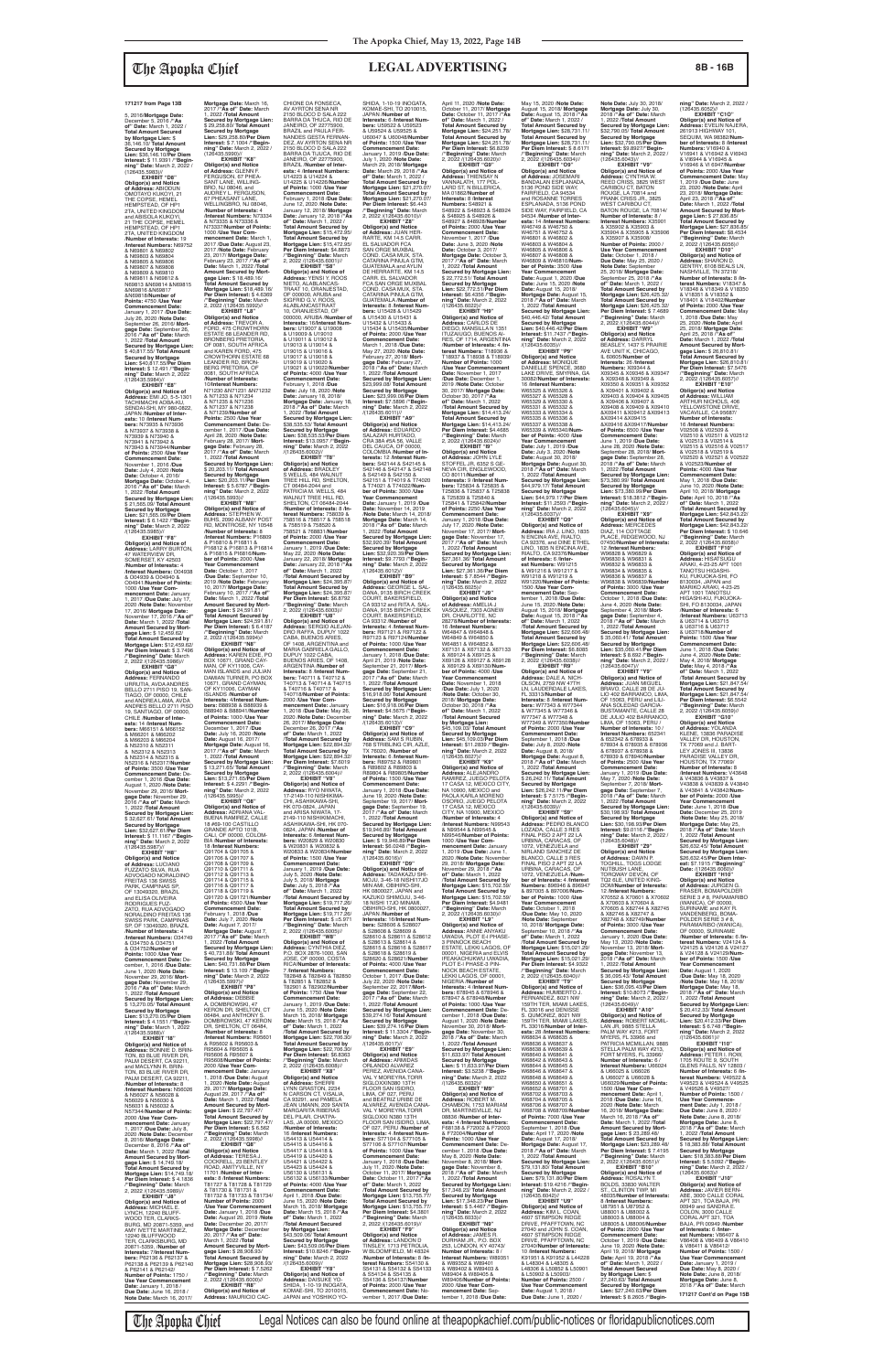1, 2022 /**Total Amount Secured by Mortgage Lien:** \$ 24,812.04/ **Total Amount Secured by Mortgage Lien:** \$24,812.04/**Per Diem Interest:** \$ 7.8218 /**"Beginning" Date:** March 2, 2022 /<br>(126435.6064)//

/**Number of Interests:** 16 /**Interest Numbers:** U25848 & U25849 & U25850 & U25851 & U25852 & U25901 & U25902 & U25903 & U25904 & U25905 & U25906 & U25907 & U25908 & U25909 & U25910 & U25911/**Number of Points:** 4000 /**Use Year Commencement Date:** February 1, 2019 /**Due Date:** June 1, 2020 /**Note Date:** April 30, 2018/ **Mortgage Date:** April 30, 2018 /**"As of" Date:** March 1, 2022 /**Total Amount Secured by Mortgage Lien: \$42,724.93/<br><b>Mortgage Lien: \$42,724.93/<br><b>Mortgage Lien: \$42,724.93/**<br>**Per Diem Interest: \$12.878**<br>/**/"Beginning" Date:** March<br>2, 2022 /(126435.6066)//

(126435.6064)// **EXHIBIT "K10" Obligor(s) and Notice of Address:** MARK STEPHEN MLINAZ, 1686 THISTLE DRIVE, CANTON, MI 48188/ **Number of Interests:** 28 /**Interest Numbers:** V85251 & V85252 & V85301 & V85302 & V85303 & V85304 & V85305 & V85306 & V85307 & V85308 & V85309 & V85310 & V85311 & V85312 & V85313 & V85314 & V85315 & V85316 & V85317 & V85318 & V85319 & V85320 & V85321 & V85322 & V85323 & V85324 & V85325 & V85326/**Number of Points:** 7000 /**Use Year Commencement Date:** July 1, 2018 /**Due**  Date: December 13, 2019<br>/Note Date: June 13, 2018/<br>Mortgage Date: June 13,<br>2018 /"As of" Date: March<br>1, 2022 /Total Amount<br>Secured by Mortgage Lien:<br>\$74,091.63/ Total Amount **Secured by Mortgage Lien:** \$74,091.63/**Per Diem Interest:** \$17.604 /**"Begin-ning" Date:** March 2, 2022 /(126435.6065)// **EXHIBIT "L10" Obligor(s) and Notice of Address:** BELISARIO ROD-<br>RIGUEZ, CALLE ALBERTO<br>NAVARRO EDIF LUXOR<br>300 APT 32A, PANAMA, OF 00000, PANAMA and KATHALEEN CASTRO<br>DEAN, CALLE ALBERTO NAVARRO EDIF LUXOR 300 APT 32A, PANAMA, OF 00000, PANAMA

**EXHIBIT "M10" Obligor(s) and Notice of Address:** SHARON L. MILLS, 11012 OLD CHESHIRE LN, CHESTER, VA 23831 and MCARTHUR J. MILLS JR, 11012 OLD CHESHIRE LN, CHESTER, VA 23831/**Number of Interests:** 6 /**Interest Numbers:** W29433 & W29434 & W29435 & W29436 & W29437 & W29438/**Number of Points:** 1500 /**Use Year Commencement Date:** August 1, 2018 /**Due Date:** May 11, 2020 /**Note Date:** July 11, 2018/ **Mortgage Date:** July 11, 2018 /**"As of" Date:** March 1, 2022 /**Total Amount Secured by Mortgage Lien:** \$15,821.97/ **Total Amount Secured by Mortgage Lien:** \$15,821.97/ **Per Diem Interest:** \$4.6586 /**"Beginning" Date:** March 2, 2022 /(126435.6072)// **EXHIBIT "N10"**

**Obligor(s) and Notice of Address:** RICHARD JE-ROME ARNS, 3515 BLUFF VIEW DR, ST.CHARLES, MO 63303 and SUSAN JANE ARNS, 3515 BLUFF VIEW DR, ST. CHARLES, MO 63303 /**Number of Interests:** 18 /**Interest Numbers:** V70917 & V70918 & V70919 & V70920

**Mortgage Lien: \$33,975.97/<br><b>Per Diem Interest: \$**9.875<br>/**"Beginning" Date:** March<br>2, 2022 /(126435.6076)// **EXHIBIT "R10" Obligor(s) and Notice of Address:** RAUL CASTEL-LA-PEON, RESIDENCIAL PLAYA MAGNA CIRCUITO LAS PUENTES LOTE 1-A MZA34, PLAYA DEL CAR-MEN, OF 77726, MEXICO and MARIA CRISTINA FER-<br>REIRA Y RENDON, RESI-<br>DENCIAL PLAYA MAGNA<br>CIRCUITO LAS FUENTES<br>LOTE 1-A MZA34, PLAYA<br>DEL CARMEN, OF 77726, MEXICO /**Number of Interests:** 28 /**Interest Numbers:** X82624 & X82625 & X82626 & X82627 & X82628 & X82629 & X82630 & X82631 & X82632 & X82633 & X82634 & X82635 & X82636 & X82637 & X82638 & X82639 & X82640 & X82641 & X82642 & X82643 & X82644 & X82645 & X82646 & X82647 & X82648 & X82649 & X82650 & X82651/**Number of Points:** 7000 /**Use Year Commencement Date:** January 1, 2020 /**Due Date:** August 13, 2020 /**Note Date:** December 13, 2018/ **Mortgage Date:** December 13, 2018 /**"As of" Date:** March 1, 2022 /**Total Amount Secured by Mortgage Lien:** \$19,764.24/ **Total Amount Secured by Mortgage Lien:** \$ 19,764.24/**Per Diem Interest:** \$2.8233 /**"Begin-ning" Date:** March 2, 2022 /(126435.6078)// **EXHIBIT "S10" Obligor(s) and Notice of Address:** OTUMINE ILELE-JI, 6 BRISTOL HOUSE ROAD, CRANWELL, OF NG34 8EU, UNITED KING-DOM and OKECHUKWU NELSON-MOORE, 6 BRISTOL HOUSE ROAD, CRANWELL, OF NG34 8EU, UNITED KINGDOM /**Number of Interests:** 16 /**Interest Numbers:** W09736 & W09737 & W09738 & W09739 & W09740 & W09741 & W11123 & W11124 & W11125 & W11126 & W11127 & W11128 & W11129 & W11130 & W20601 & W20602/**Number of Points:** 4000 /**Use Year Commencement Date:** January 1, 2020 /**Due Date:** June 9, 2020 /**Note Date:** January 1, 2019/ **Mortgage Date:** January 1, 2019 /**"As of" Date:** March 1, 2022 /**Total Amount Secured by Mortgage Lien:** \$31,158.20/ **Total Amount Secured by Mortgage Lien: \$31,158.20/<br><b>Per Diem Interest: \$**8.8607<br>/**"Beginning" Date:** March<br>2, 2022 /(126435.6081)// **EXHIBIT "T10" Obligor(s) and Notice of Address:** SANDRA K LAVOIE, 643 JANE ST,<br>CHARLESTON, WV 25302/ **Number of Interests:** 6 /**Interest Numbers:** AA0211 & AA0212 & AA0213 & AA0214 & AA0215 &<br>AA0216/**Number of Points:**<br>1500 /**Use Year Com-**<br>mencement Date: January<br>1, 2020 /Due Date: Sep-<br>tember 7, 2019 /**Note Date:** January 7, 2019/ **Mortgage Date:** January 7, 2019 /**"As of" Date:** March 1, 2022 /**Total Amount Secured by Mortgage Lien:** \$26,651.46/ **Total Amount Secured by Mortgage Lien: \$26,651.46/<br><b>Per Diem Interest: \$**7.7658<br>/**"Beginning" Date:** March<br>2, 2022 /(126435.6082)// **EXHIBIT "U10" Obligor(s) and Not Address:** KAREN MARTI-NEZ, CALLE LOMA AZUL QTA. ROKA, CARACAS, OF 1061, VENEZUELA /**Number of Interests:** 8 /**Interest Numbers:** AE8952 & AE9001 & AE9002 & AE9003 & AE9004 & AE9005 & AE9004 & AE9007 /**Number of Points:** 2000 /**Use Year Commencement Date:** January 1,202land **Number of Interests:** 4 /**Interest Numbers:** 397132 & 397133 & 397134 & 397135/**Number of Points:** 1000 /**Use Year Commencement Date:** January 1, 2012 /**Due Date:** July 10, 2019 /**Note Date:** January 10, 2019/ **Mortgage Date:** January 10, 2019 /**"As of" Date:** March 1, 2022 /**Total Amount Secured by Mortgage Lien:** \$ 37,071.07/ **Total Amount Secured by Mortgage Lien:** \$37,071.07/**Per Diem Interest:** \$ 10.097 /**"Begin-ning" Date:** March 2, 2022 /(126435.6085 EU)// **EXHIBIT "V10" Obligor(s) and Notice of<br><b>Address:** LUZ STELLA DE<br>BEDOUT, CRA 31 #8-48<br>APTO 202, MEDELLIN, OF 00000, COLOMBIA/ **Number of Interests:** 4 /**Interest Numbers:** AA7917 & AA7918 & AA7919 & AA7920/**Number of Points:** 1000 /**Use Year Commencement Date:** January 01, 2020 /**Due Date:** May 28, 2020 /**Note Date:** January 28, 2019/ **Mortgage Date:** January 28, 2019 /**"As of" Date:** March 1, 2022 /**Total Amount Secured by Mortgage Lien:** \$16,210.82/ **Total Amount Secured by Mortgage Lien:** \$16,210.82/ **Per Diem Interest:** \$5.3676 /**"Beginning" Date:** March 2, 2022 /(126435.6086)// **EXHIBIT "W10" Obligor(s) and Notice of<br><b>Address:** RODOLFO E.<br>CONTRERAS-M., CALLE<br>LA LAGUNITA QTA VIRGEN D VALLE #7 STA GERTRU-DIS EL PENON, CARACAS, OF 1080, VENEZUELA and GLENDA DE-CONTRERAS CALLE LA LAGUNITA<br>QTA VIRGEN D VALLE #7 STA, CARACAS, OF 1080, VENEZUELA /**Number of Interests:** 9 /**Interest Numbers:** AF2420 & AF2421 & AF2422 & AF2423 & AF2424 & AF2425 & AF2426 & AF2427 & AF2428/ **Number of Points:** 2250 / **Use Year Commencement Date:** January 01, 2020 / **Due Date:** June 8, 2020 / **Note Date:** January 8, 2019/ **Mortgage Date:** January 8, 2019 /**"As of" Date:** March 1, 2022 /**Total Amount Secured by Mortgage Lien:** \$ 28,357.23/ **Total Amount Secured by Mortgage Lien:** \$28,357.23/**Per Diem**  AZ 85140 and PEGGY LEE WILDRICK, 1641 E ATOLE<br>PLACE, SAN TAN VALLEY,

and LORENA PINEDA,<br>1734 BRADCLIFF WAY, PALMDALE, CA 93551/ **Number of Interests:** 10 /**Interest Numbers:** 890220 & 890221 & 890222 & 890223 & G52104 & G52105 & G52106 & G52107 & G52452 & G52501/**Number of Points:** 2500 /**Use Year Commencement Date:** January 1, 2020 /**Due Date:** June 28, 2020 /**Note Date:** December 28, 2018/ **Mortgage Date:** December 28, 2018 /**"As of" Date:** March 1, 2022 / **Total Amount Secured by Mortgage Lien:** \$33,975.97/ **Total Amount Secured by** 

## *Che* **Apopka Chief <b>Example 26 IDCAL ADVERTISING** 8B-16B

& V70921 & V70922 & V70923 & V70924 & V70925 & V70926 & V70927 & V70928 & V70929 & V70930 & V70931 & V70932 & V70933 & V70934/**Number of Points:** 4500 /**Use Year Commencement Date:** January 1, 2021 /**Due Date:** June 25, 2020 /**Note Date:** June 25, 2018/ **Mortgage Date:** June 25, 2018 /**"As of" Date:** March 1, 2022 /**Total Amount Secured by Mortgage Lien:** \$34,469.42/ **Total Amount Secured by Mortgage Lien:** \$34,469.42/ **Per Diem Interest:** \$9.4291 /**"Beginning" Date:** March 2, 2022 /(126435.6073)// **EXHIBIT "O10" Obligor(s) and Notice of Address:** CHBM GLOBAL LLC, AN OHIO LIMITED LIABILITY COMPANY, 161 HIDDENWOOD DR STEUBENVILE, OH 43953 and CHRISTINA B. MITCH-ELL, AS INDIVIDUAL, AS GUARANTOR AND AS MANAGING MEMBER 161 HIDDENWOOD DF STEUBENVILE, OH 43953 /**Number of Interests:** 16 /**Interest Numbers**<br>W83238 & W83239 W83238 & W83239 & W83240 & W83241 & W83242 & W83243 & W83244 & W83245 & W83246 & W83247 & W83248 & W83249 & W83250 & W83251 & W83252 & W83301/**Number of Points:** 4000 /**Use Year Commencement Date:** November 1, 2018 /**Due Date:** May 12, 2020 /**Note Date:** October 12, 2018/ **Mortgage Date:** October 12, 2018 /**"As of" Date:** March 1, 2022 /**Total Amount Secured by Mortgage Lien:** \$40,210.87/ **Total Amount Secured by Mortgage Lien:** \$40,210.87/ **Per Diem Interest:** \$ 9.8997 /**"Beginning" Date:** March 2, 2022 /(126435.6074)// **EXHIBIT "P10" Obligor(s) and Notice of Address:** WUALBERTO VILLEGAS QUINTERO, 83794 CORTE ECLIPSE, COACHELLA, CA 92236 and SUSANA QUINTERO, 83794 CORTE ECLIPSE, COACHELLA, CA 92236 /**Number of Interests:** 16/**Interest Numbers:** W32141 &W32728 & W32729 & W32730 & W32731 & W32732 & W32733 & W32734 & W32735 & W32736 & W32737 & W33746 & W33747 & W33748 & W33749 & W34541/**Number of Points:** 4000 /**Use Year Commencement Date:** November 1, 2020 /**Due Date:** June 22, 2020 /**Note Date:** October 22, 2018/ **Mortgage Date:** October 22, 2018 /**"As of" Date:** March 1, 2022 /**Total Amount Secured by Mortgage Lien:** \$46,621.95/ **Total Amount Secured by Mortgage Lien:** \$46,621.95/ **Per Diem Interest:** \$13.35 /**"Beginning" Date:** March 2, 2022 /(126435.6075)// **EXHIBIT "Q10" Obligor(s) and Notice of Address:** RICARDO PINEDA, 1734 BRADCLIFF

WAY, PALMDALE, CA 93551

The Apopka Chief Legal Notices can also be found online at theapopkachief.com/public-notices or floridapublicnotices.com

Y25932 & Y25933 & Y25934 & Y25935 & Y25936 & Y25937 & Y25938/**Number** 

F88846 & F88847/**Number of Points:** 1000 /**Use Year Commencement Date:** January 1, 2019 /**Due Date:** May 8, 2020 /**Note Date:** October 8, 2018/ **Mortgage Date:** October 8, 2018 /**"As of" Date:** March 1, 2022 / **Total Amount Secured by Mortgage Lien:** \$ 14,466.86/ **Total Amount Secured by Mortgage Lien:** \$ 14,466.86/**Per Diem Interest:** \$ 4.2792 /**"Begin-ning" Date:** March 2, 2022 / (126435.6099)// **EXHIBIT "F11" Obligor(s) and Notice of Address:** MICHAEL B. GRALNICK, AS INDIVIDU-AL, AS GUARANTOR AND AS TRUSTEE THE GRAL-NICK FAMILY TRUST DAT-ED OCTOBER 20, 2011, PO BOX 4686, PETALUMA, CA 94955-4586/**Number of Interests:** 8 /**Interest Numbers:** W59837 & W59838 & W59839 & W59840 & W59841 & W59842 & W59843 & W59844/**Number of Points:** 2000 /**Use Year Commencement Date:** October 01, 2018 /**Due Date:** April 26, 2020 /**Note Date:** September 26, 2018/ **Mortgage Date:** September 26, 2018 /**"As of" Date:** March 1, 2022 /**Total Amount Secured by Mortgage Lien:** \$26,105.12/ **Total Amount Secured by Mortgage Lien:** \$26,105.12/**Per Diem Interest:** \$7.3858 /**"Begin-ning" Date:** March 2, 2022 /(126435.6100)// **EXHIBIT "G11" Obligor(s) and Notice of Address:** GUILLERMO MONTERO- AMERENA,<br>FERNANDO ALENCASTRE FERNANDO ALENCASTRE<br>99 DEPTO 201 LOMAS DE<br>CHAPULTEPEC, MEXICO<br>CITY, DF 11000, MEXICO and NORMA LORENA CONTRERAS-CORDERO, FERNANDO ALENCASTRE 99 DEPTO 201 LOMAS DE CHAPULTEPEC, MEXICO CITY, DF 11000, MEXICO /**Number of Interests:** 16 /**Interest Numbers:** X29421 & X30041 & X30042 & X30043 & X30044 & X30045 & X30046 & X30047 & X35227 & X35228 & X35229 & X35230 & X35231 & X35232 & X35233 & X35234/**Number of Points:** 4000 /**Use Year Commencement Date:** January 01, 2019 /**Due Date:** August 3, 2019 /**Note Date:** October 3, 2018/ **Mortgage Date:** October 3, 2018 /**"As of" Date:** March 1, 2022 /**Total Amount Secured by Mort-gage Lien:** \$ 25,930.66/ **Total Amount Secured by Mortgage Lien:** \$25,930.66/ **Per Diem Interest:** \$ 7.1033 /**"Beginning" Date:** March 2, 2022 /(126435.6103)// **EXHIBIT "H11" Obligor(s) and Notice of Address:** ALFREDO VALENCIA PESCHIERA, AV. JUAN ANTONIO PEZET 421 APT SAN ISIDRO, LIMA,<br>OF L18, PERU and ANA<br>MARIA ARIAS SCHERE-IBER DE VALENCIA, AV.<br>JUAN ANTONIO PEZET 421<br>APT SAN ISIDRO, LIMA,<br>OF L18, PERU /**Number of**<br>**Interests:** 4 /**Interest Numbers:** X42848 & X42849 & X42850 & X42851/**Number of Points:** 1000 /**Use Year Commencement Date:** Jan-uary 01, 2019 /**Due Date:** July 2, 2020 /**Note Date:** October 2, 2018/ Mortgage<br>Date: October 2, 2018/<sup>4</sup>/As<br>**of**" Date: March 1, 2022<br>Total Amount Secured by<br>Mortgage Lien: \$14,394.74/<br>Nortgage Lien: \$14,394.74/<br>Pre Diem Interest: \$4.5791<br>Per Diem Interest: \$4.5791<br>"Beginnin **EXHIBIT "I11" Obligor(s) and Notice of Address:** AIDA S. MARIS-TELA, 1835 LEANDER STREET, SAN ANTONIO, TX 78251-2949/**Number of Interests:** 4 /**Interest Num-bers:** AB5741 & AB5742 & AB5743 & AB5744/**Numbe of Points:** 1000 /**Use Year Commencement Date:** January 01, 2020 /**Due Date:** July 4, 2020 /**Note Date:** December 4, 2018/ **Mortgage Date:** December 4, 2018 /**"As of" Date:** March 1, 2022 /**Total Amount Secured by Mortgage Lien:** \$15,992.20/ **Total Amount Secured by Mortgage Lien:** \$ 15,992.20/**Per Diem Interest:** \$ 4.8286 /**"Begin-ning" Date:** March 2, 2022 /(126435.6109)// **EXHIBIT "J11" Obligor(s) and Notice of Address:** ALFONSO CASTRO RIVAS, AVENIDA TOLUCA 326 ALVARO<br>OBREGON, OLIVAR DE<br>LOS PADRES, DF 01780,<br>MEXICO and MARIANA GARCIA BILBATUA, AVE-NIDA TOLUCA 326 ALVARO<br>OBREGON, OLIVAR DE<br>LOS PADRES, DF 01780, MEXICO /**Number of Interests:** 4 /**Interest Numbers:** X74441 & X74442 & X74443 & X74444/**Number of Points:** 1000 /**Use Year Commencement Date:** January 01, 2019 /**Due Date:** April 4, 2020 /**Note Date:** December 4, 2018/ **Mortgage Date:** December 4, 2018 /**"As of" Date:** March 1, 2022 /**Total Amount Secured by Mortgage Lien:** \$12,448.75/ **Total Amount Secured by Mortgage Lien:** \$ 12,448.75/**Per Diem Interest:** \$2.9888 /**"Beginning" Date:** March 2, 2022 /(126435.6110)// **EXHIBIT "K11" Obligor(s) and Notice<br><b>of Address:** TOMOYUKI<br>SHIBATA, RIVERSIDEVIEW #A-101 234-2 KURAGANO-CHO, TAKASAKI-SHI, TO 3701201, JAPAN and YURI SHIBATA, RIVERSIDEVIEW #A-101 234-2 KURAGANO-CHO, TAKASAKI-SHI, TO 3701201, JAPAN /**Number of Interests:** 6 /**Inter-est Numbers:** V56307 & V56308 & V56309 & V56310 & V56311 & V56312/ **Number of Points:** 1500 / **Use Year Commencem Date:** January 1, 2019 / **Due Date:** May 6, 2020 / **Note Date:** December 6, 2018/ **Mortgage Date:** December 6, 2018 /**"As of" Date:** March 1, 2022 / **Total Amount Secured by Mortgage Lien:** \$21,087.42/ **Total Amount Secured by Mortgage Lien:** \$21,087.42/ **Per Diem Interest:** \$6.2697 /**"Beginning" Date:** March 2, 2022 /(126435.6111)// **EXHIBIT "L11" Obligor(s) and Notice of Address:** KATHERINE CHEY SAYSON, 404-3365 4TH AVE E, VANCOUVER, BC V5M 0E7, CANADA/ **Number of Interests:** 8 /**Interest Numbers:** Y25931 & AC4901 & AC4902 & AC4903 & AC4904 & /(126435.6125)// & Y47034 & Y47035 & & Y47039 & Y47040 & **Obligor(s) and Notice**  5100 W 96TH ST APT 308, OAK LAWN, IL 60453 /

**Interest:** \$9.4834 /**"Begin-ning" Date:** March 2, 2022 /  $(126435.6087)$ //<br>**EXHIBIT** "X10" **EXHIBIT "X10"<br><b>Obligor(s) and Notice**<br>**of Address:** DAVIDA<br>LECHAUN CHATMAN,<br>13405 HICKORY SPRINGS LANE, PEARLAND, TX 77584 and JESSIE JAMES CHATMAN, 13405 HICKORY SPRINGS LANE, PEARLAND, TX 77584 /**Number of Interests:** 4 /**Interest Numbers:** W39625 & W39626 & W39627 &<br>W39628/**Number of Points** W39628/**Number of Points:** 1000 /**Use Year Com-mencement Date:** February 01, 2019 /**Due Date:** May 8, 2020 /**Note Date:** January 8, 2019/ **Mortgage Date:** January 8, 2019 /**"As of" Date:** March 1, 2022 /**Total Amount Secured by Mortgage Lien:** \$14,347.69/ **Total Amount Secured by Mortgage Lien:** \$14,347.69/ **Per Diem Interest:** \$ 4.7053 /**"Beginning" Date:** March 2, 2022 /(126435.6088)// **EXHIBIT "Y10" Obligor(s) and Notice of Address:** GREGORY JELINSKI, 18218 PARA-DISE MOUNTAIN RD -22 VALLEY CENTER, CA 92082/**Number of Interests:** 8 /**Interest Numbers:** A07117 & A07118 & A07119 & A07120 & A07121 & A07122 & A07123 & A46816/**Number of Points:** 2000 /**Use Year Commencement Date:** January 1, 2020 /**Due Date:** July 19, 2020 /**Note Date:** February 19, 2019/ **Mortgage Date:** February 19, 2019 /**"As of" Date:** March 1, 2022 /Total Amount Secured by<br>Mortgage Lien: \$27,837.75/<br>Total Amount Secured by<br>Mortgage Lien: \$27,837.75/<br>Per Diem Interest: \$ 8.1398<br>/"Beginning" Date: March<br>2, 2022 /(126435.6089)// **EXHIBIT "Z10" Obligor(s) and Notice of Address:** QUEEN UDOFIA, 13700 ALTON PARKWAY APT. 154-183, IRVINE, CA 92618 /**Number of Interests:** 8 /**Interest Numbers:**<br>059407 & 059408 & 059409<br>& 059410 & 059411 & 059412 & 059413 & 059414/ **Number of Points:** 2000 */Use Year Commencement* **Date:** January 01, 2020<br>/**Due Date:** June 14, 2020<br>/**Note Date:** March 14, 2019/ **Mortgage Date:** March 14, 2019 /**"As of" Date:** March 1, 2022 /**Total Amount Secured by Mortgage Lien:**<br>\$29.776.91/ Total Amount \$29,776.91/ **Total Amount Secured by Mortgage Lien:** \$29,776.91/**Per Diem Interest:** \$ 9.0199 /**"Beginning" Date:** March 2, 2022 /(126435.6090)// **EXHIBIT "A11" Obligor(s) and Notice<br><b>of Address:** SANDRA L<br>FISHER-GRAINGER, 5115 SUWANNEE RD, WEEKI WACHEE, FL 34607 and<br>SHEILA A GRAINGER. SHEILA A GRAINGER,<br>5115 SUWANNEE RD,<br>WEEKI WACHEE, FL 34607<br>**/Number of Interests:** 8 /**Interest Numbers:** AD7809 & AD7810 & AD7811 & AD7812 & AD7813 & AD7814 & AD7815 & AD7816/**Number of Points:** 2000 /**Use Year Commencement Date:** April 1, 2019 /**Due Date:** July 11, 2020 /**Note Date:** March 11, 2019/ **Mortgage Date:** March 11, 2019 /**"As of" Date:** March 1, 2022 /**Total Amount Secured by Mortgage Lien:** \$ 28,246.42/ **Total Amount Secured by Mortgage Lien:** \$28,246.42/ **Per Diem Interest:** \$ 8.1778 /**"Beginning" Date:** March 2, 2022 /(126435.6094)// **EXHIBIT "B11" Obligor(s) and Notice of Address:** DAVID EDWARD WILDRICK, 1641 E ATOLE PLACE, SAN TAN VALLEY, GILLEY, 2905 LOMA LINDA LANE, WICHITA FALLS, TX 76308 and LANNY W. GILLEY, 2905 LOMA LINDA LANE, WICHITA FALLS, TX 76308 /**Number of Interests:** 4 /**Interest Num-bers:** F73225 & F73226 &

AZ 85140 /**Number of Interests: 20 /Interest Number** X38005 & X38006 & X38007 & X38008 & X57222 & X57223 & X57224 & X57225 & X57226 & X57227 & X57228 & X57229 & X57230 & X57231 & X57232 & X57233 & X57234 & X57235 & X57236 & X57237/**Number of Points:** 5000 /**Use Year Commencement Date:** January 1, 2019 /**Due Date:** July 16, 2020 /**Note Date:** November 16, 2018/ **Mortgage Date:** November 16, 2018 /**"As of" Date:** March 1, 2022 /**Total Amount Secured by Mortgage Lien:** \$58,221,23/ **Total Amount Secured by Mortgage Lien: \$58,221.23/<br><b>Per Diem Interest: \$** 15.45<br>/**"Beginning" Date:** March<br>2, 2022 /(126435.6096)// **EXHIBIT "C11" Obligor(s) and Notice of Address:** RANDY M PERINO, 868 MAPLE LANE, WATERVILLE, OH 43566 and LAURA ANN PERINO, 868 MAPLE<br>LANE, WATERVILLE, OH 43566 /**Number of Interests:** 8 /**Interest Num-bers:** W82940 & W82941 & W82942 & W82943 & W82944 & W82945 & W82946 & W82947/**Number of Points:** 2000 /**Use Year Commencement Date:** January 1, 2019 /**Due Date:** November 24, 2019 /**Note Date:** September 24, 2018/ **Mortgage Date:** September 24, 2018 /**"As of" Date:** March 1, 2022 /**Total Amount Secured by Mortgage Lien:** \$32,621.61/ **Total Amount Secured by Mortgage Lien:** \$32,621.61/ **Per Diem Interest:** \$9.6525 /**"Beginning" Date:** March 2, 2022 /(126435.6097)// **EXHIBIT "D11" Obligor(s) and Notice of Address:** GREENLIGHT CORPORATE GROUP INC, A DELAWARE CORPO-RATION, 121 SOUTH ORANGE AVE SUITE 1500, ORLANDO, FL 32801 and CARLA WEBB AS INDI-VIDUAL, AS GUARANTOR AND AS PRESIDENT, 121 SOUTH ORANGE AVE SUITE 1500, ORLANDO, FL 32801/**Number of Interests:** 16 /**Interest Numbers:** W57250 & W57251 & W57252 & W57301 & W57302 & W57303 & W57304 & W57305 & W88008 & W88009 & W88234 & W88235 & W88236 & W88237 & W88950 & W88951/**Numb of Points:** 4000 /**Use Year Commencement Date:** January 1, 2019 /**Due Date:** April 8, 2020 /**Note Date:** October 8, 2018/ **Mortgage Date:** October 8, 2018 /**"As of" Date:** March 1, 2022 / **Total Amount Secured by Mortgage Lien:** \$46,931.27/ **Total Amount Secured by Mortgage Lien:** \$46,931.27/ **Per Diem Interest:** \$11.597 /**"Beginning" Date:** March 2, 2022 /(126435.6098)// **EXHIBIT "E11" Obligor(s) and Notice of Address:** CHERYL K.

**Mortgage Lien:** \$27,448.10/<br>**Per Diem Interest:** \$8.2237<br>**/"Beginning" Date:** March<br>2, 2022 /(126435.6137)//<br>**EXHIBIT "X11" Obligor(s) and Notice of Address:** SHARON PONTES, RUA COLOMBO<br>888, PONTA GROSSA, OF 84050020, BRAZIL /**Number of Interests:** 6 /**Interest Numbers:** AO1601 & AO1602 & AO 1603 & AO1604 & AO<br>1605 & AO1606/Number 1605 & AO1606/**Number of Points:** 1500 /**Use Year Commencement Date:** De-cember 1, 2019 /**Due Date:** April 22, 2020 /**Note Date:** November 22, 2019/ **Mort-gage Date:** November 22, 2019 /**"As of" Date:** March

**Secured by Mortgage Lien:** \$ 26,249.78/ **Total Amount Secured by Mortgage Lien:** \$26,249.78/**Per Diem Interest:** \$ 8.302 /**"Beginning" Date:** March 2, 2022 /(126435.6139)// **EXHIBIT "Y11" Obligor(s) and Notice of Address:** GREENLIGHT CORPORATE GROUP INC, A DELAWARE CORPORATION, 121 SOUTH ORANGE AVE, SUITE 15, ORLANDO, FL 32801, and CARLA WEBB AS INDIVIDUAL AS GUARANTOR, AND AS PRESIDENT, 121 SOUTH ORANGE AVE, SUITE 15, ORLANDO, FL 32801 / **Number of Interests:** 40 / **Interest Numbers:** P48502 & P48503 & P48504 & P48505 & P48506 & P48507 & P48508 & P48509 & P49013 & P49014 & P49015 & P49016 & P49017 & P49018 & P49019 & P49020 & P49021 & P49022 & P49203 & P49204 & P49205 & P49206 & P49207 & P49208 & P49209 & P49210 & P49211 & P49212 & P49923 & P49924 & P49925 & P49926 & P49927 & P49928 & P49929 & P49930 & P61506 & P61507 & P61508 & P61509 /**Number of Points:** 10000 /**Use Year Commencement Date:** January 1, 2017 and **Num-ber of Interests:** 21 /**Interest Numbers:** Z37120 & Z37121 & Z37122 & Z37123 & Z37124 & Z37125 & Z37126 & Z37127 & Z37128 & Z37129 & Z37130 & Z37131 & Z37132 & Z37133 & Z37134 & Z37135 & Z37136 & Z37137 & Z37138 & Z37139 & Z37140/ **Number of Points:** 5250 / **Use Year Commencement Date:** January 1, 2022 / **Due Date:** May 1, 2020 / **Note Date:** March 29, 2017 and Consolidated, Amended and Restated Note Secured By Mortgage Including Continuing Guaranty dated December 30, 2019/ **Mortgage Date:** March 29, 2017<br>and Mortgage Extension,<br>Consolidation, Modification, Spreader and Notice of Fight to Future Advance Agreement dated December 30, 2019/**"As of" Date:** March 1, 2022 /**Total Amount Secured by Mortgage Lien:** \$164,895.74/ **Total Amount Secured by Mortgage Lien:** \$ 164,895.74/**Per Diem Interest:** \$41.137 /**"Begin-ning" Date:** March 2, 2022 / (126435.6140)// **EXHIBIT "Z11" Obligor(s) and Notice of Address:** ARLENA B<br>LEE, 1702 AVENUE M,<br>FT PIERCE, FL 34950 / **Number of Interests: 6 Interest Numbers:** Z41118 & Z41119 & Z41120 & Z41121 & Z41122 & Z41123/ **Number of Points:** 1500 / **Use Year Commence Date:** January 1, 2021 / **Due Date:** July 1, 2020 / **Note Date: Dece** 

**of Points:** 2000 /**Use Year Commencement Date:** April 1, 2019 /**Due Date:** May 25, 2020 /**Note Date:** March 25, 2019/ **Mortgage Date:** March 25, 2019 /**"As of" Date:** March 1, 2022 /**Total Amount Secured by Mort-gage Lien:** \$ 27,717.36/ **Total Amount Secured by Mortgage Lien:** \$27,717.36/ **Per Diem Interest:** \$ 7.982 /**"Beginning" Date:** March 2, 2022 /(126435.6112)// **EXHIBIT "M11" Obligor(s) and Notice of Address:** SUE O. CHANDLER-WHITE, 4083 KENDRA CT, COLOMBUS, OH 43220/**Number of Interests:** 12 /**Interest Numbers:** AC4849 & AC4850 & AC4851 & AC4852 & AC4905 & AC4906 & AC4907 & AC4908/**Number of Points:** 3000 /**Use Year Commencement Date:** January 1, 2019 /**Due Date:** July 21, 2020 /**Note Date:** December 21, 2018/ **Mortgage Date:** December 21, 2018 /**"As of" Date:** March 1, 2022 /**Total Amount Secured by Mortgage Lien:** \$32,968.42/ **Total Amount Secured by Mortgage Lien:** \$32,968.42/**Per Diem Interest:** \$9.5108 /**"Begin-ning" Date:** March 2, 2022 /(126435.6117)// **EXHIBIT "N11" Obligor(s) and Notice of Address:** DAYTON FUJI-HARA, 424 N VINEYARD BLVD APT E32, HONO-<br>LULU HL96817 /Number LULU, HI 96817 /**Number of Interests:** 6 /**Interest Numbers:** Y93952 & Y94001 & Y94002 & Y94003 & Y94004 & Y94005/**Num-ber of Points:** 1500 /**Use Year Commencement Date:** June 01, 2019<br>/**Due Date:** June 22, 2020<br>/**Note Date:** May 22, 2019/ **Mortgage Date:** May 22, 2019 /**"As of" Date:** March 1, 2022 /**Total Amount Secured by Mortgage Lien:** \$ 23,596.58/ **Total Amount Secured by Mortgage Lien:** \$23,596.58/**Per Diem Interest:** \$ 7.136 /**"Beginning" Date:** March 2, 2022 /(126435.6121)// **EXHIBIT "O11" Obligor(s) and Notice of Address:** ANN R. THORN-HILL, 208 WATERLOO RD., CARAPICHAIMA, OF 00000, TRINIDAD AND TOBAGO /**Number of Interests:** 8 /**Interest Numbers:** Y80112 & Y80113 & Y80114&Y80115& Y80116 & Y80117 & Y80118 & Y80119/ **Number of Points:** 2000 /**Use Year Commencement Date:** July 01, 2019 /**Due Date:** June 20, 2020 /**Note Date:** June 20, 2019/ **Mortgage Date:** June 20, 2019 /**"As of" Date:** March 1, 2022 /**Total Amount Secured by Mortgage Lien:** \$26,914.05/ **Total Amount Secured by Mortgage Lien:** \$26,914.05/**Per Diem Interest:** \$ 8.6015 /**"Begin-ning" Date:** March 2, 2022 /(126435.6122)// **Externation Lytus**<br>**EXHIBIT "P11" Obligor(s) and Notice of Address:** STEPHEN J. ROBINSON, 13919<br>GILMORE ST, VAN NUYS,<br>CA 91401-1516 and AMY<br>M ROBINSON, 13919<br>GILMORE ST, VAN NUYS, CA 91401-1516 /**Number of Interests:** 4 /**Interest Num-bers:** AH5407 & AH5408 & AH5409 & AH5410/**Number of Points:** 1000 /**Use Year Commencement Date:** January 01, 2020 /**Due Date:** December 27, 2019 /**Note Date:** June 27, 2019/ **Mortgage Date:** June 27, 2019 /**"As of" Date:** March 1, 2022 /**Total Amount Secured by Mortgage Lien:** \$18,702.20/ **Total Amount Secured by Mortgage Lien:** \$ 18,702.20/**Per Diem Interest:** \$5.6267 /**"Begin-ning" Date:** March 2, 2022 **EXHIBIT "Q11" Obligor(s) and Notice of Address:** HORACIO JOSE FAELLA, ALBERDI<br>#1135, BUENOS AIRES, OF 1406, ARGENTINA and ISABEL GRACIELLA<br>LASALVIA, ALBERDI #1135, BUENOS AIRES, OF 1406, ARGENTINA /**Number of Interests:** 16/**Interest Numbers:** Y47032 & Y47033 Y47036 & Y47037 & Y47038 Y47041 & Y47042 & Y47043 & Y47044 & Y47045 & Y47046 & Y47047/**Number of Points:** 4000 /**Use Year Commencement Date:** June 01, 2019 /**Due Date:** June 6, 2020 /**Note Date:** May 6, 2019/ **Mortgage Date:** May 6, 2019 /**"As of" Date:** March 1, 2022 /**Total Amount Secured by Mortgage Lien:** \$47,443.30/ **Total Amount Secured by Mortgage Lien:** \$47,443.30/ **Per Diem Interest:** \$15.917 /**"Beginning" Date:** March 2, 2022 /(126435.6126)// **EXHIBIT "R11 Obligor(s) and Notice of Address:** MICHELLE A. DOZER, 1447 PINEHURST CT, COLUMBUS, OH 43223/**Number of Interests:** 4 /**Interest Numbers:** AH3448 & AH3449 & AH3450 & AH3451/**Number of Points:** 1000 /**Use Year Commencement Date:** July 01, 2020 /**Due Date:** June 24, 2020 /**Note Date:** June 24, 2019/ **Mortgage Date:** June 24, 2019 /**"As of" Date:** March 1, 2022 /**Total Amount Secured by Mortgage Lien:** \$17,451.75/ **Total Amount Secured by Mortgage Lien:** \$17,451.75/ **Per Diem Interest:** \$5.5677 /**"Beginning" Date:** March 2, 2022 /(126435.6127)// **EXHIBIT "S11" of Address:** JOSEPH M. THECCANAT, CHEMIN DE PRELAZ 32, NYON, OF 1260, SWITZERLAND and<br>ANNE THECCANAT, CHE-ANNE THECCANAT, CHE-MIN DE PRELAZ 32, NYON, OF 1260, SWITZERLAND / **Number of Interests:** 4 /**Interest Numbers:** 927650 & 927651 & 927652 & 927701/ **Number of Points:** 1000 / **Use Year Commencement Date:** June 1, 2020 / **Due Date:** July 2, 2020 / **Note Date:** July 2, 2019/ **Mortgage Date:** July 2, 2019 /**"As of" Date:** March 1, 2022 /**Total Amount Secured by Mortgage Lien:** \$12,443.40/ **Total Amount Secured by Mortgage Lien:** \$12,443.40/**Per Diem Interest:** \$3.7401 /**"Beginning" Date:** March 2, 2022 / (126435.6128)// **EXHIBIT "T11" Obligor(s) and Notice of Address:** EDDIE L. RUF-FIN, 5100 W 96TH ST APT 308, OAK LAWN, IL 60453 and GRICELDA RUFFIN, 1, 2022 /**Total Amount** 

**Number of Interests:** 10 / **Interest Numbers:** AD8224 & AD8225 & AD8226 & AD8227 & AD8228 &<br>AD8229 & AD8230 & AD8229 & AD8230 & AD8231 & AD8232 & AD8233/**Number of Points:** 2500 /**Use Year Commencement Date:** April 1, 2019 /**Due Date:** July 11, 2020 /**Note Date:** March 11, 2019/ **Mortgage Date:** March 11, 2019 /**"As of" Date:** March 1, 2022 /**Total Amount Secured by Mort-gage Lien:** \$ 34,147.12/ **Total Amount Secured by Mortgage Lien: \$34,147.12/<br><b>Per Diem Interest: \$** 9.9708<br>/**"Beginning" Date:** March<br>2, 2022 /(126435.6129)// **EXHIBIT "U11" Obligor(s) and Notice of Address:** SHERYL LOCKETT, 9804 PALAZZO ST, SEFFNER, FL 33584 and ROBERT LOCKETT, 9804 PALAZZO ST, SEF-FNER, FL 33584 /**Number of Interests:** 12 /**Interest**<br>**Numbers:** AI7006 & AI7007<br>& AI7008 & AI7009 & AI7010 & AI7011 & AI7012 & AI7013 & AI7014 & AI7015 & AI7016 & AI7017/**Number of Points:** 3000 /**Use Year Commencement Date:** August 1, 2019 /**Due Date:** April 19, 2020 /Note Date:<br>July 19, 2019 /Nortgage<br>Date: July 19, 2019 /"As<br>Of" Date: March 1, 2022<br>Total Amount Secured by<br>Mortgage Lien: \$39,275.46/<br>Total Amount Secured by<br>Mortgage Lien: \$39,275.46/<br>Mortgage Lien: \$39,2 /**"Beginning" Date:** March 2, 2022 /(126435.6130)// **EXHIBIT "V11" Obligor(s) and Notice of<br><b>Address:** DAVID J. WHRIT-<br>ENOUR, 9814 UPPER MILL<br>LOOP, BRISTOW, VA 20136<br>and MICHELE L. WHRIT-<br>ENOUR, 9814 UPPER MILL<br>LOOP, BRISTOW, VA 20136<br>LOOP, BRISTOW, VA 20136 /**Number of Interests:** 12/**Interest Numbers:** Y70711 &Y70712& Y70713 & Y70714 & Y70715 & Y70716 & Y70717 & Y70718 & Y70719 & Y70720 & Y70721 & Y70722/**Number of Points:** 3000 /**Use Year Commencement Date:** June 1, 2019 /**Due Date:** April 1, 2020 /**Note Date:** May 31, 2019/ **Mortgage Date:** May 31, 2019 /**"As of" Date:** March 1 2022 /**Total Amount Secured by Mortgage Lien:** \$37,907.79/ **Total Amount Secured by**  Mortgage Lien: \$37,907.79/<br>**Per Diem Interest:** \$ 10.024<br> **"Beginning" Date:** March<br>2, 2022 /(126435.6133)//<br>**EXHIBIT "W11"**<br>**Obligor(s) and Notice of Address:** KRISTAL D. AN-THONY, 41 SOUTH MAIN STREET APT 30, JEWETT CITY, CT 06351 /**Number of Interests:** 6 /**Interest Num-bers:** AM6118 & AM6119 & AM6120 & AM6121 & AM6122 & AM6123/**Number of Points:** 1500 /**Use Year Commencement Date:** August 1, 2020 /**Due Date:** De-cember 1, 2019 /**Note Date:** July 31, 2019/ **Mortgage Date:** July 31, 2019 /**"As of" Date:** March 1, 2022 /**Total Amount Secured by Mortgage Lien:** \$27,448.10/ **Total Amount Secured by** 

2019/ **Mortgage Date:**

December 30, 2019 /**"As of" Date:** March 1, 2022 / **Total Amount Secured by Mortgage Lien:** \$26,435.59/ **Total Amount Secured by Mortgage Lien:** \$26,435.59/ **Per Diem Interest: \$**8.49<br>/**"Beginning" Date:** March<br>2, 2022 /(126435.6141)// **EXHIBIT "A12" Obligor(s) and Notice of Address:** TAWAND E. SMITH, 7687 WATERLACE DR, FAIRBURN, GA 30213/ **Number of Interests:** 6 /**Interest Numbers:** 437229 & O06722 & O06723 & O08449 & O08450 & O08451/**Number of Points:** 1500 /**Use Year Commencement Date:** October 01, 2019 /**Due Date:** March 17, 2020 /**Note Date:** September 17, 2019/ **Mortgage Date:** September 17, 2019 /**"As of" Date:** March 1, 2022 /**Total Amount Secured by Mortgage Lien:** \$ 26,614.75/ **Total Amount Secured by Mortgage Lien:** \$26,614.75/**Per Diem Interest:** \$ 8.3303 /**"Beginning" Date:** March 2, 2022 /(126435.6142)// **EXHIBIT "B12" Obligor(s) and Notice of Address:** ANDRES FELIPE GIRALDO VELASQUEZ, AV 6 NORTE # 52-24 APTO 206, CALI, OF 00000, COLOMBIA /**Number of In-terests:** 28 /**Interest Num-bers:** AD2503 & AD2504 & AD2505 & AD2506 & AD2507 & AD2508 & AD2509 & AD2510 & AD2511 & AD2512 & AD2513 & AD2514 & W92149 & W92150 & W92151 & W92152 & W92201 & W92202 & W93752 & W93801 & W93802 & W93803 & W93804 & W93805 & W93806 & W93807 & W93808 & W93809/**Number of Points:** 7000 /**Use Year Commencement Date:** July 01, 2019 /**Due Date:** August 6, 2019 /**Note Date:** June 6, 2019/ **Mortgage Date:** June 6, 2019 /**"As of" Date:** March 1, 2022 /**Total Amount Secured by Mortgage Lien:** \$100,059.78/ **Total Amount Secured by Mortgage Lien:** \$ 100,059.78/**Per Diem Interest:** \$30.332 /**"Beginning" Date:** March 2, 2022 /(126435.6143)// **EXHIBIT "C12" Obligor(s) and Notice of Address:** SHANI TNAI FREEMAN, 5318 MARBURN AVE, WINDSOR HILLS, CA 90043/**Number of Interests:** 3 /**Interest Numbers:** AM5150 & AM5151 & AM5152/**Num-**

**ber of Points:** 1500 /**Use Year Commencement Date:** November 01, 2019 /**Due Date:** June 21, 2020 /**Note Date:** October 21, 2019/ **Mortgage Date:** October 21, 2019 /**"As** 

**of" Date:** March 1, 2022 /**Total Amount Secured by Mortgage Lien:** \$25,648.85/ **Total Amount Secured by Mortgage Lien:** \$25,648.85/ **Per Diem Interest:** \$7.7536 /**"Beginning" Date:** March 2, 2022 /(126435.6147)//

**EXHIBIT "E12"** or(s) and Notic **of Address:** MICHELE L. WHRITENOUR, 9814 UPPER MILL LOOP, BRIS-TOW, VA 20136 and DAVID U.H. WHRITENOUR, 9814 UPPER MILL LOOP, BRIS-TOW, VA 20136/**Number of Interests:** 4 /**Interest Numbers:** Y66413 & Y66414 & Y66415 & Y66416/**Number of Points:** 1000 /**Use Year Commencement Date:** June 01, 2020 /**Due Date:** April 17, 2020 /**Note Date:** December 17, 2019/ **Mort-gage Date:** December 17, 2019 /**"As of" Date:** March 1, 2022 /**Total Amount Secured by Mortgage Lien:** \$ 17,568.88/ **Total Amount Secured by Mortgage Lien:** \$17,568.88/**Per Diem Interest:** \$ 5.2299 /**"Beginning" Date:** March 2, 2022 /(126435.6149)// **EXHIBIT "F12" Obligor(s) and Notice of Address:** NICHOLAS E BARR, 28 CLEVELAND ST, ALBANY, NY 12206 /**Number of Interests:** 16 /**Interest Numbers:** X97617 & X97618 & X97619 & X97620 & X97621 & X97622 & X97623 & X97624 & Y00640 & Y00641 & Y00642 & Y00643 & Y00644 & Y00645 & Y00646 & Y00647/**Number of Points:** 4000 /**Use Year Commencement Date:** January 01, 2021 /**Due Date:** June 17, 2020 /**Note Date:** December 17, 2019/ **Mortgage Date:** December 17, 2019 /**"As of" Date:** March 1, 2022 /**Total Amount Secured by Mortgage Lien:** \$48,364.12/ **Total Amount Secured by Mortgage Lien: \$**48,364.12/<br>**Per Diem Interest: \$**12.068<br>/**"Beginning" Date:** March<br>2, 2022 /(126435.6150)// **EXHIBIT "G12" Obligor(s) and Notice of Address:** MARIA LILIA BARBERAN VIBAR, 2213 PINARD STREET #285 MILPITAS, CA 95035 **Number of Interests:** 8 / **Interest Numbers:** AN6035 & AN6036 & AN6037 & AN6038 & AN6039 & AN6040 & AN6041 & AN6042/**Number of Points:** 2000 /**Use Year Commencement Date:** January 01, 2021 /**Due Date:** June 25, 2020 /**Note Date:** November 25, 2019/ **Mortgage Date:** November 25, 2019 /**"As of" Date:** March 1, 2022 /**Total Amoun Secured by Mortgage Lien:** \$ 25,435.29/ **Total Amount Secured by Mortgage Lien:** \$25,435.29/**Per Diem Interest:** \$ 8.5588 /**"Begin-ning" Date:** March 2, 2022 /  $(126435.6151)$ //<br>EXHIBIT "H12" **EXHIBIT "H12" Obligor(s) and Notice of Address:** LUIS J. HEREDIA, CALLE EL RECODO 2 3ER PISO EDF MONTE MIRADOR BELLA VISTA, SANTO DOMINGO, OF 00000, DOMINICAN REPUBLIC /**Number of Interests:** 6 /**Interest Numbers:** AH5351 & AH5352

**ber of Points:** 750 /**Use Year Commencement Date:** January 01, 2020 /**Due Date:** June 1, 2020 /**Note Date:** July 30, 2019/ **Mortgage Date:** July 30, 2019 /**"As of" Date:** March 1, 2022 /**Total Amount Secured by Mortgage Lien:** \$ 11,233.71/ **Total Amount Secured by Mortgage Lien:** \$11,233.71/**Per Diem Interest:** \$ 3.334 /**"Begin-ning" Date:** March 2, 2022 /(126435.6144)// **EXHIBIT "D12" Obligor(s) and Notice of Address:** ORACIO A VIEYRA, 1844 N FILBERT ST, STOCKTON, CA 95205 /**Number of Interests:** 6 /**In-terest Numbers:** F66236 & F67708 & F67942 & F69943 & F69944 & F69945/**Num-**Including Continuing **EXHIBIT "J12" Secured by Mortgage Lien:** \$ 25,326.45/ **Total Amount Secured by Mortgage Lien:** \$25,326.45/**Per Diem Interest:** \$ 8.1856 /**"Begin-ning" Date:** March 2, 2022 /(126435.6157)// **EXHIBIT "K12"**

**Obligor(s) and Notice of<br><b>Address:** KENNITH WEST-<br>COTT, RL RT 1 BOX 75,<br>GOODWELL, OK 73939 and KATHY K. WESTCOTT, RL RT 1 BOX 75, GOODWELL, OK 73939 /**Number of Interests:** 16 /**Interest Numbers:** AH6430 & AH6431 & AH6432 & AH6433 & AH6434 & AH6435 & AH6436 & AH6437 &<br>AH6438 & AH6439 & AH6438 & AH6439 & AH6440 & AH6441 & AH6442 & AH6443 & AH6444 & AH6445/**Number of Points:** 4000 /**Use Year Commencement Date:** January 1, 2020 /**Due Date:** July 18, 2020 /**Note Date:** nber 18, 2019/ **Mor** 

& AH5401 & AH5402 &

## AH5403 & AH5404/**Num-ber of Points:** 1500 /**Use Year Commencement Date:** January 01, 2021 / **Due Date:** June 6, 2020 / **Note Date:** November 6, 2019/ **Mortgage Date:** November 6, 2019 /**"As of" Date:** March 1, 2022 /**Total Amount Secured by Mort-gage Lien:** \$ 24,932.07/ **Total Amount Secured by Mortgage Lien:** \$24,932.07/ **Per Diem Interest:** \$ 8.328 /**"Beginning" Date:** March 2, 2022 /(126435.6153)// **EXHIBIT "I12" Obligor(s) and Notice of Address:** MONIQUE DANIELLE SPENCE, 3680 LAKE DRIVE, SMYRNA, GA 30082/**Number of Interests:** 32 /**Interest Numbers:** AZ5326 & AZ5327 & AZ5328 & AZ5329 & AZ5330 & AZ5331 & AZ5332 & AZ5333 & AZ5334 & AZ5335 & AZ5336 & AZ5337 & AZ5338 & AZ5339 & AZ5340 & AZ5341 & AZ5342 & AZ5343 & AZ5344 & AZ5345 & AZ5346 & AZ5347 & AZ5348 & AZ5349 & AZ5350 & AZ5351 & AZ5352 & AZ5401 & AZ5402 & AZ5403 & AZ5404 & AZ5405//**Number of Points:** 8000 /**Use Year Commencement Date:** July 01, 2020 and **Number of Interests:** 12 /**Interest Num-<br><b>bers**: R47607 & R47608<br>& R47609 & R47610<br>& R47611 & R47612 &<br>R47613 & R47614 & R47615 & R47616 &<br>R47617 & R47618 /**Number<br><b>cf Points:** 3000 /**Use Year**<br>**Commencement Date:** July<br>1, 2017 /**Due Date:** July<br>16, 2020 /**Note Date:** June 23, 2017 and Consolidated, Amended and Restated Note Secured by Mortgage Guaranty dated December<br>16, 2019/ **Mortgage Date:**<br>June 23, 2017 and Mortgage Extension, Consolidation, Modification, Spreader and Notice of Right to Future

Advance Agreement dated December 16, 2019 /**"As of" Date:** March 1, 2022 /**Total Amount Secured by Mortgage Lien:** \$ 137,539.44/ **Total Amount Secured by Mortgage Lien:** \$137,539.44/**Per Diem Interest:** \$34.692 /**"Beginning" Date:** March 2, 2022 /(126435.6154 MM)// **Obligor(s) and Notice of Address:** THERESA M. RAMOS, 12001 SW 253RD STREET, HOMESTEAD, FL 33032 and OMAR TAVAREZ JR, 12001 SW 253RD STREET, HOMESTEAD, FL 33032 /**Number of Interests:** 6 /**Interest Numbers:** AM8040 & AM8041 & AM8042 & AM8043 & AM8044 & AM8045/**Number of Points:** 1500 /**Use Year Commencement Date:** October 01, 2019 /**Due Date:** July 18, 2020 /**Note Date:** September 18, 2019/ **Mort-gage Date:** September 18, 2019 /**"As of" Date:** March 1, 2022 /**Total Amount** 

**gage Date:** September 18, 2019 /**"As of" Date:** March 1, 2022 /**Total Amount Secured by Mortgage Lien:** \$49,257.74/ **Total Amount Secured by Mortgage Lien:** \$49,257.74/**Per Diem Interest:** \$12.388 /**"Beginning" Date:** March 2, 2022 /(126435.6158)// **EXHIBIT "L12" Obligor(s) and Notice of Address:** ELIZA STRA-TEANU, 400 LILY PAD CT, ZEBULON, NC 27597 /**Number of Interests:** 8 /**Interest Numbers:** AX5706 & AX5707 & AX5708 & AX5709 & AX5710 & AX5711 & AX5712 & AX5713/**Number of Points:** 2000 /**Use Year Commencement Date:** De-cember 1, 2019 /**Due Date:** July 8, 2020 /**Note Date:** November 8, 2019/ **Mortgage Date:** November 8, 2019 /**"As of" Date:** March 1, 2022 /**Total Amount Secured by Mortgage Lien:** \$27,225.93/ **Total Amount Secured by Mortgage Lien:** \$27,225.93/**Per Diem Interest:** \$8.3109 /**"Beginning" Date:** March 2, 2022 /(126435.6160)// **EXHIBIT "M12" Obligor(s) and Notice of Address:** MARK PATRICK DANIELS, 2250 WOODHILL CT, EAGAN, MN 55122 and COLLEEN FAVE<br>DANIELS, 2250 WOODHILL CT, EAGAN, MN 55122 /**Number of Interests:** 8/**In-terest Numbers:** M19905 & M19906 & M19907 & M19908 & M19909 & M19910 & M19911 & M19912/**Number of Points:** 2000/**Use Year Commence-ment Date:** June 1, 2016 and **Number of Interests:** 4/ **Interest Numbers:** BB4416 & BB4417 & BB4418 & BB4419/**Number of Points:** 1000 /**Use Year Com-mencement Date:** June 1, 2020 /**Due Date:** February 12, 2020 /**Note Date:** May 6, 2016 and December 12, 2019/ **Mortgage Date:** May 6, 2016 and December 12, 2019 /**"As of" Date:** March 1, 2022 /**Total Amount Secured by Mortgage Lien:** \$46,388.54/ **Total Amount Secured by Mortgage Lien:** \$46,388.54/**Per Diem Interest:** \$13.848 /**"Beginning" Date:** March 2, 2022 /(126435.6161)// **EXHIBIT "N12" Obligor(s) and Notice of Address:** WILLIAM ARTHUR NICHOLS, 406 YELLOWSTONE DRIVE VACAVILLE, CA 95687/ **Number of Interests:** 12 / **Interest Numbers:** AH7847 & AH7848 & AH7849 & AH7850 & AH7851 & AH7852 & AH7901 AH7902 & AH7903 & AH7904 & AH7905 & AH7906/**Number of Points:** 3000 /**Use Year Commencement Date:** May 01, 2021 /**Due Date:**

**171217 from Page 14B**

**171217 Cont'd on Page 16B**